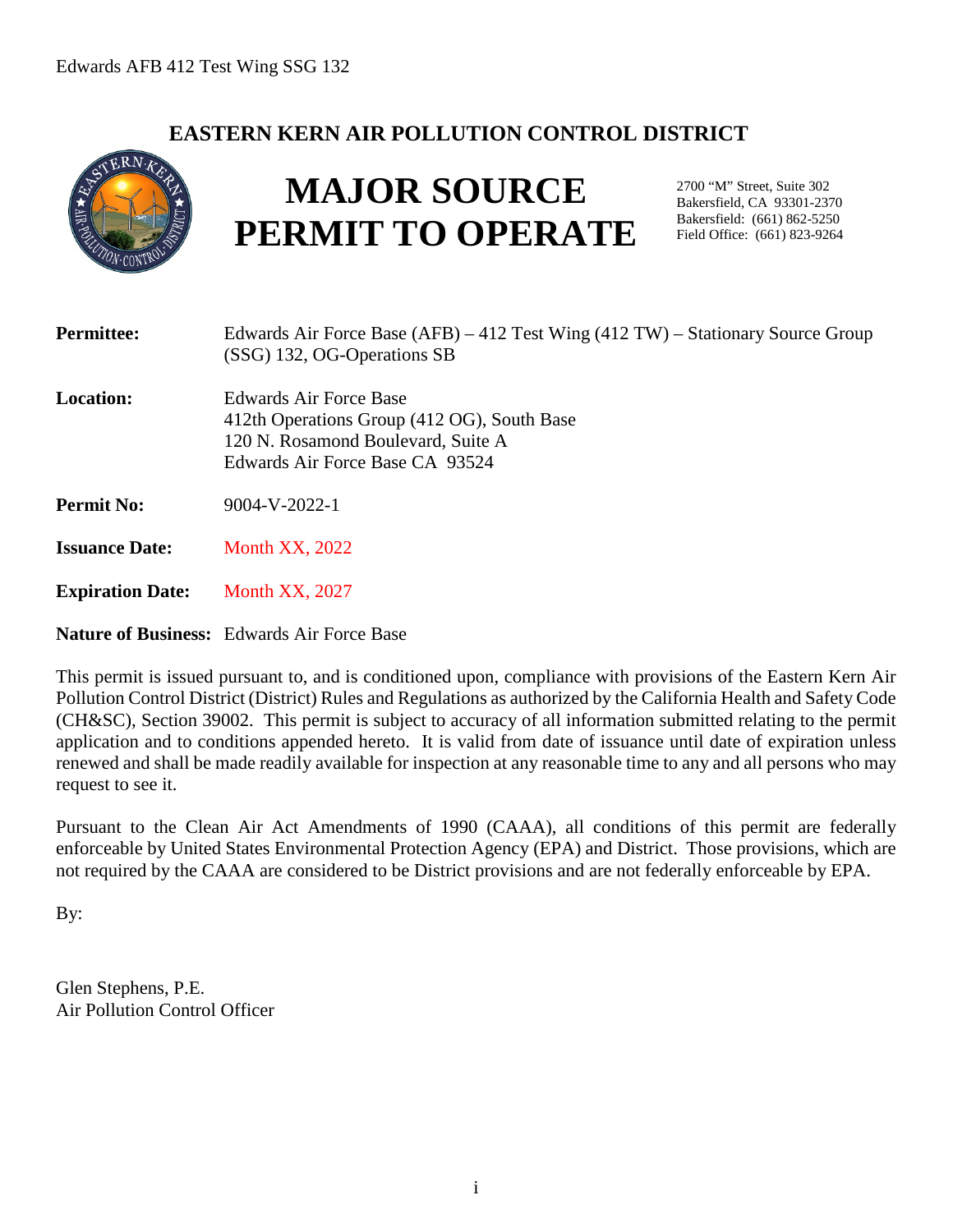## **TABLE OF CONTENTS**

General Permit Conditions

| <b>Emission Unit</b> | <b>Description of Source</b>                               |
|----------------------|------------------------------------------------------------|
| 0132006              | Emergency Use Piston Engine with Generator #1              |
| 0132007              | Emergency Use Piston Engine with Generator #2              |
| 0132013              | <b>Surface Coating Operation</b>                           |
| 0132016              | Composite Grinding Operation & Environmental Control Booth |
| 0132107              | <b>Surface Coating Operation with Paint Spray Booth</b>    |
| 0132108              | <b>Emergency Use Piston Engine with Generator</b>          |
| 0132109              | <b>Aircraft Surface Coating Operation</b>                  |

## **Federal Regulations**

| 40 CFR Part 60       |                                                             |
|----------------------|-------------------------------------------------------------|
| Subpart A            | <b>General Provisions</b>                                   |
| Subpart IIII         | <b>Compression Ignition Internal Combustion Engines</b>     |
| 40 CFR Part 61       |                                                             |
| Subpart M            | Asbestos                                                    |
| 40 CFR Part 63       |                                                             |
| Subpart A            | <b>General Provisions</b>                                   |
| Subpart GG           | <b>Aerospace Manufacturing and Rework Facilities</b>        |
| <b>Subpart ZZZZZ</b> | <b>Stationary Reciprocating Internal Combustion Engines</b> |
|                      |                                                             |

## **Appendices**

| Appendix A | SSG 132 Potential Emissions |
|------------|-----------------------------|
|------------|-----------------------------|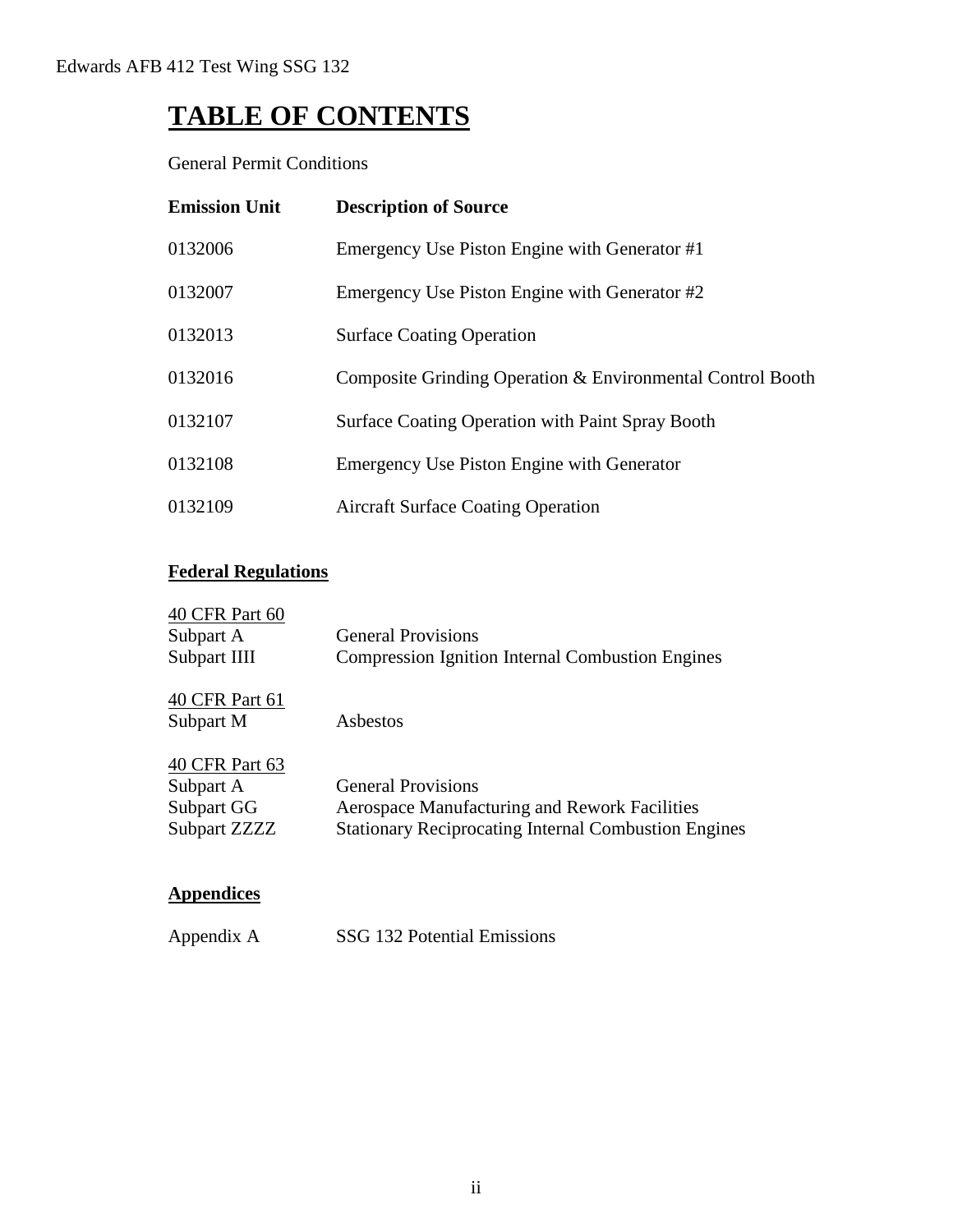## **General Permit Conditions**

In accordance with CH&SC, Sections 39002 and 42301.10 through 42301.12 and all applicable District Rules and Regulations, the conditions which are listed below are hereby contained in and made a part of this permit:

|    | <b>Federally Enforceable Conditions</b>                                                                                                                                                                                                                                                                                                                                                                                                                                                                                                                                                                                                                                                                                                                                                                                                                                                                                    | <b>Reg/Rule</b>       |
|----|----------------------------------------------------------------------------------------------------------------------------------------------------------------------------------------------------------------------------------------------------------------------------------------------------------------------------------------------------------------------------------------------------------------------------------------------------------------------------------------------------------------------------------------------------------------------------------------------------------------------------------------------------------------------------------------------------------------------------------------------------------------------------------------------------------------------------------------------------------------------------------------------------------------------------|-----------------------|
| 1. | <b>Inspections</b><br>Inspections shall be made by the enforcement agency for the purpose of obtaining<br>information necessary to determine whether air pollution sources are in compliance with<br>applicable rules and regulations, including authority to require record keeping and to<br>make inspections and conduct tests of air pollution sources.                                                                                                                                                                                                                                                                                                                                                                                                                                                                                                                                                                | Reg. I,<br>Rule 107   |
| 2. | <b>Source Sampling</b><br>Upon the request of the Control Officer and as directed by him the owner of any source<br>operation which emits or may emit air contaminants, for which emission limits have<br>been established, shall provide the necessary and proper facilities for source sampling.<br>The applicable test method, if not specified in the rule, shall be conducted in accordance<br>with Title 40 CFR, Subpart 60, Appendix A - Reference Methods, except particulate<br>matter $(PM_{10})$ for compliance with Rule 210.1 requirements shall be conducted in<br>accordance with Title 40 CFR, Subpart 51, Appendix M, Method 201 or 201A. Where<br>no test method exists in the preceding references for a source type source sampling shall<br>be conducted in accordance with California Air Resources Board (CARB) approved<br>methods.                                                                | Reg. I,<br>Rule 108.1 |
| 3. | <b>Severability</b><br>If any provision, clause, sentence, paragraph, section or part of these Regulations or<br>application thereof to any person or circumstance shall for any reason be adjudged by a<br>court of competent jurisdiction to be unconstitutional or invalid, such judgment shall not<br>affect or invalidate the remainder of this Regulation and the application of such provision<br>to other persons or circumstances, but shall be confined in its operation to the provision,<br>clause, sentence, paragraph, section or part thereof directly involved in the controversy<br>in which such judgment shall have been rendered and to the person or circumstance<br>involved, and it is hereby declared to be the intent of the Eastern Kern Air Pollution<br>Control Board that these Regulations would have been issued in any case had such<br>invalid provision or provisions not been included. | Reg. I,<br>Rule 114   |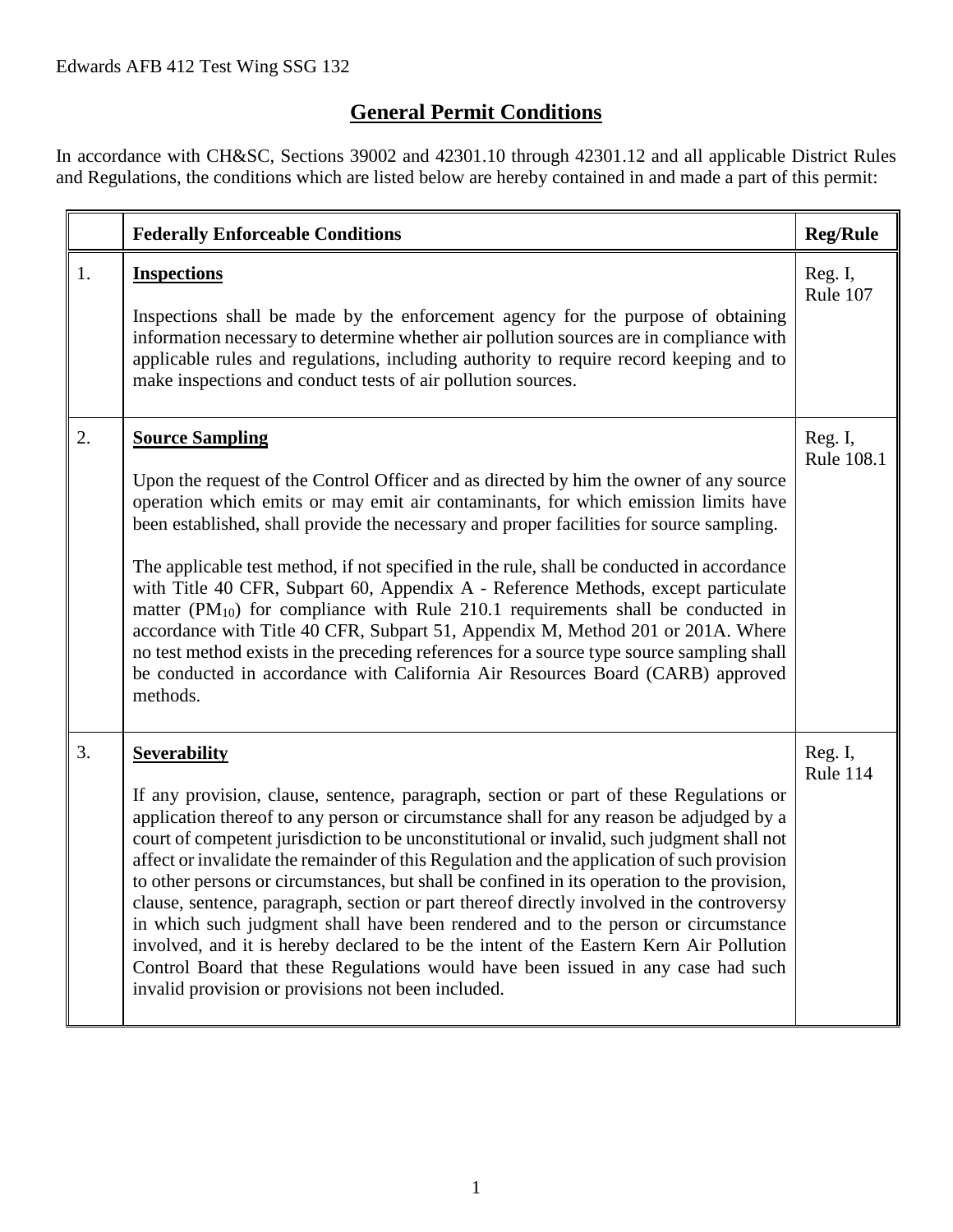|                  | <b>Federally Enforceable Conditions</b>                                                                                                                                                                                                                                                                                                                                                                                                                                                                                                                                                                                                                                                                                                                                                                                                                                                                                                      | <b>Reg/Rule</b>        |
|------------------|----------------------------------------------------------------------------------------------------------------------------------------------------------------------------------------------------------------------------------------------------------------------------------------------------------------------------------------------------------------------------------------------------------------------------------------------------------------------------------------------------------------------------------------------------------------------------------------------------------------------------------------------------------------------------------------------------------------------------------------------------------------------------------------------------------------------------------------------------------------------------------------------------------------------------------------------|------------------------|
| $\overline{4}$ . | <b>Applicability of Federally Enforceable Conditions</b><br>Federally Enforceable Conditions shall apply to Design Conditions, Operational<br>Conditions, Special Conditions, Compliance Testing Requirements, and Emission<br>Limits. Any District or State-only condition (not required by the EPA) does not apply.                                                                                                                                                                                                                                                                                                                                                                                                                                                                                                                                                                                                                        | Reg. II,<br>Rule 201.1 |
| 5.               | <b>Compliance with Permit Conditions</b><br>A. Edwards AFB shall comply with all permit conditions;<br>B. Permit does not convey any property rights or any exclusive privilege;<br>C. Non-compliance with any permit condition shall be grounds for permit<br>termination, revocation and reissuance, modification, enforcement action or denial<br>of permit renewal;<br>Edwards AFB shall not use "need to halt or reduce a permitted activity in order to<br>D.<br>maintain compliance" as a defense for non-compliance with any permit condition;<br>Pending permit action or notification of anticipated non-compliance does not stay<br>Е.<br>any permit condition; and<br>Within a reasonable time period, Edwards AFB shall furnish any information<br>F.<br>requested by the APCO, in writing, for purpose of determining: 1) compliance with<br>the permit, or 2) whether or not cause exists for a permit or enforcement action. | Reg. II,<br>Rule 201.1 |
| 6.               | <b>Permit Life</b><br>The life of this permit shall be five years from the date of issuance.                                                                                                                                                                                                                                                                                                                                                                                                                                                                                                                                                                                                                                                                                                                                                                                                                                                 | Reg. II,<br>Rule 201.1 |
| 7.               | <b>Administrative Permit Amendment and Minor Permit Modification</b><br>Administrative Permit Amendment and Minor Permit Modification are those actions<br>taken by the District as defined in Rule 201.1.                                                                                                                                                                                                                                                                                                                                                                                                                                                                                                                                                                                                                                                                                                                                   | Reg. II,<br>Rule 201.1 |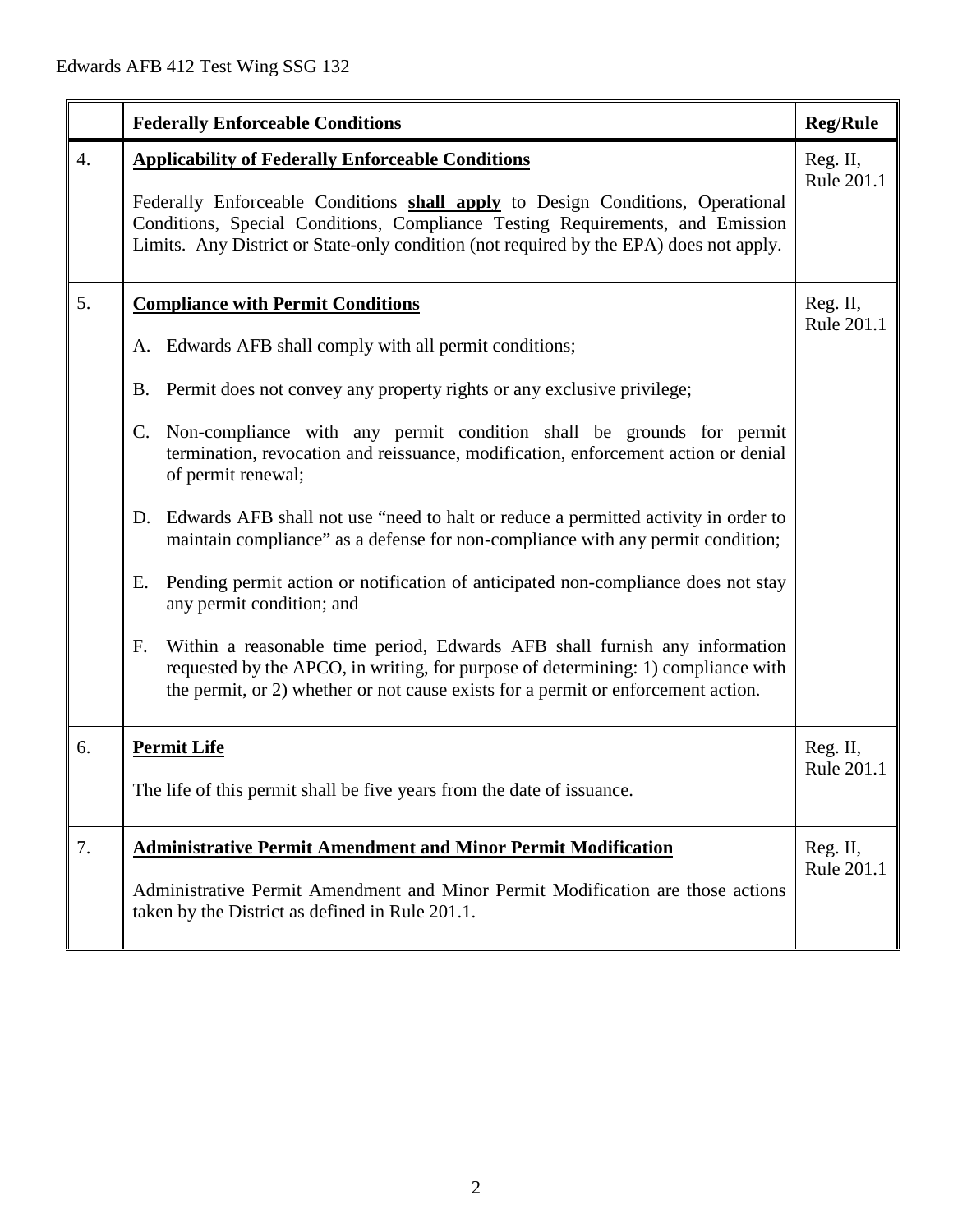|    | <b>Federally Enforceable Conditions</b>                                                                                                                                                                                                                                                                                                                                                                                                                                                                                                                                                                      | <b>Reg/Rule</b>        |
|----|--------------------------------------------------------------------------------------------------------------------------------------------------------------------------------------------------------------------------------------------------------------------------------------------------------------------------------------------------------------------------------------------------------------------------------------------------------------------------------------------------------------------------------------------------------------------------------------------------------------|------------------------|
| 8. | <b>Emergency Provisions</b>                                                                                                                                                                                                                                                                                                                                                                                                                                                                                                                                                                                  | Reg. II,<br>Rule 201.1 |
|    | Edwards AFB shall comply with the requirements and the emergency provisions<br>A.<br>contained in all permit streamlining requirements imposed in accordance with<br>Subsection VI.J. all District-only rules which apply in accordance with Subsection<br>VI.K.1. and all applicable federal requirements not subsumed by such permit<br>streamlining requirement(s) or District-only rules;                                                                                                                                                                                                                |                        |
|    | Within two weeks of an emergency event, an owner or operator of the source shall<br><b>B.</b><br>submit to the District a properly signed, contemporaneous log or other relevant<br>evidence which demonstrates that:<br>An emergency occurred;<br>1)                                                                                                                                                                                                                                                                                                                                                        |                        |
|    | The permittee can identify the cause(s) of the emergency;<br>2)<br>The facility was being properly operated at the time of the emergency;<br>3)<br>All steps were taken to minimize the emissions resulting from the emergency;<br>4)<br>and                                                                                                                                                                                                                                                                                                                                                                 |                        |
|    | Within two working days of the emergency event, the permittee provided the<br>5)<br>District with a description of the emergency and any mitigating or corrective<br>actions taken;                                                                                                                                                                                                                                                                                                                                                                                                                          |                        |
|    | In any enforcement proceeding, the permittee has the burden of proof for<br>C.<br>establishing that an emergency occurred.                                                                                                                                                                                                                                                                                                                                                                                                                                                                                   |                        |
| 9. | <b>Record Keeping</b>                                                                                                                                                                                                                                                                                                                                                                                                                                                                                                                                                                                        | Reg. II,<br>Rule 201.1 |
|    | Recording of maintenance of all monitoring and support information associated<br>A.<br>with all permit streamlining requirements imposed in accordance with Rule 201.1,<br>Subsection VI.J., all District-only rules which apply in accordance with Rule 201.1,<br>Subsection VI.K.1., and all applicable federal requirements not submitted by such<br>permit streamlining requirement(s) or District-only rules, including:<br>Date, place, and time of sampling;<br>1)<br>Operating conditions at time of sampling;<br>2)<br>Date, place, and method of analysis; and<br>3)<br>Results of analysis;<br>4) |                        |
|    | Retention of records of all required monitoring data and support information for a<br><b>B.</b><br>period of at least five years from the date of sample collection, measurement, report,<br>or application; and                                                                                                                                                                                                                                                                                                                                                                                             |                        |
|    | Any other record keeping deemed necessary by the APCO to ensure compliance<br>C.<br>with all permit streamlining requirements imposed in accordance with Rule 201.1,<br>Subsection VI.J., all District-only rules which apply in accordance with Rule 201.1,<br>Subsection VI.K.1., and all applicable federal requirements not subsumed by such<br>permit streamlining requirement(s) or District-only rules.                                                                                                                                                                                               |                        |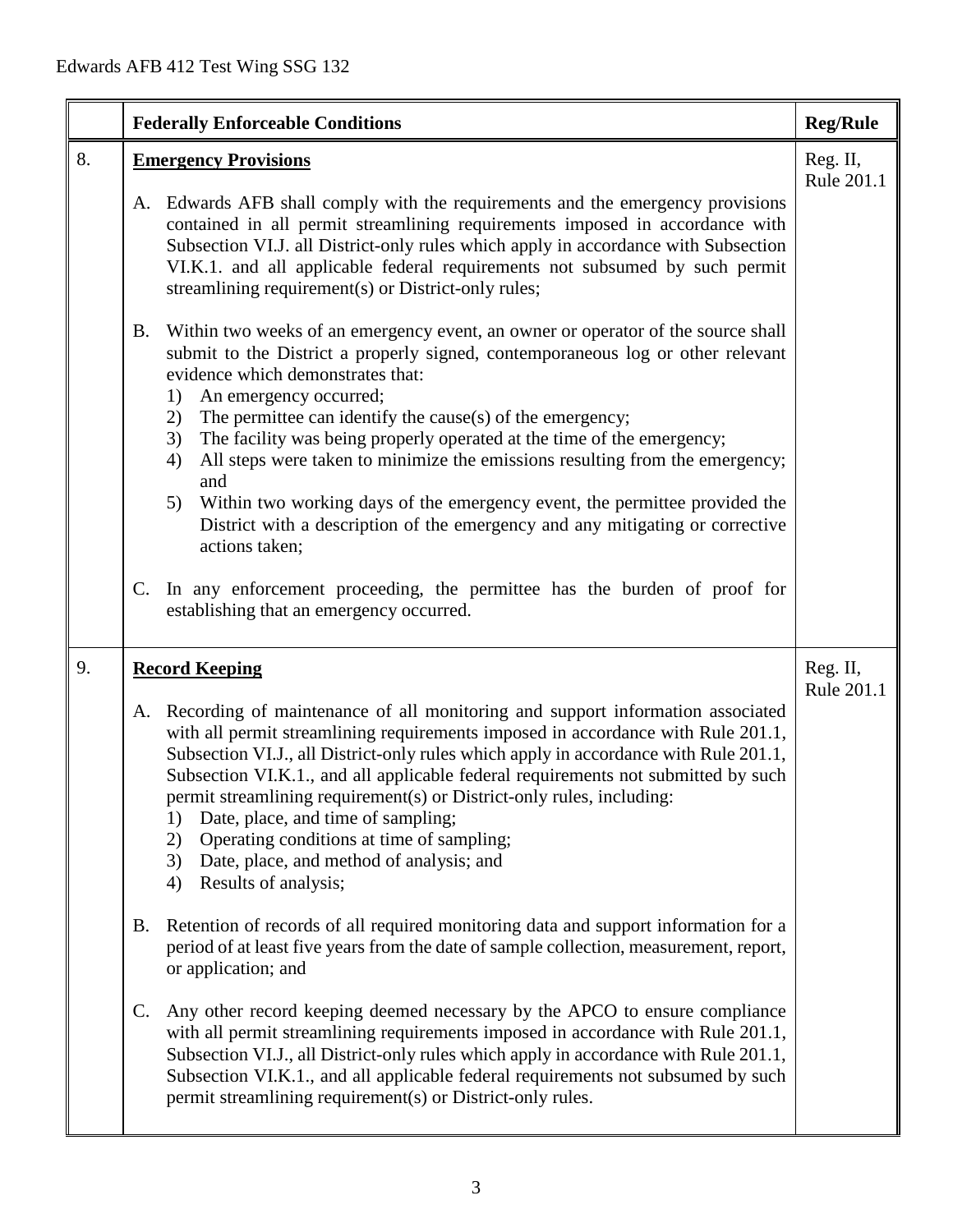|     | <b>Federally Enforceable Conditions</b>                                                                                                                                                                                                                                                                                                                                                                                                                                                                                                                                                                                                                                                                                                                                                                                                                                                                                                                                                                                                                                                                                                                                                                          | Reg/Rule               |
|-----|------------------------------------------------------------------------------------------------------------------------------------------------------------------------------------------------------------------------------------------------------------------------------------------------------------------------------------------------------------------------------------------------------------------------------------------------------------------------------------------------------------------------------------------------------------------------------------------------------------------------------------------------------------------------------------------------------------------------------------------------------------------------------------------------------------------------------------------------------------------------------------------------------------------------------------------------------------------------------------------------------------------------------------------------------------------------------------------------------------------------------------------------------------------------------------------------------------------|------------------------|
| 10. | <b>Referencing of District and Applicable Requirements</b><br>Pursuant to Rule 201.1.VI.C. District hereby references the following documents which<br>are clearly identified and available to the District and to the public: Each reference shall<br>include, at a minimum, title or document number, author and recipient if applicable,<br>date, citation of relevant sections of the Rule or document, and identification of specific<br>source activities or equipment for which the referencing applies.                                                                                                                                                                                                                                                                                                                                                                                                                                                                                                                                                                                                                                                                                                  | Reg. II,<br>Rule 201.1 |
| 11. | <b>Reporting</b><br>Any non-conformance with permit requirements, including any attributable to<br>A.<br>emergency conditions (as defined in Rule 201.1) shall be promptly reported to the<br>APCO and in accordance with notification requirement set forth in the applicable<br>federal regulation or District Rule;<br>Monitoring report shall be submitted at least every six months identifying any non-<br><b>B.</b><br>conformance with permit requirements, including any previously reported to the<br>APCO;<br>All reports of non-conformance with permit requirements shall include probable<br>$\mathsf{C}$ .<br>cause of non-conformance and any preventative or corrective action taken;<br>D. Progress report shall be made on a compliance schedule at least semi-annually and<br>including:<br>Date when compliance will be achieved,<br>1)<br>Explanation of why compliance was not, or will not be achieved by the<br>2)<br>scheduled date, and<br>Log of any preventative or corrective action taken; and<br>3)<br>Each monitoring report shall be accompanied by a written statement from the<br>Е.<br>responsible official certifying the truth, accuracy, and completeness of the report. | Reg. II,<br>Rule 201.1 |
| 12  | <b>Right of Entry</b><br>Edwards AFB shall allow entry of District, CARB, or U.S. EPA officials for purpose of<br>inspection and sampling, including:<br>Inspection of the stationary source, including equipment, work practices,<br>A.<br>operations, and emission-related activity;<br>Inspection and duplication of records required by the permit to operate; and<br>В.<br>Source sampling or other monitoring activities.<br>$\mathbf{C}$ .                                                                                                                                                                                                                                                                                                                                                                                                                                                                                                                                                                                                                                                                                                                                                                | Reg. II,<br>Rule 201.1 |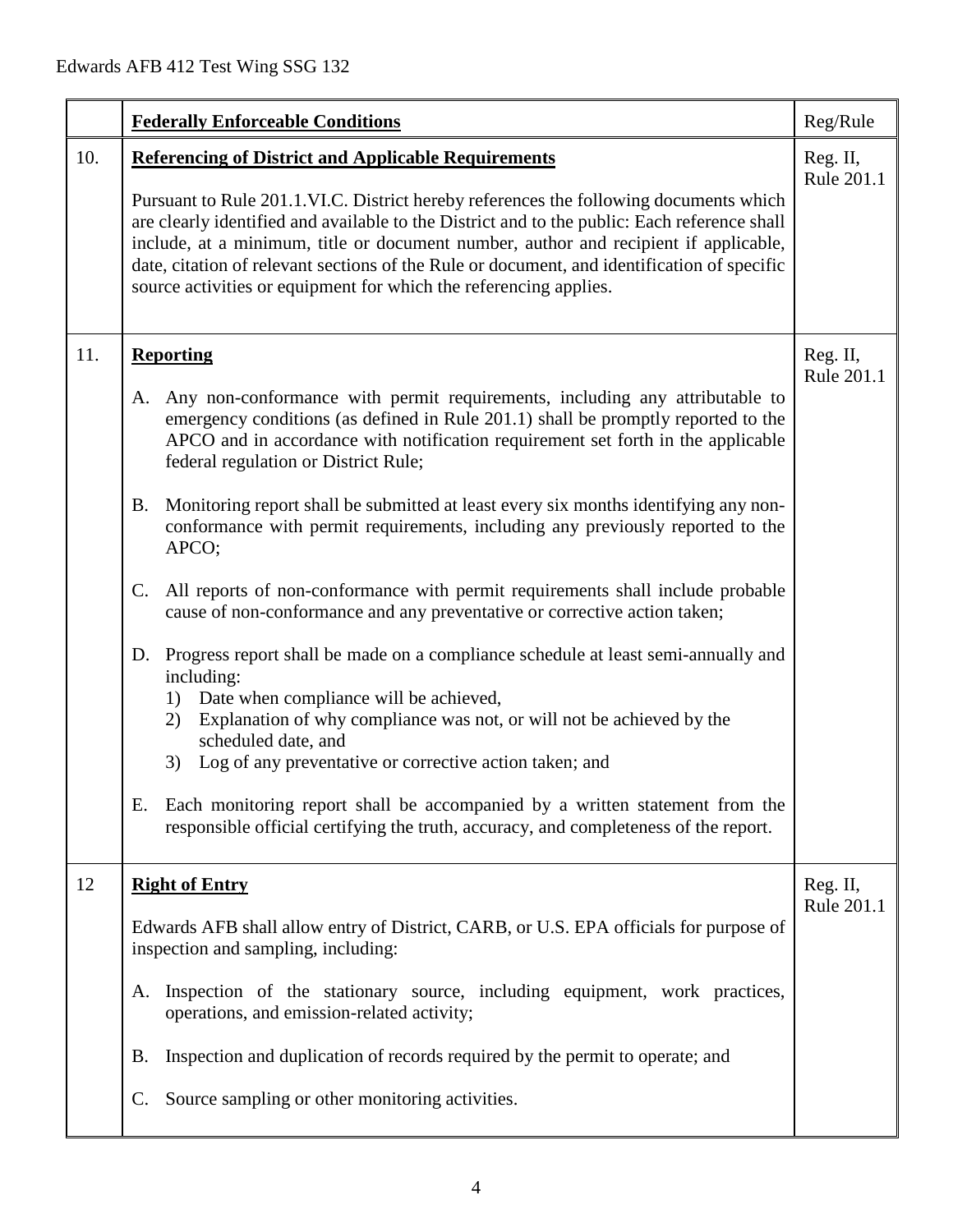|     | <b>Federally Enforceable Conditions</b>                                                                                                                                                                                                                                                                                                                                                                                                                                                                                                                                                                                                                                                                                                                                               | <b>Reg/Rule</b>        |
|-----|---------------------------------------------------------------------------------------------------------------------------------------------------------------------------------------------------------------------------------------------------------------------------------------------------------------------------------------------------------------------------------------------------------------------------------------------------------------------------------------------------------------------------------------------------------------------------------------------------------------------------------------------------------------------------------------------------------------------------------------------------------------------------------------|------------------------|
| 13. | <b>Periodic Monitoring</b>                                                                                                                                                                                                                                                                                                                                                                                                                                                                                                                                                                                                                                                                                                                                                            | Reg. II,<br>Rule 201.1 |
|     | <b>Non-Point</b>                                                                                                                                                                                                                                                                                                                                                                                                                                                                                                                                                                                                                                                                                                                                                                      |                        |
|     | Edwards AFB shall conduct testing semi-annually, in accordance with the methodology<br>contained in EPA Method 22 for all active non-point sources where conditions allow for<br>a valid Method 22. This testing will be the basis for determining compliance with the<br>visible emission standard in District Rule 401. If no emissions are observed utilizing<br>Method 22, the non-point source shall be deemed to be in compliance with the visible<br>emission standard. If emissions are observed from any non-point source operating under<br>normal operating conditions, Edwards AFB shall conduct testing on that non-point<br>source within 24 hours of the Method 22 testing in accordance with EPA Method 9 to<br>verify compliance with the visible emission standard. |                        |
|     | NOTE: This requirement does not apply to permitted emission sources such as the<br>application of paint that is not sprayed or atomized, or to fugitive emissions resulting<br>from activities not covered by a permit to operate, unless the source is subject to District<br>Rule 210.1 (NSR) requirements. Additionally, this requirement does not apply to<br>classified operations that do not have external venting to an unclassified area.                                                                                                                                                                                                                                                                                                                                    |                        |
|     | Point                                                                                                                                                                                                                                                                                                                                                                                                                                                                                                                                                                                                                                                                                                                                                                                 |                        |
|     | Edwards AFB shall conduct testing semi-annually, in accordance with the methodology<br>contained in EPA Method 22 for all active/in use point sources. This condition is only<br>applicable to areas where a valid Method 22 or Method 9 can be performed. This testing<br>will be the basis for determining compliance with the visible emission standard in<br>District Rule 401. If no emissions are observed utilizing Method 22, the point source<br>shall be deemed to be in compliance with the visible emission standard. If emissions are<br>observed from any non-point source operating under normal operating conditions,<br>Edwards AFB shall conduct testing on that point source:                                                                                      |                        |
|     | Within 24 hours of the Method 22 testing in accordance with EPA Method 9 to<br>A.<br>verify compliance with the visible emission standard. If compliance is not<br>documented:                                                                                                                                                                                                                                                                                                                                                                                                                                                                                                                                                                                                        |                        |
|     | Within 30 days of the Method 9 testing in accordance with EPA Method 5 or 5D to<br>B.<br>verify compliance with the requirements of District Rules 404.1, 405, 406 and/or<br>210.1.                                                                                                                                                                                                                                                                                                                                                                                                                                                                                                                                                                                                   |                        |
|     |                                                                                                                                                                                                                                                                                                                                                                                                                                                                                                                                                                                                                                                                                                                                                                                       |                        |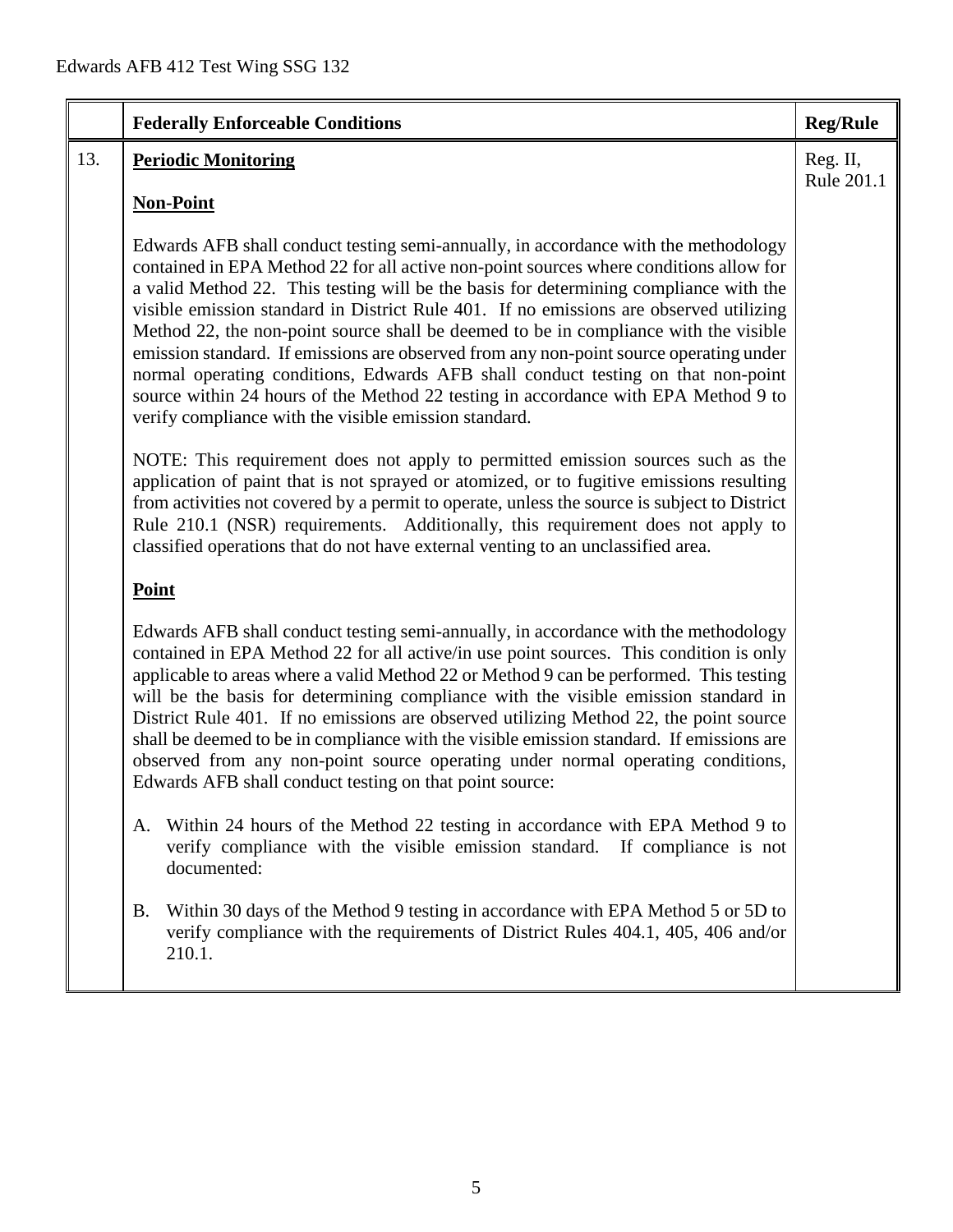|     | <b>Federally Enforceable Conditions</b>                                                                                                                                                                                                                                                                                                                                                                            | <b>Reg/Rule</b>        |
|-----|--------------------------------------------------------------------------------------------------------------------------------------------------------------------------------------------------------------------------------------------------------------------------------------------------------------------------------------------------------------------------------------------------------------------|------------------------|
| 14. | <b>Additional Monitoring</b>                                                                                                                                                                                                                                                                                                                                                                                       | Reg. II,<br>Rule 201.1 |
|     | Diesel standby and emergency piston engines do not require opacity monitoring if<br>utilizing California diesel or other low-sulfur, low aromatic fuel including PUC natural<br>gas, LPG, and propane. Fuel records shall be kept for verification purposes and an<br>operational log for hours of operation.                                                                                                      |                        |
|     | For paint booths or hangars, operator shall maintain daily records of key system<br>operating parameters and maintenance procedures while in operation. Key system<br>operating parameters are those necessary to ensure compliance with VOC and inorganic<br>HAP limits. The parameters may include, but are not limited to, temperatures, pressures,<br>flow rates and filter changes.                           |                        |
|     | C ompliance with the VOC emission limits may be demonstrated by using coatings with<br>a VOC content that meets the requirements of Section V of Rule 410.8 for aerospace<br>coatings or Section VI of Rule 410-4A for motor vehicles and mobile equipment coating<br>operations.                                                                                                                                  |                        |
|     | All control equipment shall be inspected annually for proper operation. Edwards AFB<br>shall maintain all records of control equipment maintenance for a period of five years.                                                                                                                                                                                                                                     |                        |
|     | Monitoring shall be the responsibility of the source; however, a visible emissions<br>inspection or Method 9 conducted by a District inspector may be counted as meeting the<br>requirement for the source to conduct same if the information and records generated by<br>the inspector meets the requirements of the permit and a copy of the records are<br>maintained by the source for a period of five years. |                        |
|     | Record keeping provisions associated with all monitoring requirements shall include the<br>following information:                                                                                                                                                                                                                                                                                                  |                        |
|     | A. Identification of stack or emission point being monitored;                                                                                                                                                                                                                                                                                                                                                      |                        |
|     | Operational conditions at the time of monitoring;<br><b>B.</b>                                                                                                                                                                                                                                                                                                                                                     |                        |
|     | Records of any monitoring conducted, including records of emission or operational<br>$\mathsf{C}$ .<br>parameter values and the date, place and time of sampling or measurement; and                                                                                                                                                                                                                               |                        |
|     | Where corrective action is triggered, description of the corrective action and the<br>D.<br>date, time and results of any corrective action.                                                                                                                                                                                                                                                                       |                        |
|     | <b>Testing</b>                                                                                                                                                                                                                                                                                                                                                                                                     |                        |
|     | Records shall be maintained for at least five calendar years on site and shall be made<br>readily available to District personnel. Compliance test data and results collected shall<br>be submitted to District within 60 days of collection.                                                                                                                                                                      |                        |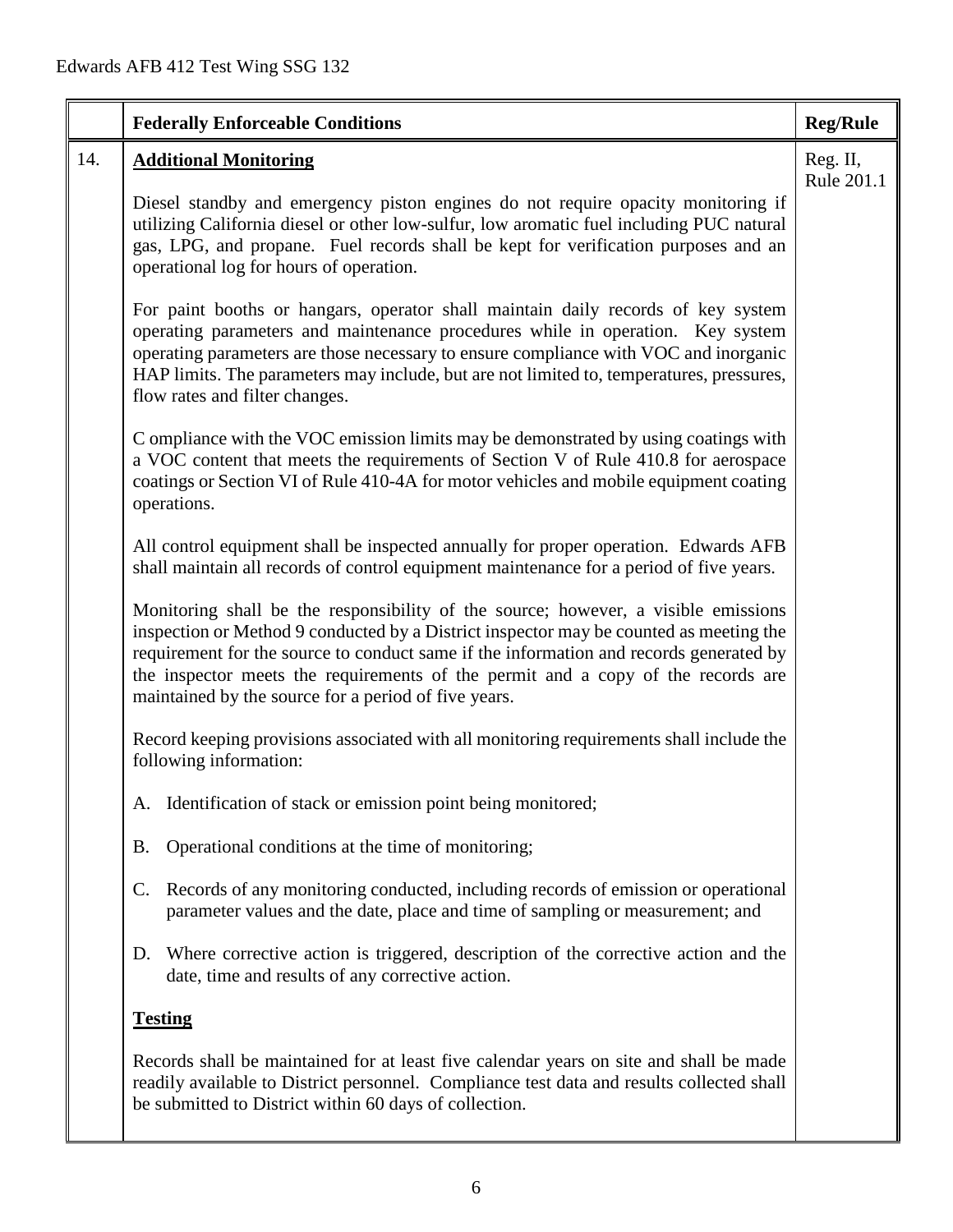|     | <b>Federally Enforceable Conditions</b>                                                                                                                                                                                                                                                                                                                                                                                                                                                                                                                                                                                                                                                                                                                                                                                                                                                                                                                                                                                                                                                                                                                                                                             | <b>Reg/Rule</b>                                 |
|-----|---------------------------------------------------------------------------------------------------------------------------------------------------------------------------------------------------------------------------------------------------------------------------------------------------------------------------------------------------------------------------------------------------------------------------------------------------------------------------------------------------------------------------------------------------------------------------------------------------------------------------------------------------------------------------------------------------------------------------------------------------------------------------------------------------------------------------------------------------------------------------------------------------------------------------------------------------------------------------------------------------------------------------------------------------------------------------------------------------------------------------------------------------------------------------------------------------------------------|-------------------------------------------------|
| 15. | <b>Conditional Approval</b><br>The Control Officer shall issue an Authority to Construct or a Permit to Operate,<br>subject to conditions to insure compliance of the operation of any article, machine,<br>equipment or other contrivance within the standards of Rule 208 and 208.1, in which<br>case the conditions shall be specified in writing. Commencing work under such<br>Authority to Construct or operation under such Permit to Operate shall be deemed<br>acceptance of all conditions so specified. The Control Officer shall issue an Authority<br>to Construct or Permit to Operate with revised conditions upon receipt of a new<br>application, if the applicant demonstrates the article, machine, equipment or other<br>contrivance can be operated within the standards of Rule 208 and 208.1 under the<br>revised conditions.                                                                                                                                                                                                                                                                                                                                                                | Reg. II,<br>Rule 209                            |
| 16. | <b>Standards for Authority to Construct</b><br>Edwards AFB may make a change to this permitted facility that is not addressed or<br>A.<br>prohibited by the federally enforceable conditions of this Part 70 permit without<br>obtaining a Part 70 permit revision if:<br>The Permittee has obtained all permits and approvals required by District Rules<br>1)<br>201 and 210.1 (unless the change is exempt under District Rule 202);<br>The change is not subject to any requirements under Title IV of the Clean Air<br>2)<br>Act;<br>The change is not a Title I modification; and<br>3)<br>The change does not violate an applicable requirement of the Clean Air Act or<br>4)<br>a federally enforceable term or condition of this permit.<br>B. For a change that qualified under this section, the Permittee shall provide<br>contemporaneous written notice to the District and the U.S. EPA (except for a<br>change that is exempt under District Rule 202). This written notice shall describe<br>the change, including the date it was made, and shall contain other information as<br>required to determine new applicable requirements of the Clean Air Act that apply<br>as a result of the change; | Reg. II,<br>Rule 201.1<br>Section<br>IV.<br>D.3 |
|     | Upon satisfying the requirements of paragraph B above, the Permittee may make<br>C.<br>the proposed change;                                                                                                                                                                                                                                                                                                                                                                                                                                                                                                                                                                                                                                                                                                                                                                                                                                                                                                                                                                                                                                                                                                         |                                                 |
|     | Changes that qualify under this section are not subject to the requirements for Part<br>D.<br>70 revisions;                                                                                                                                                                                                                                                                                                                                                                                                                                                                                                                                                                                                                                                                                                                                                                                                                                                                                                                                                                                                                                                                                                         |                                                 |
|     | The Permittee shall include each off-permit change made under this section in the<br>Е.<br>application for renewal of this Part 70 permit; and                                                                                                                                                                                                                                                                                                                                                                                                                                                                                                                                                                                                                                                                                                                                                                                                                                                                                                                                                                                                                                                                      |                                                 |
|     | The permit shield(s) provided in this permit do not apply to off-permit changes<br>F.<br>made under this section.                                                                                                                                                                                                                                                                                                                                                                                                                                                                                                                                                                                                                                                                                                                                                                                                                                                                                                                                                                                                                                                                                                   |                                                 |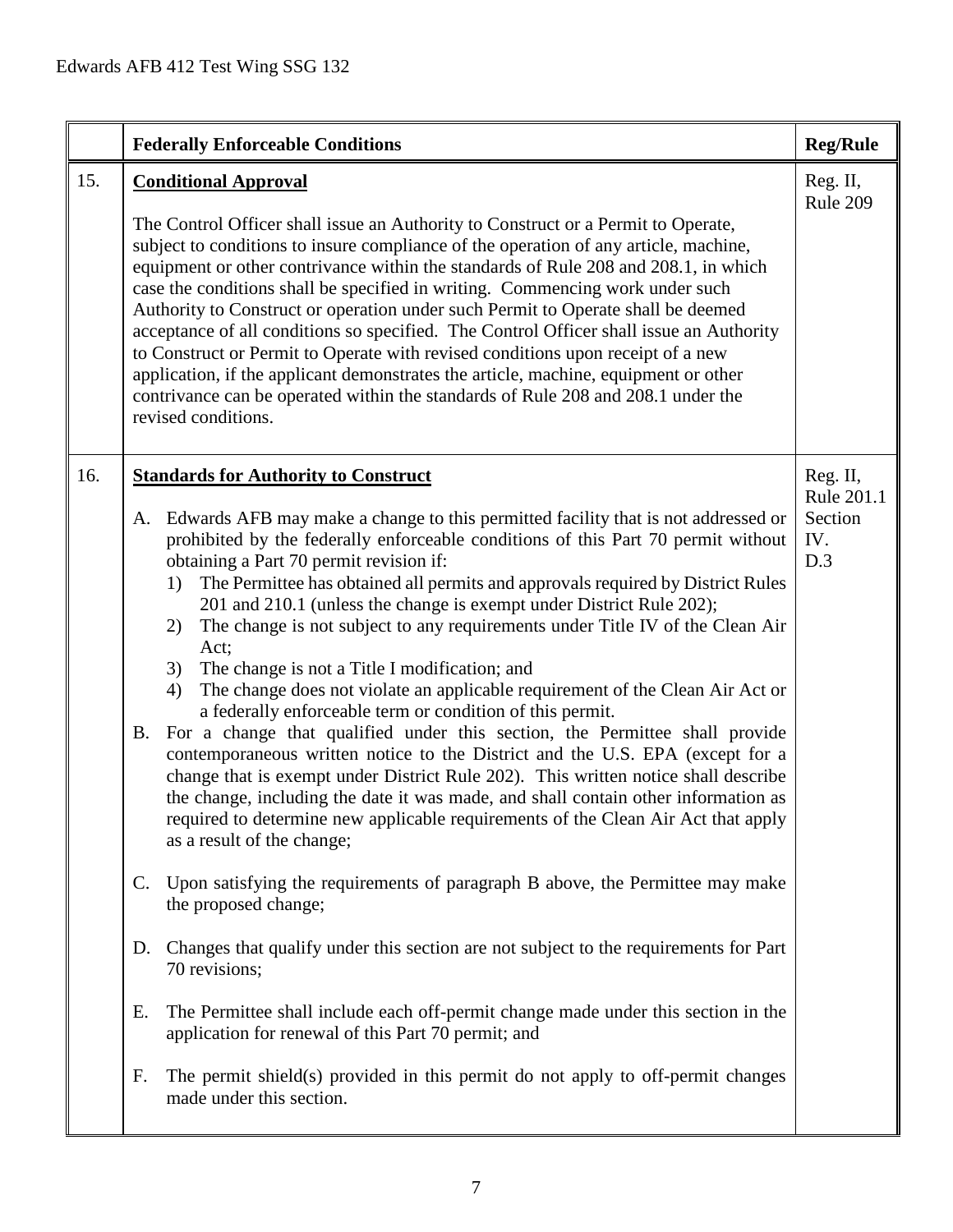|     | <b>Federally Enforceable Conditions</b>                                                                                                                                                                                                                                                                                                                                                                                                                                                                                                                                                                                                                                                                                                                   | Reg/Rule                        |
|-----|-----------------------------------------------------------------------------------------------------------------------------------------------------------------------------------------------------------------------------------------------------------------------------------------------------------------------------------------------------------------------------------------------------------------------------------------------------------------------------------------------------------------------------------------------------------------------------------------------------------------------------------------------------------------------------------------------------------------------------------------------------------|---------------------------------|
| 17. | <b>Prevention of Significant Deterioration (PSD)</b><br>Edwards AFB may be subject to District Rule 210.4, Prevention of Significant<br>Deterioration (PSD) if it undergoes major modification(s).                                                                                                                                                                                                                                                                                                                                                                                                                                                                                                                                                        | Reg. II,<br>Rule 210.4          |
| 18. | <b>Permit Fees</b><br>Every applicant for an Authority to Construct or a Permit to Operate shall pay a filing<br>fee. For issuance of an Authority to Construct, or an initial Permit to Operate, the<br>applicant shall pay fees as prescribed in Rule 301. For issuance of an Authority to<br>Construct, application processing fees shall also be paid as prescribed in Rule 303. The<br>applicant shall receive credit for filing fees paid.<br>Annually on the anniversary of issuance of a Permit to Operate, the permittee shall pay<br>a renewal fee as prescribed in Rule 301. Fees collected pursuant to Rule 201.1, Section<br>VIII.B. shall supplement applicable Rules 301 and 301.3 fee requirements.<br><b>Payment of Supplemental Fee</b> | Reg. III,<br><b>Rule 301</b>    |
|     | An owner or operator, or his designee, shall pay an annual supplemental fee for a permit<br>to operate pursuant to Rule 201.1 as determined by the calculation method in Subsection<br>VII.B.3., to provide a District-wide fee rate of \$25 per ton of fee-based emissions (CPI-<br>adjusted) for all facilities subject to Rule 201.1, unless Rule 201.1 VII.B.2. applies.                                                                                                                                                                                                                                                                                                                                                                              | Rule 201.1<br>Section<br>VII.B. |
| 19. | <b>Greenhouse Gas Fee</b><br>Any stationary source that has actual GHG emissions, in the prior calendar year, greater<br>than or equal to 100,000 tons of CO2e, as calculated in accordance with 40 CFR Part 98,<br>shall pay a Consumer Price Index (CPI) adjusted GHG fee per ton of CO2e being<br>emitted. Sources subject to this Rule shall submit an annual report of GHG emissions<br>to the District no later than the thirty-first day of March.                                                                                                                                                                                                                                                                                                 | Reg. III,<br>Rule 301.4         |
| 20. | <b>Visible Emissions</b><br>Unless otherwise stated in equipment specific permits, the following limits apply:<br><b>Limits</b><br>A person shall not discharge into the atmosphere, from any single source of emission<br>whatsoever, any air contaminant for a period or periods aggregating more than three<br>minutes in any one hour which is:                                                                                                                                                                                                                                                                                                                                                                                                       | Reg. IV,<br>Rule 401            |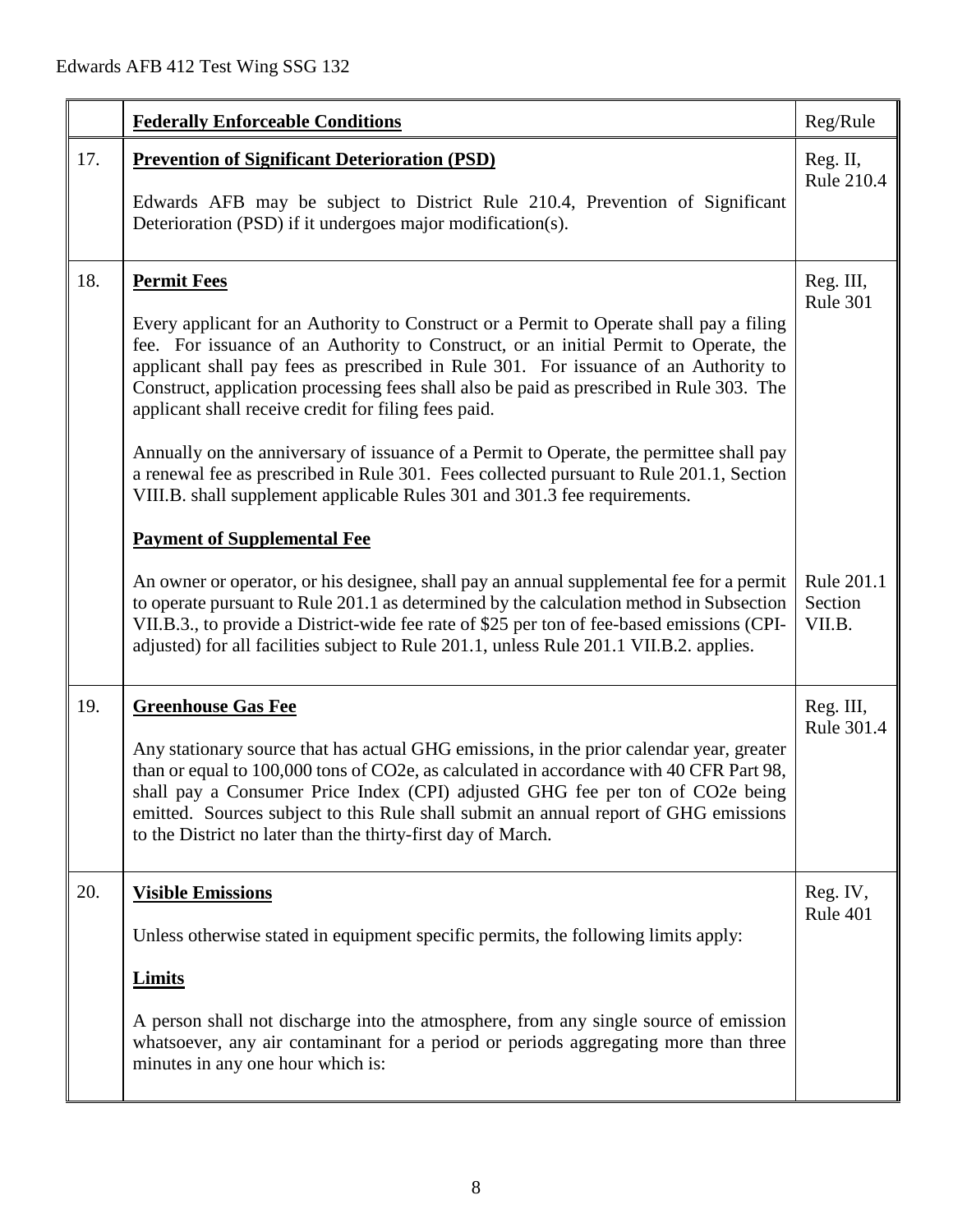|     | <b>Federally Enforceable Conditions</b>                                                                                                                                                                                                                                                                                                                                                                                                                                                                                                                                                                              | <b>Reg/Rule</b>        |
|-----|----------------------------------------------------------------------------------------------------------------------------------------------------------------------------------------------------------------------------------------------------------------------------------------------------------------------------------------------------------------------------------------------------------------------------------------------------------------------------------------------------------------------------------------------------------------------------------------------------------------------|------------------------|
| 21. | <b>Particulate Matter Concentration - Desert Basin</b><br>A person shall not discharge into the atmosphere from any single source operation, the<br>construction or modification of which commenced after the adoption of this Rule,<br>particulate matter in excess of 0.1 grains per cubic foot of gas at standard conditions.                                                                                                                                                                                                                                                                                     | Reg. IV,<br>Rule 404.1 |
| 22. | <b>Particulate Matter - Emission Rate</b><br>A person shall not discharge into the atmosphere from any source operation, particulate<br>matter in excess of the limits set forth in the allowable particle emissions based on<br>process weight rate table included in Rule 405.                                                                                                                                                                                                                                                                                                                                     | Reg. IV,<br>Rule 405   |
| 23. | <b>Sulfur Compounds</b><br>A person shall not discharge into the atmosphere sulfur compounds, which would exist<br>as a liquid or gas at standard conditions, exceeding in concentration at the point of<br>discharge: $0.2$ percent by volume calculated as sulfur dioxide $(SO2)$ .                                                                                                                                                                                                                                                                                                                                | Reg. IV,<br>Rule 407   |
| 24. | <b>Fuel Burning Equipment - Combustion Contaminants</b><br>A. Fuel burning equipment, the construction or modification of which is commenced<br>after August 17, 1971, shall not discharge into the atmosphere particulate matter,<br>sulfur dioxide or nitrogen oxides in excess of the Environmental Protection Agency<br><b>Standard of Performance.</b><br>A person shall not discharge into the atmosphere combustion contaminants<br>B.<br>exceeding in concentration at the point of discharge: 0.1 grain per cubic foot of gas<br>calculated to 12 percent of carbon dioxide $(CO2)$ at standard conditions. | Reg. IV,<br>Rule 409   |
| 25  | <b>Organic Solvents</b><br>A person shall not discharge into the atmosphere more organic materials in any one day<br>from any article, machine, equipment or other contrivance in which any organic solvent<br>or any material containing organic solvent is utilized unless the emissions are controlled<br>or reduced as outlined in the organic solvent rule (Rule 410).                                                                                                                                                                                                                                          | Reg. IV,<br>Rule 410   |
| 26. | <b>Disposal and Evaporation of Solvents</b><br>A person shall not during any one day disposed of a total of more than 1 <sup>1/2</sup> gallons of any<br>photochemically reactive solvent as defined in Rule 410.X, or of any material containing<br>more than 1½ gallons of any such photochemically reactive solvent into the atmosphere.                                                                                                                                                                                                                                                                          | Reg. IV,<br>Rule 410.2 |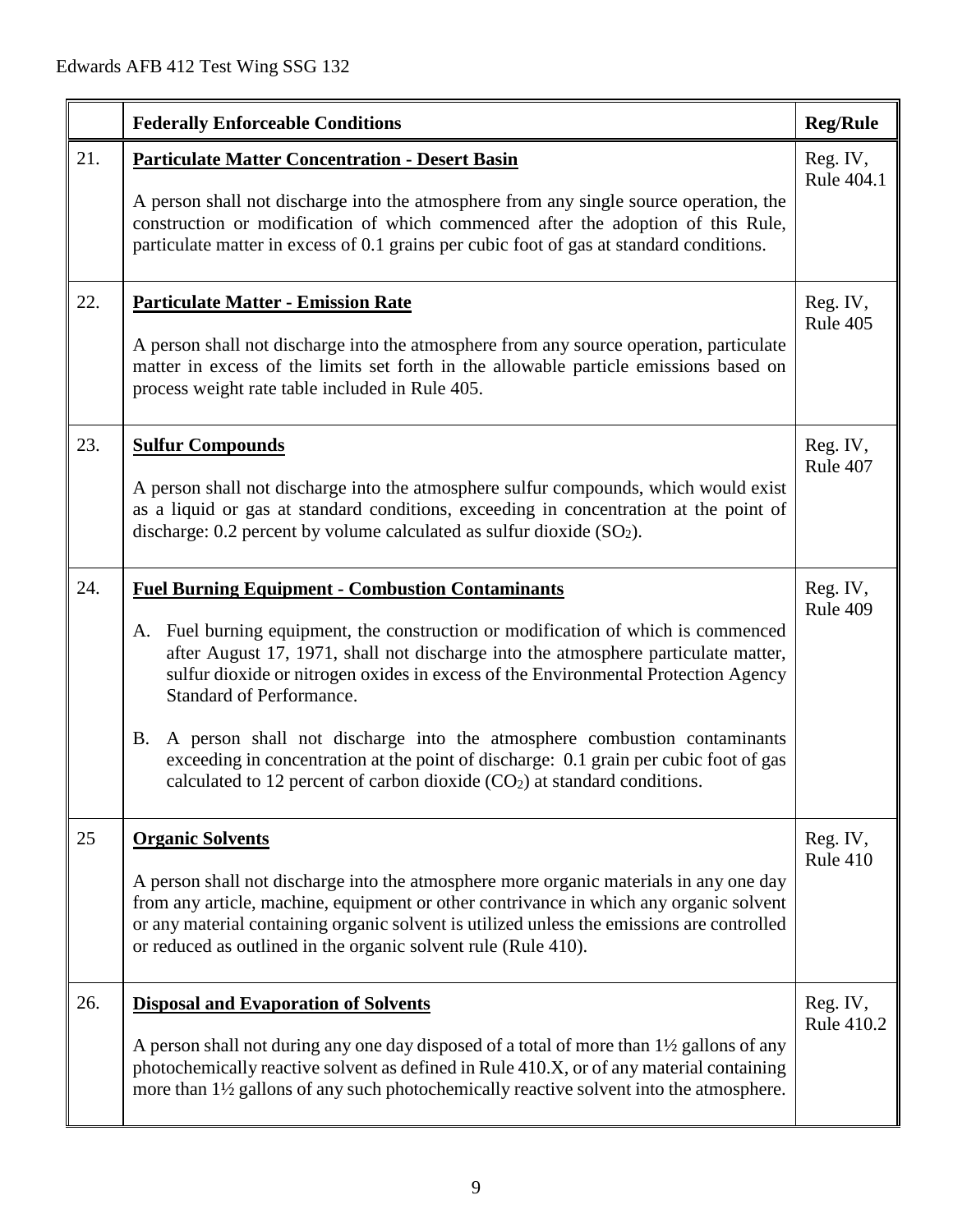|     | <b>Federally Enforceable Conditions</b>                                                                                                                                                                                                                                                                                                                                                                                                                                                                                                                                                                                                                                                                                                                                                                                                                                                                      | <b>Reg/Rule</b>               |
|-----|--------------------------------------------------------------------------------------------------------------------------------------------------------------------------------------------------------------------------------------------------------------------------------------------------------------------------------------------------------------------------------------------------------------------------------------------------------------------------------------------------------------------------------------------------------------------------------------------------------------------------------------------------------------------------------------------------------------------------------------------------------------------------------------------------------------------------------------------------------------------------------------------------------------|-------------------------------|
| 27. | <b>Organic Solvent Degreasing Operation</b><br>A person shall not operate any organic solvent degreasing operation unless the<br>equipment utilized complies with all applicable requirements of Rule 410.3. Organic<br>solvent degreasing operations as defined in Rule 410.3 shall maintain adequate records<br>demonstrating compliance or any exemption to the requirements of Rule 410.3.                                                                                                                                                                                                                                                                                                                                                                                                                                                                                                               | Reg. IV,<br>Rule 410.3        |
| 28. | <b>Metal, Plastic, and Pleasure Craft Parts and Products Coating Operations</b><br>EAFB may be subject to provisions of Rule 410.4 that apply to surface coating of metal<br>parts or products, large appliances parts or products, metal furniture, and plastic parts or<br>products including automotive, transportation, and business machine, and pleasure<br>crafts, and to the cleaning, storage, and disposal of all organic solvents and waste solvent<br>materials associated with such coating operations. This provision does not apply with<br>coating of vehicles or mobile equipment complying with District Rule 410.4A or aircraft<br>or aerospace parts complying with Distr Rule 410.8. Metal, Plastic, Pleasure Craft part<br>coating operations as defined in Rule 410.4 shall maintain adequate records<br>demonstrating compliance or any exemption to the requirements of Rule 410.4. | Reg. IV,<br>Rule 410.4        |
| 29. | <b>Motor Vehicle and Mobile Equipment Refinishing Operations</b><br>Edwards AFB may be subject to provisions of Rule 410.4A that apply to the use or<br>application of automotive coatings or associated solvents use on vehicles, mobile<br>equipment, or associated parts or components within the District. Vehicles, mobile<br>equipment, and associated components coating operations as defined in Rule 410.4A<br>shall maintain adequate records demonstrating compliance and / or any exemption to the<br>requirements of Rule 410.4A.                                                                                                                                                                                                                                                                                                                                                               | Reg. IV,<br>Rule<br>410.4A    |
| 30. | <b>Aerospace Assembly and Coating Operations</b><br>Edwards AFB shall comply with all applicable requirements of Rule 410.8 that apply to<br>the manufacturing, assembling, coating, masking, bonding, paint stripping, surface<br>cleaning, service, and maintenance of aerospace components and cleanup of associated<br>equipment, storage, and disposal of solvents and waste solvent materials. Aerospace and<br>associated components coating operations as defined in Rule 410.8 shall maintain<br>adequate records demonstrating compliance or any exemption to the requirements of<br>Rule 410.8.                                                                                                                                                                                                                                                                                                   | Reg. IV,<br><b>Rule 410.8</b> |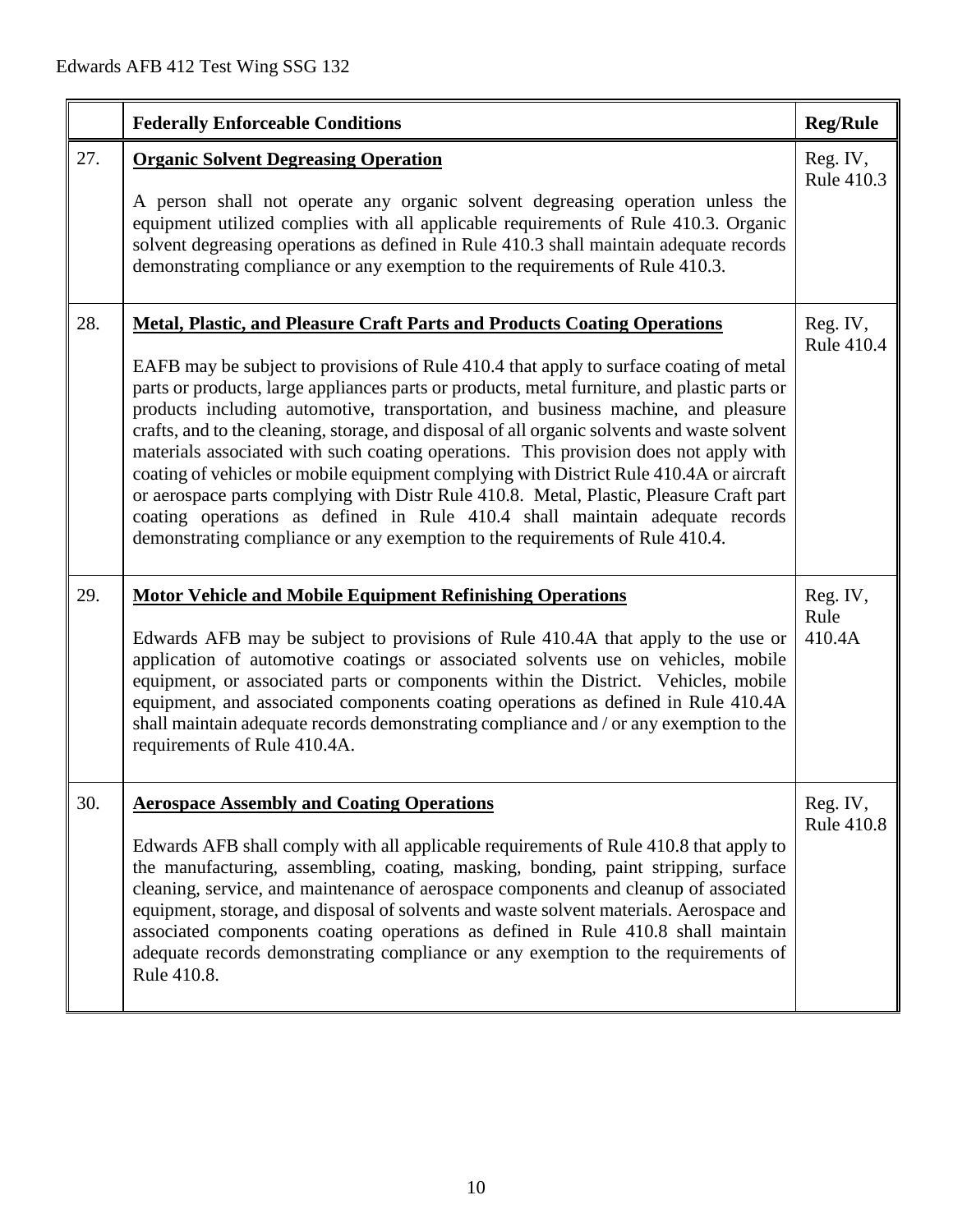|     | <b>Federally Enforceable Conditions</b>                                                                                                                                                                                                                                                                                                                                                                                                                                                                                                                                                                                                                                                                                                                                                                                                                                                                                                                                                                                                                                                    | <b>Reg/Rule</b>             |
|-----|--------------------------------------------------------------------------------------------------------------------------------------------------------------------------------------------------------------------------------------------------------------------------------------------------------------------------------------------------------------------------------------------------------------------------------------------------------------------------------------------------------------------------------------------------------------------------------------------------------------------------------------------------------------------------------------------------------------------------------------------------------------------------------------------------------------------------------------------------------------------------------------------------------------------------------------------------------------------------------------------------------------------------------------------------------------------------------------------|-----------------------------|
| 31. | <b>Nuisance</b><br>A person shall not discharge from any source whatsoever such quantities of air<br>contaminants or other material which cause injury, detriment, nuisance or annoyance to<br>any considerable number of persons or to the public or which endanger the comfort,<br>repose, health or safety of any such persons or the public or which cause or have a natural<br>tendency to cause injury or damage to business or property.                                                                                                                                                                                                                                                                                                                                                                                                                                                                                                                                                                                                                                            | Reg. IV,<br><b>Rule 419</b> |
| 32. | <b>Federal New Source Performance Standards (NSPS)</b><br>Provisions of Part 60, Chapter 1, Title 40, Code of Federal Regulations, in effect<br>September 5, 1996, are hereby adopted by reference and made a part hereof. All new<br>and modified sources shall comply with applicable standards, criteria and requirements<br>set forth therein.<br>All applicable requirements of 40 CFR Part 60, Subparts A (General Requirements), IIII<br>(Compression Ignition Internal Combustion Engines) apply to this facility.                                                                                                                                                                                                                                                                                                                                                                                                                                                                                                                                                                 | Reg. IV,<br>Rule 422        |
| 33. | <b>National Emission Standards for Hazardous Air Pollutants and Source Categories</b><br>(NESHAPS)<br>Provisions of Title 40, Chapter 1, Parts 61 and 63, Code of Federal Regulations, in effect<br>November 7, 2002, are hereby adopted by reference and made a part hereof. All sources<br>of hazardous air pollution shall comply with applicable standards, criteria and<br>requirements set forth herein.<br>All applicable requirements of 40 CFR Part 61, Subpart M (Asbestos); and 40 CFR Part<br>63, Subparts A (General Provisions), GG (Aerospace Manufacturing and Rework<br>Facilities) abd ZZZZ (RICE) apply to this facility.<br><b>Asbestos</b><br>EAFB shall comply with the applicable requirements of Sections 61.145 through 61.147<br>of the National Emission Standard for Asbestos for all demolition and renovation<br>projects.<br>The RICE NESHAP does not apply to portable or transportable engines (has wheels,<br>skids, carrying handles, dolly, trailer, or platform), which do not remain in one location<br>within the facility for more than 12 months. | Reg. IV,<br>Rule 423        |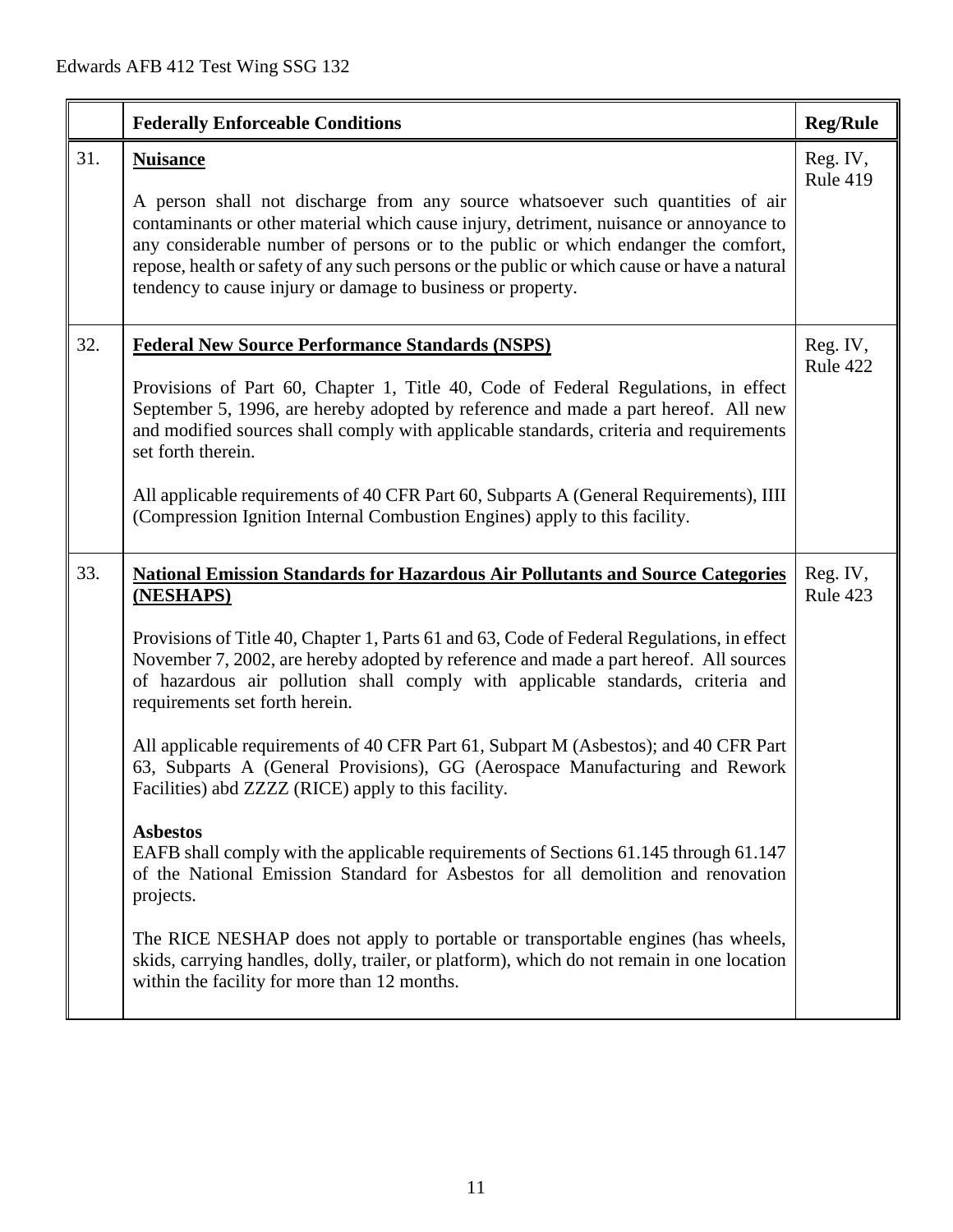|     | <b>Federally Enforceable Conditions</b>                                                                                                                                                                                                                                                                                                                                                                                                                                                                                                                                                                                                                                                                                                                                                                                                                                                                                                                                                                                                                                                                                                                                                             | <b>Reg/Rule</b>        |
|-----|-----------------------------------------------------------------------------------------------------------------------------------------------------------------------------------------------------------------------------------------------------------------------------------------------------------------------------------------------------------------------------------------------------------------------------------------------------------------------------------------------------------------------------------------------------------------------------------------------------------------------------------------------------------------------------------------------------------------------------------------------------------------------------------------------------------------------------------------------------------------------------------------------------------------------------------------------------------------------------------------------------------------------------------------------------------------------------------------------------------------------------------------------------------------------------------------------------|------------------------|
| 34. | <b>Polyester Resin Operations</b><br>Edwards AFB shall comply with all applicable requirements of Rule 432 that apply to<br>the commercial and industrial polyester resin operations and cleanup of associated<br>equipment, storage, and disposal of solvents and waste solvent materials. Polyester<br>resin and associated components coating operations as defined in Rule 432 shall<br>maintain adequate records demonstrating compliance and / or any exemption to the<br>requirements of Rule 432.                                                                                                                                                                                                                                                                                                                                                                                                                                                                                                                                                                                                                                                                                           |                        |
| 35. | <b>Risk Management Plan</b><br>Should this stationary source, as defined in 40 CFR section 68.3, become subject to the<br>accidental release prevention regulations in part 68, then the owner or operator shall<br>submit a risk management plan (RMP) by the date specified in section 68.10 and shall<br>certify compliance with the requirements of part 68 as part of the annual compliance<br>certification as required by 40 CFR part 70 or 71.                                                                                                                                                                                                                                                                                                                                                                                                                                                                                                                                                                                                                                                                                                                                              |                        |
| 36. | <b>Compliance Certification</b><br>The owner/operator shall comply with the following procedures for compliance<br>certification:<br>A. Submittal of a compliance certification by the owner or operator to the U.S. EPA<br>and copy to the APCO within 90 days after end of compliance certification period;<br>Compliance certification period shall begin 1 March of each year and end the last<br>B.<br>day of February of the following year;<br>The Annual Compliance Certification also satisfies the second semi-annual<br>C.<br>Monitoring Report requirement;<br>Such compliance certification shall identify the basis for each permit term or<br>D.<br>condition, e.g., specify the emissions limitation, standard or work practice, and a<br>means of monitoring compliance with the term or condition;<br>Such compliance certification shall include compliance status and method(s) used<br>Е.<br>to determine compliance for the current time period and over entire reporting period;<br>and<br>Such compliance certification shall include any additional inspection, monitoring<br>F.<br>or entry requirement promulgated pursuant to Sections 114(a) and 504(b) of the<br>CAA. | <b>40 CFR</b><br>70.5d |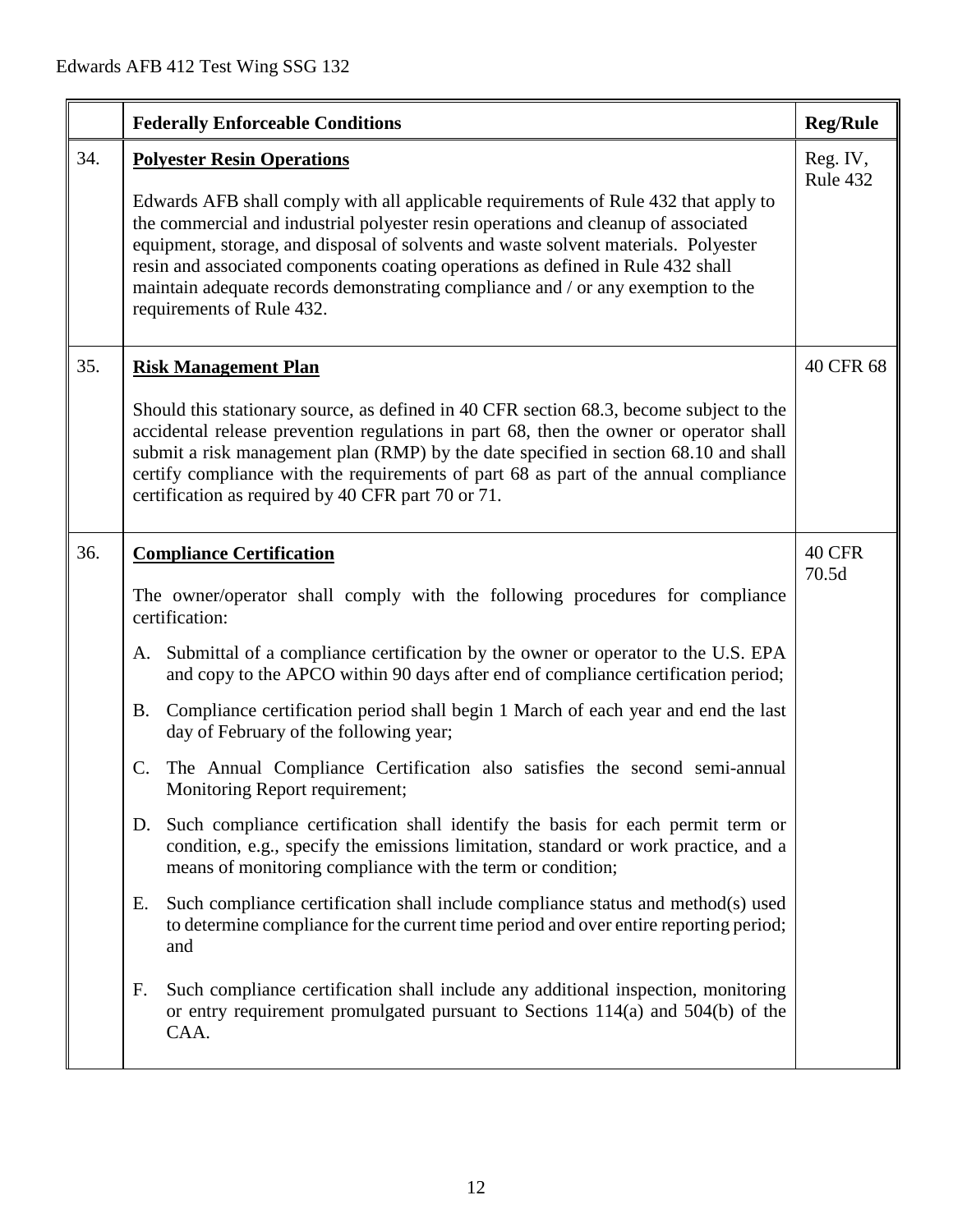|     | <b>Federally Enforceable Conditions</b>                                                                                                                                                                                                                                                                                                                                                                                                                                                                                                                                     | <b>Reg/Rule</b> |
|-----|-----------------------------------------------------------------------------------------------------------------------------------------------------------------------------------------------------------------------------------------------------------------------------------------------------------------------------------------------------------------------------------------------------------------------------------------------------------------------------------------------------------------------------------------------------------------------------|-----------------|
| 36. | Any application form, report, or compliance certification submitted pursuant to these<br>regulations shall contain certification by a responsible official of truth, accuracy, and<br>completeness. This certification and any other certification required under this part shall<br>state that, based on information and belief formed after reasonable inquiry, the<br>statements and information in the document are true, accurate, and complete.<br>U.S. EPA's Mailing Address:<br>Director, Air Division<br>75 Hawthorne Street<br>$AIR-3$<br>San Francisco, CA 94105 |                 |
| 37. | <b>Protection of Stratospheric Ozone</b><br>Persons opening appliances for maintenance, service, repair, or disposal must comply<br>with the required practices pursuant to 40 CFR §82.156.<br>Equipment used during maintenance, service, repair, or disposal of appliances must meet<br>the standards for recycling and recovery equipment in accordance with 40 CFR §82.158.<br>Persons performing maintenance, service, repair or disposal of appliances must be<br>certified by a certified technician pursuant to 40 CFR §82.161.                                     | 40 CFR 82       |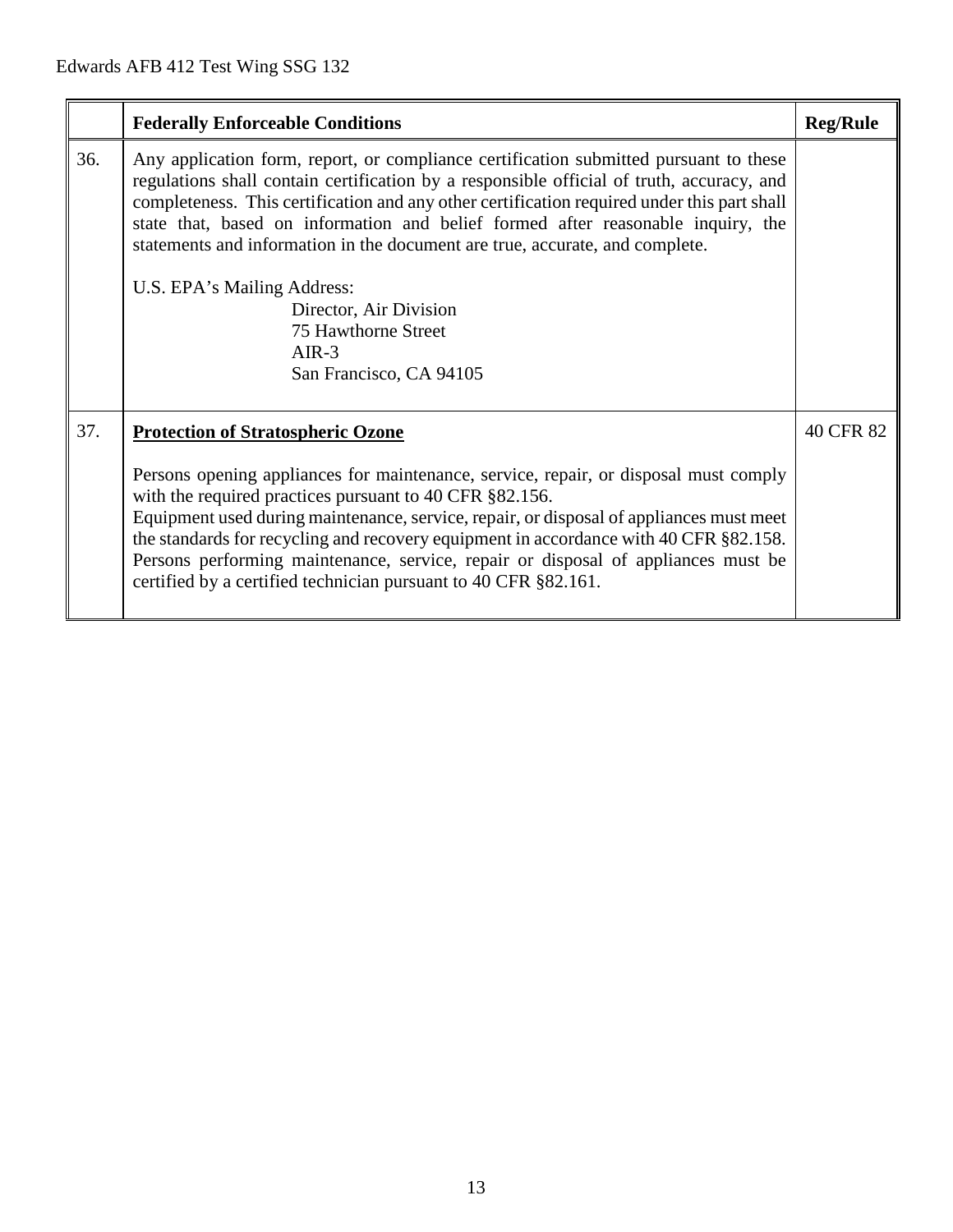## **List of Insignificant Air Pollutant Emitting Equipment**

Air Conditioning Equipment Used for Comfort Architectural Surface Coatings Boilers, Steam Generators & Heaters < 5 MM Btu/hr Brazing, Soldering, Welding Equipment Bunsen Burners Cooling Towers Small Degreasing Operations Electric Baking Oven Electric Fired Kiln Emissions Unit Emitting < 2 lbs in any 24 hr Period Emissions Unit Tempory Operations Fugitive Emission Sources Inductively Coupled Plasma Laboratory Hood Loading Racks and Equipment, (Heavy Oil) Motor Vehicles as Defined in the CH&SC Portable Engines, (California Registered) Printing and Reproduction Equipment Sources emitting less 10lbs/day or 180lbs/year of NOx and VOC; uncontrolled Small IC Engines < 50 bhp Small Turbine Engine Test Stand Space Heating Equipment Spectrophotometer Steam Cleaners, Natural Gas < 5 MM Btu/hr Storage Vessels Surface Coating and Cleaning Operations (Small) Unvented Pressure Vessels Excluding PV vent Wastewater Separator, (Nuisance Applies) Wet Scrubber, (Control Equipment is Not Exempt)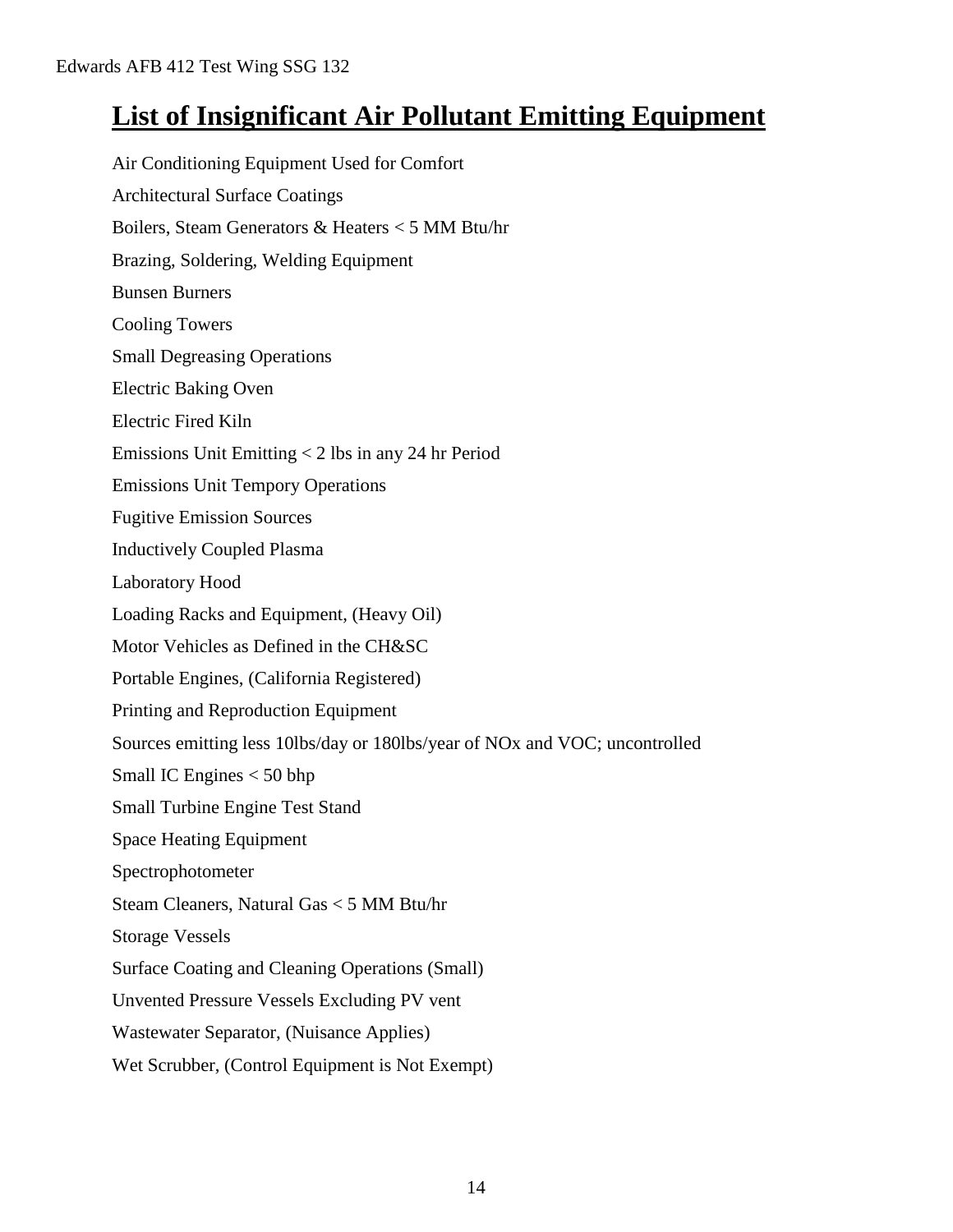Emission Unit 0132006Permit Conditions

| <b>Facility</b><br><b>Number</b> | <b>Emissions</b><br>Unit | <b>Description of Source</b>                         |
|----------------------------------|--------------------------|------------------------------------------------------|
| 9002                             | 0132006                  | <b>Emergency Use Piston Engine with Generator #1</b> |

#### **Emission Unit Equipment Description/Permit Conditions**

#### **Federally Enforceable Conditions**

**EQUIPMENT DESCRIPTION:** Emergency Use Piston Engine with Generator #1, including following equipment:

One 1,482 bhp, 12 cylinder, 4 cycle, 3,158 cu. in. emergency use diesel piston engine, water-cooled and turbocharged, powering 1,000 kw electrical generator.

#### **OPERATIONAL CONDITIONS:**

- 1. Visible emissions shall be less than 20% opacity or Ringelmann No. 1 except for not more than three minutes in any one hour. (Rule 401)
- 2. Exhaust gas particulate matter concentration shall be no more than 0.1 gr/scf (0.2 gr/scf if installed before 4/18/72). (Rule 404.1)
- 3. Unit shall be fired on fuel satisfying CARB reformulated diesel specifications. (Rule 210.1)
- 4. Engine operation shall be no more than 200 hours per year. (Rule 427)

#### **EMISSION LIMITS:**

Maximum emission rate of each air contaminant from this emission unit shall not exceed following limits:

| <b>Particulate Matter (PM10):</b> $2.65$ lbm/hr |                |
|-------------------------------------------------|----------------|
| Oxides of Sulfur $(SO2)$ :                      | $4.10$ lbm/hr  |
| Oxides of Nitrogen $(NO2)$ :                    | $37.04$ lbm/hr |
| <b>Hydrocarbons:</b>                            | $2.97$ lbm/hr  |
| <b>Carbon Monoxide:</b>                         | 8.02 lbm/hr    |

(Emission limits established pursuant to Rule 210.1, unless otherwise noted.)

Compliance with maximum daily emission limits shall be verified by source operator (with appropriate operational data and record keeping to document maximum daily emission rate) each day source is operated and such documentation of compliance shall be retained and made readily available to District for period of three years. (Rules 209 and 210.1)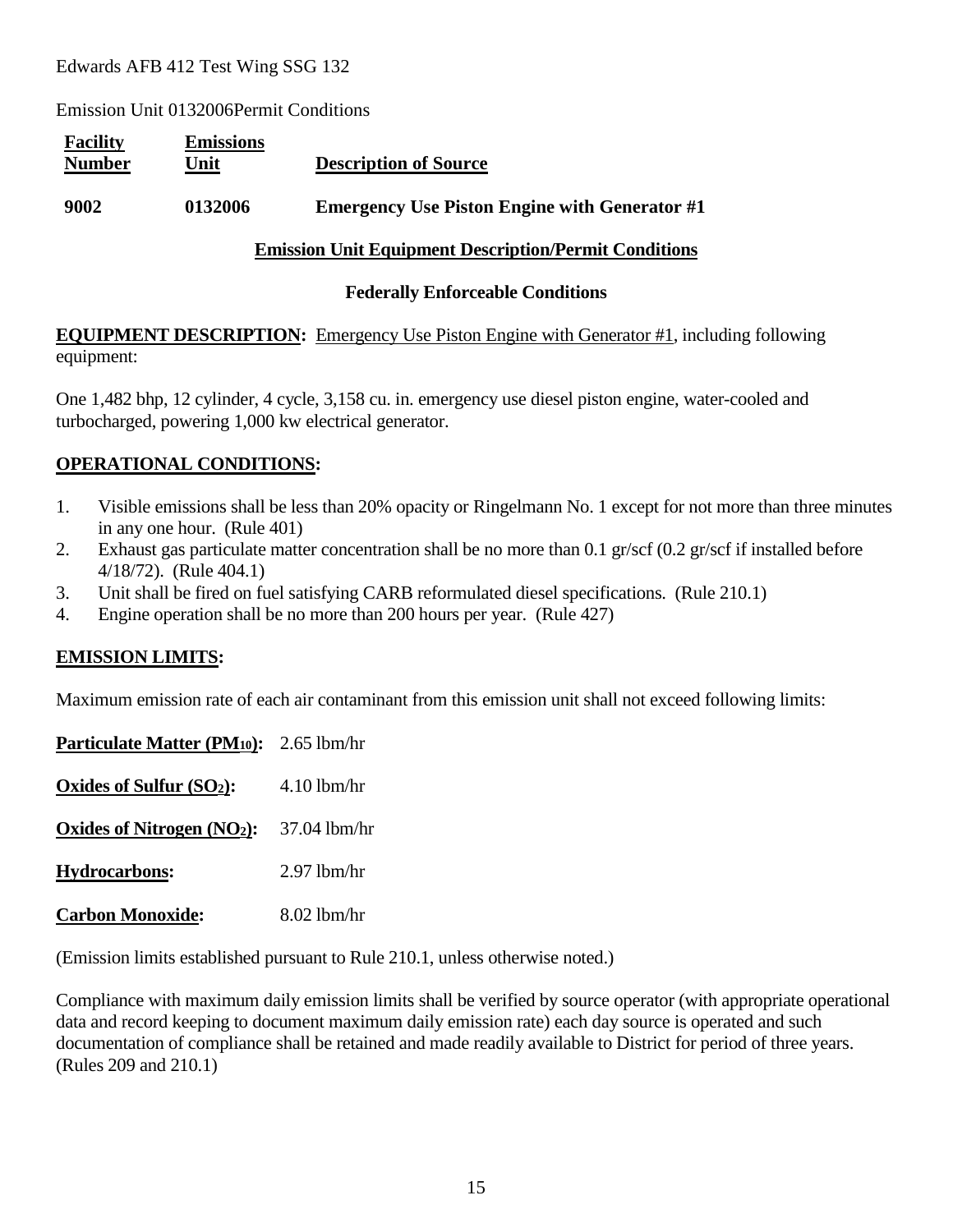Emission Unit 0132007 Permit Conditions

| <b>Facility</b><br><b>Number</b> | <b>Emissions</b><br>Unit | <b>Description of Source</b>                         |
|----------------------------------|--------------------------|------------------------------------------------------|
| 9002                             | 0132007                  | <b>Emergency Use Piston Engine with Generator #2</b> |

#### **Emission Unit Equipment Description/Permit Conditions**

#### **Federally Enforceable Conditions**

**EQUIPMENT DESCRIPTION:** Emergency Use Piston Engine with Generator #2, Diesel, including following equipment:

One 1,482 bhp, 12 cylinder, 4 cycle, 3,158 cu. in. emergency use piston engine, water-cooled and turbocharged, powering 1,000 kw electrical generator.

#### **OPERATIONAL CONDITIONS:**

- 1. Visible emissions shall be less than 20% opacity or Ringelmann No. 1 except for not more than three minutes in any one hour. (Rule 401)
- 2. Exhaust gas particulate matter concentration shall be no more than 0.1 gr/scf (0.2 gr/scf if installed before 4/18/72). (Rule 404.1)
- 3. Unit shall be fired on fuel satisfying CARB reformulated diesel specifications. (Rule 210.1)
- 4. Engine operation shall be no more than 200 hours per year. (Rule 427)

#### **EMISSION LIMITS:**

Maximum emission rate of each air contaminant from this emission unit shall not exceed following limits:

| <b>Particulate Matter (PM10):</b> | $2.65$ lbm/hr |
|-----------------------------------|---------------|
| Oxides of Sulfur $(SO2)$ :        | $4.10$ lbm/hr |
| Oxides of Nitrogen $(NO2)$ :      | 37.04 lbm/hr  |
| <b>Hydrocarbons:</b>              | $2.97$ lbm/hr |
| <b>Carbon Monoxide:</b>           | 8.02 lbm/hr   |

(Emission limits established pursuant to Rule 210.1, unless otherwise noted.)

Compliance with maximum daily emission limits shall be verified by source operator (with appropriate operational data and record keeping to document maximum daily emission rate) each day source is operated and such documentation of compliance shall be retained and made readily available to District for period of three years. (Rules 210.1 and 209)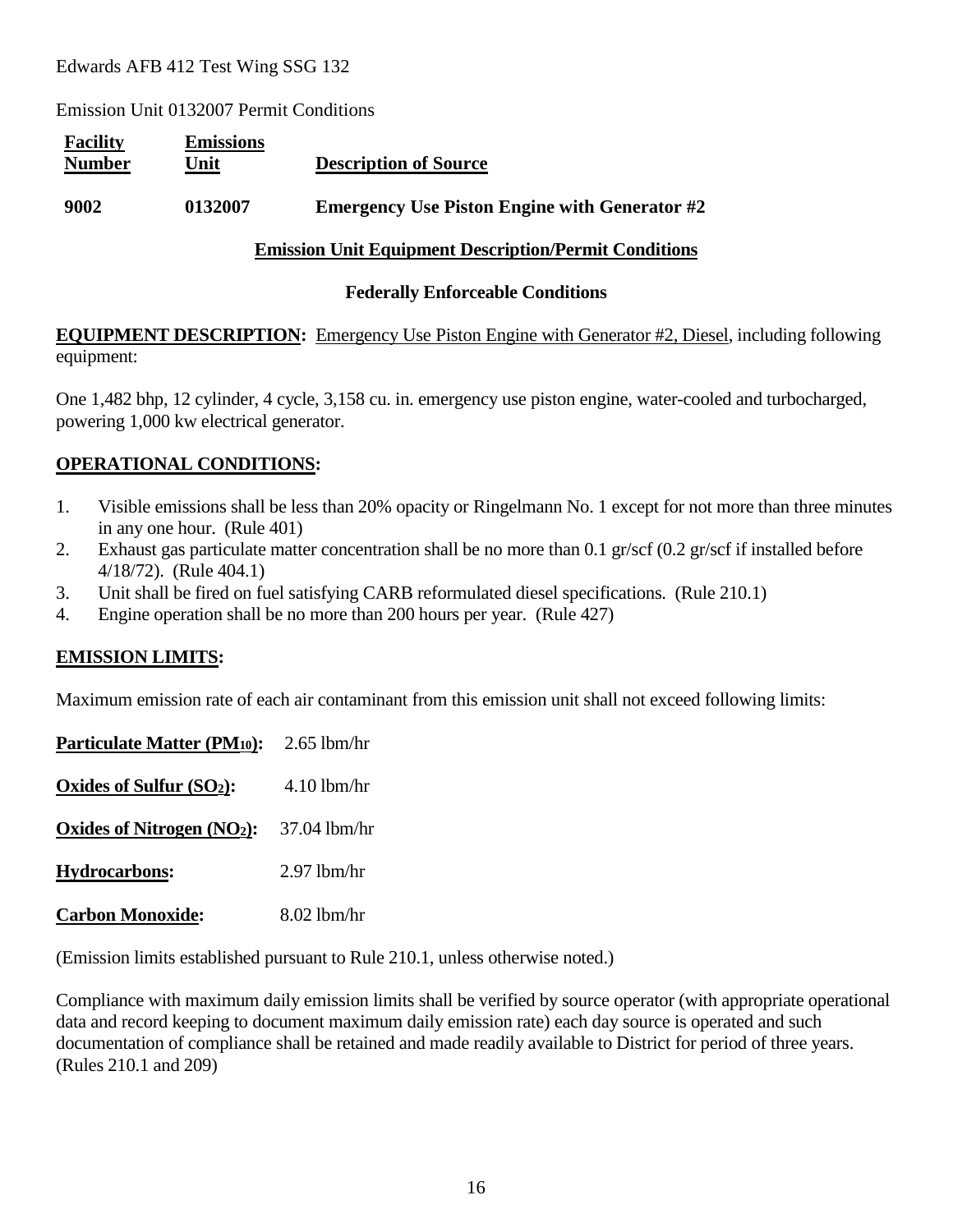Emission Unit 0132013 Permit Conditions

| <b>Facility</b><br><b>Number</b> | <b>Emissions</b><br>Unit | <b>Description of Source</b>     |
|----------------------------------|--------------------------|----------------------------------|
| 9002                             | 0132013                  | <b>Surface Coating Operation</b> |

#### **Emission Unit Equipment Description/Permit Conditions**

#### **Federally Enforceable Conditions**

#### **EQUIPMENT DESCRIPTION:** Surface Coating Operation, including following equipment:

- A. Paint spray building Hangar 160;
- B. HVLP spray equipment;
- C. Equipment necessary for brush, roll, dip, or flow coating; and
- D. Other equipment approved by APCO and achieving at least 65% transfer efficiency.

#### **OPERATIONAL CONDITIONS:**

- 1. Use of coatings containing chromates shall not exceed equivalent of 2 gallons per month of any component containing 35% by weight chromium compounds for use in Building 160. (CH&SC, Sec 41700 and per applicant submitted risk assessment)
- 2. All solvents and materials containing solvents shall be stored in enclosed, non-absorbent containers when not in use. (Rule 209)
- 3. Operator shall apply coatings such that minimum transfer efficiency of 65% is achieved. (Rule 210.1 and 410.4A BACT Requirement)
- 4. Aerosols shall be used only for touch-up defined as coating used to repair minor surface damage and imperfections after main coating process and not exceeding 9 sq. ft. per unit. (Rule 210.1 BACT and Rule 410-4A)
- 5. VOC containing material used for surface cleaning or clean-up, excluding stripping and equipment cleaning, shall satisfy following:
	- a. Shall contain 200 grams or less of VOC per liter of material; or
	- b. Composite vapor pressure of VOC shall be 45 mm Hg or less at temperature of 20o C (68o F). (Rule 210.1 BACT)
- 6. VOC containing material used for stripping of aerospace components shall satisfy following:
	- a. Shall contain less than 300 grams or less of VOC per liter of material; or
	- b. Composite vapor pressure of VOC shall be 9.5 mm Hg or less at temperature of 20o C (68o F). (Rule 210.1 BACT)
- 7. VOC containing material for equipment cleaning shall satisfy following:
	- a. Solvent shall have VOC content of 950 grams or less of VOC per liter of material; and
	- b. Solvent shall have VOC composite partial pressure of 35 mm HG or less at 20o C (68o F). (Rule 210.1 BACT)
- 8. Cleaning operation using VOC-containing material shall utilize one of following:
	- a. Wipe cleaning;
	- b. Spray bottles or containers with maximum capacity of 16 fluid ounces from which solvents are applied without propellant-induced force;
	- c. Cleaning equipment in solvent container closed during cleaning operations, except when depositing and removing objects to be cleaned, and closed during non-operation except during maintenance and repair of cleaning equipment itself;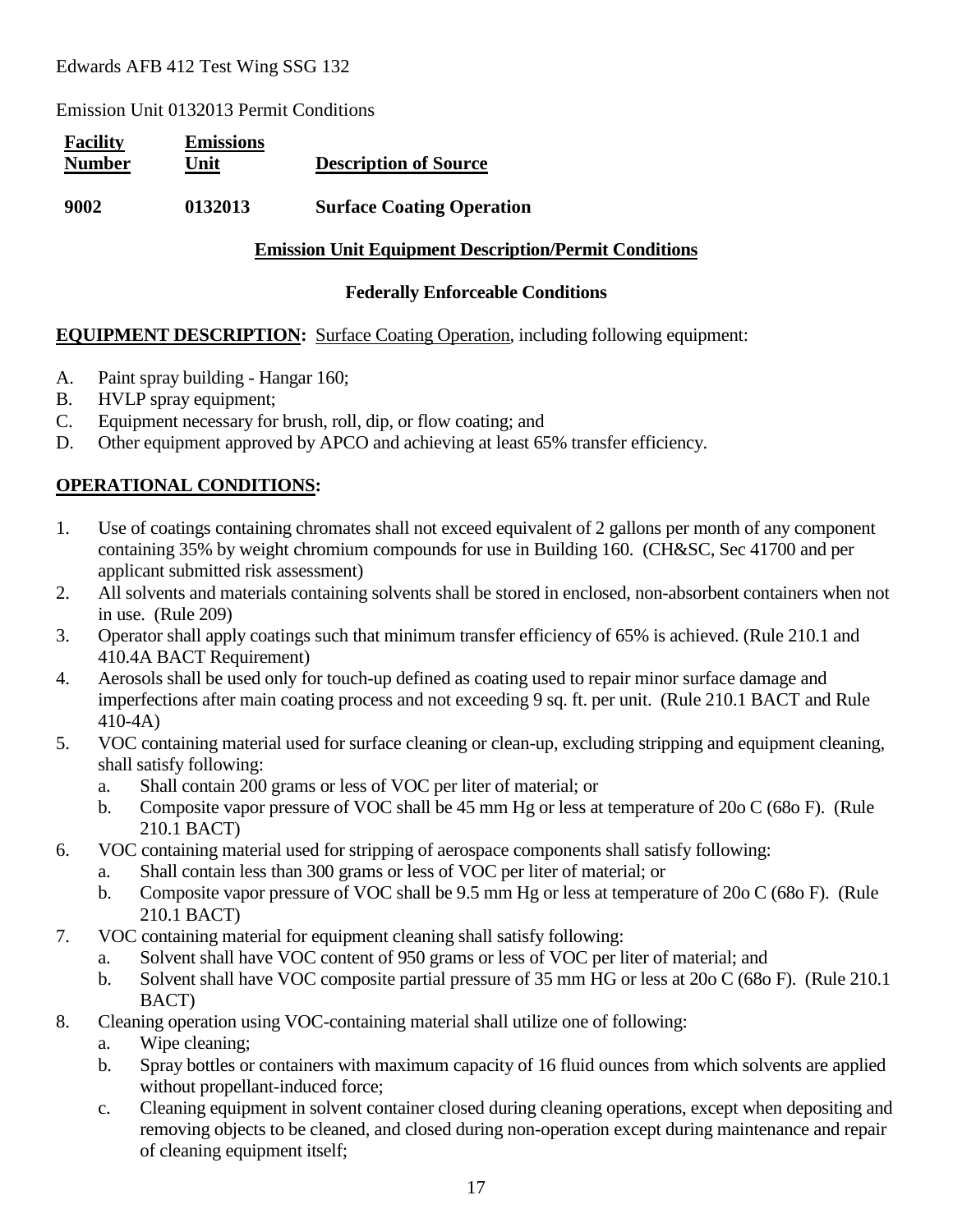Emission Unit 0132013 Permit Conditions

- d. Remote reservoir cold cleaner operated in conformance with Rule 410.3;
- e. Enclosed system totally enclosing spray guns, cups, nozzles, bowls, and other parts during washing, rinsing, and draining procedures;
- f. Non-atomized solvent flow method collecting solvent in container or collection system closed except for solvent collection openings and, if necessary, openings to avoid excessive pressure build-up inside container; or
- g. Solvent flushing methods discharging solvent into container or collection system closed except for solvent collection openings and, if necessary, openings to avoid excessive pressure build-up inside container. Discharged solvent from such equipment shall be collected into containers without atomizing into open air. Solvent may be flushed through system by air or hydraulic pressure, or by pumping. (Rule 210.1 BACT)
- 9. Operator shall maintain daily record of types and volume of all coatings and solvents used including solvents used for clean-up. Additionally, records shall be maintained on site of VOC content as applied of all coatings and VOC content and vapor pressure of all solvents used/stored at this location. Records shall be maintained in manner such that coating may be readily identified and VOC emissions determined upon District request. (Rule 210.1)
- 10. Operator shall maintain records necessary to verify compliance with operational conditions. (Rule 209)
- 11. No emission resulting from use of this equipment shall cause injury, detriment, nuisance, annoyance to or endanger comfort, repose, health, or safety of any considerable number of persons or public. (Rule 419 and CH&SC, Sec 41700)
- 12. Coatings applied to non-aerospace components shall meet the requirements of Rule 410.4 or 410.4A, as applicable. (Rule 201.1)

## **COMPLIANCE TESTING REQUIREMENTS:**

Should inspection reveal conditions indicative of non-compliance, compliance with any emission limitations shall be verified, within 60 days of District request. Test results shall be submitted to District within 30 days after test completion. (Rule 108.1 and 210.1)

## **EMISSION LIMITS:**

Maximum emission rate of each air contaminant from this emission unit shall not exceed following limits:

## **Particulate Matter (PM10):**

11.45 lbm/day 2.09 ton/yr

## **Volatile Organic Compounds (VOC):**

33.18 lbm/day 4.31 ton/yr

(Emission limits established pursuant to Rule 210.1, unless otherwise noted.)

Compliance with maximum daily emission limits shall be verified by source operator (with appropriate operational data and record keeping to document maximum daily emission rate) each day source is operated and such documentation of compliance shall be retained and made readily available to District for period of three years. (Rules 209 and 210.1)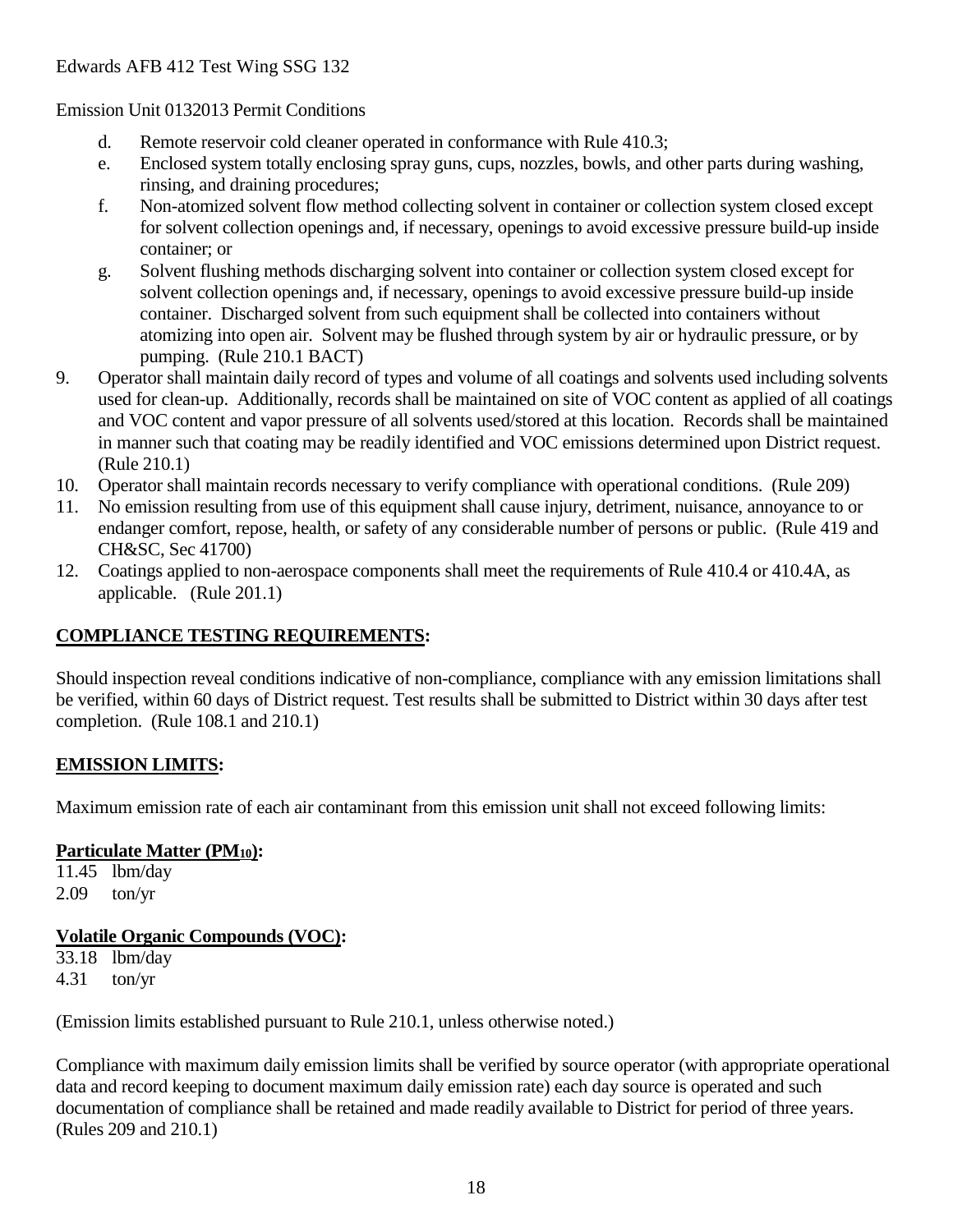Emission Unit 0132016 Permit Conditions

| <b>Facility</b><br><b>Number</b> | <b>Emissions</b><br>Unit | <b>Description of Source</b>                                          |
|----------------------------------|--------------------------|-----------------------------------------------------------------------|
| 9002                             | 0132016                  | <b>Composite Grinding Operation &amp; Environmental Control Booth</b> |

#### **Emission Unit Equipment Description/Permit Conditions**

#### **Federally Enforceable Conditions**

**EQUIPMENT DESCRIPTION:** Composite Grinding Operation & Environmental Control Booth, including following equipment:

- A. Torit-Donaldson open-front environmental control booth with five Model ECB-1 modules; and
- B. Five dust collection modules each equipped with six filter cartridges, automatic cleaning system, and 2.6 cu. ft. dust drawer and blower with 5 hp electric motor.

#### **OPERATIONAL CONDITIONS:**

- 1. Unit shall be equipped with operational differential pressure indicator. (Rule 209)
- 2. All dust collection module blowers shall be operated whenever grinding is conducted. (Rule 209)
- 3. Filters shall be installed, operated, and replaced as specified by manufacturer. (Rule 209)
- 4. Cartridge pressure drops shall be monitored and cartridges replaced per manufacturer's recommendation. (Rule 209)
- 5. Reverse pulse jet cleaning system shall be adjusted to maintain maximum filtering efficiency. (Rule 209)
- 6. Dust collected in filter collectors shall be disposed of in manner preventing entrainment in atmosphere. (Rule 209)
- 7. No emission resulting from use of this equipment shall cause injury, detriment, nuisance, annoyance to or endanger comfort, repose, health, or safety of any considerable number of persons or public. (Rule 419 and CH&SC, Sec 41700)
- 8. There shall be no odors detectable at or beyond property boundary. (Rule 419)

## **EMISSION LIMITS:**

Maximum emission rate of each air contaminant from this emission unit shall not exceed following limits:

#### **Particulate Matter (PM10):**

0.65 lbm/hr 15.60 lbm/day

(Emission limits established pursuant to Rule 210.1, unless otherwise noted.)

Compliance with maximum daily emission limits shall be verified by source operator (with appropriate operational data and record keeping to document maximum daily emission rate) each day source is operated and such documentation of compliance shall be retained and made readily available to District for period of three years. (Rules 209 and 210.1)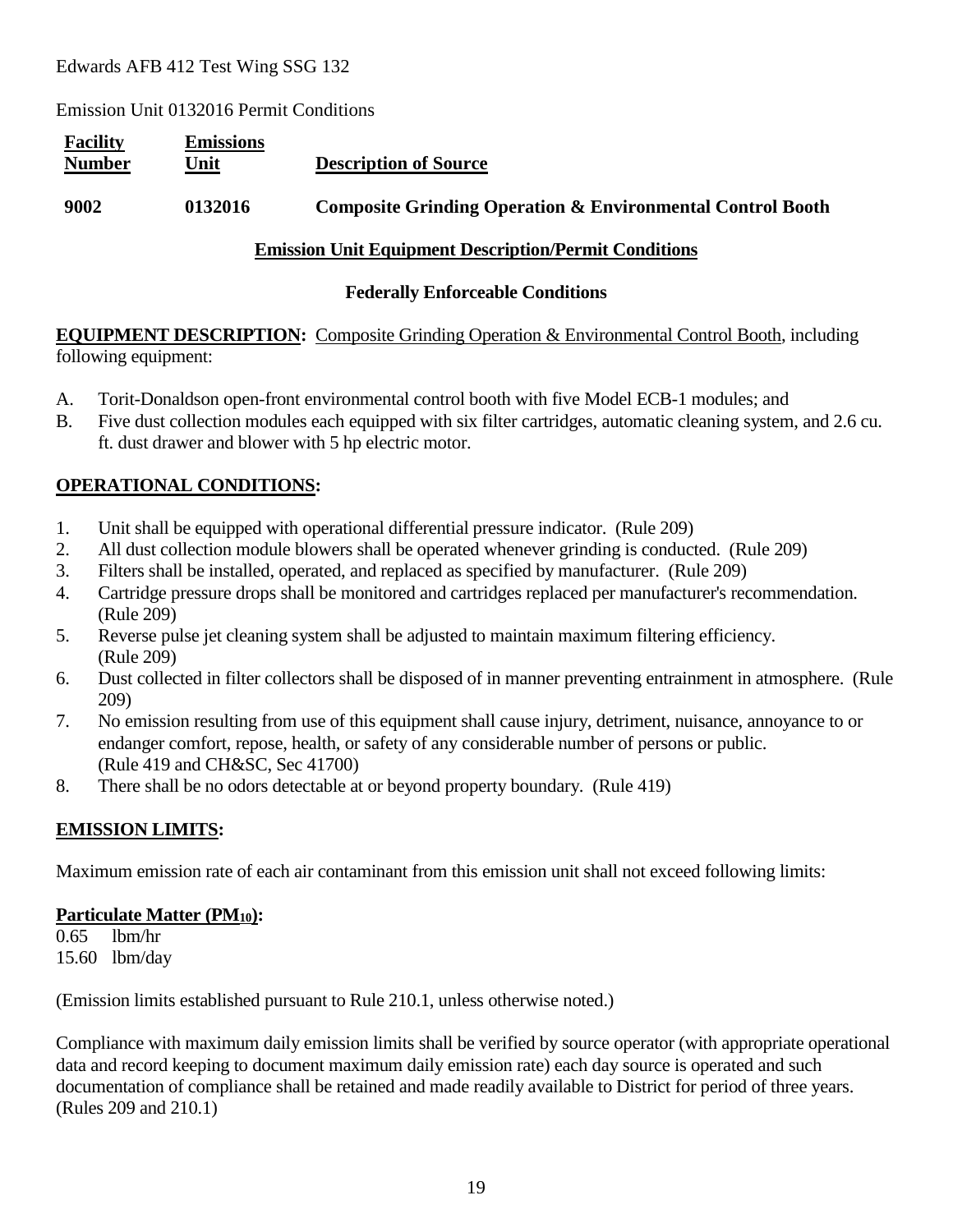Emission Unit 0132016 Permit Conditions

#### **SPECIAL CONDITIONS:**

- aa. Source operator shall maintain records of operation and cartridge replacement and shall make records readily available for District inspection upon request for period of two years. (Rule 210.1)
- bb. This Permit to Operate does not authorize use of paints, solvents, or any other material containing organic solvents in this booth. (Rule 209)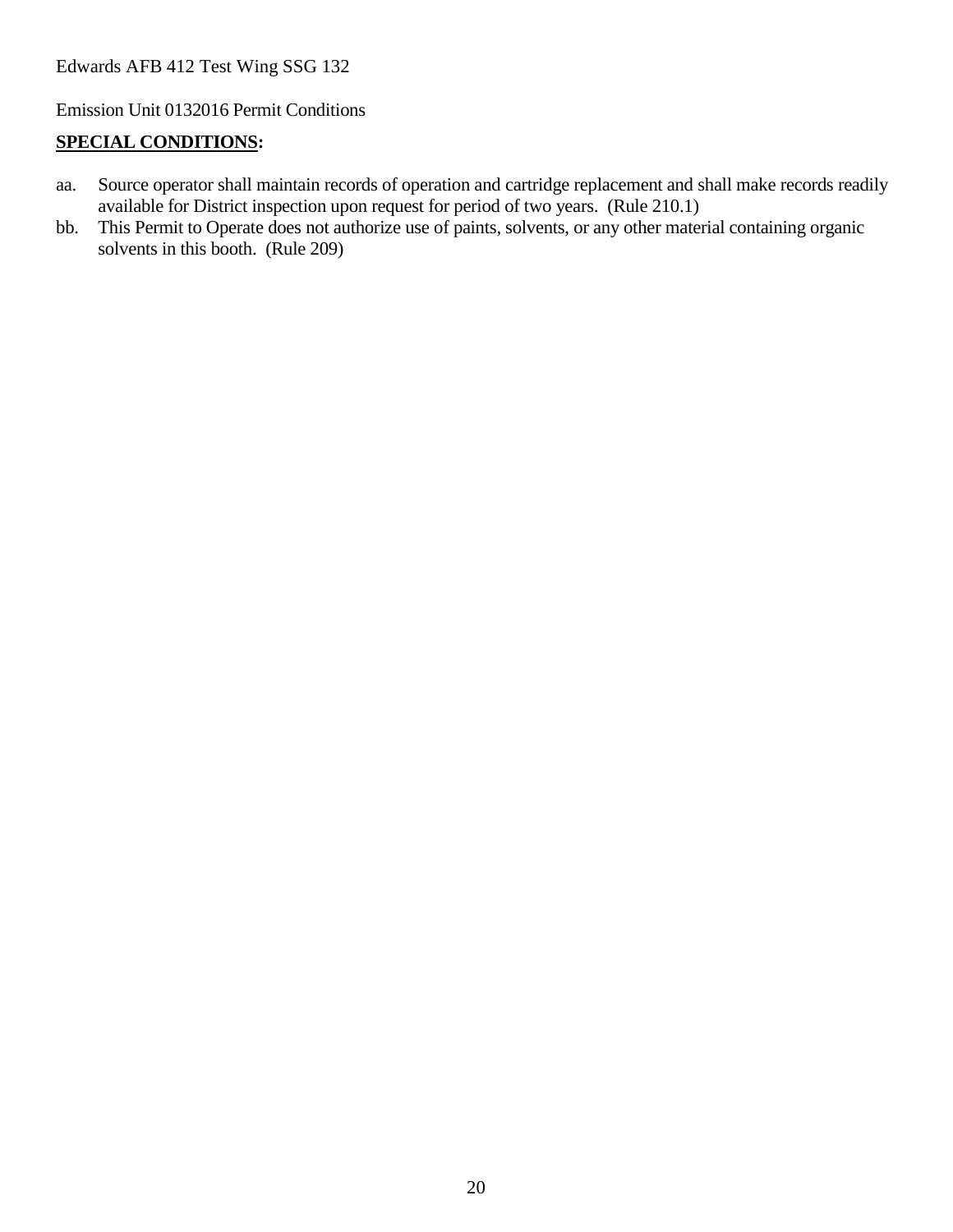Emission Unit 0132107 Permit Conditions

| <b>Facility</b><br><b>Number</b> | <b>Emissions</b><br>Unit | <b>Description of Source</b>                            |
|----------------------------------|--------------------------|---------------------------------------------------------|
| 9002                             | 0132107                  | <b>Surface Coating Operation with Paint Spray Booth</b> |

#### **Emission Unit Equipment Description/Permit Conditions**

#### **Federally Enforceable Conditions**

## **EQUIPMENT DESCRIPTION:** Surface Coating Operation with Paint Spray Booth, including following equipment:

- A. Cross flow paint spray booth; 32-ft. wide x 16-ft high x 44-ft. deep equipped with approximately 180 20-in. x 20-in. NESHAP 319 3-stage dry overspray filters, and operational pressure differential gauge;
- B. Two 7.5-hp electric motor with 42-inch dia. tube-axial exhaust fan (providing exhaust flow rate of 51,200 cfm  $@ 0.25$ -in. water column  $\{w.c.\}$ :
- C. Surface coating spray gun(s) of the following type: High volume low pressure (HVLP), airless and air assist;
- D. Enclosed gun cleaner; and
- E. 4.5 MMBtu Make-up Air Heater.

## **OPERATIONAL CONDITIONS**:

- 1. Paint spray booth shall be equipped with operational pressure gauge indicating pressure drop across filter area. (Rule 210.1 BACT Requirement)
- 2. Dry exhaust filters shall be NESHAP 319 3-stage dry overspray filters. (Rule 210.1 BACT Requirement)
- 3. Spray booth equipped with air solenoid device that will not permit operation of spray gun without exhaust fan operating. (Rule 210.1)
- 4. All spraying of coatings shall be done within spray booth with all exhaust air passing through filters described in equipment description above. (Rule 210.1)
- 5. Exhaust fan flow rate shall be 51,200 actual cubic feet per minute (acfm) + 1000-acfm. (Rule 210.1)
- 6. Volume of surface coatings applied at this permit unit shall not exceed 2250-gallons/year without prior District approval. (Rule 210.1)
- 7. Surface coating as applied VOC content shall not exceed of 3.5 lb/gal (420-g/l less water and exempt compounds) unless a military or specialty coating is utilized. (Rule 210.1 BACT Requirement)
- 8. Surface coating operation shall comply with requirements of CFR 40 Part 63, Subpart GG (National Emissions Standards for Aerospace Manufacturing and Rework Facilities). (Rule 423, Subpart GG)
- 9. Specialty coatings which comply with "as applied" VOC limits in attached Table may be used. (Rule 210.1 BACT Requirement)
- 10. All coating shall be applied using HVLP, airless, air-assist spray gun, roller, brush, or dipping. (Rule 210.1 BACT Requirement)
- 11. Total photochemically reactive solvent disposal into atmosphere shall not exceed 1.5 gallons per day. (Rule 410.2)
- 12. HVLP surface coating system shall operate between 0.1 and 10 psig and less than 50 psig liquid supply pressure. (Rule 210.1)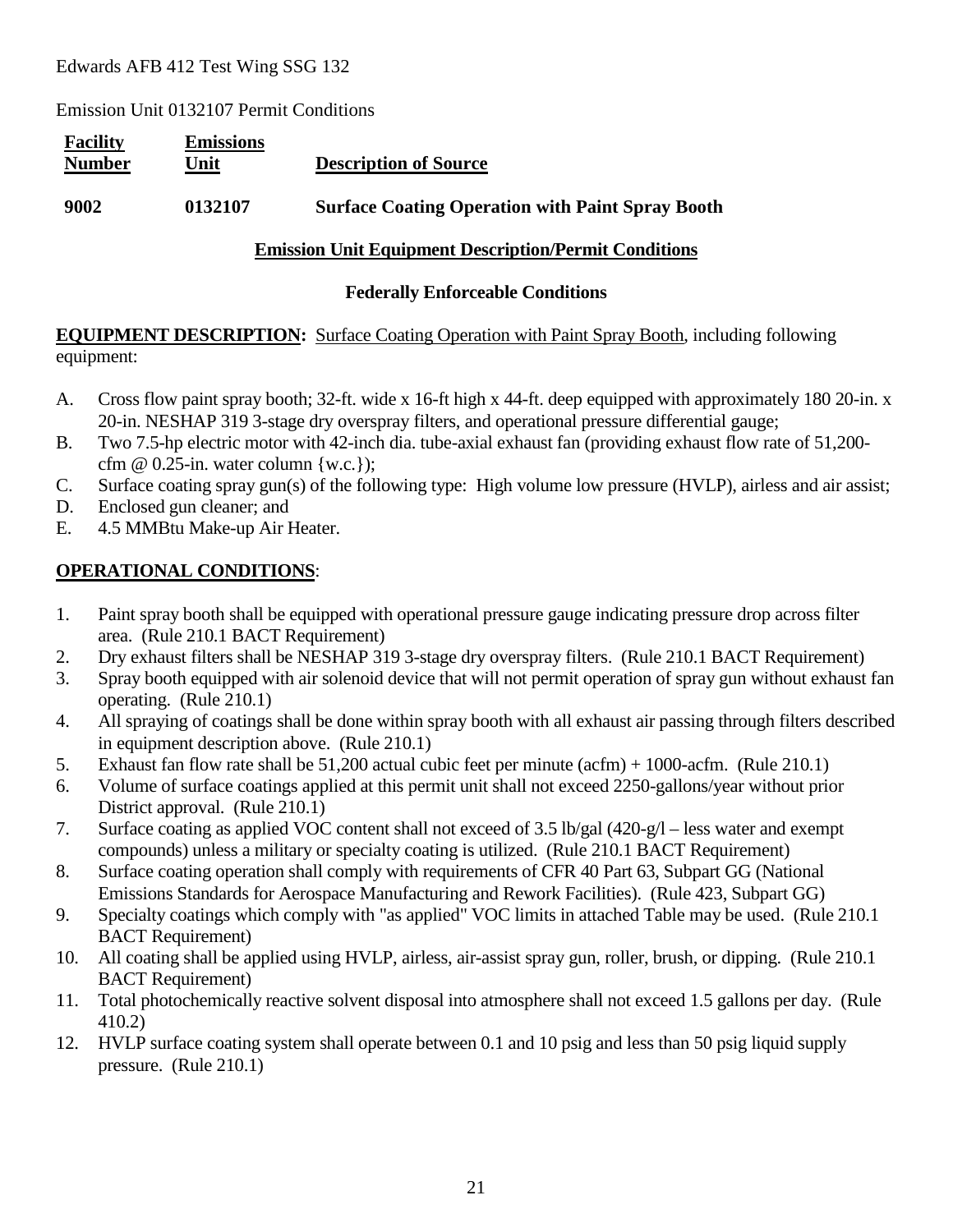Emission Unit 0132107 Permit Conditions

- 13. No emission shall cause nuisance or injury to any persons. (Rule 419)
- 14. There shall be no odors detectable at or beyond property boundary. (Rule 419)
- 15. VOC containing material used for stripping of aerospace components shall satisfy following: (Rule 210.1 BACT Requirement)
	- a. Stripper shall contain less than 300 grams of VOC per liter of material; or
	- b. Composite vapor pressure of VOC shall be 9.5 mm Hg (0.18 psia) or less at temperature of 20°C  $(68°F)$ .
- 16. VOC containing material for cleaning of coatings and adhesives application equipment shall satisfy following: (Rule 210.1 BACT Requirement)
	- a. Solvent shall have VOC content of 950 grams or less of VOC per liter of material; and
	- b. Solvent shall have VOC composite partial pressure of 35 mm Hg or less at 20°C (68°F).
- 17. Cleaning operations using VOC-containing material shall utilize one of following:
	- (Rule 210.1 BACT Requirement)
	- a. Wipe cleaning;
	- b. Spray bottles or containers with maximum capacity of 16 fluid ounces from which solvents are applied without propellant-induced force;
	- c. Cleaning equipment in solvent container closed during cleaning operations, except when depositing and removing objects to be cleaned, and closed during non-operation except during maintenance and repair of cleaning equipment itself;
	- d. Remote reservoir cold cleaner operated in conformance with Rule 410.3;
	- e. Enclosed system totally enclosing spray guns, cups, nozzles, bowls, and other parts during washing, rinsing, and draining procedures;
	- f. Non-atomized solvent flow method collecting cleaning solvent in container or collection system closed except for solvent collections openings and, if necessary, openings to avoid excessive pressure build-up inside container; or
	- g. Solvent flushing method discharging cleaning solvent into container closed except for solvent collection openings and, if necessary, openings to avoid excessive pressure build-up inside container. Discharged solvent from such equipment shall be collected into containers without atomizing into open air. Solvent may be flushed through system by air or hydraulic pressure, or by pumping.
- 18. Cleaning operations using VOC-containing material shall not atomize any solvent into open air. (Rule 210.1 BACT Requirement)
- 19. VOC content of material used for surface cleaning or cleanup (excluding stripping and equipment cleaning) shall not exceed 200 grams/liter, meet the aqueous solvent composition requirements listed in Table 1 of 40 CFR Section 63.744(b)(1), or VOC composite partial pressure not to exceed 45 mm Hg a temperature of 20°C (68°F. (Rules 201.1 and 210.1 BACT Requirements)
- 20. Operator shall maintain record of all leaks from enclosed spray gun cleaner including: source identification; date leak was discovered; and date leak was repaired.
- 21. All solvents, solvent containing materials, and solvent-laden applicators shall be kept in closed containers when not in use. Container shall prevent the escape of vapor to the atmosphere. Container is to be kept closed except when depositing or removing material from the container. (Rules 209, 210.1, 201.1)
- 22. Coatings applied to non-aerospace components shall meet the requirements of Rules 410-4 or 410-4A, as applicable. (Rule 201.1)
- 23. If applicable law, regulations, or order, particulate filters shall be disposed of as hazardous waste. In any event, handling filters shall be in manner, which prevents entrainment in atmosphere. (Rules 419 and 210.1)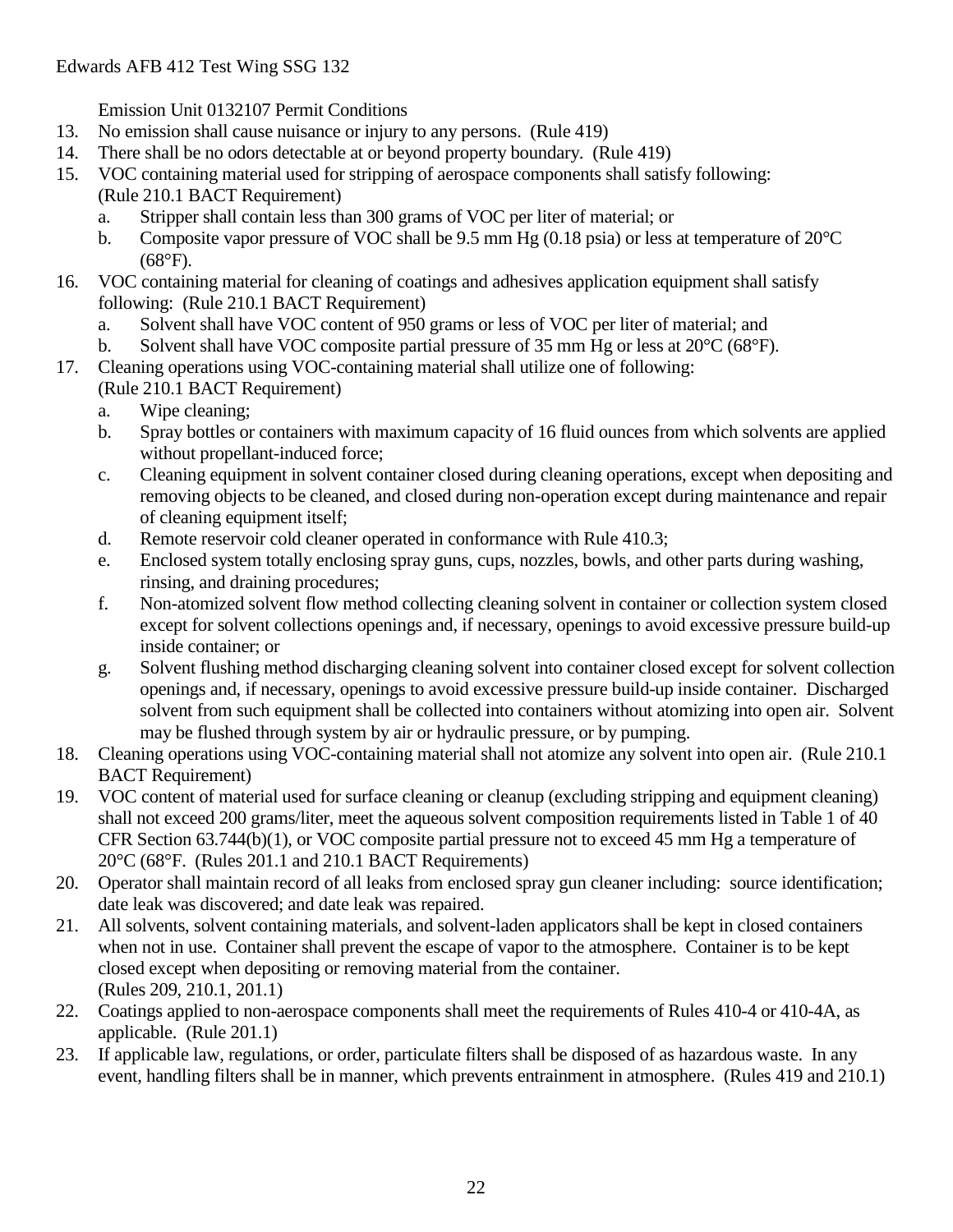Emission Unit 0132107 Permit Conditions

#### **COMPLIANCE TESTING REQUIREMENTS:**

Should inspection reveal conditions indicative of non-compliance, compliance with limitations shall be verified, within 60 days of District request. Test results shall be submitted to District within 30 days after test completion. (Rule 108.1 and 209)

#### **EMISSION LIMITS:**

Emissions rate of each air contaminant from this unit shall not exceed the following emissions limitations:

#### **Particulate Matter (PM10):**

0.06 lb/day 0.01 ton/yr

**Volatile Organic Compounds (VOC): (as defined in Rule 210.1)** 46.73 lb/day 5.14 ton/yr

(Emissions limits established pursuant to Rule 210.1 unless otherwise noted)

Compliance with daily emission limits shall be verified by recordkeeping (e.g. painting logs and invoices). Compliance with annual emission limits shall be demonstrated by records which sum facility emissions on quarterly basis. All records shall be kept on site and made readily available to District personnel upon request. (Rule 210.1)

## **SPECIAL CONDITIONS:**

- aa. Edwards Air Force Base or facility operator shall maintain daily record of coatings used, volume of solvent and other materials added to each coating, VOC content of coating as applied, and volume and VOC content of clean-up solvent used. (Rule 210.1 BACT Requirement)
- bb. Provided the equipment described above is operated in compliance with all of the federally enforceable conditions listed below, a permit shield is granted from applicability and enforcement action for the following applicable requirements: 40 CFR Part 63 Subpart GG.(Rule 201.1)
- cc. Each dry filter system shall be equipped with differential pressure gauge which shall be monitored to determine need for filter change out. Read and record the pressure drop across the filter once per shift. If the pressure drop across the dry particulate filter system falls outside the limit(s) specified by the filter manufacturer or in locally prepared operating procedures, shut down the operation immediately and take corrective action.
- dd. Owner/operator shall utilize only topcoats, primers, and self-priming topcoats and other coatings and adhesives from District BACT Policy 95-01 or Aerospace NESHAP, whichever is more stringent, unless a military or specialty coating is utilized. (Rules 210.1 BACT and 201.1)
- ee. Hazardous Air Pollutant (HAP) content level of primers shall be limited to no more than 350 g/l (2.9 lb/gal) of primer as applied. (Rule 201.1)
- ff. HAP content level of topcoats and self-priming topcoats shall be limited to no more than 420 g/l (3.5 lb/gal) of topcoats and self-priming topcoats as applied. (Rule 201.1)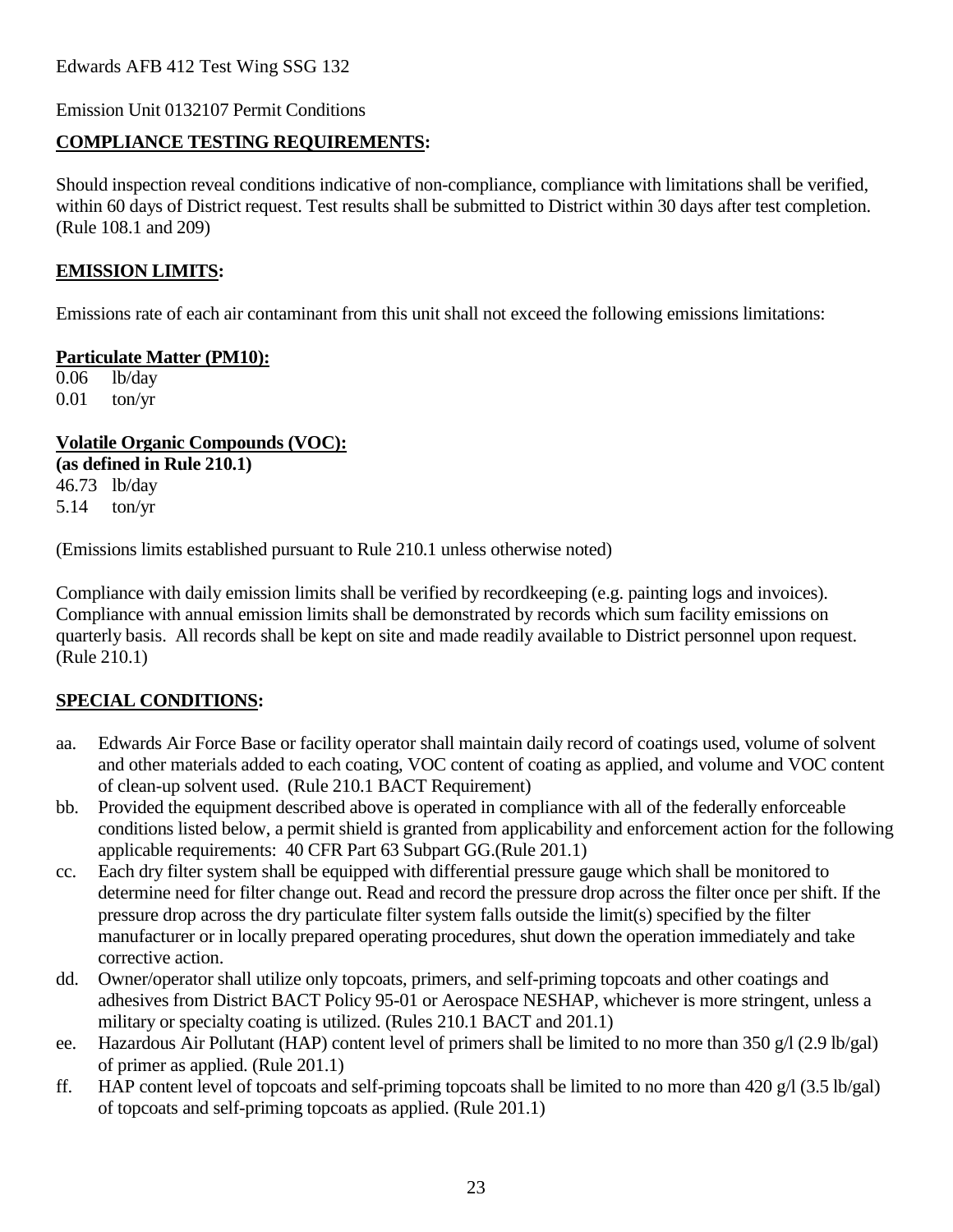#### Emission Unit 0132107 Permit Conditions

- gg. HAP content of primers and topcoats, do not apply to the use of low-volume coatings which the volume of each formulation used does not exceed 50 gal/year, and the combined volume of all coatings does not exceed 200 gal/year (given the daily and annual emissions limits specified in this permit are not exceeded). (Rule 201.1)
- hh. Owner/operator shall conduct the handling and transfer of cleaning solvents, primers, topcoats and waste, except for hazardous waste that are determined to be hazardous under RCRA, which are exempt [40 CFR 63.741(e)], to or from enclosed systems, vats, waste containers, piping systems, and other equipment in such a manner that minimizes spills. (Rule 201.1)
- ii. The owner/operator shall not de-paint more than 6 completed aerospace vehicles in a calendar year on a facility-wide basis. (Rule 201.1)
- jj. On a semiannual basis, the Owner/Operator shall report to the District and EPA the following information:
	- i. Any instance where the primer and topcoat application operation applied to aerospace parts exceeded the applicable limits specified here;
	- ii. Any instance where a noncompliant cleaning solvent is used for hand-wipe cleaning related to aerospace operations, except those listed in 40 CFR 63.744 (e)- Exempt Cleaning Operations;
	- iii. A list of any new cleaning solvents used for hand-wipe cleaning in aerospace operations in the previous 6 months and information on the composite vapor pressure of the new solvent or notification they comply with the composition requirements specified in 40 CFR 63.744(b)(1); and
	- iv. Instances when operation was not immediately shut down when the pressure drop across a dry particulate system was outside the limit(s) specified by the filter or booth manufacturer or in locally prepared operating procedures. (Rule 201.1)
- kk. Except as provided in 40 CFR 63.745(g)(4), exhaust air shall pass through particulate filters prior to being exhausted to air. The use of an HVLP gun requires that the exhaust fan and control system are operating.
- ll. The following activities may be conducted in this operation without the exhaust fan and control system operating:
	- i. Touch-up of scratched surfaces or damaged paint;
	- ii. Hole daubing for fasteners;
	- iii. Touch-up of trimmed edges;
	- iv. Coating prior to joining dissimilar metal components;
	- v. Stencil operations performed by brush or air brush;
	- vi. Section joining;
	- vii. Touch-up of bushings and other similar parts;
	- viii. Sealant detackifying; and
	- ix. Use of hand-held spray can application methods. (Rule 210.1)

## REMAINDER OF PAGE INTENTIONALLY BLANK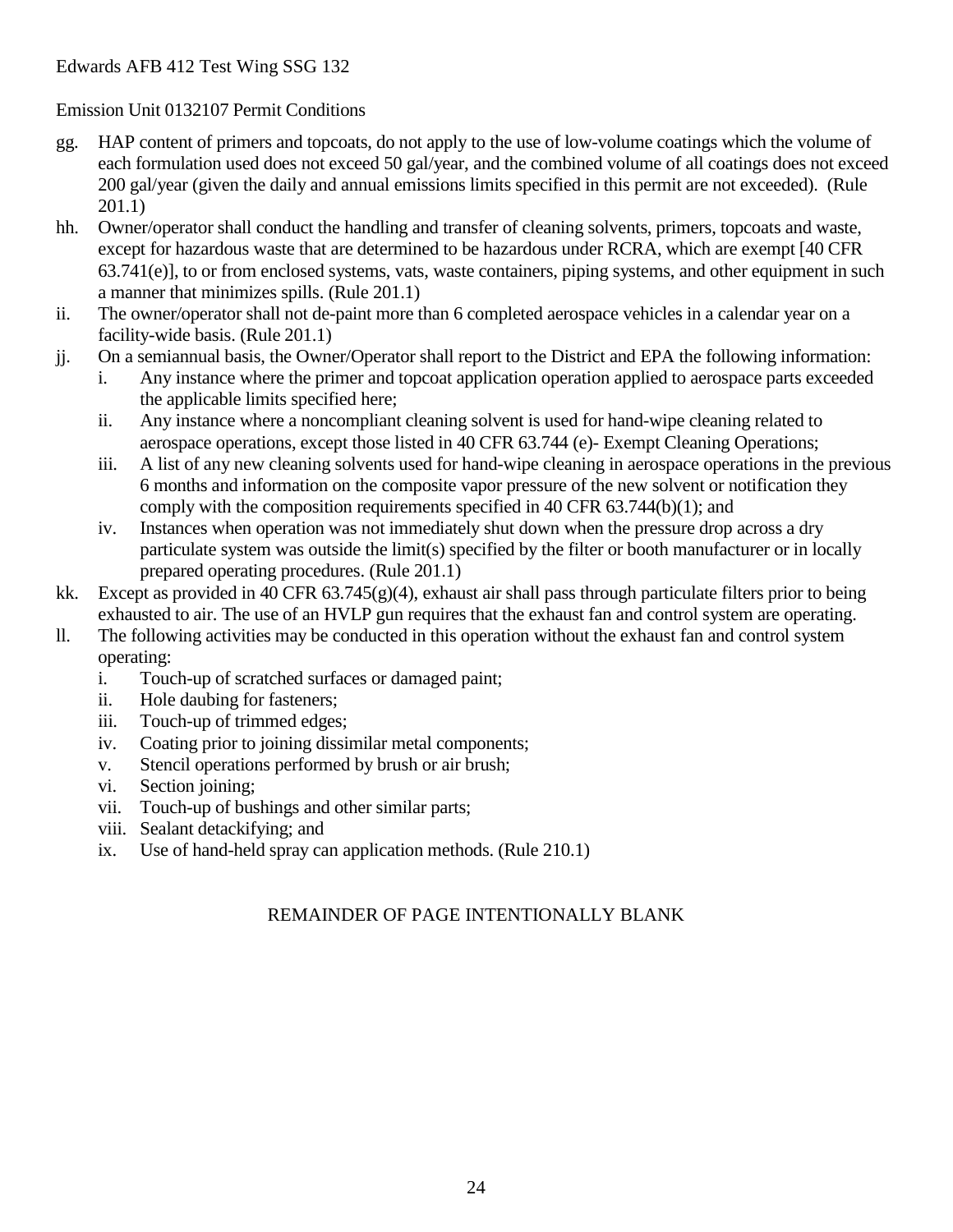## Emission Unit 0132107 Permit Conditions

| 1 avit 1                                  |            |
|-------------------------------------------|------------|
| VOC LIMITS for Specialty Coatings         |            |
| Grams of VOC Per Liter of Coating         |            |
| Less Water and Less Exempt Compounds      |            |
| <b>VOC Containing Material</b>            | Limit, g/l |
| <b>Adhesion Promoter</b>                  | 850        |
| Adhesives                                 |            |
| Non-Structural                            | 250        |
| Structural                                |            |
| Autoclavable                              | 50         |
| Non-Autoclavable                          | 850        |
| <b>Adhesive Bonding Primers</b>           |            |
| Above 250°F Curing Temp                   | 1030       |
| 250°F or Less Curing Temp                 | 850        |
| <b>Antichafe Coatings</b>                 | 600        |
| <b>Barrier Topcoat</b>                    | 790        |
| <b>Clear Topcoat</b>                      | 750        |
| <b>Conformal Coating</b>                  | 750        |
| Dry Lubricative Materials                 |            |
| <b>Fastener Manufacturing</b>             | 250        |
| Nonfastener Manufacturing                 | 880        |
| <b>Electric/Radiation Effect Coatings</b> | 800        |
| <b>Fastener Sealants</b>                  | 675        |
| <b>Fire Resistant Coatings</b>            |            |
| Civilian                                  | 650        |
| Military                                  | 970        |
| <b>Flight Test Coatings Used on</b>       |            |
| Missiles/Single-Use Target Craft          | 420        |
| All Others                                | 840        |
| <b>Fuel Tank Coatings</b>                 | 720        |
| <b>Fuel Tank Adhesives</b>                | 620        |
| <b>High Temperature Coating</b>           | 850        |
| <b>Impact Resistant Coating</b>           | 420        |
| <b>Maskants - Chemical Milling</b>        | 250        |
| <b>Optical Anti-Reflective Coating</b>    | 700        |
| <b>Pretreatment Coatings</b>              | 780        |
| Primers Not Resistant to Phosphate        |            |
| <b>Esters</b>                             | 350        |
| <b>Phosphate Ester Resistant Primers</b>  | 350        |
| Rain Erosion Resistant Coating            | 800        |
| Scale Inhibitor                           | 880        |
| Sealant                                   | 600        |

**Table 1**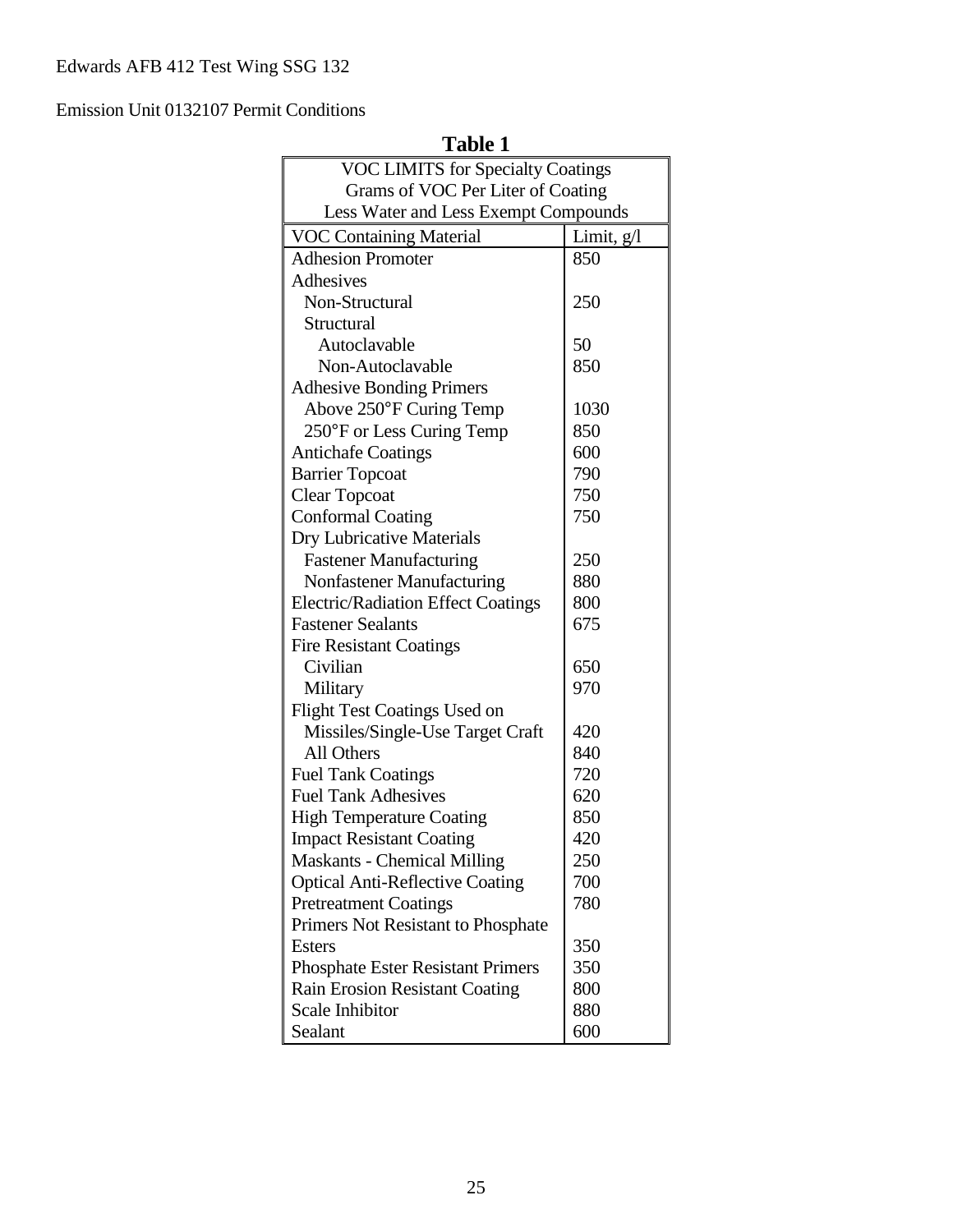#### Emission Unit 0132107 Permit Conditions

| гарис т сопиниса                          |      |
|-------------------------------------------|------|
| Solid Film Lubricants                     |      |
| <b>Fastener Manufacturing</b>             | 880  |
| <b>Fastener Installation</b>              | 880  |
| Nonfastener Manufacturing                 | 880  |
| <b>Space Vehicle Coating</b>              |      |
| <b>Electrostatic Discharge Protection</b> | 800  |
| <b>Other Space Vehicle Coatings</b>       | 1000 |
| Adhesives                                 | 800  |
| <b>Temporary Protective Coatings</b>      | 250  |
| Topcoats                                  | 420  |
| <b>Unicoats (Self Priming Topcoats)</b>   | 420  |
| Wing Coating                              | 750  |
| Wire Coating                              |      |
| Electronic                                | 725  |
| Anti-Wicking                              | 825  |
| <b>Pro-Bonding Etching</b>                | 900  |
| <b>Phosphate Ester Resistant Ink</b>      | 925  |

## **Table 1 continued**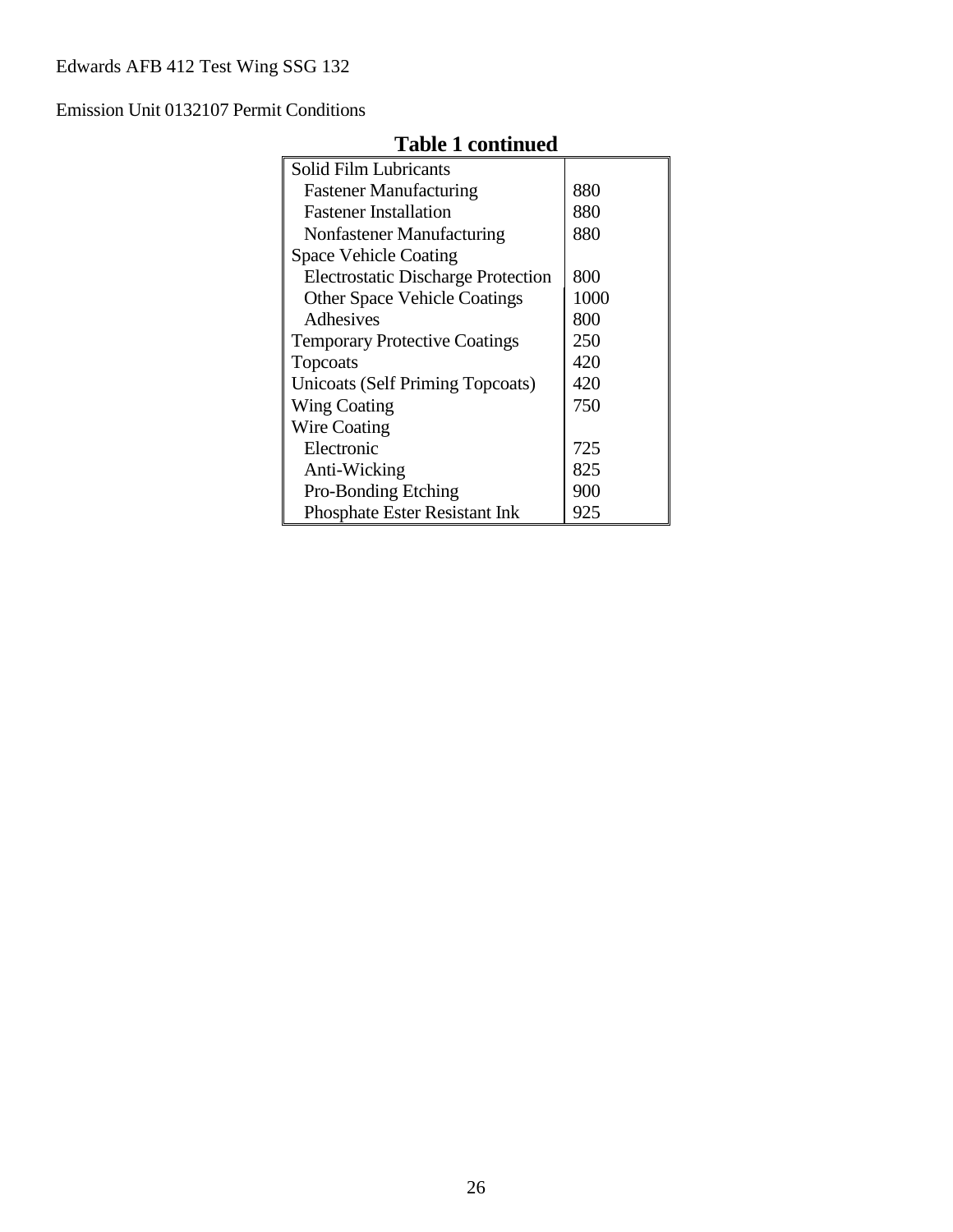Emission Unit 0132108 Permit Conditions

| <b>Facility</b><br><b>Number</b> | <b>Emissions</b><br>∪nit | <b>Description of Source</b>                                        |
|----------------------------------|--------------------------|---------------------------------------------------------------------|
| 9002                             | 0132108                  | <b>Emergency Use Piston Engine with Generator, Diesel, 2937 BHP</b> |

#### **Emission Unit Equipment Description/Permit Conditions**

#### **Federally Enforceable Conditions**

#### **EQUIPMENT DESCRIPTION:** Emergency Use Piston Engine with Generator, including following equipment:

One 2937-bhp, diesel-fueled piston engine powering 2000-kW electrical generator set.

## **OPERATIONAL CONDITIONS:**

- 1. Engine shall be equipped with turbocharger and intercooler. (Rule 210.1 BACT Requirement)
- 2. Elapsed time meter shall be installed and maintained indicating cumulative hours of engine operating time. (Rule 210.1)
- 3. Visible emissions from engine exhaust after engine has reached normal operating temperature shall not equal or exceed 5% opacity or Ringelmann No. ¼ for more than 3 minutes in any one hour. (Rule 210.1 BACT Requirement)
- 4. Exhaust gas particulate matter concentration shall not exceed 0.1 grains/ft3 of gas at standard conditions. (Rule 404.1)
- 5. Fuel for diesel piston engine shall conform to California Air Resources Board standards for reformulated diesel fuel (low sulfur, 0.0015% by weight and low aromatic hydrocarbon, 20% by weight). (Rule 210.1 BACT Requirement)
- 6. Equipment shall be maintained according to manufacturer's specifications to ensure compliance with emissions limitations. (Rule 210.1 and Rule 209)
- 7. Compliance with all operational conditions shall be verified by appropriate record keeping, including records of operational data needed to demonstrate compliance. Such records shall be kept on site in readily available format. (Rule 210.1)
- 8. Operating record of this equipment shall be maintained in format approved in writing by District, kept for minimum of five years, and made available upon request of District personnel. Record shall include, at minimum, days and hours of operation, amount of fuel oil supplied to this engine, date(s) fuel was supplied, and engine check(s) including: air filters, fuel filters, oil filters, engine oil, exhaust system, coolant, and spark plugs (if so equipped) (Rules 209 and 210.1)
- 9. No emission resulting from use of this equipment shall cause injury, detriment, nuisance, annoyance to or endanger comfort, repose, health or safety of any considerable number of persons or public. (Rule 419 and CH&SC 41700)
- 10. Engine operation for maintenance and testing shall not exceed 50 hours per year without prior District approval. (Rule 210.1)
- 11. Engine operation shall not exceed 200 hours per year without prior District approval. (Rule 210.1)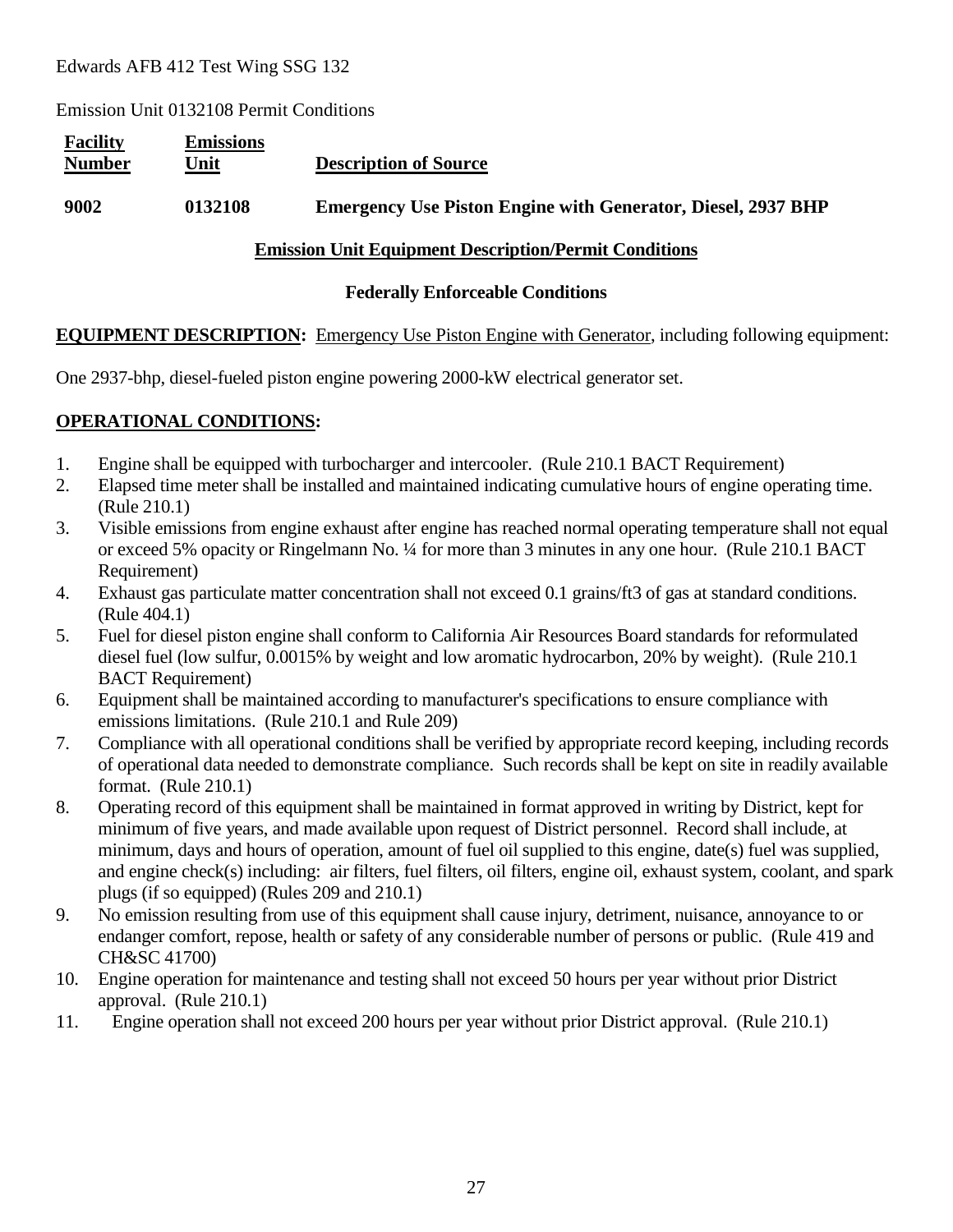Emission Unit 0132108 Permit Conditions

#### **COMPLIANCE TESTING REQUIREMENTS:**

Should inspection reveal conditions indicative of non-compliance, compliance with diesel-fueled piston engine emission limitations shall be verified, within 60 days of District request. Test results shall be submitted to District within 45 days after test completion. (Rule 108.1 and 209)

#### **EMISSION LIMITS:**

Emissions rate of each air contaminant from this unit shall not exceed the following emissions limitations:

#### **Particulate Matter (PM10):**

0.15 gm/bhp-hr 0.97 lb/hr 23.30 lb/day  $0.10$  ton/yr

#### **Sulfur Oxides (SOx as SO2):**

0.03 lb/hr 0.76 lb/day 0.003 ton/yr

#### **Oxides of Nitrogen (NO2):**

4.56 gm/bhp-hr 29.53 lb/hr 708.74 lb/day 2.95 ton/yr

#### **Volatile Organic Compounds (VOC):**

**(as defined in Rule 210.1)** 0.24 gm/bhp-hr 1.56 lb/hr 37.32 lb/day  $0.16$  ton/yr

#### **Carbon Monoxide:**

2.6 gm/bhp-hr 16.84 lb/hr 404.15 lb/day 1.68 ton/yr

(Emissions limits established pursuant to Rule 210.1 unless otherwise noted)

Compliance with maximum daily emission limits shall be verified by source operator (with appropriate operational data and record keeping to document maximum daily emission rate) each day source is operated and such documentation of compliance shall be retained and made readily available to District for period of three years. (Rules 209 and 210.1)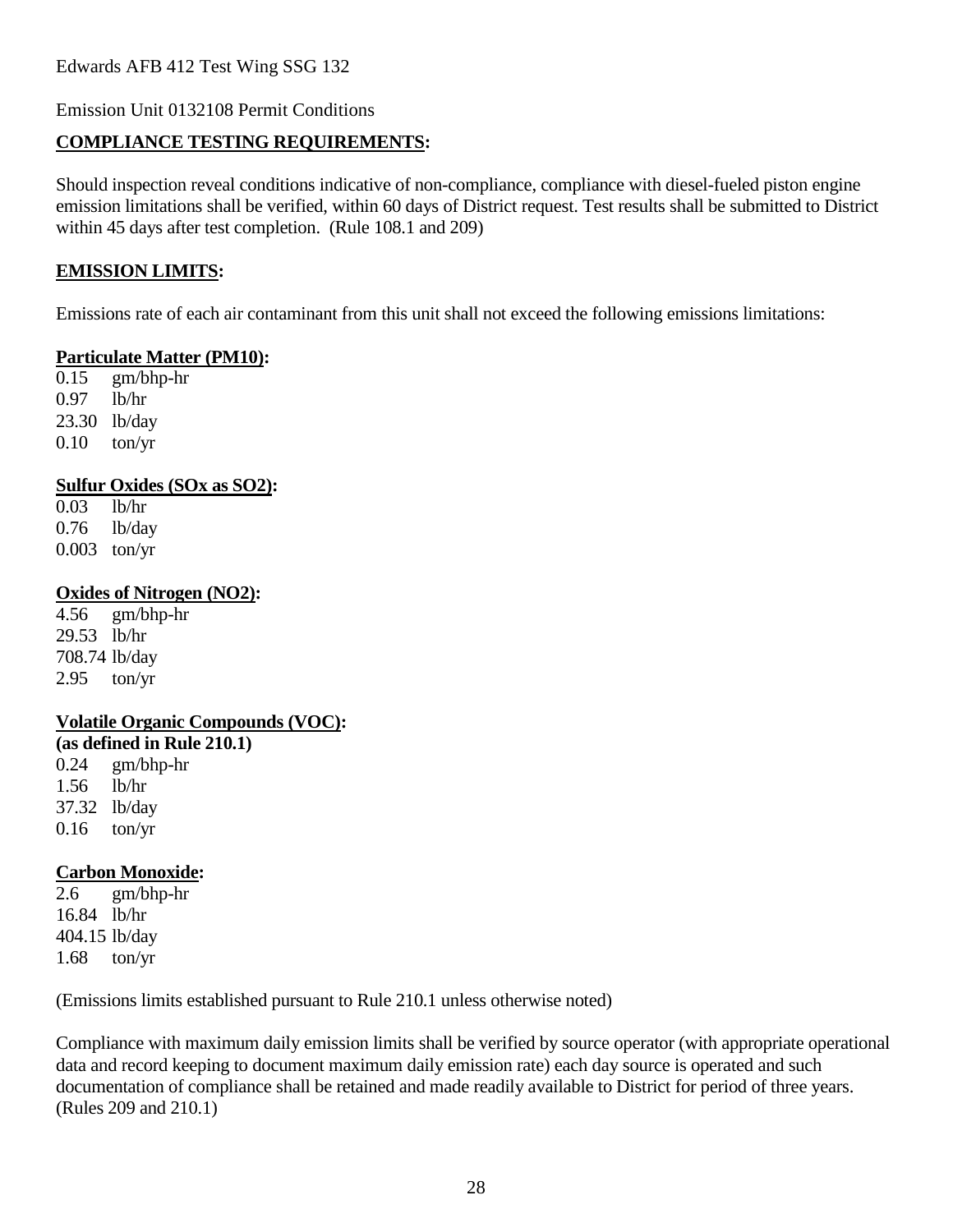Emission Unit 0132109 Permit Conditions

| <b>Facility</b><br><b>Number</b> | <b>Emissions</b><br>Unit | <b>Description of Source</b>              |
|----------------------------------|--------------------------|-------------------------------------------|
| 9002                             | 0132109                  | <b>Aircraft Surface Coating Operation</b> |

#### **Emission Unit Equipment Description/Permit Conditions**

#### **Federally Enforceable Conditions**

#### **EQUIPMENT DESCRIPTION:** Aircraft Surface Coating Operation, including following equipment:

- A. HVLP spray equipment;
- B. Equipment necessary for brush, roll, dip, or flow coating; and
- C. Other equipment approved by APCO and achieving at least 65% transfer efficiency

#### **OPERATIONAL CONDITIONS:**

- 1. Use of coating containing chromates shall not exceed an equivalent of 2-gallons per month of any component containing 35% by weight chromium compounds considering combined use in Buildings 151 and 160. (Rule 419 and CH&SC 41700)
- 2. Provided the equipment described above is operated in compliance with all of the federally enforceable conditions listed below, a permit shield is granted from applicability and enforcement action for the following applicable requirements. 40CFR Part 63 Subpart GG (Rule 201.1)
- 3. Spray booth shall be used solely for coating of aircraft. (Rule 210.1)
- 4. Aircraft parts shall be coated within a controlled spray booth. (Rule 210.1)
- 5. Surface coating of metal parts and products covered by District Rule 410.4 shall not be performed in Buildings 151 or 160. (Rule 410.4)
- 6. Except for specialty coatings which meet the definition(s) in Appendix A of 40 CFR Part 63 Subpart GG, or federally enforceable SIP-approved limits, whichever is more stringent, organic HAP content level and VOC content level of primers, applied to aerospace components, shall be limited to no more than 350-g/l (2.9-lb/gal) of primer as applied. (Rule 201.1)
- 7. Except for specialty coatings which meet the definition(s) in Appendix A of 40 CFR Part 63 Subpart GG, or federally enforceable SIP-approved limits, whichever is more stringent, organic HAP content level and VOC content level of topcoats and self-priming topcoats, applied to aerospace components, shall be limited to no more than 420-g/l (3.5-lb/gal) of topcoats and self-priming topcoats as applied. (Rule 201.1)
- 8. Condition Nos. 6 and 7, above, do not apply to the use of low-volume coatings in these categories for which the annual total of each separate formulation used at the facility does not exceed 50-gallons, and the combined annual total of all such coatings used at the facility does not exceed 200-gal, given the daily and annual emissions limits specified in this permit are not exceeded. (Rule 201.1)
- 9. VOC containing material used for surface cleaning or cleanup, excluding stripping and equipment cleaning, shall contain 200 grams of less of VOC per liter of material, and meet the aqueous solvent composition requirements listed in Table 1 of 40 CFR Section 63.744(b)(1) or meet a VOC composite partial pressure of 45-mm Hg or less at a temperature of 20°C (68°F). (Rule 201.1 and 210.1 BACT))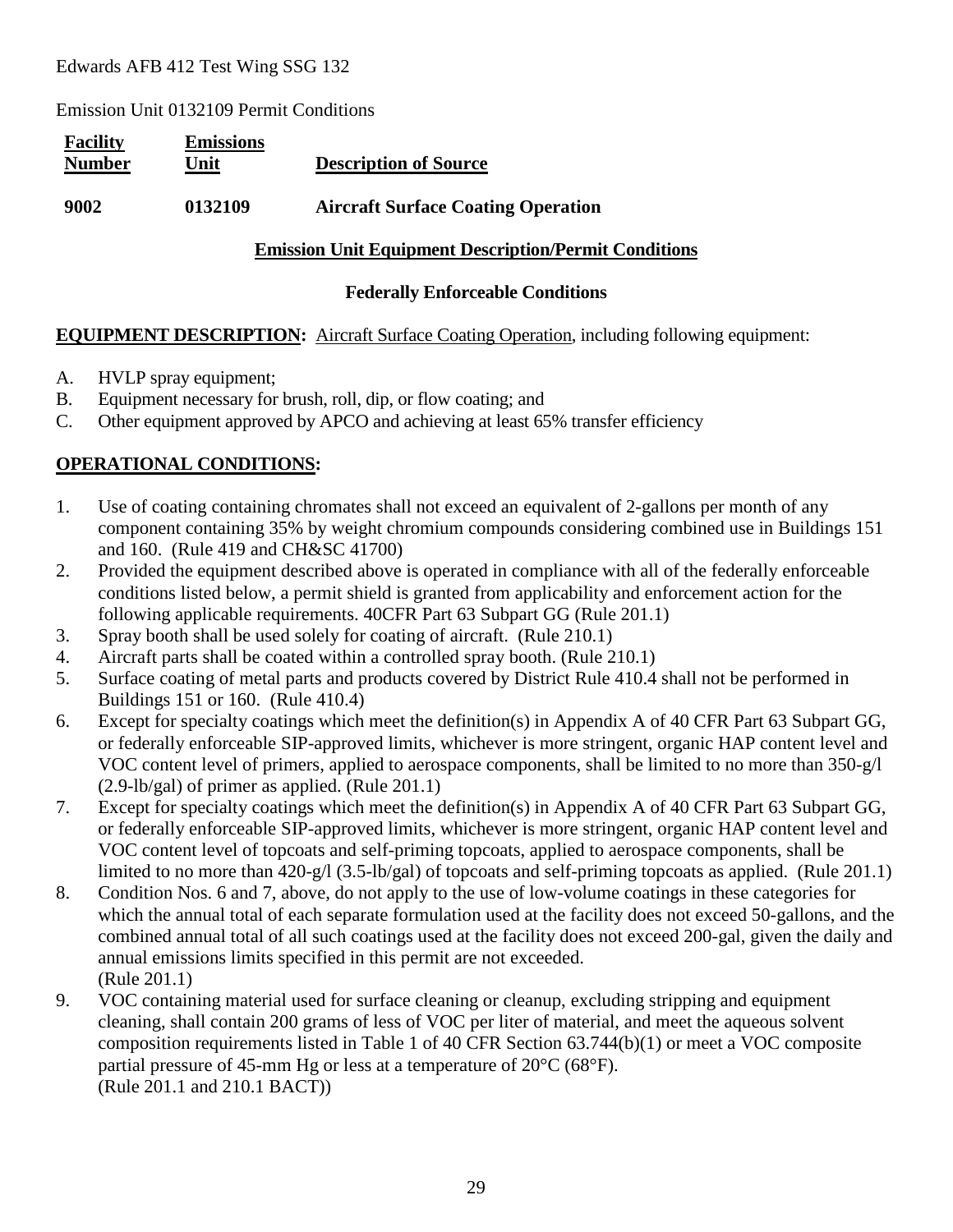Emission Unit 0132109 Permit Conditions

- 10. All solvents and solvent containing materials, or solvent laden applicators shall be kept in closed containers when not in use. The design of the container shall prevent the escape of the vapor to the atmosphere and the container is to be kept closed except when depositing or removing material from the container. (Rules 209, 210.1, 201.1 and 410.2)
- 11. Owner/Operator shall handle and transfer cleaning solvents, primers, topcoats, and wastes (excluding hazardous wastes determined to be hazardous under the Resource Conservation and Recovery Act {RCRA} – [exempt in accordance with 40 CRF Part 63.741(e)]) to and from enclosed systems, vats, waste containers, piping systems, and other equipment in a manner that minimizes spills. (Rules 201.1) and 210.1)
- 12. Owner/operators shall not de-paint more than 6 completed aerospace vehicles in one calendar year, on a facility-wide basis. (Rules 201.1 and Rule 210.1)
- 13. Each day coating operation is utilized owner/operator shall maintain records of types and volume of all coatings and solvents, including cleanup, used. Additionally, for each coating and solvent used or stored at this location, records shall be maintained on site and include the following:
	- a. The name, vapor pressure, weight fraction, and specific gravity of each organic HAP and VOC equivalent;
	- b. VOC content and organic HAP content as applied of all coatings and solvents;
	- c. The mass of HAP and VOC emitted per unit volume;
	- d. VOC composite vapor pressure of each coating and solvent;
	- e. Flash point of all aqueous solvents used (solvents that contain at least 80% water); and
	- f. All data, calculations and/or test results that demonstrate the cleaning solvent and/or coating meet either composition or content requirements. Records shall be kept on each day operation is used as well as on a monthly and annual basis and maintained in such a manner that coating solvent may be really identified and VOC emissions determined upon District request. (Rule 210.1 and 201.1)
- 14. On a semiannual basis, Owner/Operator shall report to the District and EPA the following information:
	- a. Any instance where the primer and topcoat application operation applied to aerospace parts exceeded the applicable limits specified in this document;
	- b. Any instance where a non-compliant cleaning solvent is used for hand-wipe cleaning related to aerospace operations, excluding items listed in CFR 40 Part 60.744(e) – Exempt Cleaning Operations; and
	- c. A list of any new cleaning solvents used for hand-wipe cleaning in aerospace operations in the previous 6 months and information.
- 15. Aerosols shall be used only for touch-up defined as coating used to repair minor surface damage and imperfections after main coating process and not exceeding 9-sq. ft. per unit. (Rule 210.1 and 410.4A BACT)
- 16. VOC containing material used for stripping of aerospace components shall satisfy following:
	- a. Shall contain less than 300-grams or less of VOC per liter of material; or
	- b. Composite vapor pressure of VOC shall be 9.5-mm Hg or less at temperature of 20°C (68°F). (Rule 210.1 BACT)
- 17. VOC containing material for equipment cleaning shall satisfy following:
	- a. Solvent shall have VOC content of 950-grams or less of VOC per liter of material; and
	- b. Solvent shall have VOC composite partial pressure of 35 mm HG or less at 20°C (68°F). (Rule 210.1 BACT)
- 18. Cleaning operation using VOC-containing material shall utilize one of following:
	- a. Wipe cleaning;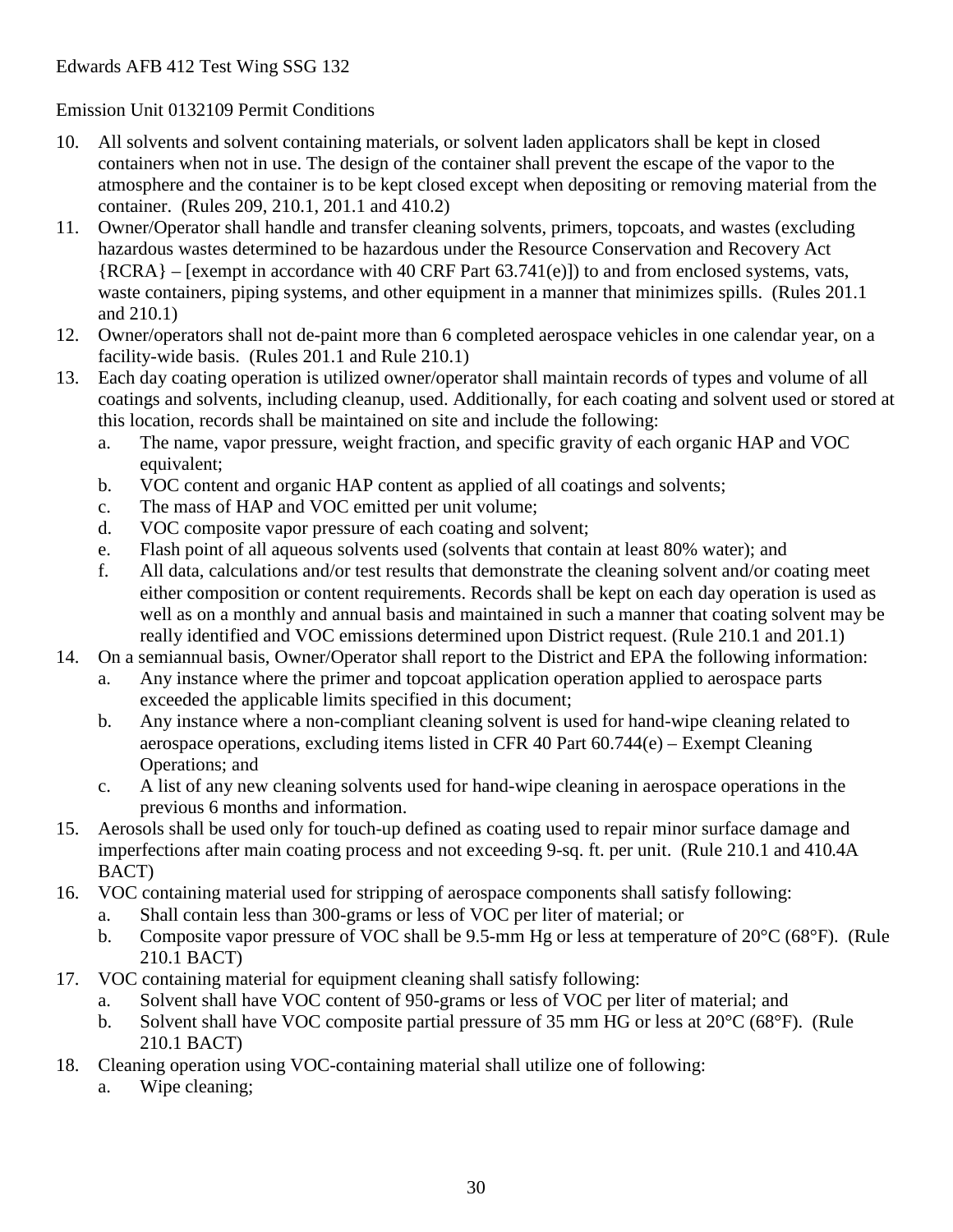#### Emission Unit 0132109 Permit Conditions

- b. Spray bottles or containers with maximum capacity of 16 fluid ounces from which solvents are applied without propellant-induced force;
- c. Cleaning equipment in solvent container closed during cleaning operations, except when depositing and removing objects to be cleaned, and closed during non-operation except during maintenance and repair of cleaning equipment itself;
- d. Remote reservoir cold cleaner operated in conformance with Rule 410.3;
- e. Enclosed system totally enclosing spray guns, cups, nozzles, bowls, and other parts during washing, rinsing, and draining procedures;
- f. Non-atomized solvent flow method collecting solvent in container or collection system closed except for solvent collection openings and, if necessary, openings to avoid excessive pressure build-up inside container; or
- g. Solvent flushing methods discharging solvent into container or collection system closed except for solvent collection openings and, if necessary, openings to avoid excessive pressure build-up inside container. Discharged solvent from such equipment shall be collected into containers without atomizing into open air. Solvent may be flushed through system by air or hydraulic pressure, or by pumping. (Rule 210.1 BACT)
- 19. Coatings applied to non-aerospace components shall meet the requirements of Rules 410-4 or 410-4A, as applicable. (Rule 201.1)
- 20. Above permit conditions shall not apply to hand-held spray can (including aerosol coating product) application methods for touch up and repair operations. (Rule 210.1)

## **COMPLIANCE TESTING REQUIREMENTS:**

Should inspection reveal conditions indicative of non-compliance, compliance with limitations shall be verified, within 60 days of District request. Test results shall be submitted to District within 30 days after test completion. (Rule 108.1 and 209)

## **EMISSION LIMITS:**

Emissions rate of each air contaminant from this unit shall not exceed the following emissions limitations:

## **Particulate Matter (PM10):**

8.59 lb/day 1.12 ton/yr

**Volatile Organic Compounds (VOC): (as defined in Rule 210.1)** 24.88 lb/day 3.23 ton/yr

(Emissions limits established pursuant to Rule 210.1 unless otherwise noted)

Compliance with maximum daily emission limits shall be verified by source operator (with appropriate operational data and record keeping to document maximum daily emission rate) each day source is operated and such documentation of compliance shall be retained and made readily available to District for period of three years. (Rule 210.1)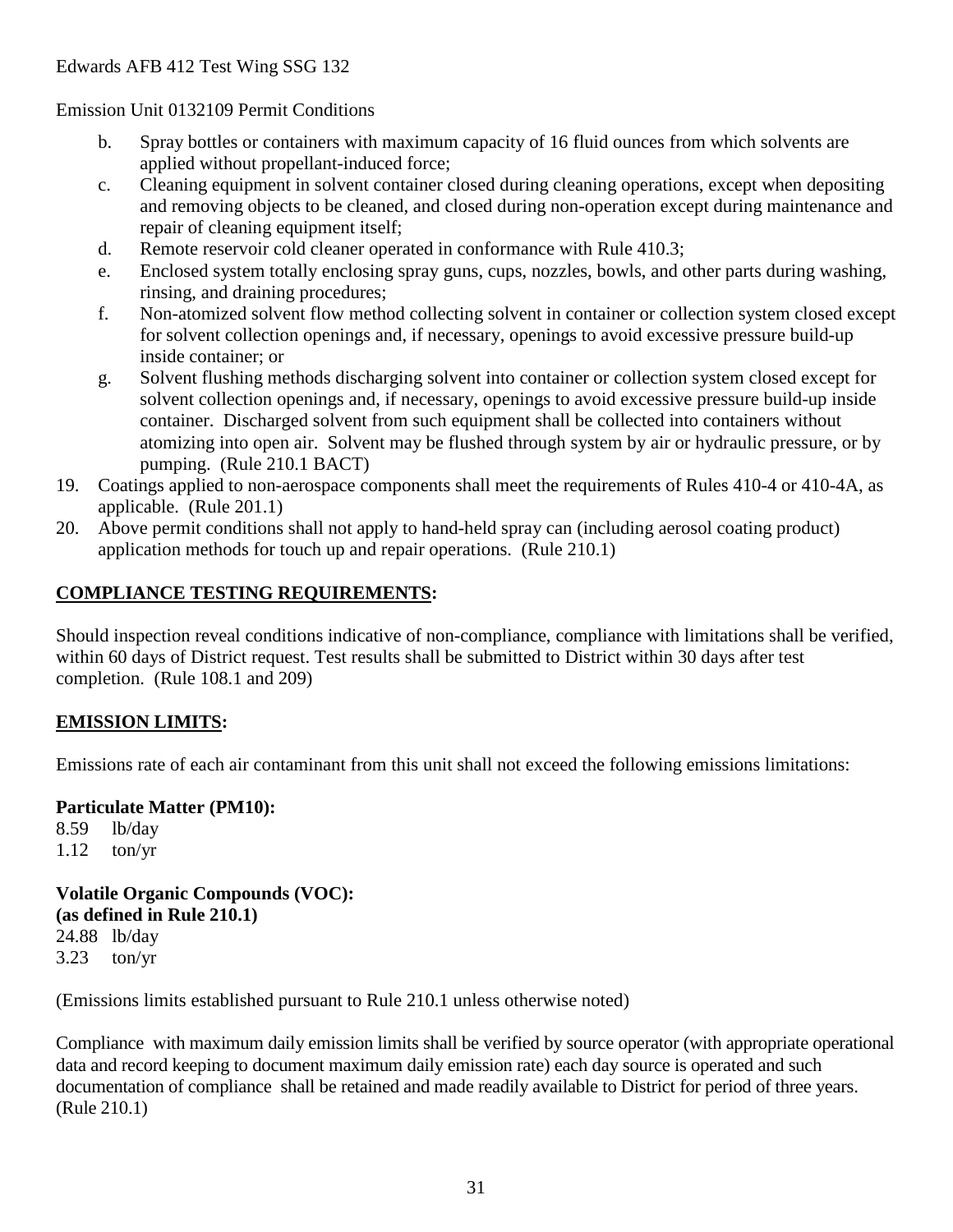## **FEDERAL REGULATIONS 40 CFR 60 SUBPART A General Provisions**

## **Applicable provisions of 40 CFR 60 Subpart A shall apply.**

#### **[40 FR 53346, Nov. 17, 1975, as amended at 55 FR 51382, Dec. 13, 1990; 59 FR 12427, Mar. 16, 1994; 62 FR 52641, Oct. 8, 1997]**

#### **Applicability**

| §60.1(a)    | Except as provided in subparts B and C, the provisions of this part apply to the owner or operator of any<br>stationary source which contains an affected facility, the construction or modification of which is commenced<br>after the date of publication in this part of any standard (or, if earlier, the date of publication of any proposed<br>standard) applicable to that facility.                                                                                                                                                    |
|-------------|------------------------------------------------------------------------------------------------------------------------------------------------------------------------------------------------------------------------------------------------------------------------------------------------------------------------------------------------------------------------------------------------------------------------------------------------------------------------------------------------------------------------------------------------|
| §60.1(b)    | Any new or revised standard of performance promulgated pursuant to section 111(b) of the Act shall apply<br>to the owner or operator of any stationary source which contains an affected facility, the construction or<br>modification of which is commenced after the date of publication in this part of such new or revised standard<br>(or, if earlier, the date of publication of any proposed standard) applicable to that facility.                                                                                                     |
| §60.1(c)    | In addition to complying with the provisions of this part, the owner or operator of an affected facility may<br>be required to obtain an operating permit issued to stationary sources by an authorized State air pollution<br>control agency or by the Administrator of the U.S. Environmental Protection Agency (EPA) pursuant to Title V<br>of the Clean Air Act (Act) as amended November 15, 1990 (42 U.S.C. 7661). For more information about<br>obtaining an operating permit see part 70 of this chapter.                              |
| §60.1(a)(2) | Except for compliance with 40 CFR $60.49b(u)$ , the site shall have the option of either complying directly<br>with the requirements of this part, or reducing the site-wide emissions caps in accordance with the procedures<br>set forth in a permit issued pursuant to 40 CFR 52.2454. If the site chooses the option of reducing the site-wide<br>emissions caps in accordance with the procedures set forth in such permit, the requirements of such permit shall<br>apply in lieu of the otherwise applicable requirements of this part. |
| §60.1(a)(3) | Notwithstanding the provisions of paragraph $(d)(2)$ of this section, for any provisions of this part except<br>for Subpart Kb, the owner/operator of the site shall comply with the applicable provisions of this part if the<br>Administrator determines that compliance with the provisions of this part is necessary for achieving the<br>objectives of the regulation and the Administrator notifies the site in accordance with the provisions of the<br>permit issued pursuant to 40 CFR 52.2454.                                       |

*Remainder of Page Intentionally Left Blank*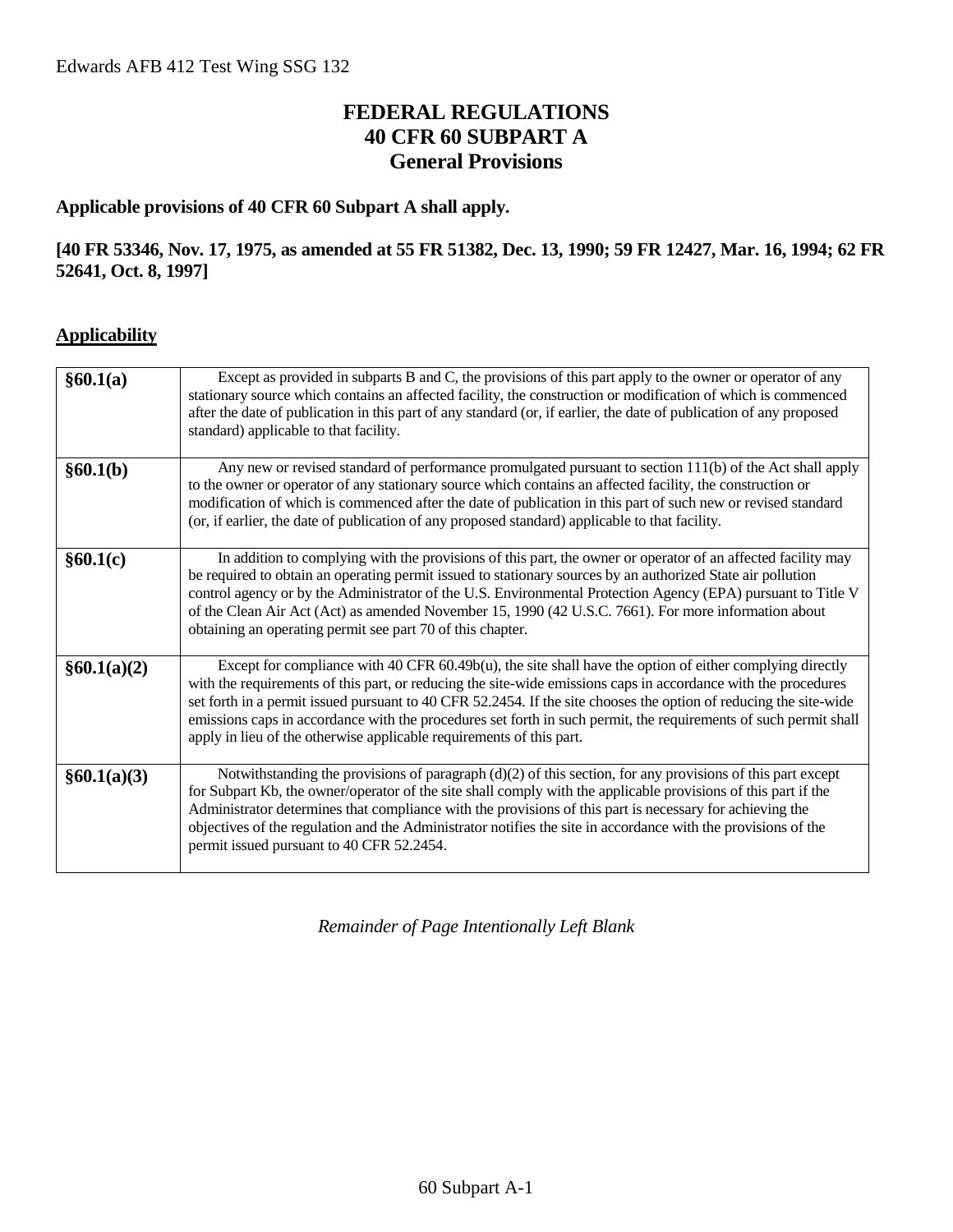## **FEDERAL REGULATIONS 40 CFR 60 SUBPART IIII Standards of Performance for Stationary Compression Ignition Internal Combustion Engines**

**Requirements for Emergency** *Compression Ignition Diesel Engines* **(CI RICE) that Commenced Construction after July 11, 2005 and were Manufactured after April 1, 2006 or after July 1, 2006 for Fire Pump Engines**

**Applicable provisions of 40 CFR 60 Subpart IIII shall apply.**

**[71 FR 39172, July 11, 2006, as amended at 76 FR 37967, June 28, 2011]**

#### **General Requirements**

| §60.4218 | The General Provisions in 40 CFR 60.1 through 60.19 apply as specified in Table 8 to Subpart IIII of part 60. |
|----------|---------------------------------------------------------------------------------------------------------------|
|          | $[40 \text{ CFR } 60.4218]$                                                                                   |
|          |                                                                                                               |

#### **Emission Standards and Work Practices**

| §60. .4205 | 1. Each 2007 model year or later CI RICE that are not fire pump engines shall comply with the emission<br>standards in 40 CFR 40.4202 for the same year model year and maximum engine power. You must comply by<br>purchasing an engine certified to the emission standards in 40 CFR 60.4205(a) for the same model year and<br>maximum engine power. The engine must be installed and configured according to the manufacturer's<br>emission-related specifications. [40 CFR 60.4205(b), 40 CFR 60.4211(c)] |
|------------|--------------------------------------------------------------------------------------------------------------------------------------------------------------------------------------------------------------------------------------------------------------------------------------------------------------------------------------------------------------------------------------------------------------------------------------------------------------------------------------------------------------|
|            | 2. Each pre-2007 model year RICE that are not fire pump engines shall comply with the emission<br>standards in Table 1 to Subpart IIII of 40 CFR part 60. You must demonstrate compliance according to one of<br>the methods specified in 40 CFR 60.4211(b)(1) through (5). [40 CFR 60.4205(a), 40 CFR 60.4211(b)]                                                                                                                                                                                           |
|            | 3. Each fire pump CI RICE shall comply with the emission standards in Table 4 to Subpart IIII of 40 CFR<br>part 60. You must demonstrate compliance according to one of the methods specified in 40 CFR 60.4211(b)(1)<br>through $(5)$ . [40 CFR 60.4205(c), 40 CFR 60.4211(b)]                                                                                                                                                                                                                              |
| §60.4206   | Owners and operators of CI RICE must operate and maintain the RICE over the entire life of the engine.<br>[40 CFR 60.4206]                                                                                                                                                                                                                                                                                                                                                                                   |
| §60.4207   | Diesel fuel must meet the requirements of 40 CFR 80.510(b) for nonroad diesel fuel, except that any<br>existing diesel fuel purchased (or otherwise obtained) prior to October 1, 2010, may be used until depleted. [40<br>CFR 60.4207(b)]                                                                                                                                                                                                                                                                   |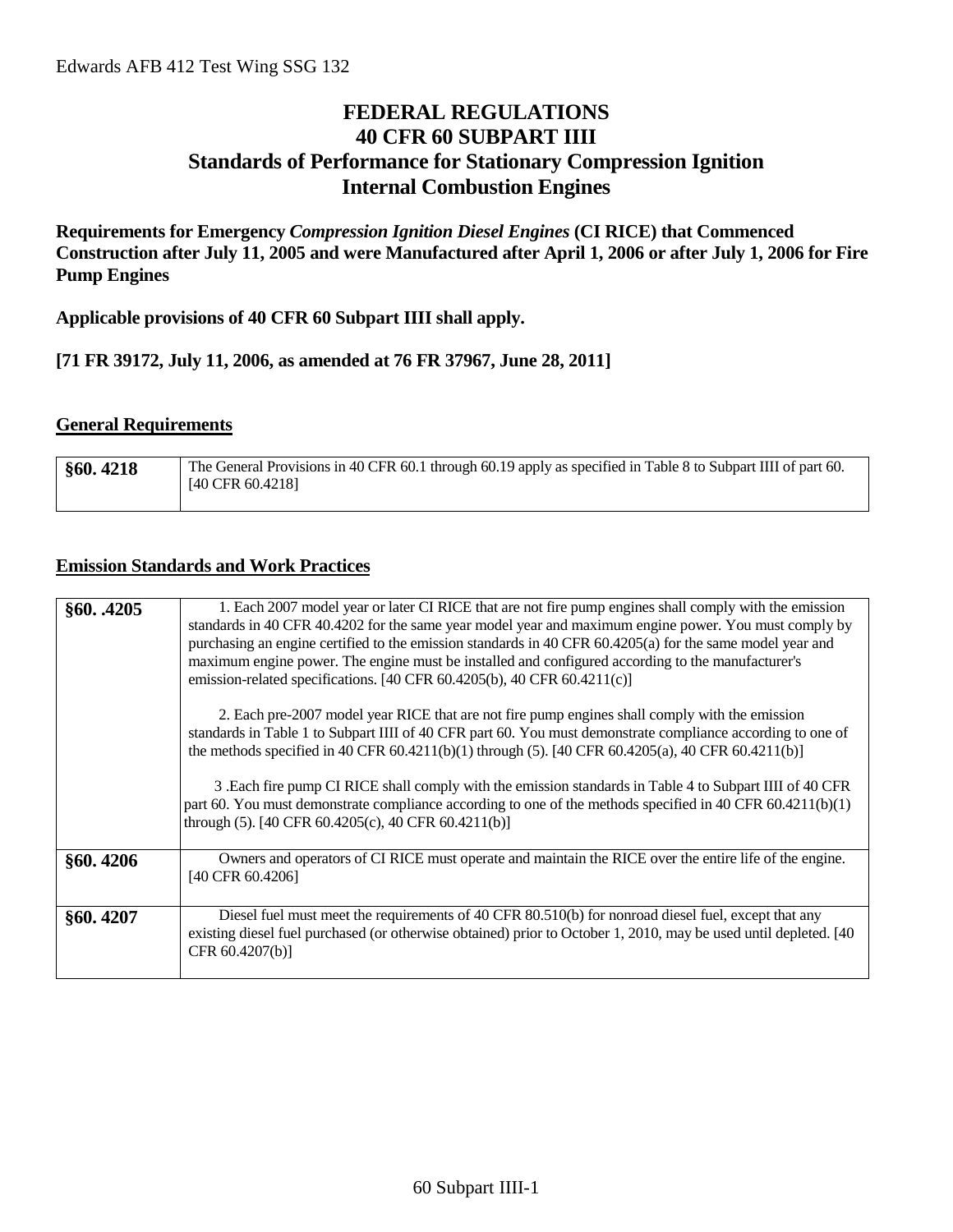| §60.4211 | 1. The owner/operator shall:                                                                                      |
|----------|-------------------------------------------------------------------------------------------------------------------|
|          | a. Operate and maintain the CI RICE and control devices according to the manufacturer's emission-                 |
|          | related written instructions,                                                                                     |
|          | b. Change only those emission-related settings that are permitted by the manufacturer; and                        |
|          | c. Meet the requirements of 40 CFR parts 89, 94 and/or 1068, as they apply to you.                                |
|          | [40 CFR $60.4211(a)$ ]                                                                                            |
|          |                                                                                                                   |
|          | 2. You must operate the emergency CI RICE according to the requirements in 40 CFR 60.4211(f)(1)                   |
|          | through (3). In order for the engine to be considered an emergency RICE, any operation other than emergency       |
|          | operation, maintenance and testing, emergency demand response, and as otherwise described in 40 CFR               |
|          | $60.4211(f)(1)$ through (3), is prohibited. If you do not operate the engine according to these requirements, the |
|          | engine will not be considered an emergency engine and must meet all requirements for non-emergency engines.       |
|          | $[40 \text{ CFR } 60.4211(f)]$                                                                                    |
|          |                                                                                                                   |
|          |                                                                                                                   |

## **Monitoring and Recordkeeping Requirements**

| §60.4209 | 1. You must install a non-resettable hour meter prior to startup of the engine. $[40 \text{ CFR } 60.4209(a)]$                                                                                                                                                                                                                                                                                                                                                                        |
|----------|---------------------------------------------------------------------------------------------------------------------------------------------------------------------------------------------------------------------------------------------------------------------------------------------------------------------------------------------------------------------------------------------------------------------------------------------------------------------------------------|
|          | 2. If your CI RICE is equipped with a diesel particulate filter, the diesel particulate filter must be installed<br>with a backpressure monitor that notifies the owner or operator when the high backpressure limit of the engine is<br>approached. You must keep records of any corrective action taken after the backpressure monitor has notified<br>the owner or operator that the high backpressure limit of the engine is approached. [40 CFR 60.4209(b), 40 CFR<br>60.4214(c) |
| §60.4214 | 3. Starting with the model years in Table 5 to Subpart IIII of 40 CFR part 60 the owner or operator must<br>keep records of the operation of the engine in emergency and non-emergency service that are recorded through<br>the non-resettable hour meter. The owner must record the time of operation of the engine and the reason the<br>engine was in operation during that time. [40 CFR 60.4214(b)]                                                                              |

## **Reports and Notification**

| §60,4214 | 1. If you own or operate an emergency CI RICE with a maximum engine power more than 100 HP that                  |
|----------|------------------------------------------------------------------------------------------------------------------|
|          | operates or is contractually obligated to be available for more than 15 hours per calendar year for the purposes |
|          | specified in 40 CFR $60.4211(f)(2)(ii)$ and (iii), or that operates for the purposes specified in 40 CFR         |
|          | $60.4211(f)(3)(i)$ , you must submit an annual report according to the requirements in paragraphs 40 CFR         |
|          | $60.4214(d)(1)$ through (3). [40 CFR 60.4214(d)]                                                                 |
|          |                                                                                                                  |

*Remainder of Page Intentionally Left Blank*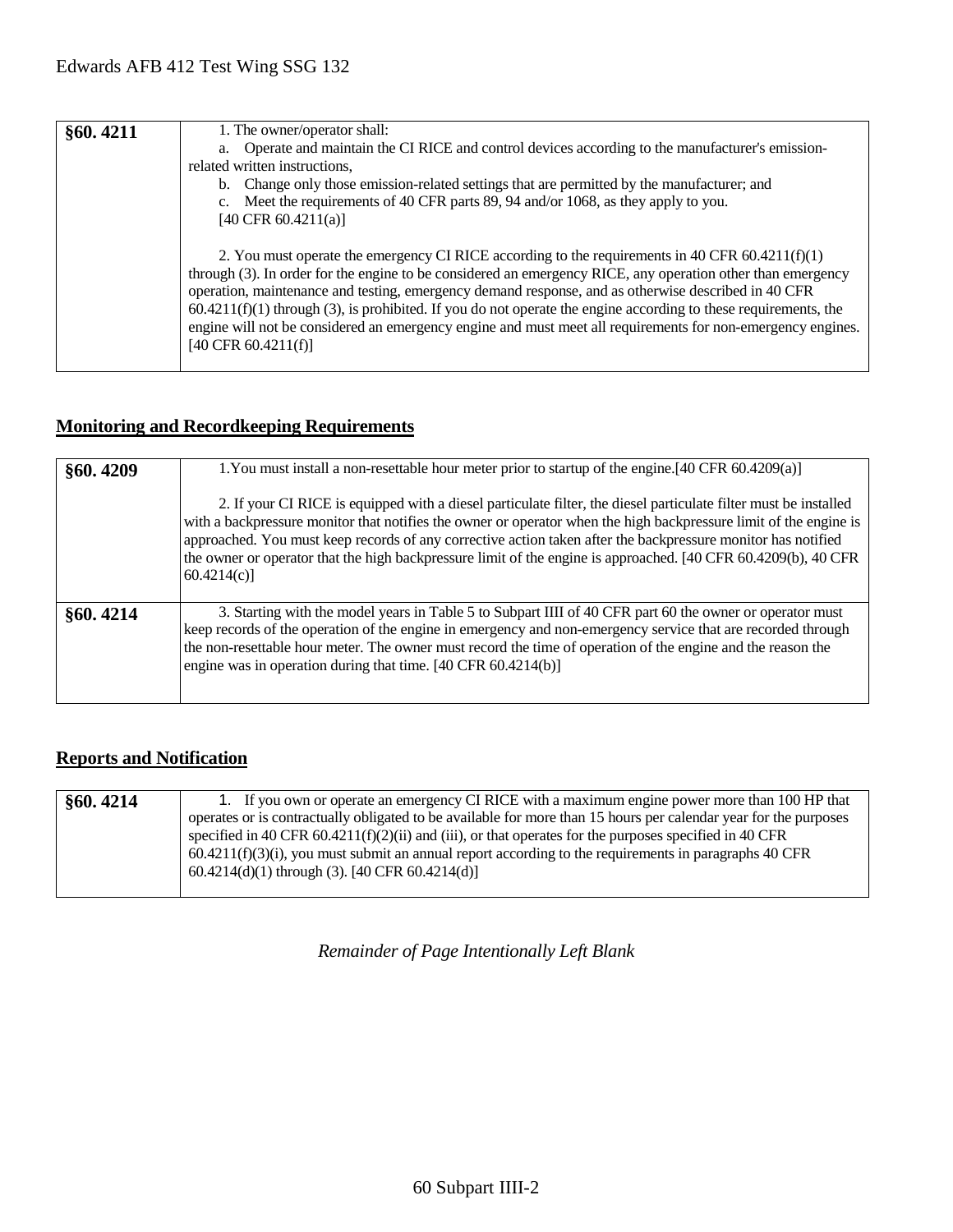### **FEDERAL REGULATIONS 40 CFR 61 SUBPART M National Emission Standard for Asbestos**

### **Applicable provisions of 40 CFR 61 Subpart M shall apply.**

### **[55 FR 48414, Nov. 20, 1990]**

### **Applicability**

| §61.140 | The provisions of this subpart are applicable to those sources specified in §§61.142 through 61.151, 61.154, and<br>61.155. |
|---------|-----------------------------------------------------------------------------------------------------------------------------|
|         |                                                                                                                             |

### **Standard for Roadways**

| §61.143 | No person may construct or maintain a roadway with asbestos tailings or asbestos-containing waste<br>material on that roadway, unless, for asbestos tailings.                                                                                        |
|---------|------------------------------------------------------------------------------------------------------------------------------------------------------------------------------------------------------------------------------------------------------|
|         | (a) It is a temporary roadway on an area of asbestos ore deposits (asbestos mine): or                                                                                                                                                                |
|         | (b) It is a temporary roadway at an active asbestos mill site and is encapsulated with a resinous or<br>bituminous binder. The encapsulated road surface must be maintained at a minimum frequency of once per<br>year to prevent dust emissions; or |
|         | (c) It is encapsulated in asphalt concrete meeting the specifications contained in section 401 of Standard<br>Specifications for Construction of Roads and Bridges on Federal Highway Projects, FP-85, 1985, or their<br>equivalent.                 |

### **Standard for Demolition and Renovation**

| §61.145 | (a) To determine which requirements of paragraphs (a), (b), and (c) of this section apply to the owner or<br>operator of a demolition or renovation activity and prior to the commencement of the demolition or<br>renovation, thoroughly inspect the affected facility or part of the facility where the demolition or renovation<br>operation will occur for the presence of asbestos, including Category I and Category II nonfriable ACM. The<br>requirements of paragraphs (b) and (c) of this section apply to each owner or operator of a demolition or<br>renovation activity, including the removal of RACM as follows: |
|---------|----------------------------------------------------------------------------------------------------------------------------------------------------------------------------------------------------------------------------------------------------------------------------------------------------------------------------------------------------------------------------------------------------------------------------------------------------------------------------------------------------------------------------------------------------------------------------------------------------------------------------------|
|         | (1) In a facility being demolished, all the requirements of paragraphs (b) and (c) of this section apply,<br>except as provided in paragraph $(a)(3)$ of this section, if the combined amount of RACM is                                                                                                                                                                                                                                                                                                                                                                                                                         |
|         | (i) At least 80 linear meters (260 linear feet) on pipes or at least 15 square meters (160 square feet) on<br>other facility components, or                                                                                                                                                                                                                                                                                                                                                                                                                                                                                      |
|         | (ii) At least 1 cubic meter (35 cubic feet) off facility components where the length or area could not be<br>measured previously.                                                                                                                                                                                                                                                                                                                                                                                                                                                                                                |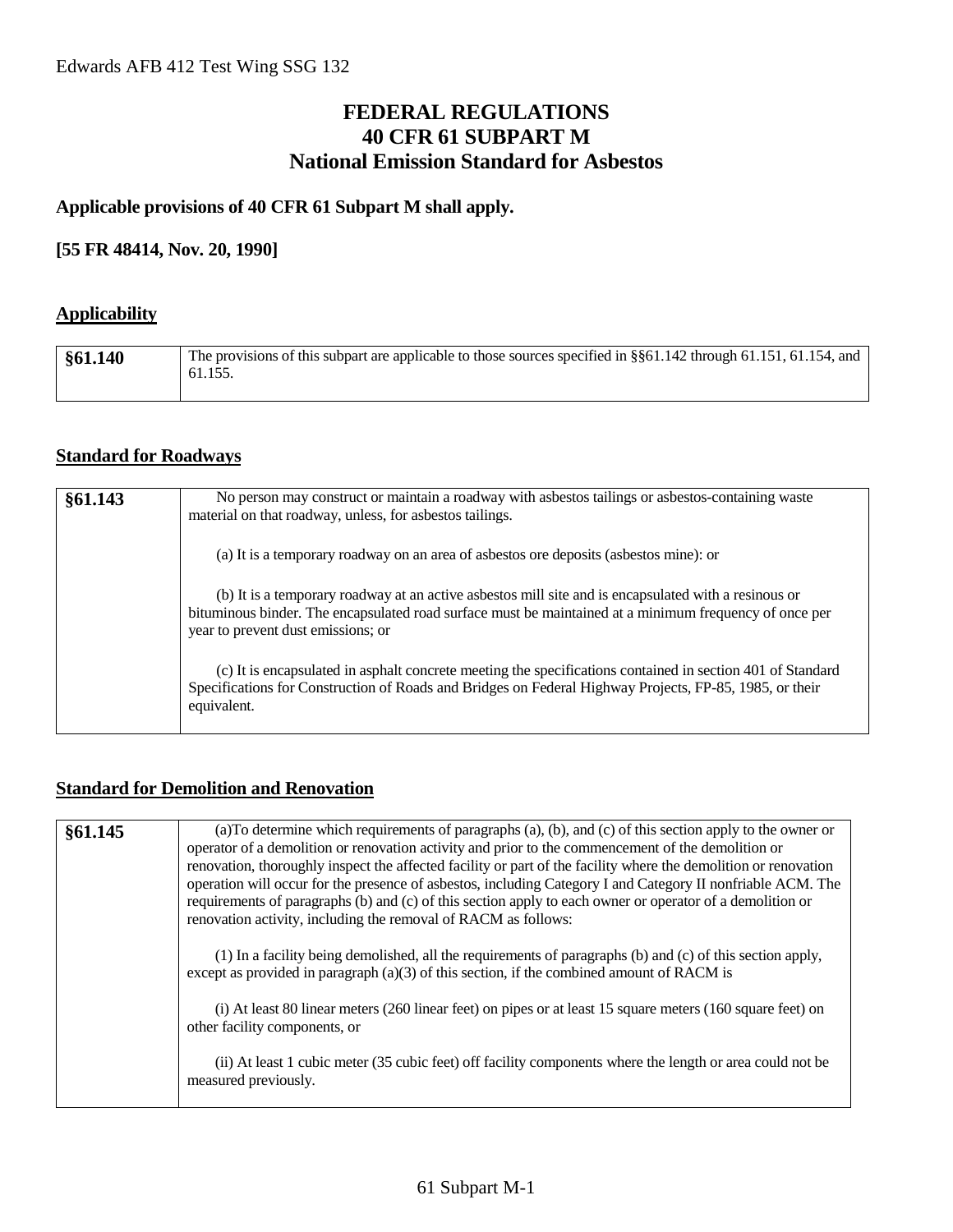| §61.145 | (2) In a facility being demolished, only the notification requirements of paragraphs $(b)(1)$ , $(2)$ , $(3)(i)$ and<br>(iv), and $(4)(i)$ through (vii) and $(4)(ix)$ and (xvi) of this section apply, if the combined amount of RACM is                                                                                                                                                                                                                                    |
|---------|------------------------------------------------------------------------------------------------------------------------------------------------------------------------------------------------------------------------------------------------------------------------------------------------------------------------------------------------------------------------------------------------------------------------------------------------------------------------------|
|         | (i) Less than 80 linear meters (260 linear feet) on pipes and less than 15 square meters (160 square feet)<br>on other facility components, and                                                                                                                                                                                                                                                                                                                              |
|         | (ii) Less than one cubic meter (35 cubic feet) off facility components where the length or area could not<br>be measured previously or there is no asbestos.                                                                                                                                                                                                                                                                                                                 |
|         | (3) If the facility is being demolished under an order of a State or local government agency, issued<br>because the facility is structurally unsound and in danger of imminent collapse, only the requirements of<br>paragraphs (b)(1), (b)(2), (b)(3)(iii), (b)(4) (except (b)(4)(viii)), (b)(5), and (c)(4) through (c)(9) of this<br>section apply.                                                                                                                       |
|         | (4) In a facility being renovated, including any individual nonscheduled renovation operation, all the<br>requirements of paragraphs (b) and (c) of this section apply if the combined amount of RACM to be<br>stripped, removed, dislodged, cut, drilled, or similarly disturbed is                                                                                                                                                                                         |
|         | (i) At least 80 linear meters (260 linear feet) on pipes or at least 15 square meters (160 square feet) on<br>other facility components, or                                                                                                                                                                                                                                                                                                                                  |
|         | (ii) At least 1 cubic meter (35 cubic feet) off facility components where the length or area could not be<br>measured previously.                                                                                                                                                                                                                                                                                                                                            |
|         | (iii) To determine whether paragraph $(a)(4)$ of this section applies to planned renovation operations<br>involving individual nonscheduled operations, predict the combined additive amount of RACM to be<br>removed or stripped during a calendar year of January 1 through December 31.                                                                                                                                                                                   |
|         | (iv) To determine whether paragraph (a)(4) of this section applies to emergency renovation operations,<br>estimate the combined amount of RACM to be removed or stripped as a result of the sudden, unexpected<br>event that necessitated the renovation.                                                                                                                                                                                                                    |
|         | (5) Owners or operators of demolition and renovation operations are exempt from the requirements of<br>§§61.05(a), 61.07, and 61.09.                                                                                                                                                                                                                                                                                                                                         |
|         | <b>Notification Requirements</b>                                                                                                                                                                                                                                                                                                                                                                                                                                             |
|         | (b) Each owner or operator of a demolition or renovation activity to which this section applies shall:                                                                                                                                                                                                                                                                                                                                                                       |
|         | (1) Provide the Administrator with written notice of intention to demolish or renovate. Delivery of the<br>notice by U.S. Postal Service, commercial delivery service, or hand delivery is acceptable.                                                                                                                                                                                                                                                                       |
|         | (2) Update notice, as necessary, including when the amount of asbestos affected changes by at least 20<br>percent.                                                                                                                                                                                                                                                                                                                                                           |
|         | (3) Postmark or deliver the notice as follows:                                                                                                                                                                                                                                                                                                                                                                                                                               |
|         | (i) At least 10 working days before asbestos stripping or removal work or any other activity begins<br>(such as site preparation that would break up, dislodge or similarly disturb asbestos material), if the operation<br>is described in paragraphs (a) (1) and (4) (except (a)(4)(iii) and (a)(4)(iv)) of this section. If the operation is<br>as described in paragraph $(a)(2)$ of this section, notification is required 10 working days before demolition<br>begins. |
|         | (ii) At least 10 working days before the end of the calendar year preceding the year for which notice is<br>being given for renovations described in paragraph $(a)(4)(iii)$ of this section.                                                                                                                                                                                                                                                                                |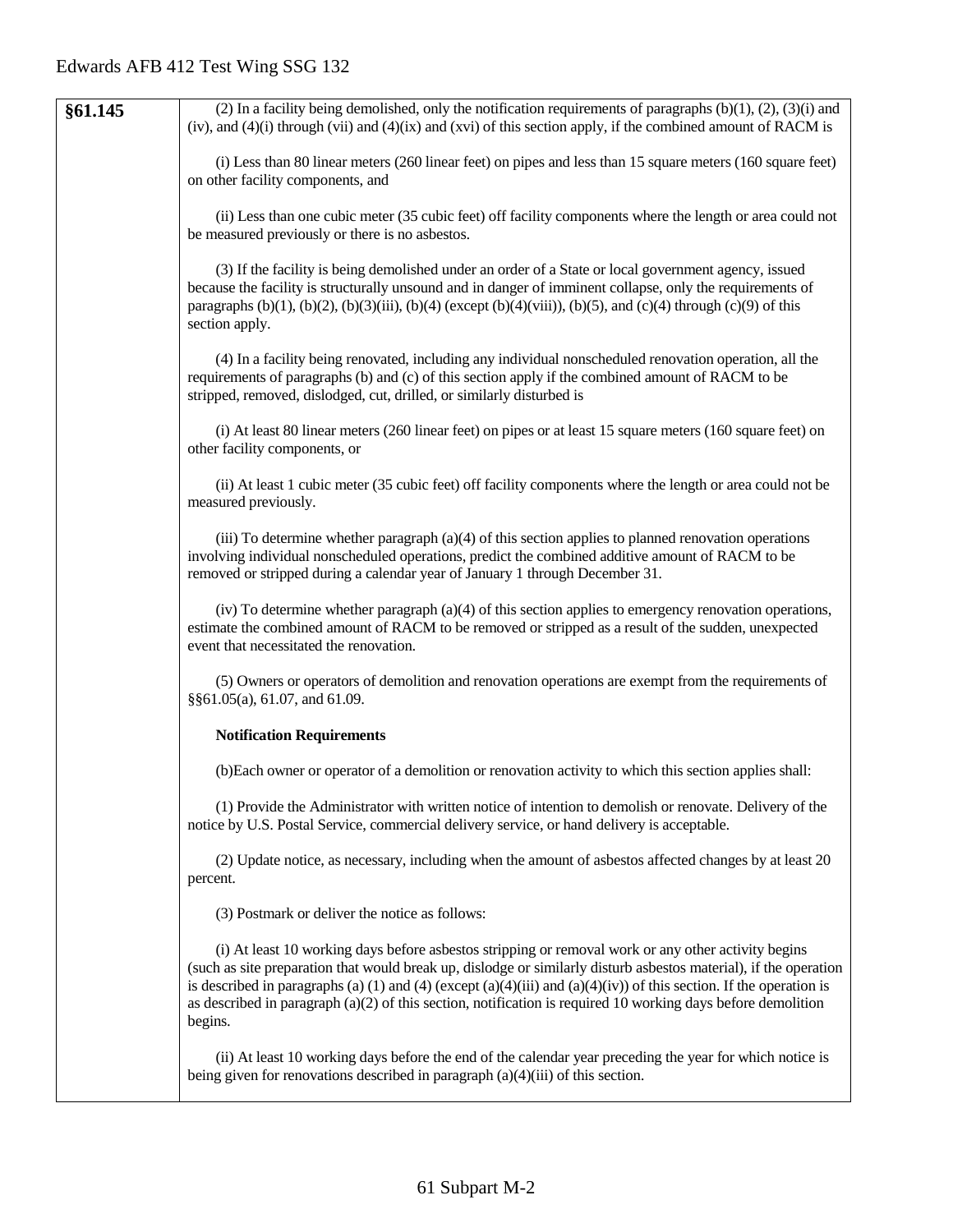| §61.145 | (iii) As early as possible before, but not later than, the following working day if the operation is a<br>demolition ordered according to paragraph $(a)(3)$ of this section or, if the operation is a renovation described in<br>paragraph $(a)(4)(iv)$ of this section.                                                                                                                                                                                                   |
|---------|-----------------------------------------------------------------------------------------------------------------------------------------------------------------------------------------------------------------------------------------------------------------------------------------------------------------------------------------------------------------------------------------------------------------------------------------------------------------------------|
|         | (iv) For asbestos stripping or removal work in a demolition or renovation operation, described in<br>paragraphs (a) (1) and (4) (except (a)(4)(iii) and (a)(4)(iv)) of this section, and for a demolition described in<br>paragraph (a)(2) of this section, that will begin on a date other than the one contained in the original notice,<br>notice of the new start date must be provided to the Administrator as follows:                                                |
|         | (A) When the asbestos stripping or removal operation or demolition operation covered by this paragraph<br>will begin after the date contained in the notice,                                                                                                                                                                                                                                                                                                                |
|         | (1) Notify the Administrator of the new start date by telephone as soon as possible before the original start<br>date, and                                                                                                                                                                                                                                                                                                                                                  |
|         | (2) Provide the Administrator with a written notice of the new start date as soon as possible before, and no<br>later than, the original start date. Delivery of the updated notice by the U.S. Postal Service, commercial delivery<br>service, or hand delivery is acceptable.                                                                                                                                                                                             |
|         | (B) When the asbestos stripping or removal operation or demolition operation covered by this paragraph<br>will begin on a date earlier than the original start date,                                                                                                                                                                                                                                                                                                        |
|         | (1) Provide the Administrator with a written notice of the new start date at least 10 working days before<br>asbestos stripping or removal work begins.                                                                                                                                                                                                                                                                                                                     |
|         | (2) For demolitions covered by paragraph (a)(2) of this section, provide the Administrator written notice of<br>a new start date at least 10 working days before commencement of demolition. Delivery of updated notice by<br>U.S. Postal Service, commercial delivery service, or hand delivery is acceptable.                                                                                                                                                             |
|         | (C) In no event shall an operation covered by this paragraph begin on a date other than the date contained<br>in the written notice of the new start date.                                                                                                                                                                                                                                                                                                                  |
|         | (4) Include the following in the notice:                                                                                                                                                                                                                                                                                                                                                                                                                                    |
|         | (i) An indication of whether the notice is the original or a revised notification.                                                                                                                                                                                                                                                                                                                                                                                          |
|         | (ii) Name, address, and telephone number of both the facility owner and operator and the asbestos removal<br>contractor owner or operator.                                                                                                                                                                                                                                                                                                                                  |
|         | (iii) Type of operation: demolition or renovation.                                                                                                                                                                                                                                                                                                                                                                                                                          |
|         | (iv) Description of the facility or affected part of the facility including the size (square meters [square feet]<br>and number of floors), age, and present and prior use of the facility.                                                                                                                                                                                                                                                                                 |
|         | (v) Procedure, including analytical methods, employed to detect the presence of RACM and Category I<br>and Category II nonfriable ACM.                                                                                                                                                                                                                                                                                                                                      |
|         | (vi) Estimate of the approximate amount of RACM to be removed from the facility in terms of length of<br>pipe in linear meters (linear feet), surface area in square meters (square feet) on other facility components, or<br>volume in cubic meters (cubic feet) if off the facility components. Also, estimate the approximate amount of<br>Category I and Category II nonfriable ACM in the affected part of the facility that will not be removed before<br>demolition. |
|         | (vii) Location and street address (including building number or name and floor or room number, if<br>appropriate), city, county, and state, of the facility being demolished or renovated.                                                                                                                                                                                                                                                                                  |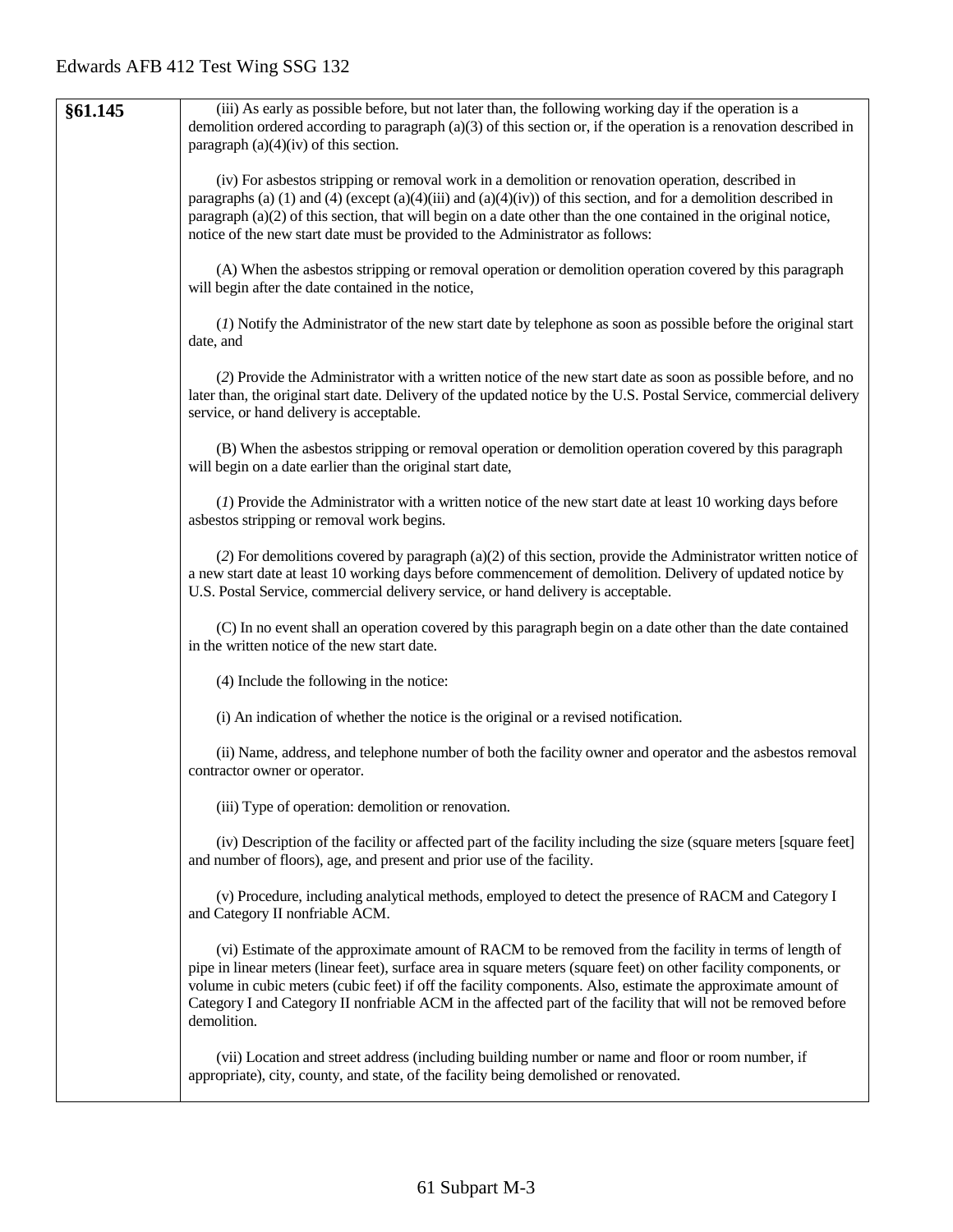| §61.145(b) | (viii) Scheduled starting and completion dates of asbestos removal work (or any other activity, such as site<br>preparation that would break up, dislodge, or similarly disturb asbestos material) in a demolition or renovation;<br>planned renovation operations involving individual nonscheduled operations shall only include the beginning<br>and ending dates of the report period as described in paragraph $(a)(4)(iii)$ of this section. |
|------------|----------------------------------------------------------------------------------------------------------------------------------------------------------------------------------------------------------------------------------------------------------------------------------------------------------------------------------------------------------------------------------------------------------------------------------------------------|
|            | (ix) Scheduled starting and completion dates of demolition or renovation.                                                                                                                                                                                                                                                                                                                                                                          |
|            | (x) Description of planned demolition or renovation work to be performed and method(s) to be employed,<br>including demolition or renovation techniques to be used and description of affected facility components.                                                                                                                                                                                                                                |
|            | (xi) Description of work practices and engineering controls to be used to comply with the requirements of<br>this subpart, including asbestos removal and waste-handling emission control procedures.                                                                                                                                                                                                                                              |
|            | (xii) Name and location of the waste disposal site where the asbestos-containing waste material will be<br>deposited.                                                                                                                                                                                                                                                                                                                              |
|            | $(xiii)$ A certification that at least one person trained as required by paragraph $(c)(8)$ of this section will<br>supervise the stripping and removal described by this notification. This requirement shall become effective 1<br>year after promulgation of this regulation.                                                                                                                                                                   |
|            | $(xiv)$ For facilities described in paragraph $(a)(3)$ of this section, the name, title, and authority of the State or<br>local government representative who has ordered the demolition, the date that the order was issued, and the date<br>on which the demolition was ordered to begin. A copy of the order shall be attached to the notification.                                                                                             |
|            | $(xv)$ For emergency renovations described in paragraph $(a)(4)(iv)$ of this section, the date and hour that the<br>emergency occurred, a description of the sudden, unexpected event, and an explanation of how the event<br>caused an unsafe condition, or would cause equipment damage or an unreasonable financial burden.                                                                                                                     |
|            | (xvi) Description of procedures to be followed in the event that unexpected RACM is found or Category II<br>nonfriable ACM becomes crumbled, pulverized, or reduced to powder.                                                                                                                                                                                                                                                                     |
|            | (xvii) Name, address, and telephone number of the waste transporter.                                                                                                                                                                                                                                                                                                                                                                               |
|            | (5) The information required in paragraph $(b)(4)$ of this section must be reported using a form similar to<br>that shown in Figure 3.                                                                                                                                                                                                                                                                                                             |
|            | <b>Procedures for Asbestos Emission Control.</b>                                                                                                                                                                                                                                                                                                                                                                                                   |
|            | (c)Each owner or operator of a demolition or renovation activity to whom this paragraph applies,<br>according to paragraph (a) of this section, shall comply with the following procedures:                                                                                                                                                                                                                                                        |
|            | (1) Remove all RACM from a facility being demolished or renovated before any activity begins that would<br>break up, dislodge, or similarly disturb the material or preclude access to the material for subsequent removal.<br>RACM need not be removed before demolition if:                                                                                                                                                                      |
|            | (i) It is Category I nonfriable ACM that is not in poor condition and is not friable.                                                                                                                                                                                                                                                                                                                                                              |
|            | (ii) It is on a facility component that is encased in concrete or other similarly hard material and is<br>adequately wet whenever exposed during demolition; or                                                                                                                                                                                                                                                                                    |
|            | (iii) It was not accessible for testing and was, therefore, not discovered until after demolition began and, as<br>a result of the demolition, the material cannot be safely removed. If not removed for safety reasons, the exposed<br>RACM and any asbestos-contaminated debris must be treated as asbestos-containing waste material and<br>adequately wet at all times until disposed of.                                                      |
|            |                                                                                                                                                                                                                                                                                                                                                                                                                                                    |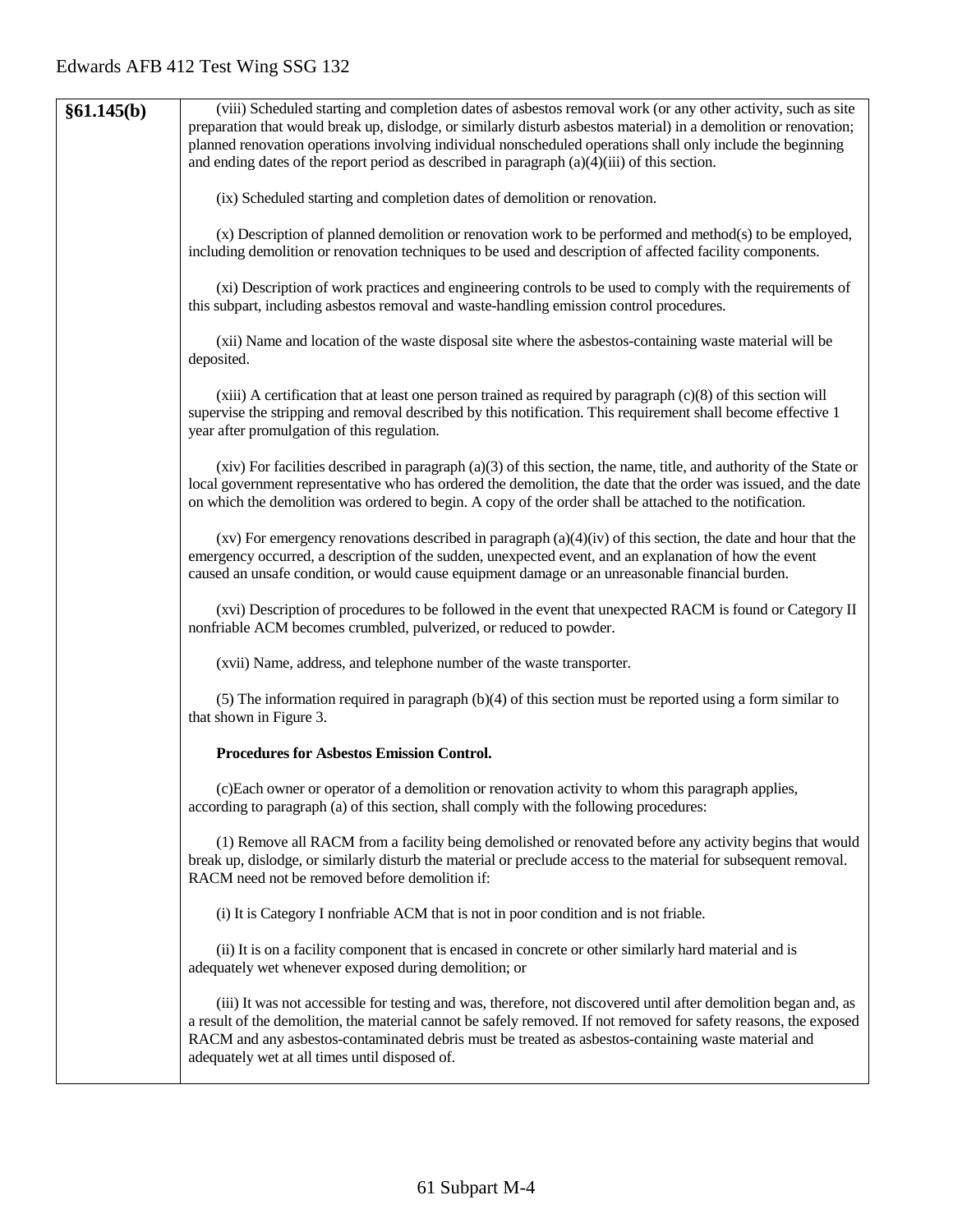| §61.145 | (iv) They are Category II nonfriable ACM and the probability is low that the materials will become<br>crumbled, pulverized, or reduced to powder during demolition.                                                                                                                                                                                                                                                                    |
|---------|----------------------------------------------------------------------------------------------------------------------------------------------------------------------------------------------------------------------------------------------------------------------------------------------------------------------------------------------------------------------------------------------------------------------------------------|
|         |                                                                                                                                                                                                                                                                                                                                                                                                                                        |
|         | (2) When a facility component that contains, is covered with, or is coated with RACM is being taken out of<br>the facility as a unit or in sections:                                                                                                                                                                                                                                                                                   |
|         | (i) Adequately wet all RACM exposed during cutting or disjoining operations; and                                                                                                                                                                                                                                                                                                                                                       |
|         | (ii) Carefully lower each unit or section to the floor and to ground level, not dropping, throwing, sliding, or<br>otherwise damaging or disturbing the RACM.                                                                                                                                                                                                                                                                          |
|         | (3) When RACM is stripped from a facility component while it remains in place in the facility, adequately<br>wet the RACM during the stripping operation.                                                                                                                                                                                                                                                                              |
|         | (i) In renovation operations, wetting is not required if:                                                                                                                                                                                                                                                                                                                                                                              |
|         | (A) The owner or operator has obtained prior written approval from the Administrator based on a written<br>application that wetting to comply with this paragraph would unavoidably damage equipment or present a<br>safety hazard; and                                                                                                                                                                                                |
|         | (B) The owner or operator uses of the following emission control methods:                                                                                                                                                                                                                                                                                                                                                              |
|         | (1) A local exhaust ventilation and collection system designed and operated to capture the particulate<br>asbestos material produced by the stripping and removal of the asbestos materials. The system must exhibit no<br>visible emissions to the outside air or be designed and operated in accordance with the requirements in §61.152.                                                                                            |
|         | (2) A glove-bag system designed and operated to contain the particulate asbestos material produced by the<br>stripping of the asbestos materials.                                                                                                                                                                                                                                                                                      |
|         | (3) Leak-tight wrapping to contain all RACM prior to dismantlement.                                                                                                                                                                                                                                                                                                                                                                    |
|         | (ii) In renovation operations where wetting would result in equipment damage or a safety hazard, and the<br>methods allowed in paragraph $(c)(3)(i)$ of this section cannot be used, another method may be used after<br>obtaining written approval from the Administrator based upon a determination that it is equivalent to wetting in<br>controlling emissions or to the methods allowed in paragraph $(c)(3)(i)$ of this section. |
|         | (iii) A copy of the Administrator's written approval shall be kept at the worksite and made available for<br>inspection.                                                                                                                                                                                                                                                                                                               |
|         | (4) After a facility component covered with, coated with, or containing RACM has been taken out of the<br>facility as a unit or in sections pursuant to paragraph $(c)(2)$ of this section, it shall be stripped or contained in<br>leak-tight wrapping, except as described in paragraph $(c)(5)$ of this section. If stripped, either:                                                                                               |
|         | (i) Adequately wet the RACM during stripping; or                                                                                                                                                                                                                                                                                                                                                                                       |
|         | (ii) Use a local exhaust ventilation and collection system designed and operated to capture the particulate<br>asbestos material produced by the stripping. The system must exhibit no visible emissions to the outside air or<br>be designed and operated in accordance with the requirements in §61.152.                                                                                                                             |
|         | (5) For large facility components such as reactor vessels, large tanks, and steam generators, but not beams<br>(which must be handled in accordance with paragraphs $(c)(2)$ , $(3)$ , and $(4)$ of this section), the RACM is not<br>required to be stripped if the following requirements are met:                                                                                                                                   |
|         | (i) The component is removed, transported, stored, disposed of, or reused without disturbing or damaging<br>the RACM.                                                                                                                                                                                                                                                                                                                  |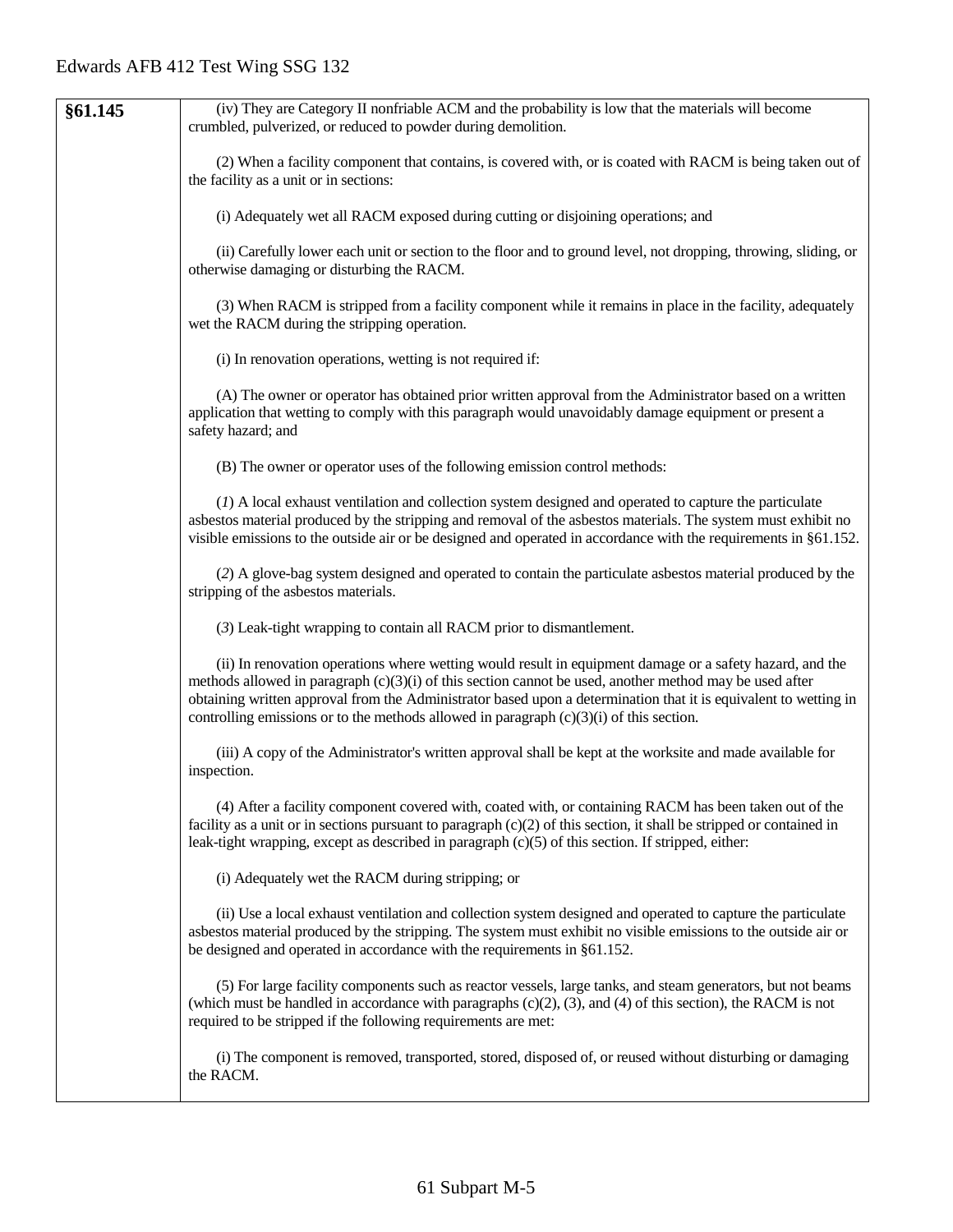| §61.145 | (ii) The component is encased in a leak-tight wrapping.                                                                                                                                                                                                                                                                                                                                                                                                                                                                                                                                                                                                                                                                                                                                                                                                                                                                                                                                                                                                                                                                                     |
|---------|---------------------------------------------------------------------------------------------------------------------------------------------------------------------------------------------------------------------------------------------------------------------------------------------------------------------------------------------------------------------------------------------------------------------------------------------------------------------------------------------------------------------------------------------------------------------------------------------------------------------------------------------------------------------------------------------------------------------------------------------------------------------------------------------------------------------------------------------------------------------------------------------------------------------------------------------------------------------------------------------------------------------------------------------------------------------------------------------------------------------------------------------|
|         | (iii) The leak-tight wrapping is labeled according to $\S61.149(d)(1)(i)$ , (ii), and (iii) during all loading and<br>unloading operations and during storage.                                                                                                                                                                                                                                                                                                                                                                                                                                                                                                                                                                                                                                                                                                                                                                                                                                                                                                                                                                              |
|         | (6) For all RACM, including material that has been removed or stripped:                                                                                                                                                                                                                                                                                                                                                                                                                                                                                                                                                                                                                                                                                                                                                                                                                                                                                                                                                                                                                                                                     |
|         | (i) Adequately wet the material and ensure that it remains wet until collected and contained or treated in<br>preparation for disposal in accordance with §61.150; and                                                                                                                                                                                                                                                                                                                                                                                                                                                                                                                                                                                                                                                                                                                                                                                                                                                                                                                                                                      |
|         | (ii) Carefully lower the material to the ground and floor, not dropping, throwing, sliding, or otherwise<br>damaging or disturbing the material.                                                                                                                                                                                                                                                                                                                                                                                                                                                                                                                                                                                                                                                                                                                                                                                                                                                                                                                                                                                            |
|         | (iii) Transport the material to the ground via leak-tight chutes or containers if it has been removed or<br>stripped more than 50 feet above ground level and was not removed as units or in sections.                                                                                                                                                                                                                                                                                                                                                                                                                                                                                                                                                                                                                                                                                                                                                                                                                                                                                                                                      |
|         | (iv) RACM contained in leak-tight wrapping that has been removed in accordance with paragraphs (c)(4)<br>and $(c)(3)(i)(B)(3)$ of this section need not be wetted.                                                                                                                                                                                                                                                                                                                                                                                                                                                                                                                                                                                                                                                                                                                                                                                                                                                                                                                                                                          |
|         | (7) When the temperature at the point of wetting is below $0^{\circ}C(32^{\circ}F)$ :                                                                                                                                                                                                                                                                                                                                                                                                                                                                                                                                                                                                                                                                                                                                                                                                                                                                                                                                                                                                                                                       |
|         | (i) The owner or operator need not comply with paragraph $(c)(2)(i)$ and the wetting provisions of<br>paragraph $(c)(3)$ of this section.                                                                                                                                                                                                                                                                                                                                                                                                                                                                                                                                                                                                                                                                                                                                                                                                                                                                                                                                                                                                   |
|         | (ii) The owner or operator shall remove facility components containing, coated with, or covered with<br>RACM as units or in sections to the maximum extent possible.                                                                                                                                                                                                                                                                                                                                                                                                                                                                                                                                                                                                                                                                                                                                                                                                                                                                                                                                                                        |
|         | (iii) During periods when wetting operations are suspended due to freezing temperatures, the owner or<br>operator must record the temperature in the area containing the facility components at the beginning, middle,<br>and end of each workday and keep daily temperature records available for inspection by the Administrator<br>during normal business hours at the demolition or renovation site. The owner or operator shall retain the<br>temperature records for at least 2 years.                                                                                                                                                                                                                                                                                                                                                                                                                                                                                                                                                                                                                                                |
|         | (8) Effective 1 year after promulgation of this regulation, no RACM shall be stripped, removed, or<br>otherwise handled or disturbed at a facility regulated by this section unless at least one on-site representative,<br>such as a foreman or management-level person or other authorized representative, trained in the provisions of<br>this regulation and the means of complying with them, is present. Every 2 years, the trained on-site individual<br>shall receive refresher training in the provisions of this regulation. The required training shall include as a<br>minimum: applicability; notifications; material identification; control procedures for removals including, at<br>least, wetting, local exhaust ventilation, negative pressure enclosures, glove-bag procedures, and High<br>Efficiency Particulate Air (HEPA) filters; waste disposal work practices; reporting and recordkeeping; and<br>asbestos hazards and worker protection. Evidence that the required training has been completed shall be posted<br>and made available for inspection by the Administrator at the demolition or renovation site. |
|         | $(9)$ For facilities described in paragraph $(a)(3)$ of this section, adequately wet the portion of the facility that<br>contains RACM during the wrecking operation.                                                                                                                                                                                                                                                                                                                                                                                                                                                                                                                                                                                                                                                                                                                                                                                                                                                                                                                                                                       |
|         | (10) If a facility is demolished by intentional burning, all RACM including Category I and Category II<br>nonfriable ACM must be removed in accordance with the NESHAP before burning.                                                                                                                                                                                                                                                                                                                                                                                                                                                                                                                                                                                                                                                                                                                                                                                                                                                                                                                                                      |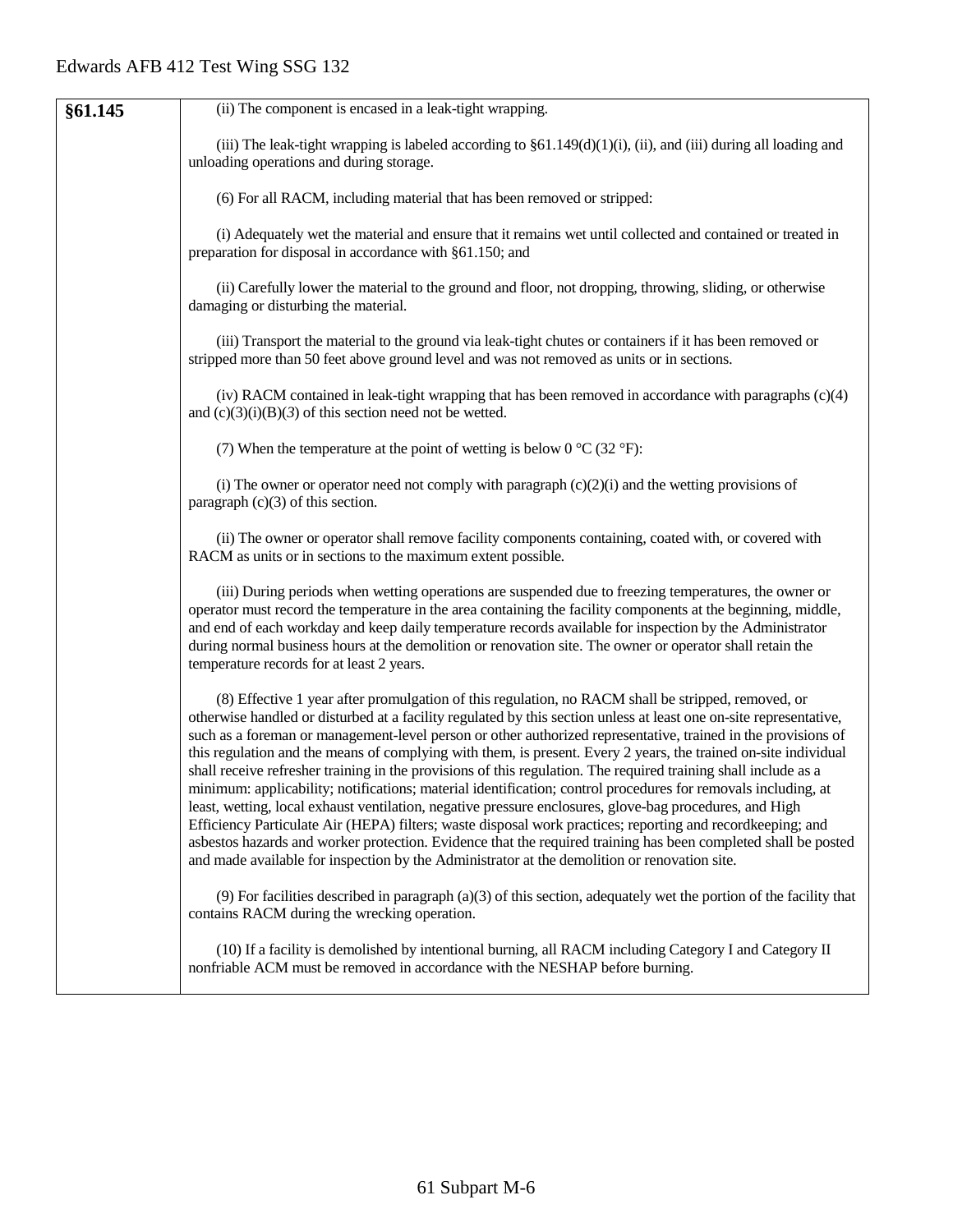### **Standard for Waste Disposal for Manufacturing, Fabricating, Demolition, Renovation, and Spraying Operations**

| §61.150 | Each owner or operator of any source covered under the provisions of §§61.144, 61.145, 61.146, and<br>61.147 shall comply with the following provisions:                                                                                                                                                                                                                                                                                                                                                                                           |
|---------|----------------------------------------------------------------------------------------------------------------------------------------------------------------------------------------------------------------------------------------------------------------------------------------------------------------------------------------------------------------------------------------------------------------------------------------------------------------------------------------------------------------------------------------------------|
|         | (a) Discharge no visible emissions to the outside air during the collection, processing (including<br>incineration), packaging, or transporting of any asbestos-containing waste material generated by the source, or<br>use one of the emission control and waste treatment methods specified in paragraphs $(a)$ (1) through $(4)$ of this<br>section.                                                                                                                                                                                           |
|         | (1) Adequately wet asbestos-containing waste material as follows:                                                                                                                                                                                                                                                                                                                                                                                                                                                                                  |
|         | (i) Mix control device asbestos waste to form a slurry; adequately wet other asbestos-containing waste<br>material; and                                                                                                                                                                                                                                                                                                                                                                                                                            |
|         | (ii) Discharge no visible emissions to the outside air from collection, mixing, wetting, and handling<br>operations, or use the methods specified by §61.152 to clean emissions containing particulate asbestos material<br>before they escape to, or are vented to, the outside air; and                                                                                                                                                                                                                                                          |
|         | (iii) After wetting, seal all asbestos-containing waste material in leak-tight containers while wet; or, for<br>materials that will not fit into containers without additional breaking, put materials into leak-tight wrapping;<br>and                                                                                                                                                                                                                                                                                                            |
|         | (iv) Label the containers or wrapped materials specified in paragraph $(a)(1)(iii)$ of this section using<br>warning labels specified by Occupational Safety and Health Standards of the Department of Labor,<br>Occupational Safety and Health Administration (OSHA) under 29 CFR 1910.1001(j)(4) or 1926.1101(k)(8).<br>The labels shall be printed in letters of sufficient size and contrast so as to be readily visible and legible.                                                                                                          |
|         | (v) For asbestos-containing waste material to be transported off the facility site, label containers or<br>wrapped materials with the name of the waste generator and the location at which the waste was generated.                                                                                                                                                                                                                                                                                                                               |
|         | (2) Process asbestos-containing waste material into nonfriable forms as follows:                                                                                                                                                                                                                                                                                                                                                                                                                                                                   |
|         | (i) Form all asbestos-containing waste material into nonfriable pellets or other shapes;                                                                                                                                                                                                                                                                                                                                                                                                                                                           |
|         | (ii) Discharge no visible emissions to the outside air from collection and processing operations, including<br>incineration, or use the method specified by §61.152 to clean emissions containing particulate asbestos material<br>before they escape to, or are vented to, the outside air.                                                                                                                                                                                                                                                       |
|         | (3) For facilities demolished where the RACM is not removed prior to demolition according to<br>§§61.145(c)(1) (i), (ii), (iii), and (iv) or for facilities demolished according to §61.145(c)(9), adequately wet<br>asbestos-containing waste material at all times after demolition and keep wet during handling and loading for<br>transport to a disposal site. Asbestos-containing waste materials covered by this paragraph do not have to be<br>sealed in leak-tight containers or wrapping but may be transported and disposed of in bulk. |
|         | (4) Use an alternative emission control and waste treatment method that has received prior approval by the<br>Administrator according to the procedure described in $\S61.149(c)(2)$ .                                                                                                                                                                                                                                                                                                                                                             |
|         | (5) As applied to demolition and renovation, the requirements of paragraph (a) of this section do not apply<br>to Category I nonfriable ACM waste and Category II nonfriable ACM waste that did not become crumbled,<br>pulverized, or reduced to powder.                                                                                                                                                                                                                                                                                          |
|         | (b) All asbestos-containing waste material shall be deposited as soon as is practical by the waste generator<br>at:                                                                                                                                                                                                                                                                                                                                                                                                                                |
|         |                                                                                                                                                                                                                                                                                                                                                                                                                                                                                                                                                    |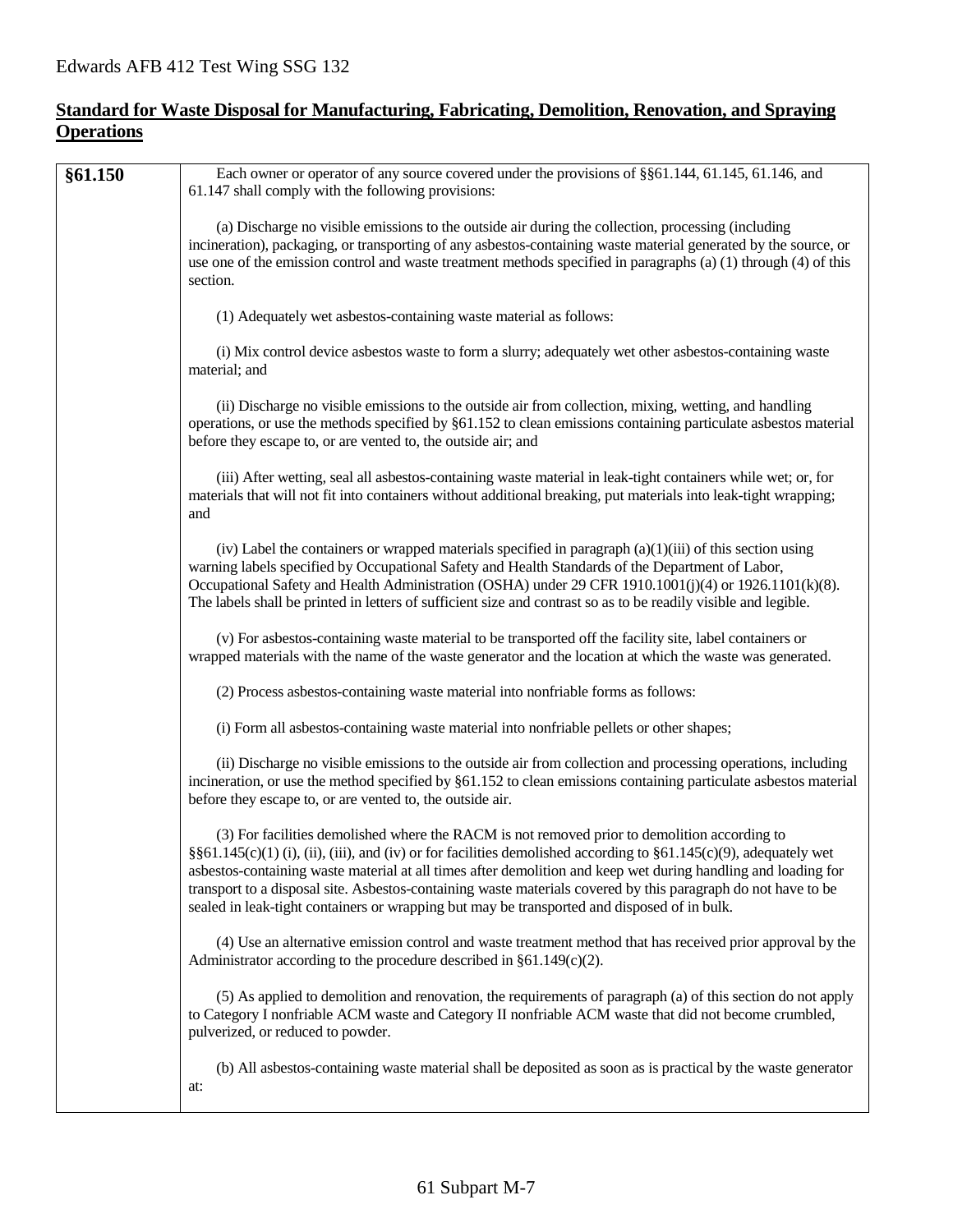| §61.150 | $(1)$ A waste disposal site operated in accordance with the provisions of §61.154, or                                                                                                                                                                                                                                                                                                                                                             |
|---------|---------------------------------------------------------------------------------------------------------------------------------------------------------------------------------------------------------------------------------------------------------------------------------------------------------------------------------------------------------------------------------------------------------------------------------------------------|
|         | (2) An EPA-approved site that converts RACM and asbestos-containing waste material into nonasbestos<br>(asbestos-free) material according to the provisions of $§61.155$ .                                                                                                                                                                                                                                                                        |
|         | (3) The requirements of paragraph (b) of this section do not apply to Category I nonfriable ACM that is not<br>RACM.                                                                                                                                                                                                                                                                                                                              |
|         | (c) Mark vehicles used to transport asbestos-containing waste material during the loading and unloading of<br>waste so that the signs are visible. The markings must conform to the requirements of $\S$ $61.149(d)(1)$ (i), (ii),<br>and (iii).                                                                                                                                                                                                  |
|         | (d) For all asbestos-containing waste material transported off the facility site:                                                                                                                                                                                                                                                                                                                                                                 |
|         | (1) Maintain waste shipment records, using a form similar to that shown in Figure 4, and include the<br>following information:                                                                                                                                                                                                                                                                                                                    |
|         | (i) The name, address, and telephone number of the waste generator.<br>(ii) The name and address of the local, State, or EPA Regional office responsible for administering the<br>asbestos NESHAP program.<br>(iii) The approximate quantity in cubic meters (cubic yards).                                                                                                                                                                       |
|         | (iv) The name and telephone number of the disposal site operator.<br>(v) The name and physical site location of the disposal site.                                                                                                                                                                                                                                                                                                                |
|         | (vi) The date transported.<br>(vii) The name, address, and telephone number of the transporter(s).                                                                                                                                                                                                                                                                                                                                                |
|         | (viii) A certification that the contents of this consignment are fully and accurately described by proper<br>shipping name and are classified, packed, marked, and labeled, and are in all respects in proper condition for<br>transport by highway according to applicable international and government regulations.                                                                                                                             |
|         | (2) Provide a copy of the waste shipment record, described in paragraph $(d)(1)$ of this section, to the<br>disposal site owners or operators at the same time as the asbestos-containing waste material is delivered to the<br>disposal site.                                                                                                                                                                                                    |
|         | (3) For waste shipments where a copy of the waste shipment record, signed by the owner or operator of the<br>designated disposal site, is not received by the waste generator within 35 days of the date the waste was<br>accepted by the initial transporter, contact the transporter and/or the owner or operator of the designated<br>disposal site to determine the status of the waste shipment.                                             |
|         | (4) Report in writing to the local, State, or EPA Regional office responsible for administering the asbestos<br>NESHAP program for the waste generator if a copy of the waste shipment record, signed by the owner or<br>operator of the designated waste disposal site, is not received by the waste generator within 45 days of the date<br>the waste was accepted by the initial transporter. Include in the report the following information: |
|         | (i) A copy of the waste shipment record for which a confirmation of delivery was not received, and                                                                                                                                                                                                                                                                                                                                                |
|         | (ii) A cover letter signed by the waste generator explaining the efforts taken to locate the asbestos waste<br>shipment and the results of those efforts.                                                                                                                                                                                                                                                                                         |
|         | (5) Retain a copy of all waste shipment records, including a copy of the waste shipment record signed by<br>the owner or operator of the designated waste disposal site, for at least 2 years.                                                                                                                                                                                                                                                    |
|         | (e) Furnish upon request, and make available for inspection by the Administrator, all records required<br>under this section.                                                                                                                                                                                                                                                                                                                     |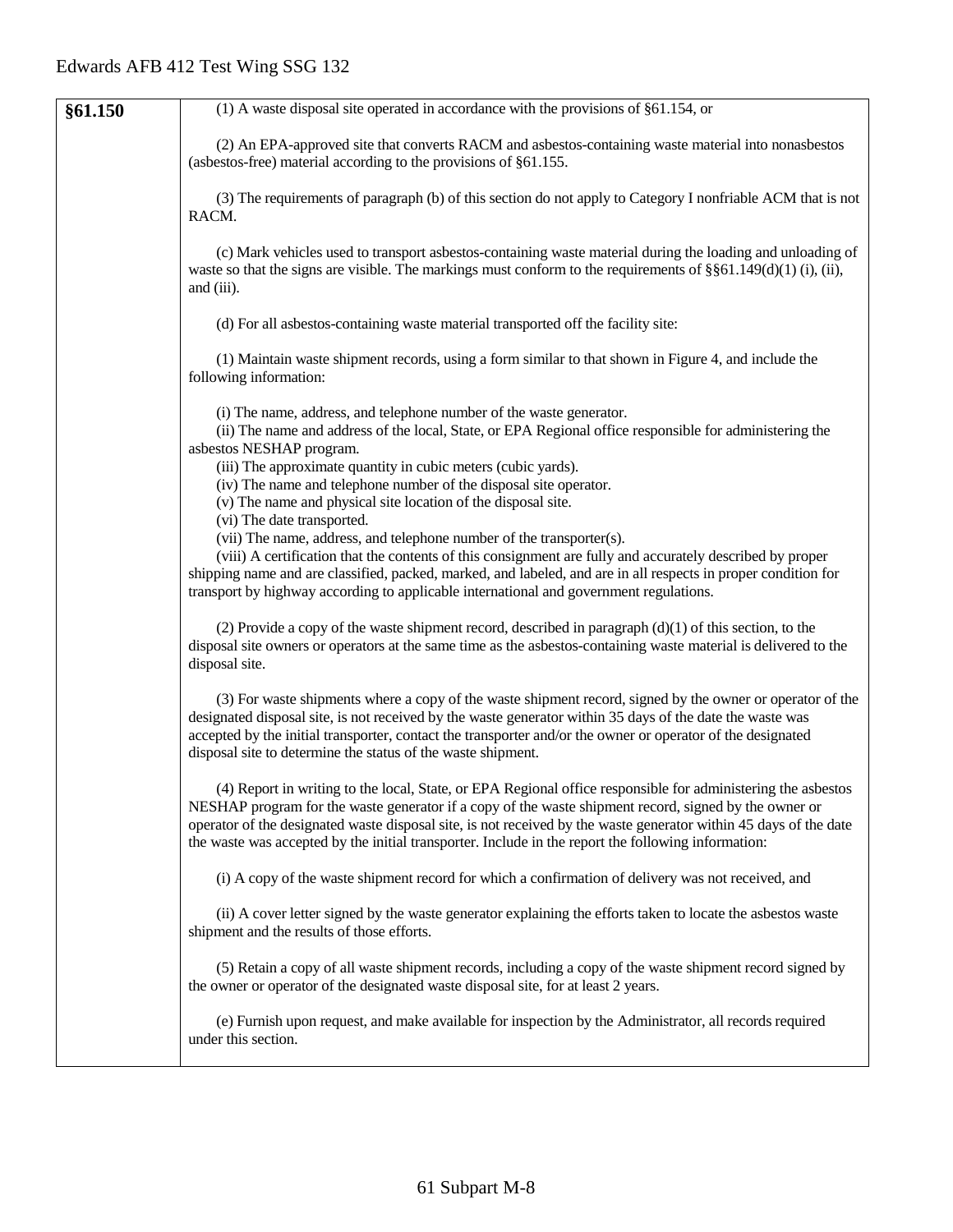# **Air Cleaning**

| §61.152 | (a) The owner or operator who uses air cleaning, as specified in $\S$ §61.142(a), 61.144(b)(2),                                                                                                                                                                                                                                                                                                                                                                                                                               |
|---------|-------------------------------------------------------------------------------------------------------------------------------------------------------------------------------------------------------------------------------------------------------------------------------------------------------------------------------------------------------------------------------------------------------------------------------------------------------------------------------------------------------------------------------|
|         | $61.145(c)(3)(i)(B)(I), 61.145(c)(4)(ii), 61.145(c)(11)(i), 61.146(b)(2), 61.147(b)(2), 61.149(b), 61.149(c)(1)(ii),$<br>$61.150(a)(1)(ii)$ , $61.150(a)(2)(ii)$ , and $61.155(e)$ shall:                                                                                                                                                                                                                                                                                                                                     |
|         | (1) Use fabric filter collection devices, except as noted in paragraph (b) of this section, doing all of the<br>following:                                                                                                                                                                                                                                                                                                                                                                                                    |
|         | (i) Ensuring that the airflow permeability, as determined by ASTM Method D737-75, does not exceed 9<br>$m^3/\min/m^2$ (30 ft <sup>3</sup> /min/ft <sup>2</sup> ) for woven fabrics or $11^3/\min/m^2$ (35 ft <sup>3</sup> /min/ft <sup>2</sup> ) for felted fabrics, except that 12<br>$m^3/min/m^2$ (40 ft <sup>3</sup> min/ft <sup>2</sup> ) for woven and 14 m <sup>3</sup> /min/m <sup>2</sup> (45 ft <sup>3</sup> min/ft <sup>2</sup> ) for felted fabrics is allowed for filtering<br>air from asbestos ore dryers; and |
|         | (ii) Ensuring that felted fabric weighs at least 475 grams per square meter (14 ounces per square yard) and<br>is at least 1.6 millimeters (one-sixteenth inch) thick throughout; and                                                                                                                                                                                                                                                                                                                                         |
|         | (iii) Avoiding the use of synthetic fabrics that contain fill yarn other than that which is spun.                                                                                                                                                                                                                                                                                                                                                                                                                             |
|         | (2) Properly install, use, operate, and maintain all air-cleaning equipment authorized by this section.<br>Bypass devices may be used only during upset or emergency conditions and then only for so long as it takes to<br>shut down the operation generating the particulate asbestos material.                                                                                                                                                                                                                             |
|         | (3) For fabric filter collection devices installed after January 10, 1989, provide for easy inspection for<br>faulty bags.                                                                                                                                                                                                                                                                                                                                                                                                    |
|         | (b) There are the following exceptions to paragraph $(a)(1)$ :                                                                                                                                                                                                                                                                                                                                                                                                                                                                |
|         | (1) After January 10, 1989, if the use of fabric creates a fire or explosion hazard, or the Administrator<br>determines that a fabric filter is not feasible, the Administrator may authorize as a substitute the use of wet<br>collectors designed to operate with a unit contacting energy of at least 9.95 kilopascals (40 inches water gage<br>pressure).                                                                                                                                                                 |
|         | (2) Use a HEPA filter that is certified to be at least 99.97 percent efficient for 0.3 micron particles.                                                                                                                                                                                                                                                                                                                                                                                                                      |
|         | (3) The Administrator may authorize the use of filtering equipment other than described in paragraphs<br>$(a)(1)$ and $(b)(1)$ and $(2)$ of this section if the owner or operator demonstrates to the Administrator's satisfaction<br>that it is equivalent to the described equipment in filtering particulate asbestos material.                                                                                                                                                                                            |

# **Reporting**

| §61.153 | (a) Any new source to which this subpart applies (with the exception of sources subject to $\S$ §61.143,            |
|---------|---------------------------------------------------------------------------------------------------------------------|
|         | 61.145, 61.146, and 61.148), which has an initial startup date preceding the effective date of this revision, shall |
|         | provide the following information to the Administrator postmarked or delivered within 90 days of the effective      |
|         | date. In the case of a new source that does not have an initial startup date preceding the effective date, the      |
|         | information shall be provided, postmarked or delivered, within 90 days of the initial startup date. Any owner or    |
|         | operator of an existing source shall provide the following information to the Administrator within 90 days of       |
|         | the effective date of this subpart unless the owner or operator of the existing source has previously provided this |
|         | information to the Administrator. Any changes in the information provided by any existing source shall be           |
|         | provided to the Administrator, postmarked or delivered, within 30 days after the change.                            |
|         |                                                                                                                     |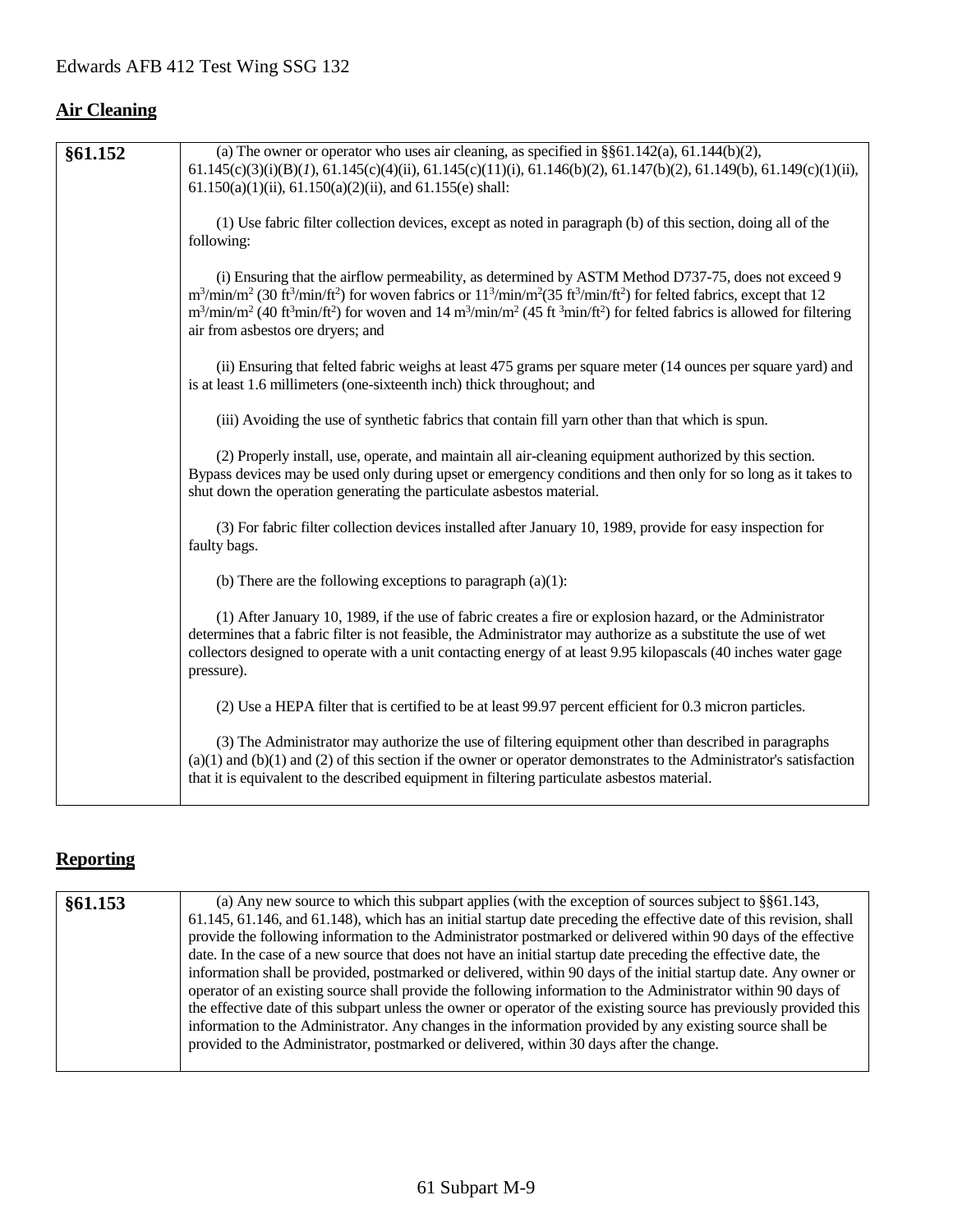| (i) If the fabric device uses a woven fabric, the airflow permeability in $m^3/\text{min}/m^2$ and; if the fabric is<br>synthetic, whether the fill yarn is spun or not spun; and                                                                                                                                                                                                                                                                              |
|----------------------------------------------------------------------------------------------------------------------------------------------------------------------------------------------------------------------------------------------------------------------------------------------------------------------------------------------------------------------------------------------------------------------------------------------------------------|
| (ii) If the fabric filter device uses a felted fabric, the density in $g/m^2$ , the minimum thickness in inches, and<br>the airflow permeability in $m^3/\text{min}/m^2$ .                                                                                                                                                                                                                                                                                     |
| (2) If a fabric filter device is used to control emissions,                                                                                                                                                                                                                                                                                                                                                                                                    |
| (i) The airflow permeability in $m^3/min/m^2$ ( $ft^3/min/ft^2$ ) if the fabric filter device uses a woven fabric, and, if<br>the fabric is synthetic, whether the fill yarn is spun or not spun; and                                                                                                                                                                                                                                                          |
| (ii) If the fabric filter device uses a felted fabric, the density in $g/m^2$ (oz/yd <sup>2</sup> ), the minimum thickness in<br>millimeters (inches), and the airflow permeability in $m^3/\text{min}/m^2$ (ft <sup>3</sup> /min/ft <sup>2</sup> ).                                                                                                                                                                                                           |
| (3) If a HEPA filter is used to control emissions, the certified efficiency.                                                                                                                                                                                                                                                                                                                                                                                   |
| (4) For sources subject to $\S$ §61.149 and 61.150:                                                                                                                                                                                                                                                                                                                                                                                                            |
| (i) A brief description of each process that generates asbestos-containing waste material; and                                                                                                                                                                                                                                                                                                                                                                 |
| (ii) The average volume of asbestos-containing waste material disposed of, measured in $m^3$ /day (yd <sup>3</sup> /day);<br>and                                                                                                                                                                                                                                                                                                                               |
| (iii) The emission control methods used in all stages of waste disposal; and                                                                                                                                                                                                                                                                                                                                                                                   |
| (iv) The type of disposal site or incineration site used for ultimate disposal, the name of the site operator,<br>and the name and location of the disposal site.                                                                                                                                                                                                                                                                                              |
| (5) For sources subject to $\S$ §61.151 and 61.154:                                                                                                                                                                                                                                                                                                                                                                                                            |
| (i) A brief description of the site; and                                                                                                                                                                                                                                                                                                                                                                                                                       |
| (ii) The method or methods used to comply with the standard, or alternative procedures to be used.                                                                                                                                                                                                                                                                                                                                                             |
| (b) The information required by paragraph (a) of this section must accompany the information required by<br>§61.10. Active waste disposal sites subject to §61.154 shall also comply with this provision. Roadways,<br>demolition and renovation, spraying, and insulating materials are exempted from the requirements of §61.10(a).<br>The information described in this section must be reported using the format of appendix A of this part as a<br>guide. |

*Remainder of Page Intentionally Left Blank*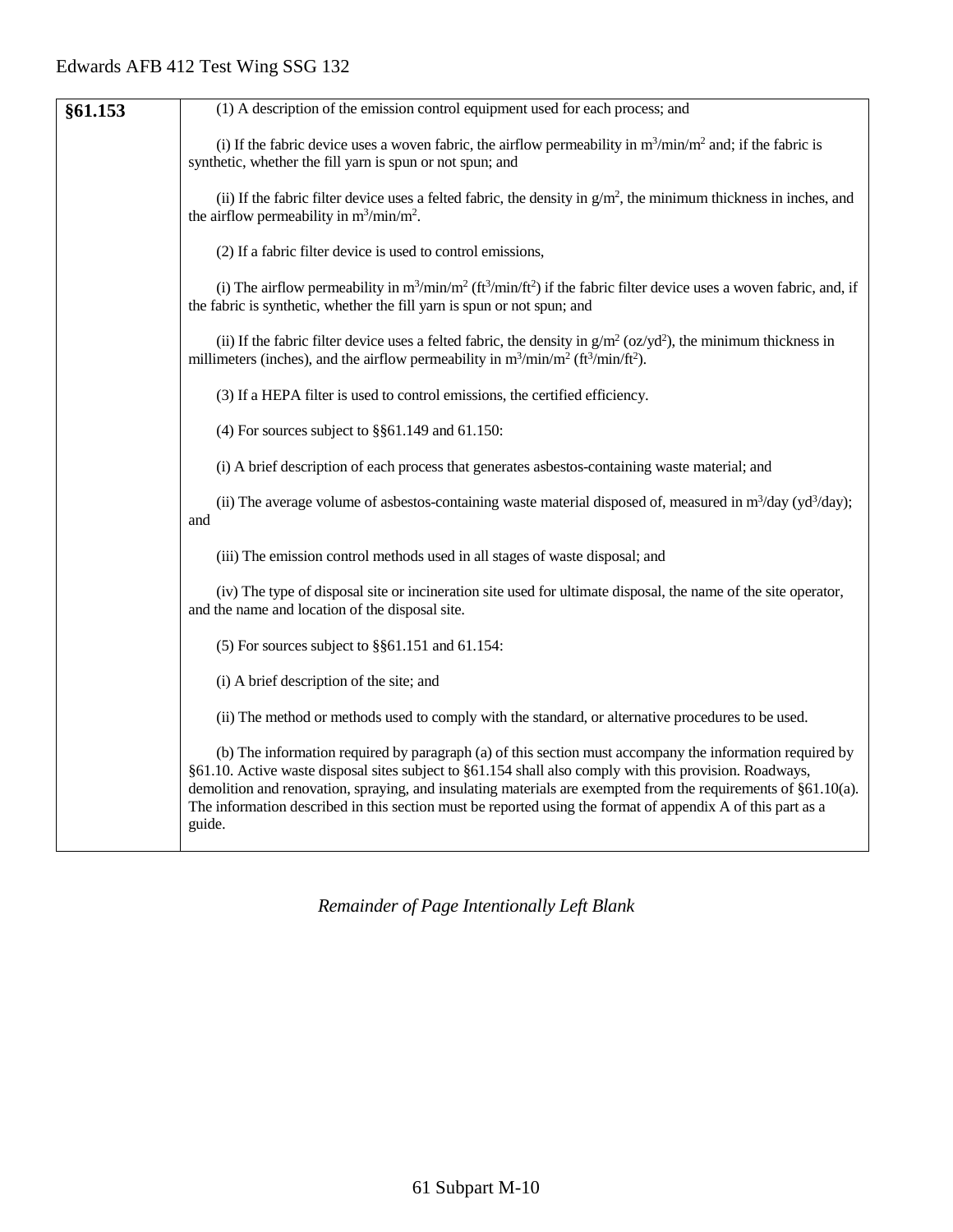### **FEDERAL REGULATIONS 40 CFR 63 SUBPART A General Provisions**

### **Applicable provisions of 40 CFR 63 Subpart A shall apply.**

### **[59 FR 12430, Mar. 16, 1994, as amended at 67 FR 16595, Apr. 5, 2002]**

### **Applicability**

| §63.1 | (a) General. (1) Terms used throughout this part are defined in §63.2 or in the Clean Air Act (Act) as<br>amended in 1990, except that individual subparts of this part may include specific definitions in addition to or<br>that supersede definitions in §63.2.                                                                                                                                                                                                                                                                                                                                                                                                                                                                                                                                                                   |
|-------|--------------------------------------------------------------------------------------------------------------------------------------------------------------------------------------------------------------------------------------------------------------------------------------------------------------------------------------------------------------------------------------------------------------------------------------------------------------------------------------------------------------------------------------------------------------------------------------------------------------------------------------------------------------------------------------------------------------------------------------------------------------------------------------------------------------------------------------|
|       | (2) This part contains national emission standards for hazardous air pollutants (NESHAP) established<br>pursuant to section 112 of the Act as amended November 15, 1990. These standards regulate specific categories<br>of stationary sources that emit (or have the potential to emit) one or more hazardous air pollutants listed in this<br>part pursuant to section 112(b) of the Act. This section explains the applicability of such standards to sources<br>affected by them. The standards in this part are independent of NESHAP contained in 40 CFR part 61. The<br>NESHAP in part 61 promulgated by signature of the Administrator before November 15, 1990 (i.e., the date of<br>enactment of the Clean Air Act Amendments of 1990) remain in effect until they are amended, if appropriate,<br>and added to this part. |
|       | (3) No emission standard or other requirement established under this part shall be interpreted, construed, or<br>applied to diminish or replace the requirements of a more stringent emission limitation or other applicable<br>requirement established by the Administrator pursuant to other authority of the Act (section 111, part C or D or<br>any other authority of this Act), or a standard issued under State authority. The Administrator may specify in a<br>specific standard under this part that facilities subject to other provisions under the Act need only comply with<br>the provisions of that standard.                                                                                                                                                                                                        |
|       | (4)(i) Each relevant standard in this part 63 must identify explicitly whether each provision in this subpart<br>A is or is not included in such relevant standard.                                                                                                                                                                                                                                                                                                                                                                                                                                                                                                                                                                                                                                                                  |
|       | (ii) If a relevant part 63 standard incorporates the requirements of 40 CFR part 60, part 61 or other part 63<br>standards, the relevant part 63 standard must identify explicitly the applicability of each corresponding part 60,<br>part 61, or other part 63 subpart A (General) provision.                                                                                                                                                                                                                                                                                                                                                                                                                                                                                                                                      |
|       | (iii) The General Provisions in this subpart A do not apply to regulations developed pursuant to section<br>$112(r)$ of the amended Act, unless otherwise specified in those regulations.                                                                                                                                                                                                                                                                                                                                                                                                                                                                                                                                                                                                                                            |
|       | $(5)$ [Reserved]                                                                                                                                                                                                                                                                                                                                                                                                                                                                                                                                                                                                                                                                                                                                                                                                                     |
|       | (6) To obtain the most current list of categories of sources to be regulated under section 112 of the Act, or<br>to obtain the most recent regulation promulgation schedule established pursuant to section $112(e)$ of the Act,<br>contact the Office of the Director, Emission Standards Division, Office of Air Quality Planning and Standards,<br>U.S. EPA (MD-13), Research Triangle Park, North Carolina 27711.                                                                                                                                                                                                                                                                                                                                                                                                                |
|       | $(7)-(9)$ [Reserved]                                                                                                                                                                                                                                                                                                                                                                                                                                                                                                                                                                                                                                                                                                                                                                                                                 |
|       | (10) For the purposes of this part, time periods specified in days shall be measured in calendar days, even if<br>the word "calendar" is absent, unless otherwise specified in an applicable requirement.                                                                                                                                                                                                                                                                                                                                                                                                                                                                                                                                                                                                                            |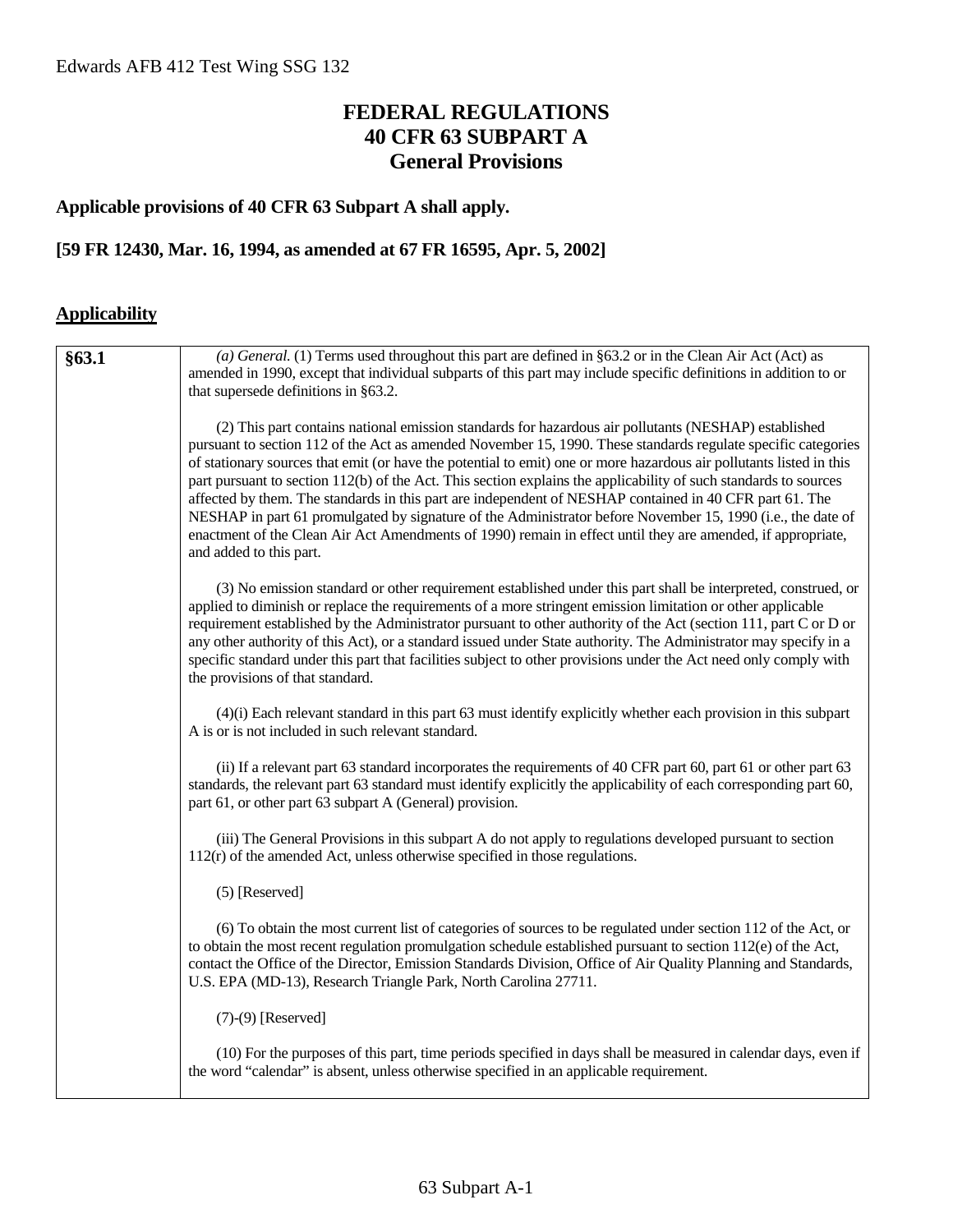**§63.1** (11) For the purposes of this part, if an explicit postmark deadline is not specified in an applicable requirement for the submittal of a notification, application, test plan, report, or other written communication to the Administrator, the owner or operator shall postmark the submittal on or before the number of days specified in the applicable requirement. For example, if a notification must be submitted 15 days before a particular event is scheduled to take place, the notification shall be postmarked on or before 15 days preceding the event; likewise, if a notification must be submitted 15 days after a particular event takes place, the notification shall be postmarked on or before 15 days following the end of the event. The use of reliable non-Government mail carriers that provide indications of verifiable delivery of information required to be submitted to the Administrator, similar to the postmark provided by the U.S. Postal Service, or alternative means of delivery agreed to by the permitting authority, is acceptable. (12) Notwithstanding time periods or postmark deadlines specified in this part for the submittal of information to the Administrator by an owner or operator, or the review of such information by the Administrator, such time periods or deadlines may be changed by mutual agreement between the owner or operator and the Administrator. Procedures governing the implementation of this provision are specified in §63.9(i). (b) *Initial applicability determination for this part.* (1) The provisions of this part apply to the owner or operator of any stationary source that— (i) Emits or has the potential to emit any hazardous air pollutant listed in or pursuant to section 112(b) of the Act; and (ii) Is subject to any standard, limitation, prohibition, or other federally enforceable requirement established pursuant to this part. (2) [Reserved] (3) An owner or operator of a stationary source who is in the relevant source category and who determines that the source is not subject to a relevant standard or other requirement established under this part must keep a record as specified in §63.10(b)(3). (c) *Applicability of this part after a relevant standard has been set under this part.* (1) If a relevant standard has been established under this part, the owner or operator of an affected source must comply with the provisions of that standard and of this subpart as provided in paragraph (a)(4) of this section. (2) Except as provided in §63.10(b)(3), if a relevant standard has been established under this part, the owner or operator of an affected source may be required to obtain a title V permit from a permitting authority in the State in which the source is located. Emission standards promulgated in this part for area sources pursuant to section  $112(c)(3)$  of the Act will specify whether— (i) States will have the option to exclude area sources affected by that standard from the requirement to obtain a title V permit (i.e., the standard will exempt the category of area sources altogether from the permitting requirement); (ii) States will have the option to defer permitting of area sources in that category until the Administrator takes rulemaking action to determine applicability of the permitting requirements; or (iii) If a standard fails to specify what the permitting requirements will be for area sources affected by such a standard, then area sources that are subject to the standard will be subject to the requirement to obtain a title V permit without any deferral. (3)-(4) [Reserved]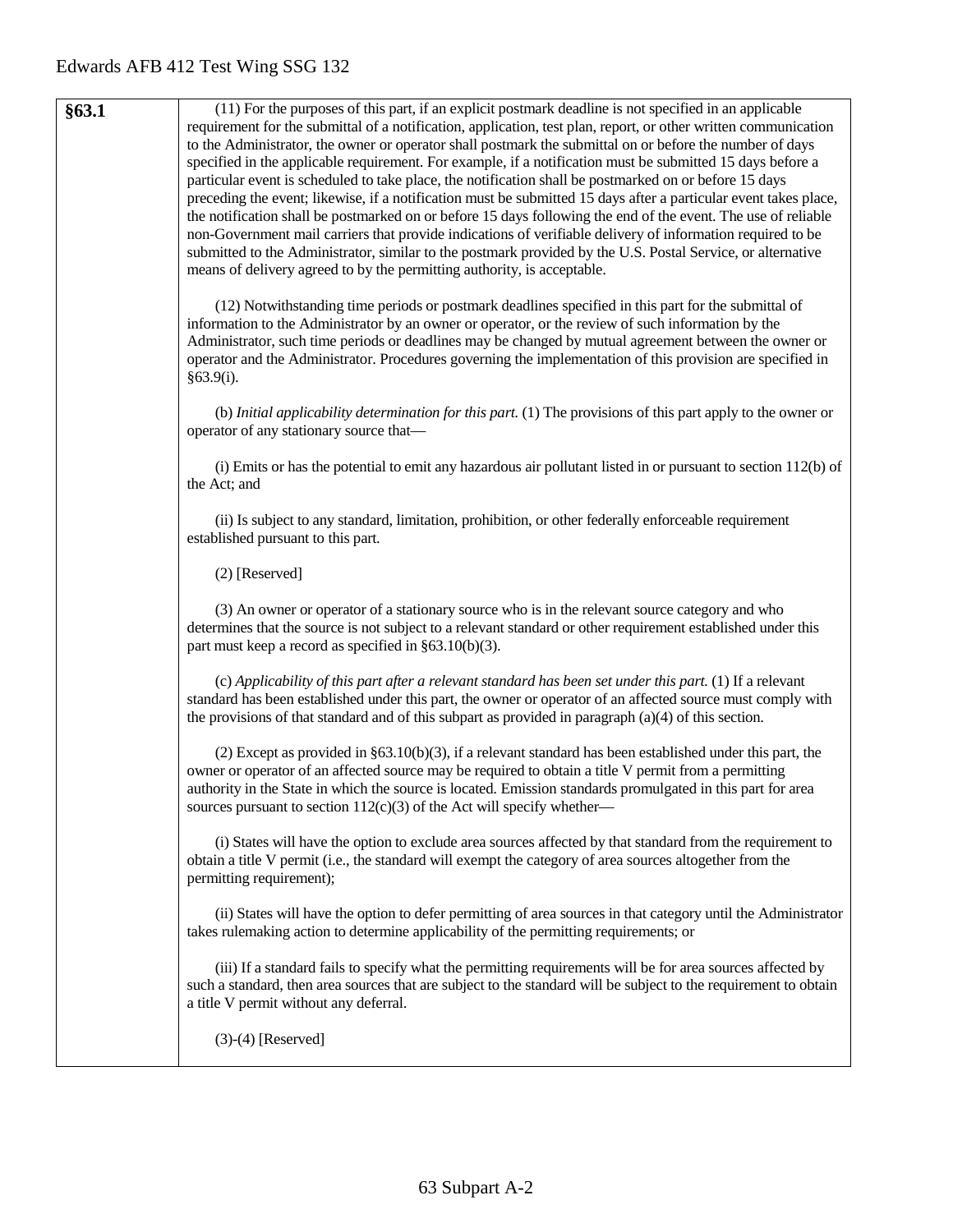| §63.1(c) | (5) If an area source that otherwise would be subject to an emission standard or other requirement<br>established under this part if it were a major source subsequently increases its emissions of hazardous air<br>pollutants (or its potential to emit hazardous air pollutants) such that the source is a major source that is<br>subject to the emission standard or other requirement, such source also shall be subject to the notification<br>requirements of this subpart.                                                                                                                                                                                                                                                                                                                                                                                                                                                                                                                                                                                                                                                                                                                        |
|----------|------------------------------------------------------------------------------------------------------------------------------------------------------------------------------------------------------------------------------------------------------------------------------------------------------------------------------------------------------------------------------------------------------------------------------------------------------------------------------------------------------------------------------------------------------------------------------------------------------------------------------------------------------------------------------------------------------------------------------------------------------------------------------------------------------------------------------------------------------------------------------------------------------------------------------------------------------------------------------------------------------------------------------------------------------------------------------------------------------------------------------------------------------------------------------------------------------------|
|          | (e) If the Administrator promulgates an emission standard under section $112(d)$ or (h) of the Act that is<br>applicable to a source subject to an emission limitation by permit established under section $112(i)$ of the Act,<br>and the requirements under the section $112(i)$ emission limitation are substantially as effective as the<br>promulgated emission standard, the owner or operator may request the permitting authority to revise the<br>source's title V permit to reflect that the emission limitation in the permit satisfies the requirements of the<br>promulgated emission standard. The process by which the permitting authority determines whether the<br>section $112(i)$ emission limitation is substantially as effective as the promulgated emission standard must<br>include, consistent with part 70 or 71 of this chapter, the opportunity for full public, EPA, and affected State<br>review (including the opportunity for EPA's objection) prior to the permit revision being finalized. A<br>negative determination by the permitting authority constitutes final action for purposes of review and appeal<br>under the applicable title V operating permit program. |

*Remainder of Page Intentionally Left Blank*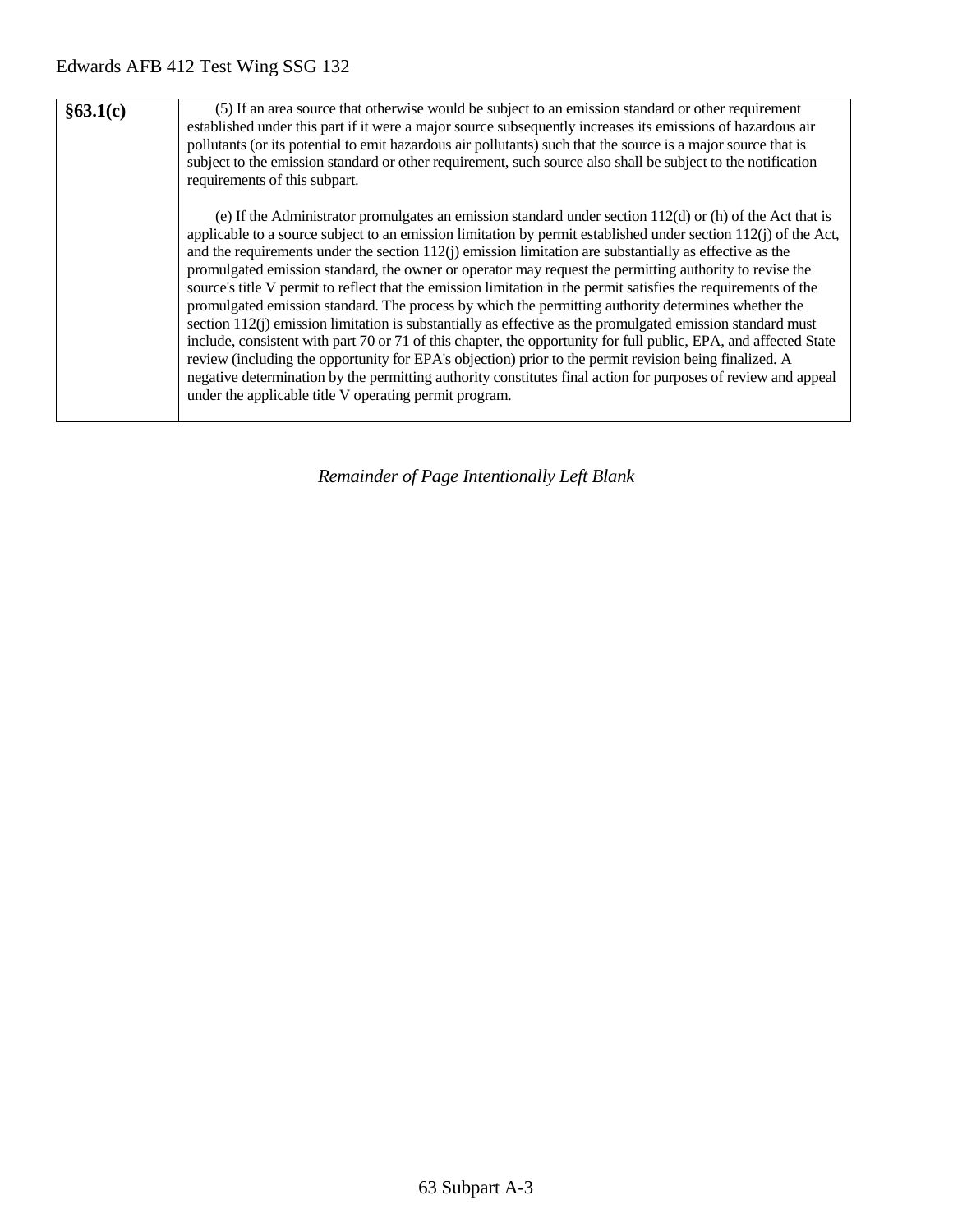### **FEDERAL REGULATIONS 40 CFR 63 SUBPART GG National Emission Standards for Aerospace Manufacturing and Rework Facilities**

### **Applicable provisions of 40 CFR 63 Subpart GG shall apply.**

### **[60 FR 45956, Sept. 1, 1996, as amended at 63 FR 15016, Mar. 27, 1998; 63 FR 46532, Sept. 1, 1998]**

### **Applicability and Designation of Affected Sources**

| §63.741 | (a) This subpart applies to facilities that are engaged, either in part or in whole, in the manufacture or<br>rework of commercial, civil, or military aerospace vehicles or components and that are major sources as<br>defined in $§63.2$ .                                                                                                                                                                                                                                                                              |
|---------|----------------------------------------------------------------------------------------------------------------------------------------------------------------------------------------------------------------------------------------------------------------------------------------------------------------------------------------------------------------------------------------------------------------------------------------------------------------------------------------------------------------------------|
|         | (b) The owner or operator of an affected source shall comply with the requirements of this subpart and<br>of subpart A of this part, except as specified in §63.743(a) and Table 1 of this subpart.                                                                                                                                                                                                                                                                                                                        |
|         | (c) Affected sources. The affected sources to which the provisions of this subpart apply are specified in<br>paragraphs $(c)(1)$ through $(8)$ of this section. The activities subject to this subpart are limited to the<br>manufacture or rework of aerospace vehicles or components as defined in this subpart. Where a dispute<br>arises relating to the applicability of this subpart to a specific activity, the owner or operator shall<br>demonstrate whether or not the activity is regulated under this subpart. |
|         | (1) Each cleaning operation as follows:                                                                                                                                                                                                                                                                                                                                                                                                                                                                                    |
|         | (i) All hand-wipe cleaning operations constitute an affected source.                                                                                                                                                                                                                                                                                                                                                                                                                                                       |
|         | (ii) Each spray gun cleaning operation constitutes an affected source.                                                                                                                                                                                                                                                                                                                                                                                                                                                     |
|         | (iii) All flush cleaning operations constitute an affected source.                                                                                                                                                                                                                                                                                                                                                                                                                                                         |
|         | (2) For organic HAP or VOC emissions, each primer application operation, which is the total of all<br>primer applications at the facility.                                                                                                                                                                                                                                                                                                                                                                                 |
|         | (3) For organic HAP or VOC emissions, each topcoat application operation, which is the total of all<br>topcoat applications at the facility.                                                                                                                                                                                                                                                                                                                                                                               |
|         | (4) For organic HAP or VOC emissions, each specialty coating application operation, which is the total<br>of all specialty coating applications at the facility.                                                                                                                                                                                                                                                                                                                                                           |
|         | (5) For organic HAP or VOC emissions, each depainting operation, which is the total of all depainting<br>at the facility.                                                                                                                                                                                                                                                                                                                                                                                                  |
|         | (6) Each chemical milling maskant application operation, which is the total of all chemical milling<br>maskant applications at the facility.                                                                                                                                                                                                                                                                                                                                                                               |
|         | (7) Each waste storage and handling operation, which is the total of all waste handling and storage at<br>the facility.                                                                                                                                                                                                                                                                                                                                                                                                    |
|         | (8) For inorganic HAP emissions, each spray booth, portable enclosure, or hangar that contains a<br>primer, topcoat, or specialty coating application operation subject to $\S$ 63.745(g), or a depainting operation<br>subject to $\S$ 63.746(b)(4).                                                                                                                                                                                                                                                                      |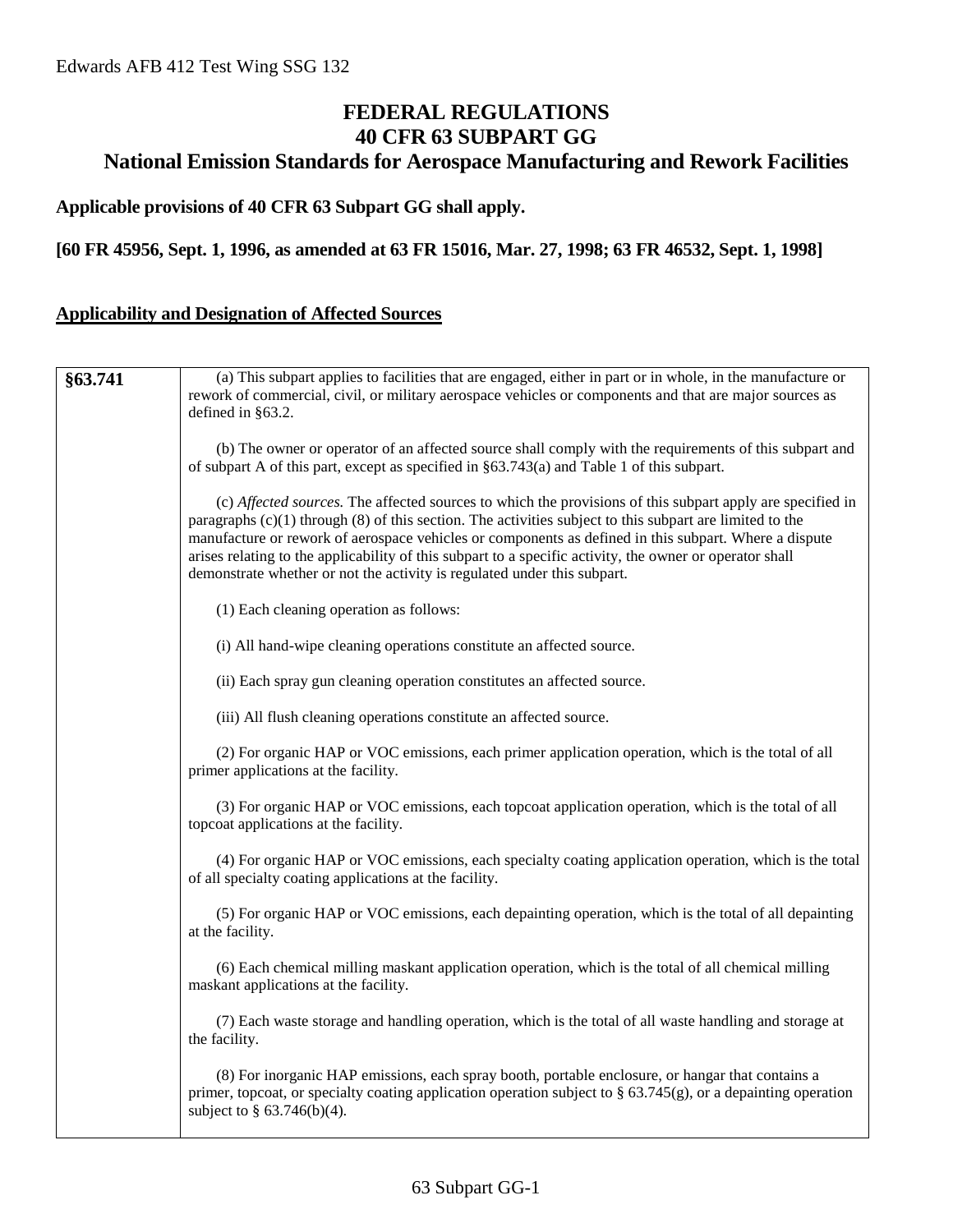**§63.741** (d) An owner or operator of an affected source subject to this subpart shall obtain an operating permit from the permitting authority in the State in which the source is located. The owner or operator shall apply for and obtain such permit in accordance with the regulations contained in part 70 of this chapter and in applicable State regulations.

#### (e) [Reserved]

(f) This subpart does not contain control requirements for use of specialty coatings, adhesives, adhesive bonding primers, or sealants at aerospace facilities. It also does not regulate research and development, quality control, and laboratory testing activities, chemical milling, metal finishing, electrodeposition (except for electrodeposition of paints), composites processing (except for cleaning and coating of composite parts or components that become part of an aerospace vehicle or component as well as composite tooling that comes in contact with such composite parts or components prior to cure), electronic parts and assemblies (except for cleaning and topcoating of completed assemblies), manufacture of aircraft transparencies, and wastewater operations at aerospace facilities. These requirements do not apply to the rework of aircraft or aircraft components if the holder of the Federal Aviation Administration (FAA) design approval, or the holder's licensee, is not actively manufacturing the aircraft or aircraft components. These requirements also do not apply to parts and assemblies not critical to the vehicle's structural integrity or flight performance. The requirements of this subpart also do not apply to primers, topcoats, chemical milling maskants, strippers, and cleaning solvents containing HAP and VOC at concentrations less than 0.1 percent for carcinogens or 1.0 percent for noncarcinogens, as determined from manufacturer's representations. Additional specific exemptions from regulatory coverage are set forth in paragraphs (e),  $(g)$ , (h), (i) and (j) of this section and §§63.742, 63.744(a)(1), (b), (e), 63.745(a), (f)(3), (g)(4), 63.746(a), (b)(5), 63.747(c)(3), and 63.749(d).

(g) The requirements for primers, topcoats, and chemical milling maskants in §63.745 and §63.747 do not apply to the use of low-volume coatings in these categories for which the annual total of each separate formulation used at a facility does not exceed 189 l (50 gal), and the combined annual total of all such primers, topcoats, and chemical milling maskants used at a facility does not exceed 757 l (200 gal). Primers and topcoats exempted under paragraph (f) of this section and under  $\S 63.745(f)(3)$  and (g)(4) are not included in the 50 and 200 gal limits. Chemical milling maskants exempted under  $\S63.747(c)(3)$  are also not included in these limits.

(h) Regulated activities associated with space vehicles designed to travel beyond the limit of the earth's atmosphere, including but not limited to satellites, space stations, and the Space Shuttle System (including orbiter, external tanks, and solid rocket boosters), are exempt from the requirements of this subpart, except for depainting operations found in §63.746.

(i) Any waterborne coating for which the manufacturer's supplied data demonstrate that organic HAP and VOC contents are less than or equal to the organic HAP and VOC content limits for its coating type, as specified in §§63.745(c) and 63.747(c), is exempt from the following requirements of this subpart: §§63.745 (d) and (e), 63.747(d) and (e), 63.749 (d) and (h), 63.750 (c) through (h) and (k) through (n), 63.752 (c) and (f), and 63.753 (c) and (e). A facility shall maintain the manufacturer's supplied data and annual purchase records for each exempt waterborne coating readily available for inspection and review and shall retain these data for 5 years.

(j) Regulated activities associated with the rework of antique aerospace vehicles or components are exempt from the requirements of this subpart.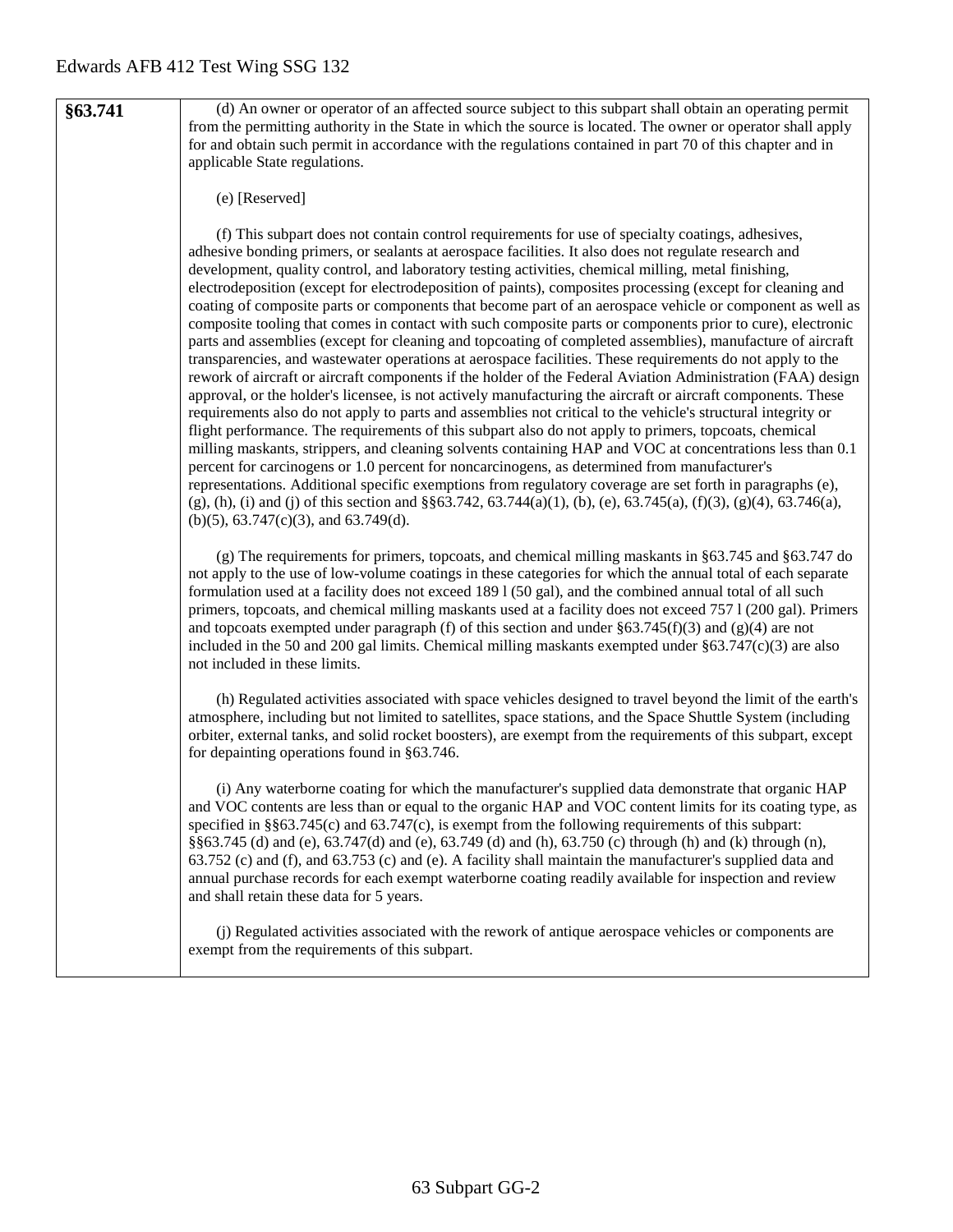### **Standards: General**

| §63.743 | (a) Except as provided in paragraphs (a)(4) through (a)(10) of this section and in Table 1 of this<br>subpart, each owner or operator of an affected source subject to this subpart is also subject to the                                                                                                                                                                                                                                                                                                                                                                                                                                                                                                                                          |
|---------|-----------------------------------------------------------------------------------------------------------------------------------------------------------------------------------------------------------------------------------------------------------------------------------------------------------------------------------------------------------------------------------------------------------------------------------------------------------------------------------------------------------------------------------------------------------------------------------------------------------------------------------------------------------------------------------------------------------------------------------------------------|
|         | following sections of subpart A of this part:                                                                                                                                                                                                                                                                                                                                                                                                                                                                                                                                                                                                                                                                                                       |
|         | (1) §63.4, Prohibited activities and circumvention;                                                                                                                                                                                                                                                                                                                                                                                                                                                                                                                                                                                                                                                                                                 |
|         | $(2)$ §63.5, Construction and reconstruction; and                                                                                                                                                                                                                                                                                                                                                                                                                                                                                                                                                                                                                                                                                                   |
|         | (3) §63.6, Compliance with standards and maintenance requirements.                                                                                                                                                                                                                                                                                                                                                                                                                                                                                                                                                                                                                                                                                  |
|         | (4) For the purposes of this subpart, all affected sources shall submit any request for an extension of<br>compliance not later than 120 days before the affected source's compliance date. The extension request<br>should be requested for the shortest time necessary to attain compliance, but in no case shall exceed 1<br>year.                                                                                                                                                                                                                                                                                                                                                                                                               |
|         | $(5)(i)$ For the purposes of this subpart, the Administrator (or the State with an approved permit<br>program) will notify the owner or operator in writing of his/her intention to deny approval of a request<br>for an extension of compliance submitted under either $\S 63.6(i)(4)$ or $\S 63.6(i)(5)$ within 60 calendar days<br>after receipt of sufficient information to evaluate the request.<br>(ii) In addition, for purposes of this subpart, if the Administrator does not notify the owner or<br>operator in writing of his/her intention to deny approval within 60 calendar days after receipt of<br>sufficient information to evaluate a request for an extension of compliance, then the request shall be<br>considered approved. |
|         | (6)(i) For the purposes of this subpart, the Administrator (or the State) will notify the owner or<br>operator in writing of the status of his/her application submitted under $\S 63.6(i)(4)(ii)$ (that is, whether the<br>application contains sufficient information to make a determination) within 30 calendar days after receipt<br>of the original application and within 30 calendar days after receipt of any supplementary information<br>that is submitted, rather than 15 calendar days as provided for in $\S 63.6(i)(13)(i)$ .                                                                                                                                                                                                        |
|         | (ii) In addition, for the purposes of this subpart, if the Administrator does not notify the owner or<br>operator in writing of the status of his/her application within 30 calendar days after receipt of the original<br>application and within 30 calendar days after receipt of any supplementary information that is submitted,<br>then the information in the application or the supplementary information is to be considered sufficient<br>upon which to make a determination.                                                                                                                                                                                                                                                              |
|         | (7) For the purposes of this subpart, each owner or operator who has submitted an extension request<br>application under $\S 63.6(i)(5)$ is to be provided 30 calendar days to present additional information or<br>arguments to the Administrator after he/she is notified that the application is not complete, rather than 15<br>calendar days as provided for in $\S 63.6(i)(13)(ii)$ .                                                                                                                                                                                                                                                                                                                                                         |
|         | (8) For the purposes of this subpart, each owner or operator is to be provided 30 calendar days to<br>present additional information to the Administrator after he/she is notified of the intended denial of a<br>compliance extension request submitted under either $\S 63.6(i)(4)$ or $\S 63.6(i)(5)$ , rather than 15 calendar<br>days as provided for in $\S 63.6(1)(12)(iii)(B)$ and $\S 63.6(i)(13)(iii)(B)$ .                                                                                                                                                                                                                                                                                                                               |
|         | (9) For the purposes of this subpart, a final determination to deny any request for an extension<br>submitted under either $\S 63.6(i)(4)$ or $\S 63.6(i)(5)$ will be made within 60 calendar days after presentation<br>of additional information or argument (if the application is complete), or within 60 calendar days after<br>the final date specified for the presentation if no presentation is made, rather than 30 calendar days as<br>provided for in §63.6(i)(12)(iv) and §63.6(i)(13)(iv).                                                                                                                                                                                                                                            |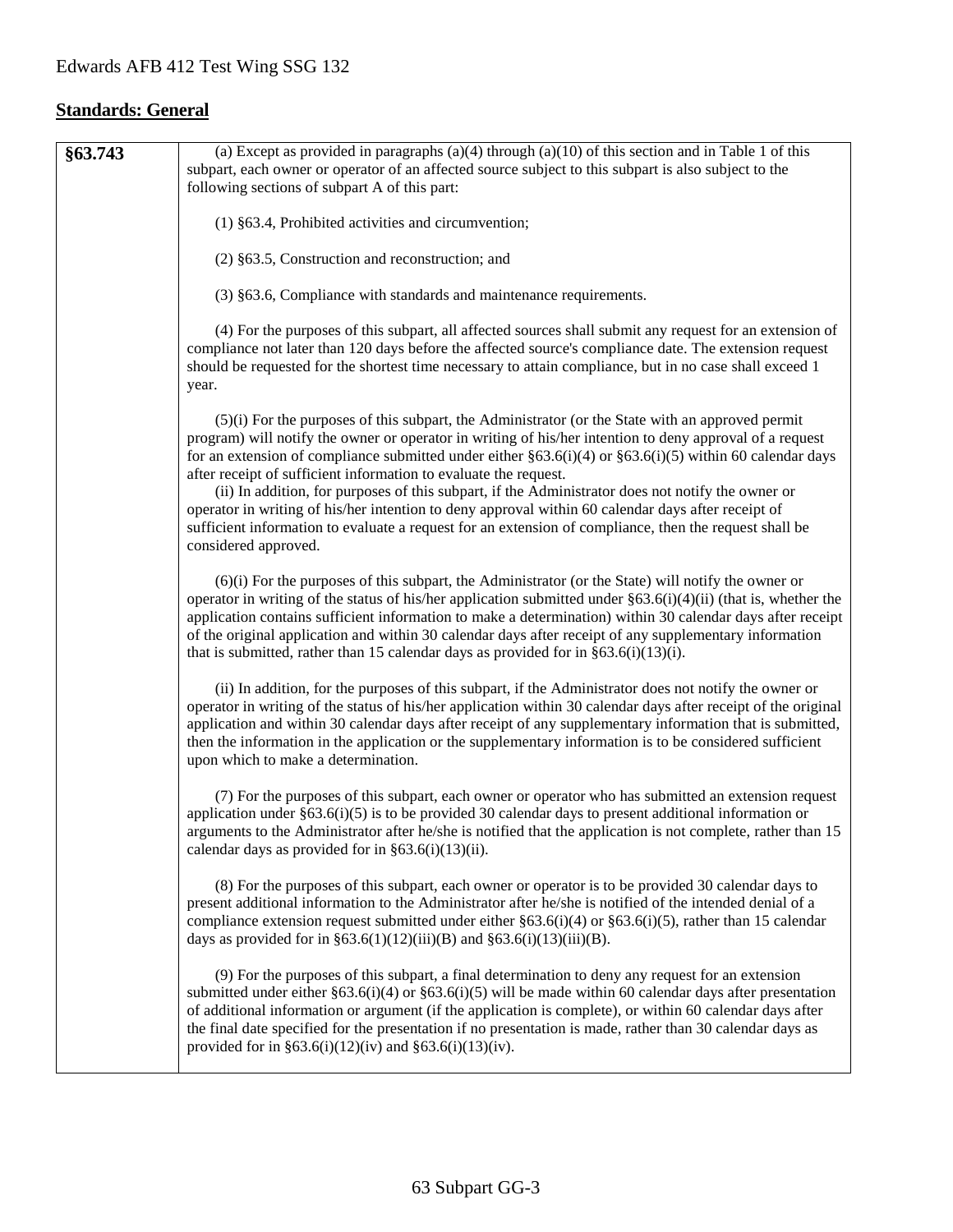| §63.743 | (10) For the purposes of compliance with the requirements of $\S 63.5(b)(4)$ of the General Provisions<br>and this subpart, owners or operators of existing primer or topcoat application operations and depainting<br>operations who construct or reconstruct a spray booth or hangar that does not have the potential to emit<br>10 tons/yr or more of an individual inorganic HAP or 25 tons/yr or more of all inorganic HAP combined<br>shall only be required to notify the Administrator of such construction or reconstruction on an annual<br>basis. Notification shall be submitted on or before March 1 of each year and shall include the<br>information required in $\S 63.5(b)(4)$ for each such spray booth or hangar constructed or reconstructed<br>during the prior calendar year, except that such information shall be limited to inorganic HAP's. No<br>advance notification or written approval from the Administrator pursuant to $\S 63.5(b)(3)$ shall be required<br>for the construction or reconstruction of such a spray booth or hangar unless the booth or hangar has the<br>potential to emit 10 tons/yr or more of an individual inorganic HAP or 25 tons/yr or more of all<br>inorganic HAP combined. |
|---------|---------------------------------------------------------------------------------------------------------------------------------------------------------------------------------------------------------------------------------------------------------------------------------------------------------------------------------------------------------------------------------------------------------------------------------------------------------------------------------------------------------------------------------------------------------------------------------------------------------------------------------------------------------------------------------------------------------------------------------------------------------------------------------------------------------------------------------------------------------------------------------------------------------------------------------------------------------------------------------------------------------------------------------------------------------------------------------------------------------------------------------------------------------------------------------------------------------------------------------------|
|         | (b) [Reserved]                                                                                                                                                                                                                                                                                                                                                                                                                                                                                                                                                                                                                                                                                                                                                                                                                                                                                                                                                                                                                                                                                                                                                                                                                        |
|         | (c) An owner or operator who uses an air pollution control device or equipment not listed in this<br>subpart shall submit a description of the device or equipment, test data verifying the performance of the<br>device or equipment in controlling organic HAP and/or VOC emissions, as appropriate, and specific<br>operating parameters that will be monitored to establish compliance with the standards to the<br>Administrator for approval not later than 120 days prior to the compliance date.                                                                                                                                                                                                                                                                                                                                                                                                                                                                                                                                                                                                                                                                                                                              |
|         | (d) Instead of complying with the individual coating limits in $\S$ 63.745 and 63.747, a facility may<br>choose to comply with the averaging provisions specified in paragraphs $(d)(1)$ through $(d)(6)$ of this<br>section.                                                                                                                                                                                                                                                                                                                                                                                                                                                                                                                                                                                                                                                                                                                                                                                                                                                                                                                                                                                                         |
|         | (1) Each owner or operator of a new or existing source shall use any combination of primers,<br>topcoats (including self-priming topcoats), specialty coatings, Type I chemical milling maskants, or<br>Type II chemical milling maskants such that the monthly volume-weighted average organic HAP and<br>VOC contents of the combination of primers, topcoats, specialty coatings, Type I chemical milling<br>maskants, or Type II chemical milling maskants, as determined in accordance with the applicable<br>procedures set forth in § 63.750, complies with the specified content limits in §§ 63.745(c) and<br>63.747(c), unless the permitting agency specifies a shorter averaging period as part of an ambient ozone<br>control program.                                                                                                                                                                                                                                                                                                                                                                                                                                                                                   |
|         | (2) Averaging is allowed only for uncontrolled primers, topcoats (including self-priming topcoats),<br>specialty coatings, Type I chemical milling maskants, or Type II chemical milling maskants.                                                                                                                                                                                                                                                                                                                                                                                                                                                                                                                                                                                                                                                                                                                                                                                                                                                                                                                                                                                                                                    |
|         | (3) Averaging is not allowed between specialty coating types defined in appendix A to this subpart,<br>or between the different types of coatings specified in paragraphs $(d)(3)(i)$ through (vii) of this section.                                                                                                                                                                                                                                                                                                                                                                                                                                                                                                                                                                                                                                                                                                                                                                                                                                                                                                                                                                                                                  |
|         | (i) Primers and topcoats (including self-priming topcoats).                                                                                                                                                                                                                                                                                                                                                                                                                                                                                                                                                                                                                                                                                                                                                                                                                                                                                                                                                                                                                                                                                                                                                                           |
|         | (ii) Type I and Type II chemical milling maskants.                                                                                                                                                                                                                                                                                                                                                                                                                                                                                                                                                                                                                                                                                                                                                                                                                                                                                                                                                                                                                                                                                                                                                                                    |
|         | (iii) Primers and chemical milling maskants.                                                                                                                                                                                                                                                                                                                                                                                                                                                                                                                                                                                                                                                                                                                                                                                                                                                                                                                                                                                                                                                                                                                                                                                          |
|         | (iv) Topcoats and chemical milling maskants.                                                                                                                                                                                                                                                                                                                                                                                                                                                                                                                                                                                                                                                                                                                                                                                                                                                                                                                                                                                                                                                                                                                                                                                          |
|         | (v) Primers and specialty coatings.                                                                                                                                                                                                                                                                                                                                                                                                                                                                                                                                                                                                                                                                                                                                                                                                                                                                                                                                                                                                                                                                                                                                                                                                   |
|         | (vi) Topcoats and specialty coatings.                                                                                                                                                                                                                                                                                                                                                                                                                                                                                                                                                                                                                                                                                                                                                                                                                                                                                                                                                                                                                                                                                                                                                                                                 |
|         | (vii) Chemical milling maskants and specialty coatings.                                                                                                                                                                                                                                                                                                                                                                                                                                                                                                                                                                                                                                                                                                                                                                                                                                                                                                                                                                                                                                                                                                                                                                               |
|         | $(4) - (5)$ [Reserved]                                                                                                                                                                                                                                                                                                                                                                                                                                                                                                                                                                                                                                                                                                                                                                                                                                                                                                                                                                                                                                                                                                                                                                                                                |
|         |                                                                                                                                                                                                                                                                                                                                                                                                                                                                                                                                                                                                                                                                                                                                                                                                                                                                                                                                                                                                                                                                                                                                                                                                                                       |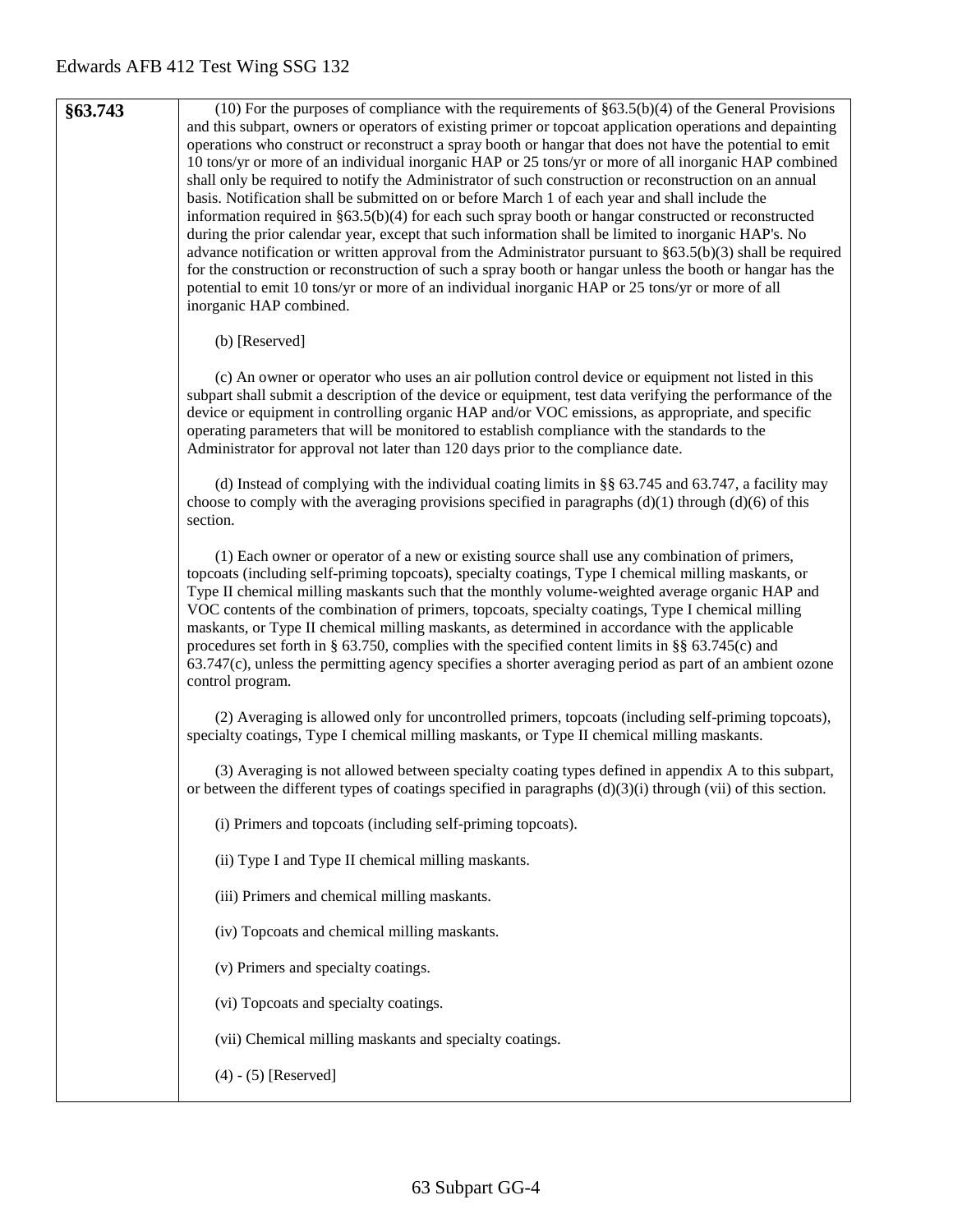| §63.743 | (6) Each averaging scheme shall be approved in advance by the permitting agency and adopted as             |
|---------|------------------------------------------------------------------------------------------------------------|
|         | part of the facility's title V permit.                                                                     |
|         | (e) At all times, the owner or operator must operate and maintain any affected source, including           |
|         | associated air pollution control equipment and monitoring equipment, in a manner consistent with safety    |
|         | and good air pollution control practices for minimizing emissions. The general duty to minimize            |
|         | emissions does not require the owner or operator to make any further efforts to reduce emissions if levels |
|         | required by the applicable standard have been achieved. Determination of whether a source is operating     |
|         | in compliance with operation and maintenance requirements will be based on information available to        |
|         | the Administrator which may include, but is not limited to, monitoring results, review of operation and    |
|         | maintenance procedures, review of operation and maintenance records, and inspection of the source.         |
|         |                                                                                                            |

# **Standards: Cleaning Operations**

| §63.744 | (a) Housekeeping measures. Each owner or operator of a new or existing cleaning operation subject to<br>this subpart shall comply with the requirements in these paragraphs unless the cleaning solvent used is<br>identified in Table 1 of this section or contains HAP and VOC below the de minimis levels specified in<br>§63.741(f).                                                                                                                                                                                                                                                            |
|---------|-----------------------------------------------------------------------------------------------------------------------------------------------------------------------------------------------------------------------------------------------------------------------------------------------------------------------------------------------------------------------------------------------------------------------------------------------------------------------------------------------------------------------------------------------------------------------------------------------------|
|         | (1) Unless the owner or operator satisfies the requirements in paragraph $(a)(4)$ of this section, place<br>used solvent-laden cloth, paper, or any other absorbent applicators used for cleaning in bags or other closed<br>containers. Ensure that these bags and containers are kept closed at all times except when depositing or<br>removing these materials from the container. Use bags and containers of such design so as to contain the<br>vapors of the cleaning solvent. Cotton-tipped swabs used for very small cleaning operations are exempt<br>from this requirement.               |
|         | (2) Unless the owner or operator satisfies the requirements in paragraph $(a)(4)$ of this section, store<br>fresh and spent cleaning solvents, except semi-aqueous solvent cleaners, used in aerospace cleaning<br>operations in closed containers.                                                                                                                                                                                                                                                                                                                                                 |
|         | (3) Conduct the handling and transfer of cleaning solvents to or from enclosed systems, vats, waste<br>containers, and other cleaning operation equipment that hold or store fresh or spent cleaning solvents in<br>such a manner that minimizes spills.                                                                                                                                                                                                                                                                                                                                            |
|         | (4) Demonstrate to the Administrator (or delegated State, local, or Tribal authority) that equivalent or<br>better alternative measures are in place compared to the use of closed containers for the solvent-laden<br>materials described in paragraph $(a)(1)$ of this section, or the storage of solvents described in paragraph<br>$(a)(2)$ of this section.                                                                                                                                                                                                                                    |
|         | (b) Hand-wipe cleaning. Each owner or operator of a new or existing hand-wipe cleaning operation<br>(excluding cleaning of spray gun equipment performed in accordance with paragraph (c) of this section)<br>subject to this subpart shall use cleaning solvents that meet one of the requirements specified in paragraphs<br>$(b)(1)$ , $(b)(2)$ , and $(b)(3)$ of this section. Cleaning solvent solutions that contain HAP and VOC below the<br>de minimis levels specified in §63.741(f) are exempt from the requirements in paragraphs $(b)(1)$ , $(b)(2)$ ,<br>and $(b)(3)$ of this section. |
|         | (1) Meet one of the composition requirements in Table 1 of this section;                                                                                                                                                                                                                                                                                                                                                                                                                                                                                                                            |
|         | (2) Have a composite vapor pressure of 45 mm Hg (24.1 in. H <sub>2</sub> O) or less at 20 °C (68 °F); or                                                                                                                                                                                                                                                                                                                                                                                                                                                                                            |
|         |                                                                                                                                                                                                                                                                                                                                                                                                                                                                                                                                                                                                     |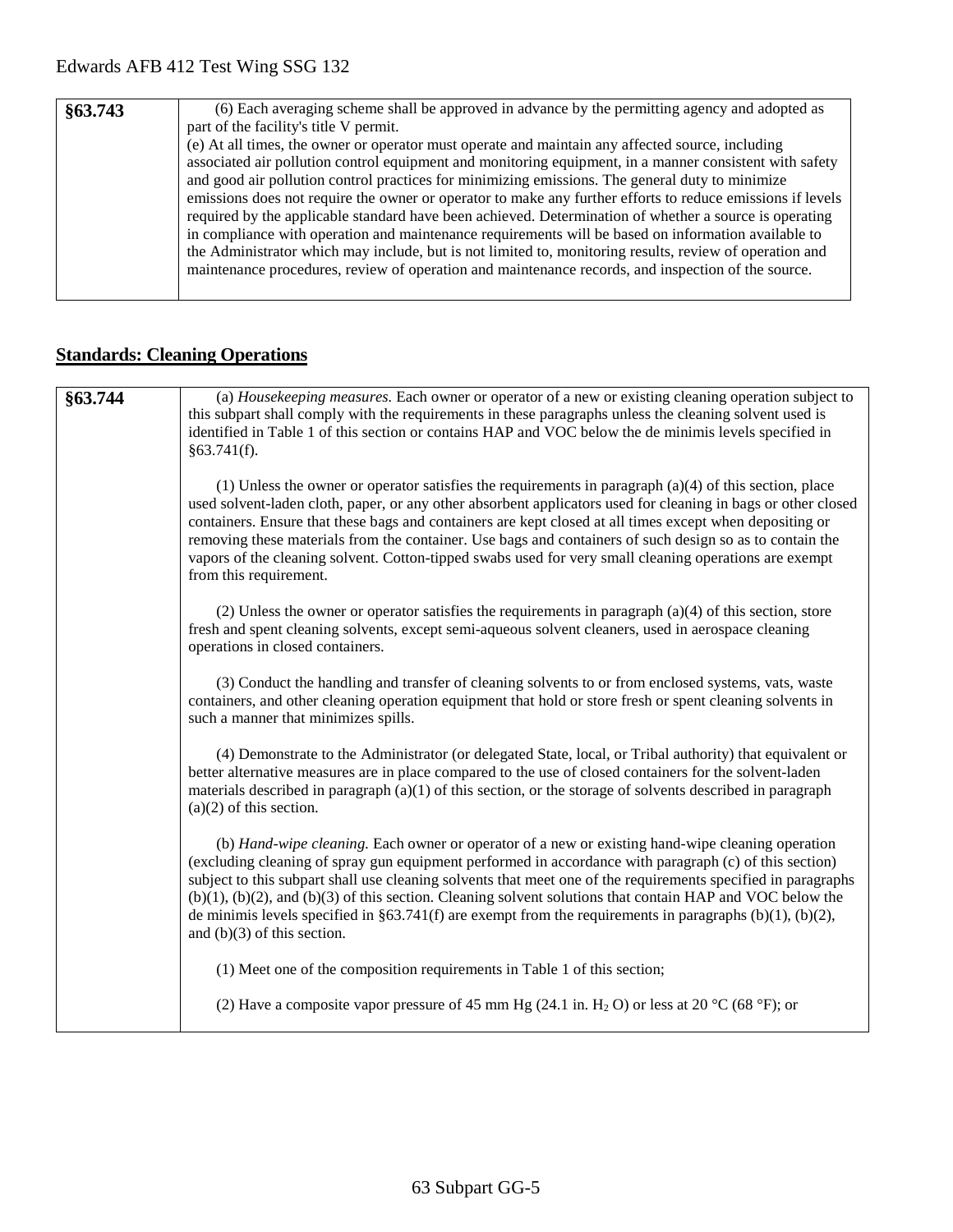| §63.744 | (3) Demonstrate that the volume of hand-wipe solvents used in cleaning operations has been reduced<br>by at least 60% from a baseline adjusted for production. The baseline shall be established as part of an<br>approved alternative plan administered by the State. Demonstrate that the volume of hand-wipe cleaning                                                                                                                                                                                                                                                                                                                     |
|---------|----------------------------------------------------------------------------------------------------------------------------------------------------------------------------------------------------------------------------------------------------------------------------------------------------------------------------------------------------------------------------------------------------------------------------------------------------------------------------------------------------------------------------------------------------------------------------------------------------------------------------------------------|
|         | solvents used in cleaning operations has been reduced by at least 60 percent from a baseline adjusted for<br>production. The baseline shall be calculated using data from 1996 and 1997, or as otherwise agreed upon<br>by the Administrator or delegated State Authority. The baseline shall be approved by the Administrator or<br>delegated State Authority and shall be included as part of the facility's title V or part 70 permit.                                                                                                                                                                                                    |
|         | (c) Spray gun cleaning. Each owner or operator of a new or existing spray gun cleaning operation<br>subject to this subpart in which spray guns are used for the application of coatings or any other materials<br>that require the spray guns to be cleaned shall use one or more of the techniques, or their equivalent,<br>specified in paragraphs $(c)(1)$ through $(c)(4)$ of this section. Spray gun cleaning operations using cleaning<br>solvent solutions that contain HAP and VOC below the de minimis levels specified in §63.741(f) are<br>exempt from the requirements in paragraphs $(c)(1)$ through $(c)(4)$ of this section. |
|         | $(1)(i)$ Enclosed system. Clean the spray gun in an enclosed system that is closed at all times except<br>when inserting or removing the spray gun. Cleaning shall consist of forcing solvent through the gun.                                                                                                                                                                                                                                                                                                                                                                                                                               |
|         | (ii) If leaks are found during the monthly inspection required in §63.751(a), repairs shall be made as<br>soon as practicable, but no later than 15 days after the leak was found. If the leak is not repaired by the 15th<br>day after detection, the cleaning solvent shall be removed, and the enclosed cleaner shall be shut down until<br>the leak is repaired or its use is permanently discontinued.                                                                                                                                                                                                                                  |
|         | (2) Nonatomized cleaning. Clean the spray gun by placing cleaning solvent in the pressure pot and<br>forcing it through the gun with the atomizing cap in place. No atomizing air is to be used. Direct the<br>cleaning solvent from the spray gun into a vat, drum, or other waste container that is closed when not in<br>use.                                                                                                                                                                                                                                                                                                             |
|         | (3) Disassembled spray gun cleaning. Disassemble the spray gun and clean the components by hand in<br>a vat, which shall remain closed at all times except when in use. Alternatively, soak the components in a<br>vat, which shall remain closed during the soaking period and when not inserting or removing components.                                                                                                                                                                                                                                                                                                                   |
|         | (4) Atomizing cleaning. Clean the spray gun by forcing the cleaning solvent through the gun and direct<br>the resulting atomized spray into a waste container that is fitted with a device designed to capture the<br>atomized cleaning solvent emissions.                                                                                                                                                                                                                                                                                                                                                                                   |
|         | (5) Cleaning of the nozzle tips of automated spray equipment systems, except for robotic systems that<br>can be programmed to spray into a closed container, shall be exempt from the requirements of paragraph<br>(c) of this section.                                                                                                                                                                                                                                                                                                                                                                                                      |
|         | (d) Flush cleaning. Each owner or operator of a flush cleaning operation subject to this subpart<br>(excluding those in which Table 1 or semi-aqueous cleaning solvents are used) shall empty the used<br>cleaning solvent each time aerospace parts or assemblies, or components of a coating unit (with the<br>exception of spray guns) are flush cleaned into an enclosed container or collection system that is kept<br>closed when not in use or into a system with equivalent emission control.                                                                                                                                        |
|         | (e) <i>Exempt cleaning operations</i> . The following cleaning operations are exempt from the requirements<br>of paragraph (b) of this section:                                                                                                                                                                                                                                                                                                                                                                                                                                                                                              |
|         | (1) Cleaning during the manufacture, assembly, installation, maintenance, or testing of components of<br>breathing oxygen systems that are exposed to the breathing oxygen;                                                                                                                                                                                                                                                                                                                                                                                                                                                                  |
|         |                                                                                                                                                                                                                                                                                                                                                                                                                                                                                                                                                                                                                                              |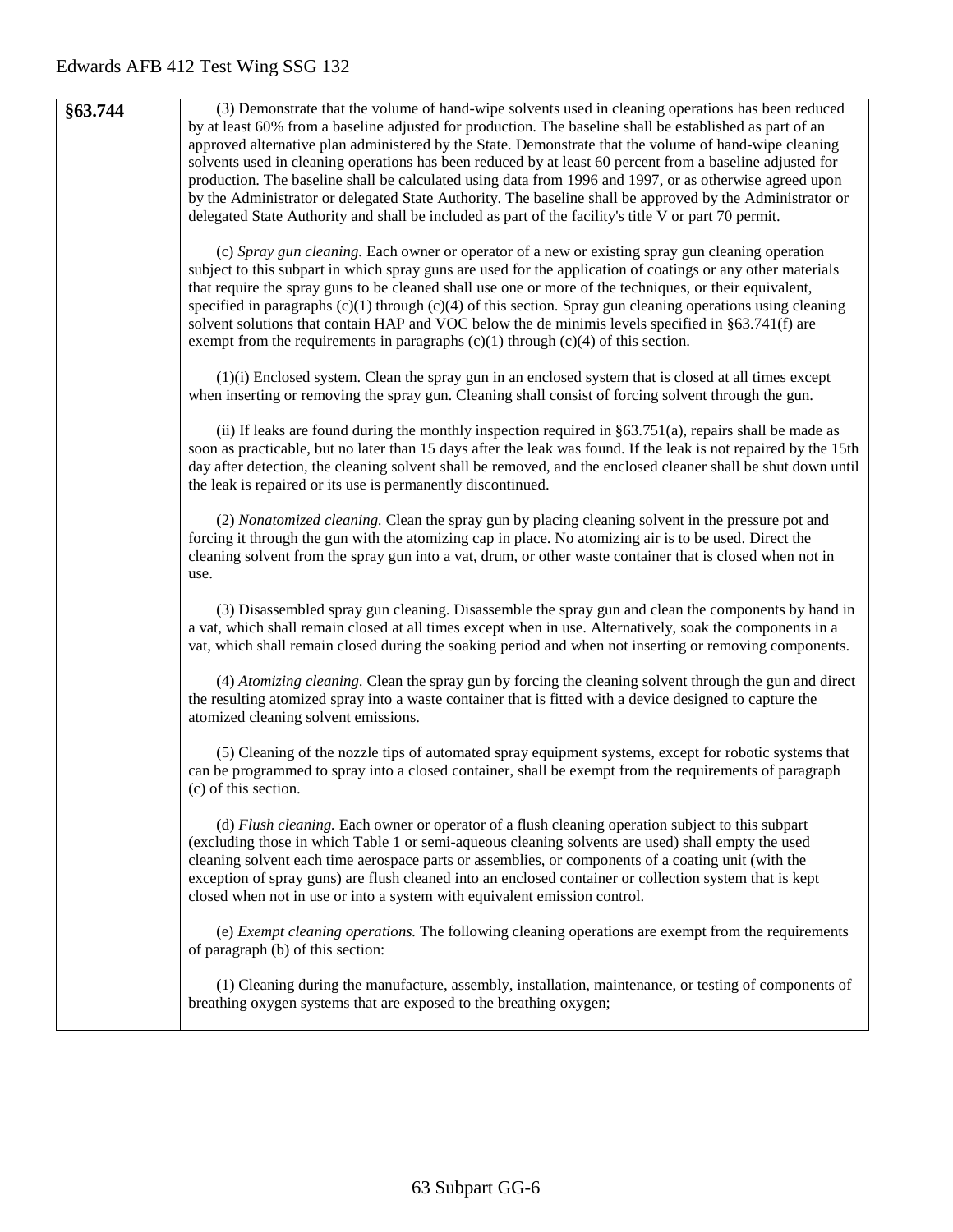|         |                                                                                                                                                                                                                                                                                                                                                                                                                                                                                                                                                                                                                                                                                  | (2) Cleaning during the manufacture, assembly, installation, maintenance, or testing of parts,                                                                                                                                         |  |  |  |
|---------|----------------------------------------------------------------------------------------------------------------------------------------------------------------------------------------------------------------------------------------------------------------------------------------------------------------------------------------------------------------------------------------------------------------------------------------------------------------------------------------------------------------------------------------------------------------------------------------------------------------------------------------------------------------------------------|----------------------------------------------------------------------------------------------------------------------------------------------------------------------------------------------------------------------------------------|--|--|--|
| §63.744 |                                                                                                                                                                                                                                                                                                                                                                                                                                                                                                                                                                                                                                                                                  | subassemblies, or assemblies that are exposed to strong oxidizers or reducers (e.g., nitrogen tetroxide,                                                                                                                               |  |  |  |
|         | liquid oxygen, or hydrazine);                                                                                                                                                                                                                                                                                                                                                                                                                                                                                                                                                                                                                                                    |                                                                                                                                                                                                                                        |  |  |  |
|         |                                                                                                                                                                                                                                                                                                                                                                                                                                                                                                                                                                                                                                                                                  |                                                                                                                                                                                                                                        |  |  |  |
|         |                                                                                                                                                                                                                                                                                                                                                                                                                                                                                                                                                                                                                                                                                  | (3) Cleaning and surface activation prior to adhesive bonding;                                                                                                                                                                         |  |  |  |
|         | (4) Cleaning of electronic parts and assemblies containing electronic parts;<br>(5) Cleaning of aircraft and ground support equipment fluid systems that are exposed to the fluid,<br>including air-to-air heat exchangers and hydraulic fluid systems;                                                                                                                                                                                                                                                                                                                                                                                                                          |                                                                                                                                                                                                                                        |  |  |  |
|         |                                                                                                                                                                                                                                                                                                                                                                                                                                                                                                                                                                                                                                                                                  |                                                                                                                                                                                                                                        |  |  |  |
|         |                                                                                                                                                                                                                                                                                                                                                                                                                                                                                                                                                                                                                                                                                  | (6) Cleaning of fuel cells, fuel tanks, and confined spaces;                                                                                                                                                                           |  |  |  |
|         |                                                                                                                                                                                                                                                                                                                                                                                                                                                                                                                                                                                                                                                                                  | (7) Surface cleaning of solar cells, coated optics, and thermal control surfaces;                                                                                                                                                      |  |  |  |
|         |                                                                                                                                                                                                                                                                                                                                                                                                                                                                                                                                                                                                                                                                                  | (8) Cleaning during fabrication, assembly, installation, and maintenance of upholstery, curtains, carpet,<br>and other textile materials used in the interior of the aircraft;                                                         |  |  |  |
|         | (9) Cleaning of metallic and nonmetallic materials used in honeycomb cores during the manufacture or<br>maintenance of these cores, and cleaning of the completed cores used in the manufacture of aerospace<br>vehicles or components;                                                                                                                                                                                                                                                                                                                                                                                                                                          |                                                                                                                                                                                                                                        |  |  |  |
|         | (10) Cleaning of aircraft transparencies, polycarbonate, or glass substrates;                                                                                                                                                                                                                                                                                                                                                                                                                                                                                                                                                                                                    |                                                                                                                                                                                                                                        |  |  |  |
|         | (11) Cleaning and cleaning solvent usage associated with research and development, quality control,<br>and laboratory testing;                                                                                                                                                                                                                                                                                                                                                                                                                                                                                                                                                   |                                                                                                                                                                                                                                        |  |  |  |
|         | (12) Cleaning operations, using nonflammable liquids, conducted within five feet of energized<br>electrical systems. Energized electrical systems means any AC or DC electrical circuit on an assembled<br>aircraft once electrical power is connected, including interior passenger and cargo areas, wheel wells and<br>tail sections; and                                                                                                                                                                                                                                                                                                                                      |                                                                                                                                                                                                                                        |  |  |  |
|         | (13) Cleaning operations identified as essential uses under the Montreal Protocol for which the<br>Administrator has allocated essential use allowances or exemptions in 40 CFR 82.4.                                                                                                                                                                                                                                                                                                                                                                                                                                                                                            |                                                                                                                                                                                                                                        |  |  |  |
|         |                                                                                                                                                                                                                                                                                                                                                                                                                                                                                                                                                                                                                                                                                  | TABLE 1-COMPOSITION REQUIREMENTS FOR APPROVED CLEANING SOLVENTS                                                                                                                                                                        |  |  |  |
|         | <b>Cleaning</b>                                                                                                                                                                                                                                                                                                                                                                                                                                                                                                                                                                                                                                                                  |                                                                                                                                                                                                                                        |  |  |  |
|         | <b>Composition requirements</b><br>solvent type<br>Cleaning solvents in which water is the primary ingredient $(\geq 80$ percent of cleaning<br>Aqueous<br>solvent solution as applied must be water). Detergents, surfactants, and bioenzyme<br>mixtures and nutrients may be combined with the water along with a variety of<br>additives, such as organic solvents (e.g., high boiling point alcohols), builders,<br>saponifiers, inhibitors, emulsifiers, pH buffers, and antifoaming agents. Aqueous<br>solutions must have a flash point greater than 93 $\degree$ C (200 $\degree$ F) (as reported by the<br>manufacturer), and the solution must be miscible with water. |                                                                                                                                                                                                                                        |  |  |  |
|         |                                                                                                                                                                                                                                                                                                                                                                                                                                                                                                                                                                                                                                                                                  |                                                                                                                                                                                                                                        |  |  |  |
|         |                                                                                                                                                                                                                                                                                                                                                                                                                                                                                                                                                                                                                                                                                  |                                                                                                                                                                                                                                        |  |  |  |
|         | Hydrocarbon-<br>based                                                                                                                                                                                                                                                                                                                                                                                                                                                                                                                                                                                                                                                            | Cleaners that are composed of photochemically reactive hydrocarbons and/or<br>oxygenated hydrocarbons and have a maximum vapor pressure of 7 mm Hg at 20 $^{\circ}$ C<br>(3.75 in. H2O and 68 °F). These cleaners also contain no HAP. |  |  |  |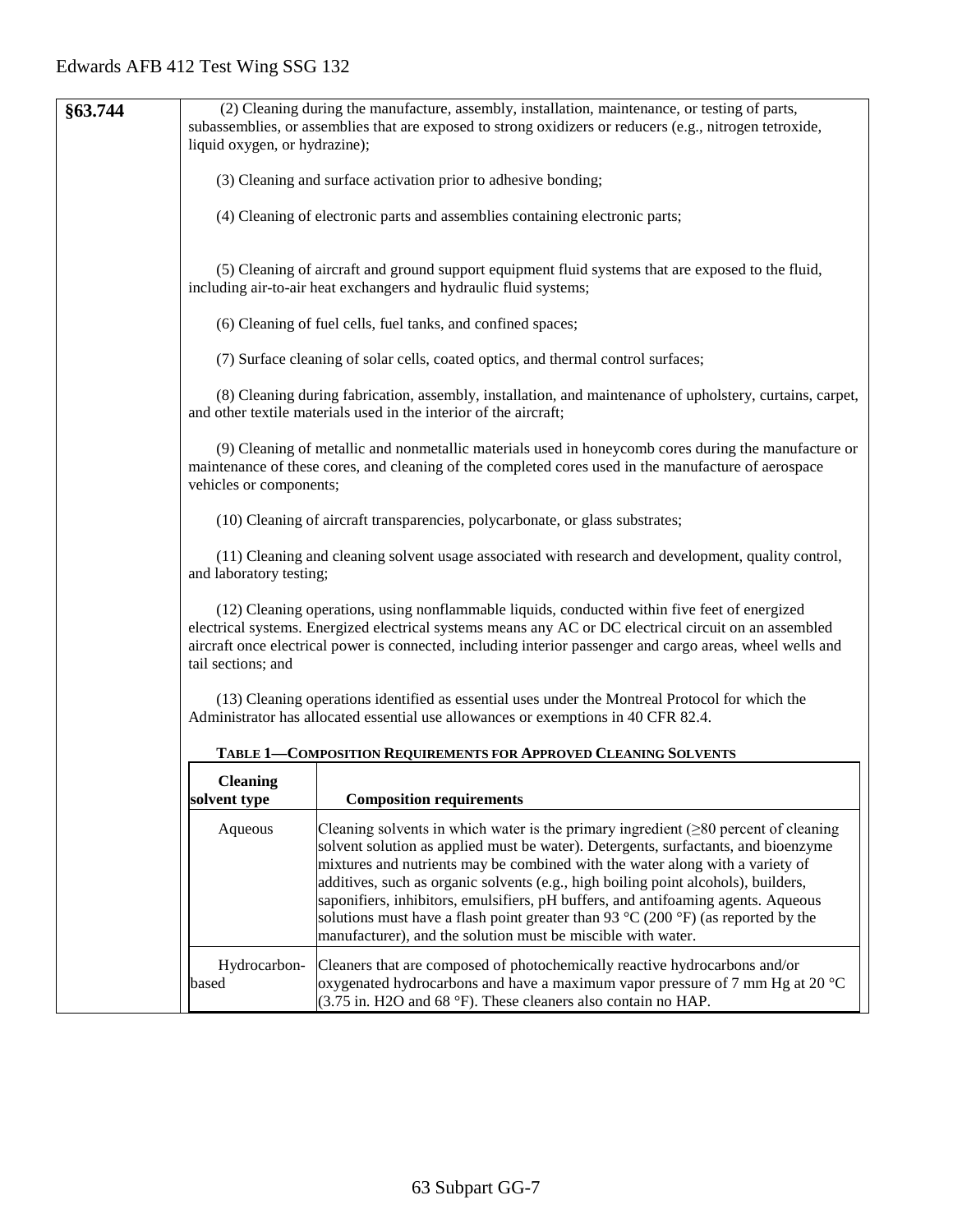### **Standards: Primer and Topcoat Application Operations**

| §63.745 | (a) Each owner or operator of a new or existing primer or topcoat application operation subject to this<br>subpart shall comply with the requirements specified in paragraph (c) of this section for those coatings that<br>are uncontrolled (no control device is used to reduce organic HAP emissions from the operation), and in<br>paragraph (d) of this section for those coatings that are controlled (organic HAP emissions from the<br>operation are reduced by the use of a control device). Aerospace equipment that is no longer operational,<br>intended for public display, and not easily capable of being moved is exempt from the requirements of this<br>section. |
|---------|------------------------------------------------------------------------------------------------------------------------------------------------------------------------------------------------------------------------------------------------------------------------------------------------------------------------------------------------------------------------------------------------------------------------------------------------------------------------------------------------------------------------------------------------------------------------------------------------------------------------------------------------------------------------------------|
|         | (b) Each owner or operator shall conduct the handling and transfer of primers and topcoats to or from<br>containers, tanks, vats, vessels, and piping systems in such a manner that minimizes spills.                                                                                                                                                                                                                                                                                                                                                                                                                                                                              |
|         | (c) Uncontrolled coatings—organic HAP and VOC content levels. Each owner or operator shall<br>comply with the organic HAP and VOC content limits specified in paragraphs $(c)(1)$ through $(c)(4)$ of this<br>section for those coatings that are uncontrolled.                                                                                                                                                                                                                                                                                                                                                                                                                    |
|         | (1) Organic HAP emissions from primers shall be limited to an organic HAP content level of no more<br>than: 540 g/L (4.5 lb/gal) of primer (less water), as applied, for general aviation rework facilities; or 650<br>$g/L$ (5.4 lb/gal) of exterior primer (less water), as applied, to large commercial aircraft components (parts or<br>assemblies) or fully assembled, large commercial aircraft at existing affected sources that produce fully<br>assembled, large commercial aircraft; or 350 g/L $(2.9 \text{ lb/gal})$ of primer (less water), as applied.                                                                                                               |
|         | (2) VOC emissions from primers shall be limited to a VOC content level of no more than: 540 $g/L$ (4.5)<br>lb/gal) of primer (less water and exempt solvents), as applied, for general aviation rework facilities; or 650<br>$g/L$ (5.4 lb/gal) of exterior primer (less water and exempt solvents), as applied, to large commercial aircraft<br>components (parts or assemblies) or fully assembled, large commercial aircraft at existing affected sources<br>that produce fully assembled, large commercial aircraft; or $350 g/L$ (2.9 lb/gal) of primer (less water and<br>exempt solvents), as applied.                                                                      |
|         | (3) Organic HAP emissions from topcoats shall be limited to an organic HAP content level of no more<br>than: 420 g/L (3.5 lb/gal) of coating (less water) as applied or 540 g/L (4.5 lb/gal) of coating (less water) as<br>applied for general aviation rework facilities. Organic HAP emissions from self-priming topcoats shall be<br>limited to an organic HAP content level of no more than: $420 g/L$ (3.5 lb/gal) of self-priming topcoat (less<br>water) as applied or 540 g/L (4.5 lb/gal) of self-priming topcoat (less water) as applied for general aviation<br>rework facilities.                                                                                      |
|         | (4) VOC emissions from topcoats shall be limited to a VOC content level of no more than: $420 g/L$<br>$(3.5 \text{ lb/gal})$ of coating (less water and exempt solvents) as applied or 540 g/L (4.5 lb/gal) of coating (less<br>water and exempt solvents) as applied for general aviation rework facilities. VOC emissions from self-<br>priming topcoats shall be limited to a VOC content level of no more than: 420 g/L (3.5 lb/gal) of self-<br>priming topcoat (less water and exempt solvents) as applied or 540 g/L $(4.5 \text{ lb/gal})$ of self-priming topcoat<br>(less water) as applied for general aviation rework facilities.                                      |
|         | (5) Organic HAP emissions from specialty coatings shall be limited to an organic HAP content level of<br>no more than the HAP content limit specified in Table 1 of this section for each applicable specialty<br>coating type.                                                                                                                                                                                                                                                                                                                                                                                                                                                    |
|         | (6) VOC emissions from specialty coatings shall be limited to a VOC content level of no more than the<br>VOC content limit specified in Table 1 of this section for each applicable specialty coating type.                                                                                                                                                                                                                                                                                                                                                                                                                                                                        |
|         |                                                                                                                                                                                                                                                                                                                                                                                                                                                                                                                                                                                                                                                                                    |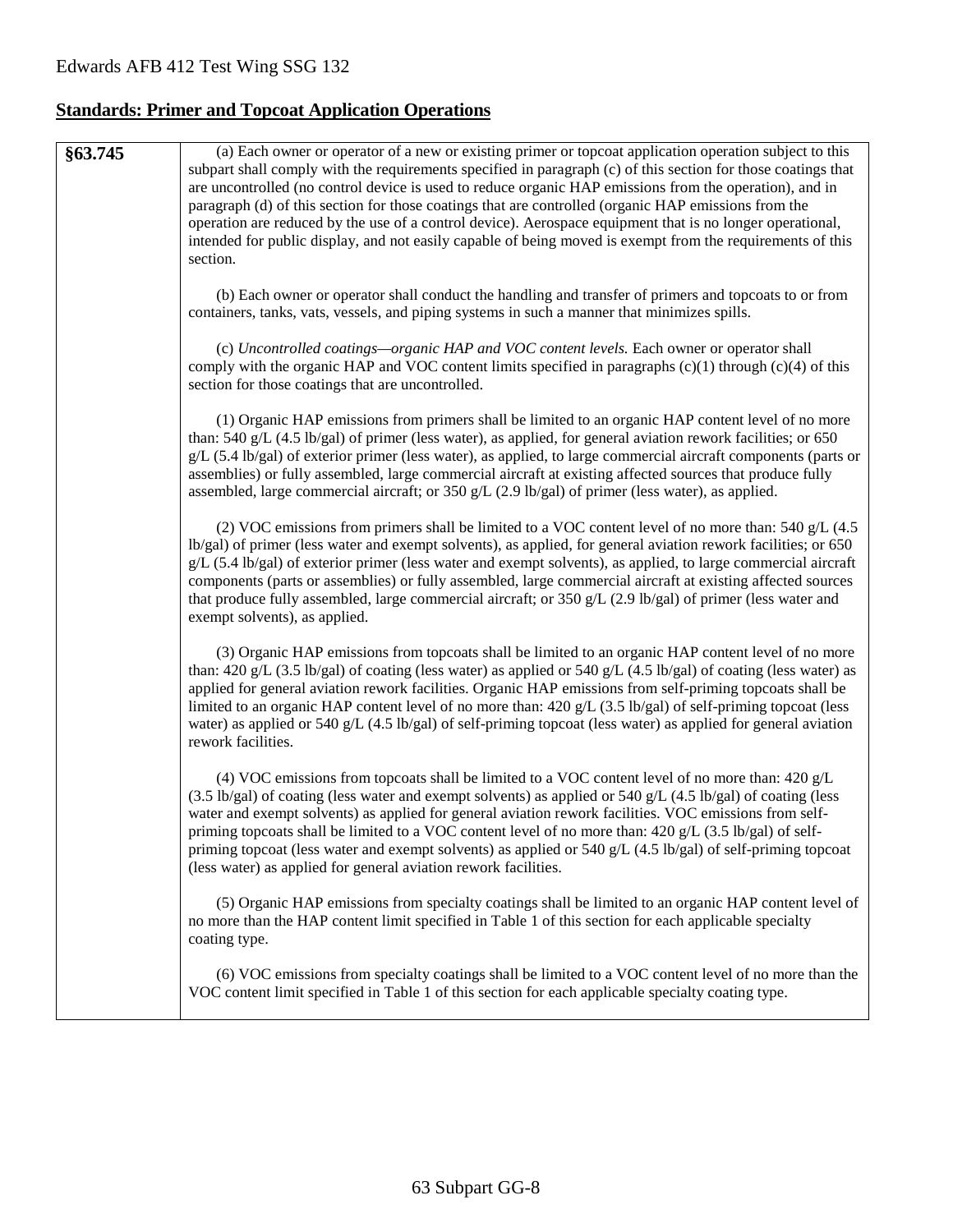| <b>HAP Limit</b><br><b>VOC Limit</b><br><b>Coating Type</b><br>g/L<br>g/L<br>$(lb/gallon)^1$<br>$(lb/gallon)^1$<br><b>Ablative Coating</b><br>600(5.0)<br>600(5.0)<br><b>Adhesion Promoter</b><br>890 (7.4)<br>890 (7.4)<br>Adhesive Bonding Primers: Cured at 250 °F or below<br>850 (7.1)<br>850(7.1)<br>Adhesive Bonding Primers: Cured above 250 °F<br>1030(8.6)<br>1030(8.6)<br>Commercial Interior Adhesive<br>760 (6.3)<br>760(6.3)<br>Cyanoacrylate Adhesive<br>1,020(8.5)<br>1,020(8.5)<br><b>Fuel Tank Adhesive</b><br>620(5.2)<br>620(5.2)<br>Nonstructural Adhesive<br>360(3.0)<br>360(3.0)<br>Rocket Motor Bonding Adhesive<br>890 (7.4)<br>890 (7.4)<br>Rubber-based Adhesive<br>850(7.1)<br>850(7.1)<br>Structural Autoclavable Adhesive<br>60(0.5)<br>60(0.5)<br>Structural Nonautoclavable Adhesive<br>850 (7.1)<br>850 (7.1)<br><b>Antichafe Coating</b><br>660 (5.5)<br>660 (5.5)<br><b>Bearing Coating</b><br>620(5.2)<br>620(5.2)<br>Caulking and Smoothing Compounds<br>850 (7.1)<br>850 (7.1)<br><b>Chemical Agent-Resistant Coating</b><br>550 (4.6)<br>550 (4.6)<br><b>Clear Coating</b><br>720 (6.0)<br>720 (6.0)<br>Commercial Exterior Aerodynamic Structure Primer<br>650 (5.4)<br>650 (5.4)<br>Compatible Substrate Primer<br>780 (6.5)<br>780 (6.5)<br><b>Corrosion Prevention System</b><br>710 (5.9)<br>710(5.9)<br>Cryogenic Flexible Primer<br>645 (5.4)<br>645 (5.4)<br>600(5.0)<br>600(5.0)<br>Cryoprotective Coating<br>Dry Lubricative Material<br>880 (7.3)<br>880 (7.3)<br>Electric or Radiation-Effect Coating<br>800(6.7)<br>800(6.7)<br>Electrostatic Discharge and Electromagnetic Interference (EMI)<br>800(6.7)<br>800(6.7)<br>Coating<br>Elevated-Temperature Skydrol-Resistant Commercial Primer<br>740 (6.2)<br>740 (6.2)<br><b>Epoxy Polyamide Topcoat</b><br>660 (5.5)<br>660(5.5)<br>Fire-Resistant (interior) Coating<br>800(6.7)<br>800 (6.7)<br><b>Flexible Primer</b><br>640(5.3)<br>640 (5.3)<br>Flight-Test Coatings: Missile or Single Use Aircraft<br>420(3.5)<br>420(3.5) | §63.745 | TABLE 1-SPECIALTY COATINGS-HAP AND VOC CONTENT LIMITS |           |           |  |
|-----------------------------------------------------------------------------------------------------------------------------------------------------------------------------------------------------------------------------------------------------------------------------------------------------------------------------------------------------------------------------------------------------------------------------------------------------------------------------------------------------------------------------------------------------------------------------------------------------------------------------------------------------------------------------------------------------------------------------------------------------------------------------------------------------------------------------------------------------------------------------------------------------------------------------------------------------------------------------------------------------------------------------------------------------------------------------------------------------------------------------------------------------------------------------------------------------------------------------------------------------------------------------------------------------------------------------------------------------------------------------------------------------------------------------------------------------------------------------------------------------------------------------------------------------------------------------------------------------------------------------------------------------------------------------------------------------------------------------------------------------------------------------------------------------------------------------------------------------------------------------------------------------------------------------------------------------------------------------------------------------------------------------------------|---------|-------------------------------------------------------|-----------|-----------|--|
|                                                                                                                                                                                                                                                                                                                                                                                                                                                                                                                                                                                                                                                                                                                                                                                                                                                                                                                                                                                                                                                                                                                                                                                                                                                                                                                                                                                                                                                                                                                                                                                                                                                                                                                                                                                                                                                                                                                                                                                                                                         |         |                                                       |           |           |  |
|                                                                                                                                                                                                                                                                                                                                                                                                                                                                                                                                                                                                                                                                                                                                                                                                                                                                                                                                                                                                                                                                                                                                                                                                                                                                                                                                                                                                                                                                                                                                                                                                                                                                                                                                                                                                                                                                                                                                                                                                                                         |         |                                                       |           |           |  |
|                                                                                                                                                                                                                                                                                                                                                                                                                                                                                                                                                                                                                                                                                                                                                                                                                                                                                                                                                                                                                                                                                                                                                                                                                                                                                                                                                                                                                                                                                                                                                                                                                                                                                                                                                                                                                                                                                                                                                                                                                                         |         |                                                       |           |           |  |
|                                                                                                                                                                                                                                                                                                                                                                                                                                                                                                                                                                                                                                                                                                                                                                                                                                                                                                                                                                                                                                                                                                                                                                                                                                                                                                                                                                                                                                                                                                                                                                                                                                                                                                                                                                                                                                                                                                                                                                                                                                         |         |                                                       |           |           |  |
|                                                                                                                                                                                                                                                                                                                                                                                                                                                                                                                                                                                                                                                                                                                                                                                                                                                                                                                                                                                                                                                                                                                                                                                                                                                                                                                                                                                                                                                                                                                                                                                                                                                                                                                                                                                                                                                                                                                                                                                                                                         |         |                                                       |           |           |  |
|                                                                                                                                                                                                                                                                                                                                                                                                                                                                                                                                                                                                                                                                                                                                                                                                                                                                                                                                                                                                                                                                                                                                                                                                                                                                                                                                                                                                                                                                                                                                                                                                                                                                                                                                                                                                                                                                                                                                                                                                                                         |         |                                                       |           |           |  |
|                                                                                                                                                                                                                                                                                                                                                                                                                                                                                                                                                                                                                                                                                                                                                                                                                                                                                                                                                                                                                                                                                                                                                                                                                                                                                                                                                                                                                                                                                                                                                                                                                                                                                                                                                                                                                                                                                                                                                                                                                                         |         |                                                       |           |           |  |
|                                                                                                                                                                                                                                                                                                                                                                                                                                                                                                                                                                                                                                                                                                                                                                                                                                                                                                                                                                                                                                                                                                                                                                                                                                                                                                                                                                                                                                                                                                                                                                                                                                                                                                                                                                                                                                                                                                                                                                                                                                         |         |                                                       |           |           |  |
|                                                                                                                                                                                                                                                                                                                                                                                                                                                                                                                                                                                                                                                                                                                                                                                                                                                                                                                                                                                                                                                                                                                                                                                                                                                                                                                                                                                                                                                                                                                                                                                                                                                                                                                                                                                                                                                                                                                                                                                                                                         |         |                                                       |           |           |  |
|                                                                                                                                                                                                                                                                                                                                                                                                                                                                                                                                                                                                                                                                                                                                                                                                                                                                                                                                                                                                                                                                                                                                                                                                                                                                                                                                                                                                                                                                                                                                                                                                                                                                                                                                                                                                                                                                                                                                                                                                                                         |         |                                                       |           |           |  |
|                                                                                                                                                                                                                                                                                                                                                                                                                                                                                                                                                                                                                                                                                                                                                                                                                                                                                                                                                                                                                                                                                                                                                                                                                                                                                                                                                                                                                                                                                                                                                                                                                                                                                                                                                                                                                                                                                                                                                                                                                                         |         |                                                       |           |           |  |
|                                                                                                                                                                                                                                                                                                                                                                                                                                                                                                                                                                                                                                                                                                                                                                                                                                                                                                                                                                                                                                                                                                                                                                                                                                                                                                                                                                                                                                                                                                                                                                                                                                                                                                                                                                                                                                                                                                                                                                                                                                         |         |                                                       |           |           |  |
|                                                                                                                                                                                                                                                                                                                                                                                                                                                                                                                                                                                                                                                                                                                                                                                                                                                                                                                                                                                                                                                                                                                                                                                                                                                                                                                                                                                                                                                                                                                                                                                                                                                                                                                                                                                                                                                                                                                                                                                                                                         |         |                                                       |           |           |  |
|                                                                                                                                                                                                                                                                                                                                                                                                                                                                                                                                                                                                                                                                                                                                                                                                                                                                                                                                                                                                                                                                                                                                                                                                                                                                                                                                                                                                                                                                                                                                                                                                                                                                                                                                                                                                                                                                                                                                                                                                                                         |         |                                                       |           |           |  |
|                                                                                                                                                                                                                                                                                                                                                                                                                                                                                                                                                                                                                                                                                                                                                                                                                                                                                                                                                                                                                                                                                                                                                                                                                                                                                                                                                                                                                                                                                                                                                                                                                                                                                                                                                                                                                                                                                                                                                                                                                                         |         |                                                       |           |           |  |
|                                                                                                                                                                                                                                                                                                                                                                                                                                                                                                                                                                                                                                                                                                                                                                                                                                                                                                                                                                                                                                                                                                                                                                                                                                                                                                                                                                                                                                                                                                                                                                                                                                                                                                                                                                                                                                                                                                                                                                                                                                         |         |                                                       |           |           |  |
|                                                                                                                                                                                                                                                                                                                                                                                                                                                                                                                                                                                                                                                                                                                                                                                                                                                                                                                                                                                                                                                                                                                                                                                                                                                                                                                                                                                                                                                                                                                                                                                                                                                                                                                                                                                                                                                                                                                                                                                                                                         |         |                                                       |           |           |  |
|                                                                                                                                                                                                                                                                                                                                                                                                                                                                                                                                                                                                                                                                                                                                                                                                                                                                                                                                                                                                                                                                                                                                                                                                                                                                                                                                                                                                                                                                                                                                                                                                                                                                                                                                                                                                                                                                                                                                                                                                                                         |         |                                                       |           |           |  |
|                                                                                                                                                                                                                                                                                                                                                                                                                                                                                                                                                                                                                                                                                                                                                                                                                                                                                                                                                                                                                                                                                                                                                                                                                                                                                                                                                                                                                                                                                                                                                                                                                                                                                                                                                                                                                                                                                                                                                                                                                                         |         |                                                       |           |           |  |
|                                                                                                                                                                                                                                                                                                                                                                                                                                                                                                                                                                                                                                                                                                                                                                                                                                                                                                                                                                                                                                                                                                                                                                                                                                                                                                                                                                                                                                                                                                                                                                                                                                                                                                                                                                                                                                                                                                                                                                                                                                         |         |                                                       |           |           |  |
|                                                                                                                                                                                                                                                                                                                                                                                                                                                                                                                                                                                                                                                                                                                                                                                                                                                                                                                                                                                                                                                                                                                                                                                                                                                                                                                                                                                                                                                                                                                                                                                                                                                                                                                                                                                                                                                                                                                                                                                                                                         |         |                                                       |           |           |  |
|                                                                                                                                                                                                                                                                                                                                                                                                                                                                                                                                                                                                                                                                                                                                                                                                                                                                                                                                                                                                                                                                                                                                                                                                                                                                                                                                                                                                                                                                                                                                                                                                                                                                                                                                                                                                                                                                                                                                                                                                                                         |         |                                                       |           |           |  |
|                                                                                                                                                                                                                                                                                                                                                                                                                                                                                                                                                                                                                                                                                                                                                                                                                                                                                                                                                                                                                                                                                                                                                                                                                                                                                                                                                                                                                                                                                                                                                                                                                                                                                                                                                                                                                                                                                                                                                                                                                                         |         |                                                       |           |           |  |
|                                                                                                                                                                                                                                                                                                                                                                                                                                                                                                                                                                                                                                                                                                                                                                                                                                                                                                                                                                                                                                                                                                                                                                                                                                                                                                                                                                                                                                                                                                                                                                                                                                                                                                                                                                                                                                                                                                                                                                                                                                         |         |                                                       |           |           |  |
|                                                                                                                                                                                                                                                                                                                                                                                                                                                                                                                                                                                                                                                                                                                                                                                                                                                                                                                                                                                                                                                                                                                                                                                                                                                                                                                                                                                                                                                                                                                                                                                                                                                                                                                                                                                                                                                                                                                                                                                                                                         |         |                                                       |           |           |  |
|                                                                                                                                                                                                                                                                                                                                                                                                                                                                                                                                                                                                                                                                                                                                                                                                                                                                                                                                                                                                                                                                                                                                                                                                                                                                                                                                                                                                                                                                                                                                                                                                                                                                                                                                                                                                                                                                                                                                                                                                                                         |         |                                                       |           |           |  |
|                                                                                                                                                                                                                                                                                                                                                                                                                                                                                                                                                                                                                                                                                                                                                                                                                                                                                                                                                                                                                                                                                                                                                                                                                                                                                                                                                                                                                                                                                                                                                                                                                                                                                                                                                                                                                                                                                                                                                                                                                                         |         |                                                       |           |           |  |
|                                                                                                                                                                                                                                                                                                                                                                                                                                                                                                                                                                                                                                                                                                                                                                                                                                                                                                                                                                                                                                                                                                                                                                                                                                                                                                                                                                                                                                                                                                                                                                                                                                                                                                                                                                                                                                                                                                                                                                                                                                         |         |                                                       |           |           |  |
|                                                                                                                                                                                                                                                                                                                                                                                                                                                                                                                                                                                                                                                                                                                                                                                                                                                                                                                                                                                                                                                                                                                                                                                                                                                                                                                                                                                                                                                                                                                                                                                                                                                                                                                                                                                                                                                                                                                                                                                                                                         |         |                                                       |           |           |  |
|                                                                                                                                                                                                                                                                                                                                                                                                                                                                                                                                                                                                                                                                                                                                                                                                                                                                                                                                                                                                                                                                                                                                                                                                                                                                                                                                                                                                                                                                                                                                                                                                                                                                                                                                                                                                                                                                                                                                                                                                                                         |         |                                                       |           |           |  |
|                                                                                                                                                                                                                                                                                                                                                                                                                                                                                                                                                                                                                                                                                                                                                                                                                                                                                                                                                                                                                                                                                                                                                                                                                                                                                                                                                                                                                                                                                                                                                                                                                                                                                                                                                                                                                                                                                                                                                                                                                                         |         |                                                       |           |           |  |
|                                                                                                                                                                                                                                                                                                                                                                                                                                                                                                                                                                                                                                                                                                                                                                                                                                                                                                                                                                                                                                                                                                                                                                                                                                                                                                                                                                                                                                                                                                                                                                                                                                                                                                                                                                                                                                                                                                                                                                                                                                         |         | Flight-Test Coatings: All Other                       | 840 (7.0) | 840 (7.0) |  |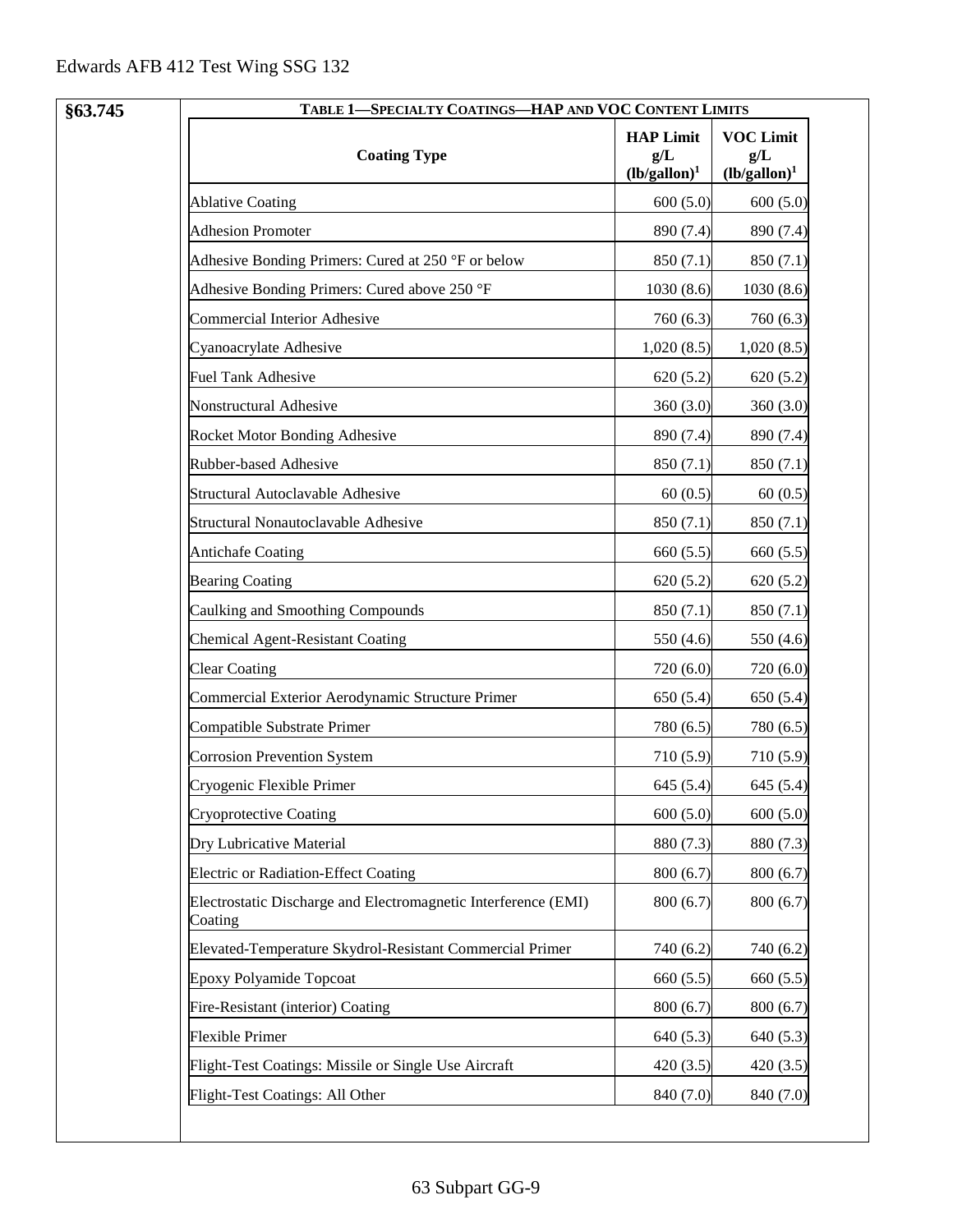| §63.745 | <b>Fuel-Tank Coating</b>                                                                                                             | 720 (6.0)   | 720 (6.0)   |
|---------|--------------------------------------------------------------------------------------------------------------------------------------|-------------|-------------|
|         | <b>High-Temperature Coating</b>                                                                                                      | 850 (7.1)   | 850 (7.1)   |
|         | <b>Insulation Covering</b>                                                                                                           | 740 (6.2)   | 740 (6.2)   |
|         | <b>Intermediate Release Coating</b>                                                                                                  | 750 (6.3)   | 750 (6.3)   |
|         | Lacquer                                                                                                                              | 830 (6.9)   | 830 (6.9)   |
|         | <b>Bonding Maskant</b>                                                                                                               | 1,230(10.3) | 1,230(10.3) |
|         | Critical Use and Line Sealer Maskant                                                                                                 | 1,020(8.5)  | 1,020(8.5)  |
|         | Seal Coat Maskant                                                                                                                    | 1,230(10.3) | 1,230(10.3) |
|         | Metallized Epoxy Coating                                                                                                             | 740 (6.2)   | 740 (6.2)   |
|         | <b>Mold Release</b>                                                                                                                  | 780 (6.5)   | 780 (6.5)   |
|         | <b>Optical Anti-Reflective Coating</b>                                                                                               | 750 (6.3)   | 750 (6.3)   |
|         | Part Marking Coating                                                                                                                 | 850(7.1)    | 850(7.1)    |
|         | <b>Pretreatment Coating</b>                                                                                                          | 780 (6.5)   | 780 (6.5)   |
|         | Rain Erosion-Resistant Coating                                                                                                       | 850 (7.1)   | 850(7.1)    |
|         | <b>Rocket Motor Nozzle Coating</b>                                                                                                   | 660 (5.5)   | 660 (5.5)   |
|         | <b>Scale Inhibitor</b>                                                                                                               | 880 (7.3)   | 880 (7.3)   |
|         | <b>Screen Print Ink</b>                                                                                                              | 840 (7.0)   | 840 (7.0)   |
|         | Extrudable/Rollable/Brushable Sealant                                                                                                | 280(2.3)    | 280 (2.3)   |
|         | Sprayable Sealant                                                                                                                    | 600(5.0)    | 600(5.0)    |
|         | <b>Silicone Insulation Material</b>                                                                                                  | 850(7.1)    | 850 (7.1)   |
|         | Solid Film Lubricant                                                                                                                 | 880 (7.3)   | 880 (7.3)   |
|         | <b>Specialized Function Coating</b>                                                                                                  | 890 (7.4)   | 890 (7.4)   |
|         | <b>Temporary Protective Coating</b>                                                                                                  | 320(2.7)    | 320(2.7)    |
|         | <b>Thermal Control Coating</b>                                                                                                       | 800(6.7)    | 800(6.7)    |
|         | Wet Fastener Installation Coating                                                                                                    | 675(5.6)    | 675(5.6)    |
|         | Wing Coating<br>$\mathbf{a}$ $\mathbf{b}$ $\mathbf{c}$ $\mathbf{c}$ $\mathbf{c}$ $\mathbf{c}$ $\mathbf{c}$ $\mathbf{c}$ $\mathbf{c}$ | 850 (7.1)   | 850 (7.1)   |

<sup>1</sup> Coating limits for HAP are expressed in terms of mass (grams or pounds) of HAP per volume (liters or gallons) of coating less water. Coating limits for VOC are expressed in terms of mass (grams or pounds) of VOC per volume (liters or gallons) of coating less water and less exempt solvent.

(d) *Controlled coatings—control system requirements.* Each control system shall reduce the operation's organic HAP and VOC emissions to the atmosphere by 81% or greater, taking into account capture and destruction or removal efficiencies, as determined using the procedures in §63.750(g) when a carbon adsorber is used and in §63.750(h) when a control device other than a carbon adsorber is used.

(e) *Compliance methods.* Compliance with the organic HAP and VOC content limits specified in paragraphs  $(c)(1)$  through  $(c)(4)$  of this section shall be accomplished by using the methods specified in paragraphs  $(e)(1)$  and  $(e)(2)$  of this section either by themselves or in conjunction with one another.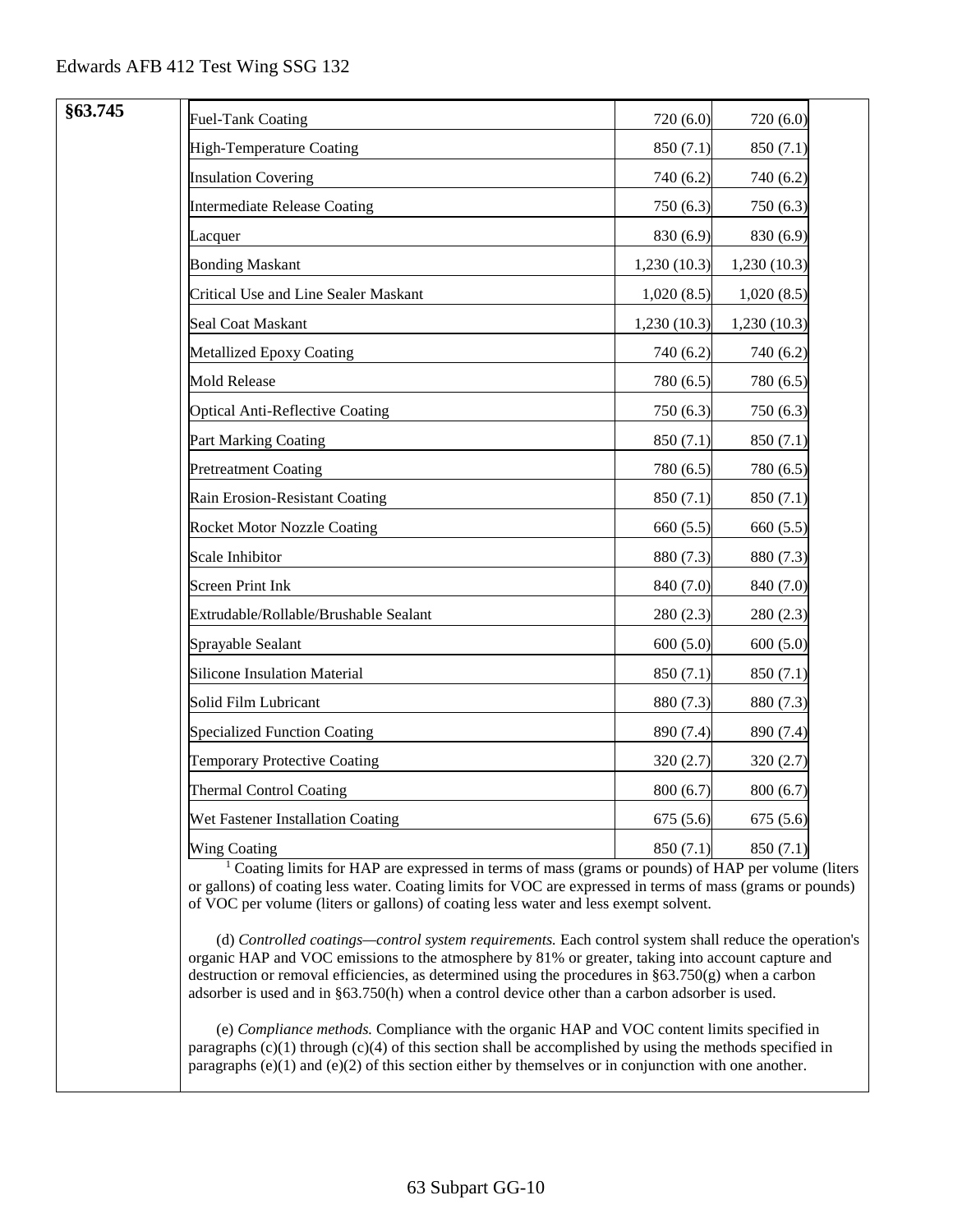| §63.745 | (1) Use primers and topcoats (including self-priming topcoats) with HAP and VOC content levels<br>equal to or less than the limits specified in paragraphs $(c)(1)$ through $(c)(4)$ of this section; or                                                                                                                                                                                                                                                                                                                                                                                                                                                                                                                                                                                                                                                                                                                                                                |
|---------|-------------------------------------------------------------------------------------------------------------------------------------------------------------------------------------------------------------------------------------------------------------------------------------------------------------------------------------------------------------------------------------------------------------------------------------------------------------------------------------------------------------------------------------------------------------------------------------------------------------------------------------------------------------------------------------------------------------------------------------------------------------------------------------------------------------------------------------------------------------------------------------------------------------------------------------------------------------------------|
|         | (2) Use the averaging provisions described in $§$ 63.743(d).                                                                                                                                                                                                                                                                                                                                                                                                                                                                                                                                                                                                                                                                                                                                                                                                                                                                                                            |
|         |                                                                                                                                                                                                                                                                                                                                                                                                                                                                                                                                                                                                                                                                                                                                                                                                                                                                                                                                                                         |
|         | (f) Application equipment. Except as provided in paragraph $(f)(3)$ of this section, each owner or<br>operator of a new or existing primer or topcoat (including self-priming topcoat) application operation<br>subject to this subpart in which any of the coatings contain organic HAP or VOC shall comply with the<br>requirements specified in paragraphs $(f)(1)$ and $(f)(2)$ of this section.                                                                                                                                                                                                                                                                                                                                                                                                                                                                                                                                                                    |
|         | (1) All spray applied primers, topcoats (including self-priming topcoats), and specialty coatings<br>shall be applied using one or more of the spray application techniques specified in paragraphs $(f)(1)(i)$<br>through $(f)(1)(v)$ of this section.                                                                                                                                                                                                                                                                                                                                                                                                                                                                                                                                                                                                                                                                                                                 |
|         | (i) High volume low pressure (HVLP) spraying;                                                                                                                                                                                                                                                                                                                                                                                                                                                                                                                                                                                                                                                                                                                                                                                                                                                                                                                           |
|         | (ii) Electrostatic spray application;                                                                                                                                                                                                                                                                                                                                                                                                                                                                                                                                                                                                                                                                                                                                                                                                                                                                                                                                   |
|         | (iii) Airless spray application;                                                                                                                                                                                                                                                                                                                                                                                                                                                                                                                                                                                                                                                                                                                                                                                                                                                                                                                                        |
|         | (iv) Air-assisted airless spray application; or                                                                                                                                                                                                                                                                                                                                                                                                                                                                                                                                                                                                                                                                                                                                                                                                                                                                                                                         |
|         | (v) Any other coating spray application methods that achieve emission reductions or a transfer<br>efficiency equivalent to or better than HVLP spray, electrostatic spray, airless spray, or air-assisted<br>airless spray application methods as determined according to the requirements in $\S$ 63.750(i).                                                                                                                                                                                                                                                                                                                                                                                                                                                                                                                                                                                                                                                           |
|         | (2) All application devices used to apply primers or topcoats (including self-priming topcoats) shall<br>be operated according to company procedures, local specified operating procedures, and/or the<br>manufacturer's specifications, whichever is most stringent, at all times. Equipment modified by the<br>facility shall maintain a transfer efficiency equivalent to HVLP and electrostatic spray application<br>techniques.                                                                                                                                                                                                                                                                                                                                                                                                                                                                                                                                    |
|         | (3) The following situations are exempt from the requirements of paragraph $(f)(1)$ of this section:                                                                                                                                                                                                                                                                                                                                                                                                                                                                                                                                                                                                                                                                                                                                                                                                                                                                    |
|         | (i) Any situation that normally requires an extension on the spray gun to properly reach limited<br>access spaces;                                                                                                                                                                                                                                                                                                                                                                                                                                                                                                                                                                                                                                                                                                                                                                                                                                                      |
|         | (ii) The application of coatings that contain fillers that adversely affect atomization with HVLP<br>spray guns;                                                                                                                                                                                                                                                                                                                                                                                                                                                                                                                                                                                                                                                                                                                                                                                                                                                        |
|         | (iii) The application of coatings that normally have a dried film thickness of less than 0.0013<br>centimeter (0.0005 in.) and that the permitting agency has determined cannot be applied by any of the<br>application methods specified in paragraph $(f)(1)$ of this section;                                                                                                                                                                                                                                                                                                                                                                                                                                                                                                                                                                                                                                                                                        |
|         | (iv) The use of airbrush application methods for stenciling, lettering, and other identification<br>markings, and the spray application of no more than 3.0 fluid ounces of coating in a single application<br>(i.e., the total volume of a single coating formulation applied during any one day to any one aerospace<br>vehicle or component) from a hand-held device with a paint cup capacity that is equal to or less than 3.0<br>fluid ounces (89 cubic centimeters). Using multiple small paint cups or refilling a small paint cup to<br>apply more than 3.0 fluid ounces under the requirements of this paragraph is prohibited. If a paint cup<br>liner is used in a reusable holder or cup, then the holder or cup must be designed to hold a liner with a<br>capacity of no more than 3.0 fluid ounces. For example, a 3.0 ounce liner cannot be used in a holder that<br>can also be used with a 6.0 ounce liner under the requirements of this paragraph; |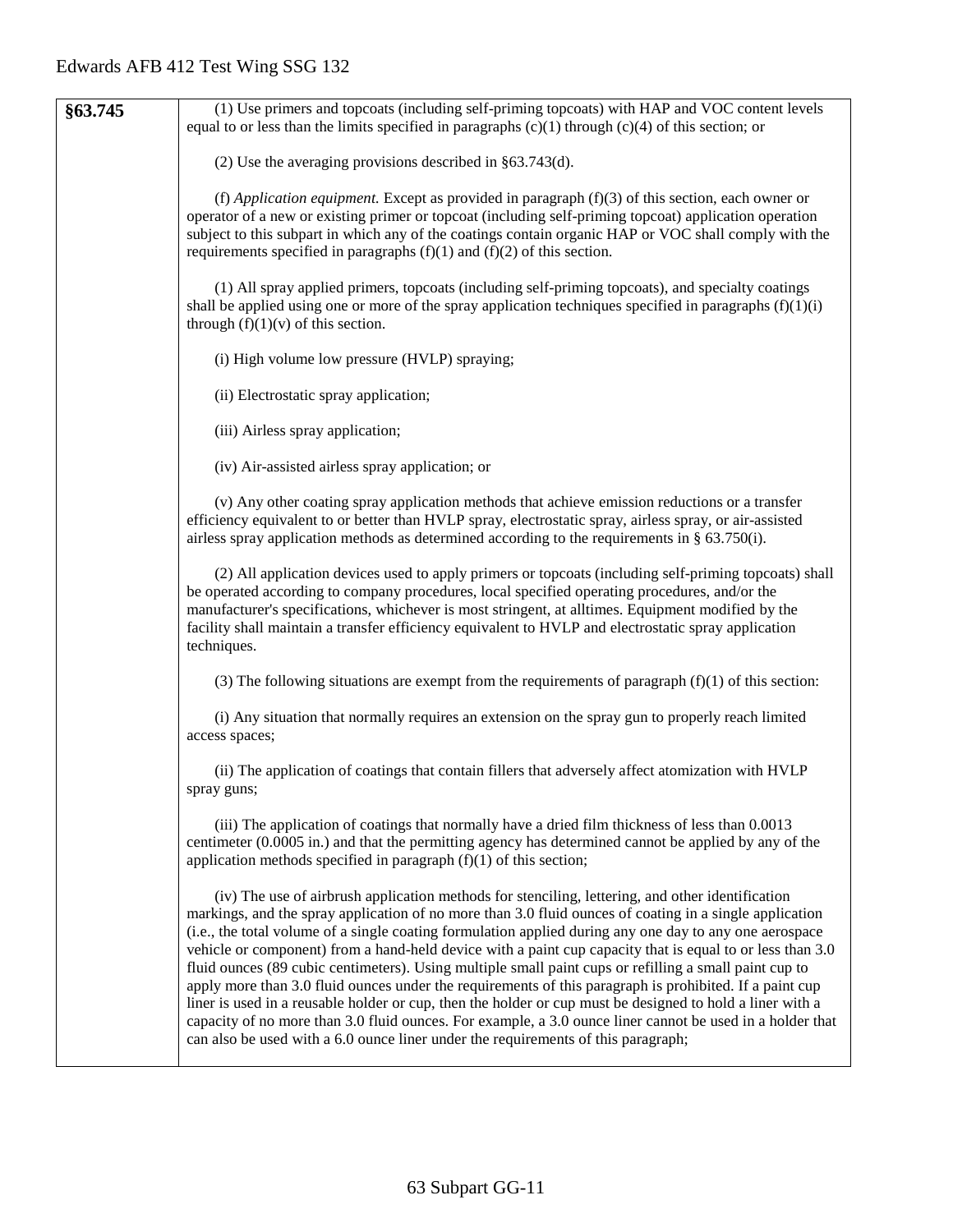| §63.745 | (v) The use of hand-held non-refillable aerosol containers;                                                                                                                                                                                                                                                                                                                                 |                                                                                                         |
|---------|---------------------------------------------------------------------------------------------------------------------------------------------------------------------------------------------------------------------------------------------------------------------------------------------------------------------------------------------------------------------------------------------|---------------------------------------------------------------------------------------------------------|
|         | (vi) Touch-up and repair operations;                                                                                                                                                                                                                                                                                                                                                        |                                                                                                         |
|         | (vii) Adhesives, sealants, maskants, caulking materials, and inks; and<br>(viii) The application of coatings that contain less than 20 grams of VOC per liter of coating.                                                                                                                                                                                                                   |                                                                                                         |
|         |                                                                                                                                                                                                                                                                                                                                                                                             |                                                                                                         |
|         | operator of a new or existing primer or topcoat application operation subject to this subpart in which any<br>of the coatings that are spray applied contain inorganic HAP, shall comply with the applicable<br>requirements in paragraphs $(g)(1)$ through $(g)(3)$ of this section.                                                                                                       | (g) Inorganic HAP emissions. Except as provided in paragraph $(g)(4)$ of this section, each owner or    |
|         | the part or assembly being coated and exhausted through one or more outlets.                                                                                                                                                                                                                                                                                                                | (1) Apply these coatings in a booth or hangar in which air flow is directed downward onto or across     |
|         | (2) Control the air stream from this operation as follows:                                                                                                                                                                                                                                                                                                                                  |                                                                                                         |
|         | (i) For existing sources, the owner or operator must choose one of the following:                                                                                                                                                                                                                                                                                                           |                                                                                                         |
|         | certified using the methods described in §63.750(o) to meet or exceed the efficiency data points in<br>Tables 1 and 2 of this section; or                                                                                                                                                                                                                                                   | (A) Before exhausting it to the atmosphere, pass the air stream through a dry particulate filter system |
|         | TABLE 2-TWO-STAGE ARRESTOR; LIQUID PHASE CHALLENGE FOR EXISTING SOURCES                                                                                                                                                                                                                                                                                                                     |                                                                                                         |
|         | Filtration efficiency requirement, %                                                                                                                                                                                                                                                                                                                                                        | Aerodynamic particle size range, µm                                                                     |
|         | >90                                                                                                                                                                                                                                                                                                                                                                                         | >5.7                                                                                                    |
|         | >50                                                                                                                                                                                                                                                                                                                                                                                         | >4.1                                                                                                    |
|         | >10                                                                                                                                                                                                                                                                                                                                                                                         | >2.2                                                                                                    |
|         | TABLE 3-TWO-STAGE ARRESTOR; SOLID PHASE CHALLENGE FOR EXISTING SOURCES                                                                                                                                                                                                                                                                                                                      |                                                                                                         |
|         | Filtration efficiency requirement, %                                                                                                                                                                                                                                                                                                                                                        | Aerodynamic particle size range, µm                                                                     |
|         | >90                                                                                                                                                                                                                                                                                                                                                                                         | >8.1                                                                                                    |
|         | >50                                                                                                                                                                                                                                                                                                                                                                                         | >5.0                                                                                                    |
|         | >10                                                                                                                                                                                                                                                                                                                                                                                         | >2.6                                                                                                    |
|         | (B) Before exhausting it to the atmosphere, pass the air stream through a waterwash system that<br>shall remain in operation during all coating application operations; or<br>(C) Before exhausting it to the atmosphere, pass the air stream through an air pollution control<br>system that meets or exceeds the efficiency data points in Tables 1 and 2 of this section and is approved |                                                                                                         |
|         | by the permitting authority.                                                                                                                                                                                                                                                                                                                                                                |                                                                                                         |
|         | (ii) For new sources, either:                                                                                                                                                                                                                                                                                                                                                               |                                                                                                         |
|         | certified using the methods described in $\S 63.750(o)$ to meet or exceed the efficiency data points in<br>Tables 3 and 4 of this section; or                                                                                                                                                                                                                                               | (A) Before exhausting it to the atmosphere, pass the air stream through a dry particulate filter system |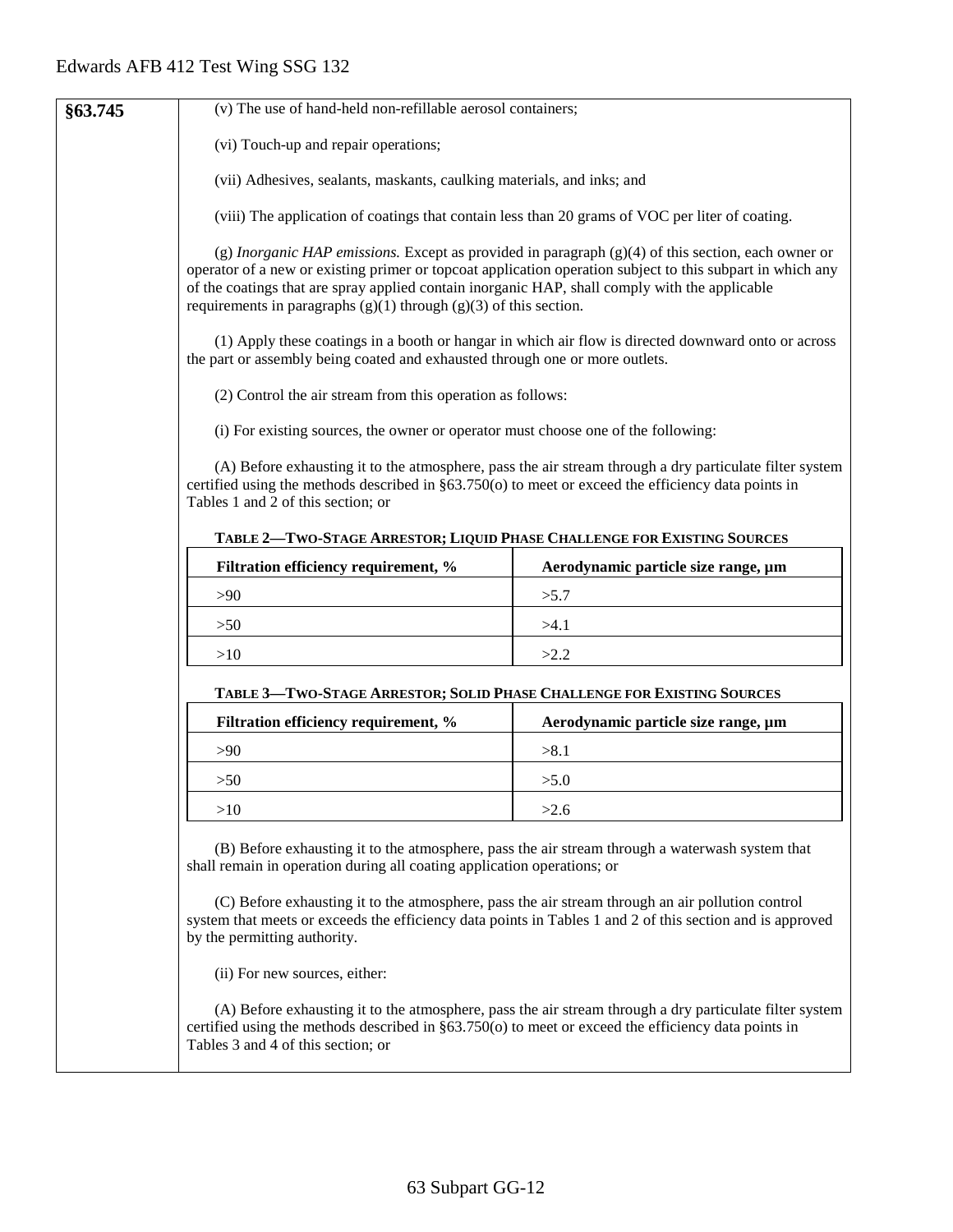### **§63.745 TABLE 4—THREE-STAGE ARRESTOR; LIQUID PHASE CHALLENGE FOR NEW SOURCES**

| Filtration efficiency requirement, % | Aerodynamic particle size range, µm |
|--------------------------------------|-------------------------------------|
| >95                                  | >2.0                                |
| > 80                                 | >1.0                                |
| >65                                  | >0.42                               |

#### **TABLE 5—THREE-STAGE ARRESTOR; SOLID PHASE CHALLENGE FOR NEW SOURCES**

| Filtration efficiency requirement, % | Aerodynamic particle size range, µm |
|--------------------------------------|-------------------------------------|
| >95                                  | >2.5                                |
| >85                                  | >1.1                                |
| >7ร                                  | >0.70                               |

(B) Before exhausting it to the atmosphere, pass the air stream through an air pollution control system that meets or exceeds the efficiency data points in Tables 3 and 4 of this section and is approved by the permitting authority.

(iii) Owners or operators of new sources that have commenced construction or reconstruction after June 6, 1994 but prior to October 29, 1996 may comply with the following requirements in lieu of the requirements in paragraph  $(g)(2)(ii)$  of this section:

(A) Pass the air stream through either a two-stage dry particulate filter system or a waterwash system before exhausting it to the atmosphere.

(B) If the primer or topcoat contains chromium or cadmium, control shall consist of a HEPA filter system, three-stage filter system, or other control system equivalent to the three stage filter system as approved by the permitting agency.

(iv) If a dry particulate filter system is used, the following requirements shall be met:

(A) Maintain the system in good working order;

(B) Install a differential pressure gauge across the filter banks;

(C) Continuously monitor the pressure drop across the filter and read and record the pressure drop once per shift, or install an interlock system that will automatically shut down the coating spray application system if the pressure drop exceeds or falls below the filter manufacturer's recommended limit(s); and

(D) Take corrective action when the pressure drop exceeds or falls below the filter manufacturer's recommended limit(s).

(v) If a conventional waterwash system is used, continuously monitor the water flow rate and read and record the water flow rate once per shift, or install an interlock system that will automatically shut down the coating spray application system if the water flow rate falls below or exceeds the limit(s) specified by the booth manufacturer or in locally prepared operating procedures. If a pumpless system is used, continuously monitor the booth parameter(s) that indicate performance of the booth per the manufacturer's recommendations to maintain the booth within the acceptable operating efficiency range and read and record the parameters once per shift, or install an interlock system that will automatically shut down the coating spray application system if the booth parameters are outside the parameter range in the manufacturer's recommendations.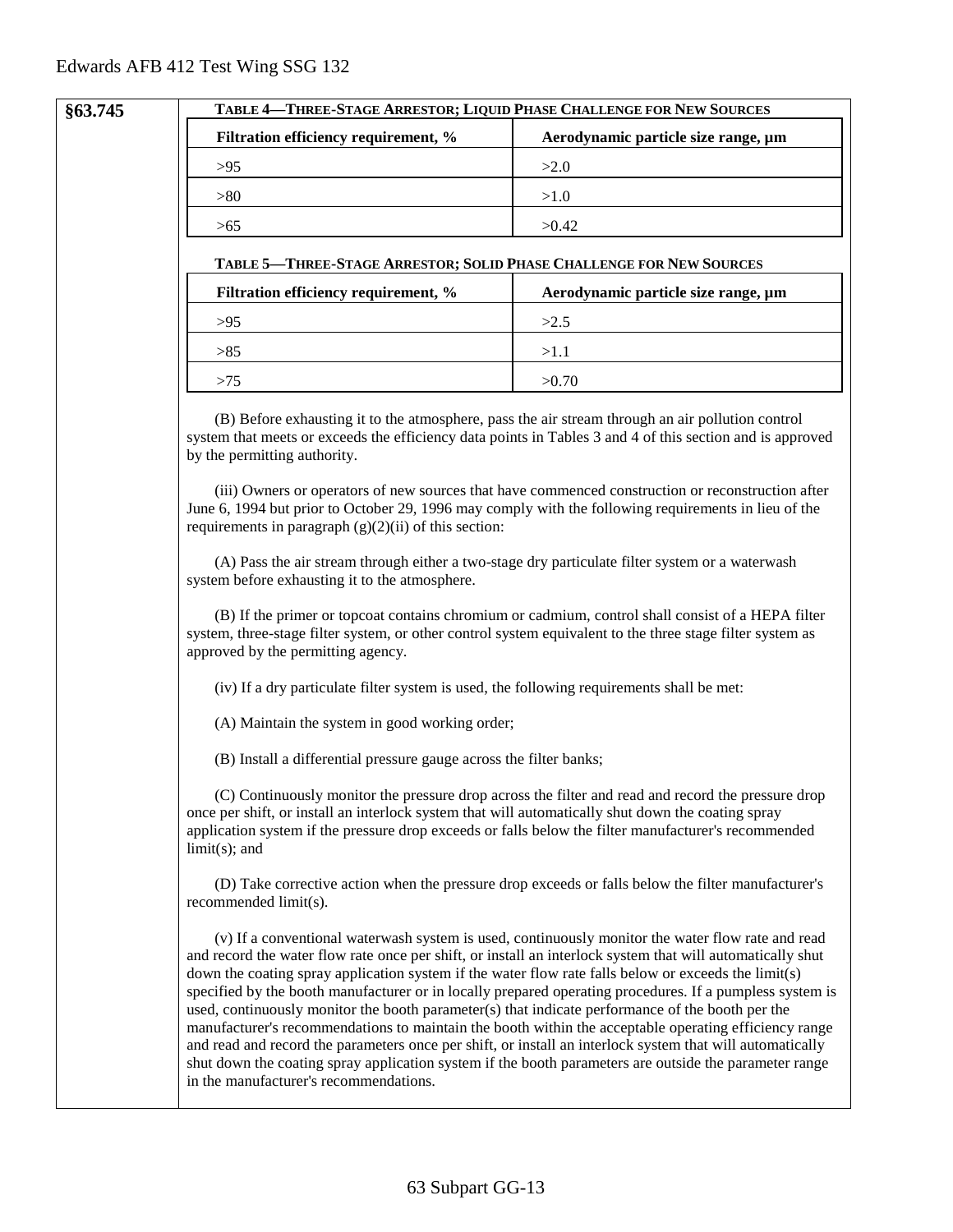| §63.745 | (3) If the pressure drop across the dry particulate filter system, as recorded pursuant to<br>$§63.752(d)(1)$ , is outside the limit(s) specified by the filter manufacturer or in locally prepared operating<br>procedures, shut down the operation immediately and take corrective action. If the water path in the<br>waterwash system fails the visual continuity/flow characteristics check, or the water flow rate recorded<br>pursuant to $$63.752(d)(2)$ exceeds the limit(s) specified by the booth manufacturer or in locally prepared<br>operating procedures, or the booth manufacturer's or locally prepared maintenance procedures for the<br>filter or waterwash system have not been performed as scheduled, shut down the operation immediately<br>and take corrective action. The operation shall not be resumed until the pressure drop or water flow rate<br>is returned within the specified limit(s). |
|---------|-----------------------------------------------------------------------------------------------------------------------------------------------------------------------------------------------------------------------------------------------------------------------------------------------------------------------------------------------------------------------------------------------------------------------------------------------------------------------------------------------------------------------------------------------------------------------------------------------------------------------------------------------------------------------------------------------------------------------------------------------------------------------------------------------------------------------------------------------------------------------------------------------------------------------------|
|         | (4) The requirements of paragraphs $(g)(1)$ through $(g)(3)$ of this section do not apply to the<br>following:                                                                                                                                                                                                                                                                                                                                                                                                                                                                                                                                                                                                                                                                                                                                                                                                              |
|         | (i) Touch-up of scratched surfaces or damaged paint;                                                                                                                                                                                                                                                                                                                                                                                                                                                                                                                                                                                                                                                                                                                                                                                                                                                                        |
|         | (ii) Hole daubing for fasteners;                                                                                                                                                                                                                                                                                                                                                                                                                                                                                                                                                                                                                                                                                                                                                                                                                                                                                            |
|         | (iii) Touch-up of trimmed edges;                                                                                                                                                                                                                                                                                                                                                                                                                                                                                                                                                                                                                                                                                                                                                                                                                                                                                            |
|         | (iv) Coating prior to joining dissimilar metal components;                                                                                                                                                                                                                                                                                                                                                                                                                                                                                                                                                                                                                                                                                                                                                                                                                                                                  |
|         | (v) Stencil operations performed by brush or air brush;                                                                                                                                                                                                                                                                                                                                                                                                                                                                                                                                                                                                                                                                                                                                                                                                                                                                     |
|         | (vi) Section joining;                                                                                                                                                                                                                                                                                                                                                                                                                                                                                                                                                                                                                                                                                                                                                                                                                                                                                                       |
|         | (vii) Touch-up of bushings and other similar parts;                                                                                                                                                                                                                                                                                                                                                                                                                                                                                                                                                                                                                                                                                                                                                                                                                                                                         |
|         | (viii) Sealant detackifying;                                                                                                                                                                                                                                                                                                                                                                                                                                                                                                                                                                                                                                                                                                                                                                                                                                                                                                |
|         | (ix) Painting parts in an area identified in a title V permit, where the permitting authority has<br>determined that it is not technically feasible to paint the parts in a booth; and                                                                                                                                                                                                                                                                                                                                                                                                                                                                                                                                                                                                                                                                                                                                      |
|         | (x) The use of hand-held spray can application methods.                                                                                                                                                                                                                                                                                                                                                                                                                                                                                                                                                                                                                                                                                                                                                                                                                                                                     |
|         | (xi) The spray application of no more than 3.0 fluid ounces of coating in a single application (i.e., the<br>total volume of a single coating formulation applied during any one day to any one aerospace<br>vehicle or component) from a hand-held device with a paint cup capacity that is equal to or less<br>than 3.0 fluid ounces (89 cubic centimeters). Using multiple small paint cups or refilling a small<br>paint cup to apply more than 3.0 fluid ounces under the requirements of this paragraph is<br>prohibited. If a paint cup liner is used in a reusable holder or cup, then the holder or cup must be<br>designed to hold a liner with a capacity of no more than 3.0 fluid ounces. For example, under the<br>requirements of this paragraph, a 3.0 ounce liner cannot be used in a holder that can also be used<br>with a 6.0 ounce liner.                                                              |
|         |                                                                                                                                                                                                                                                                                                                                                                                                                                                                                                                                                                                                                                                                                                                                                                                                                                                                                                                             |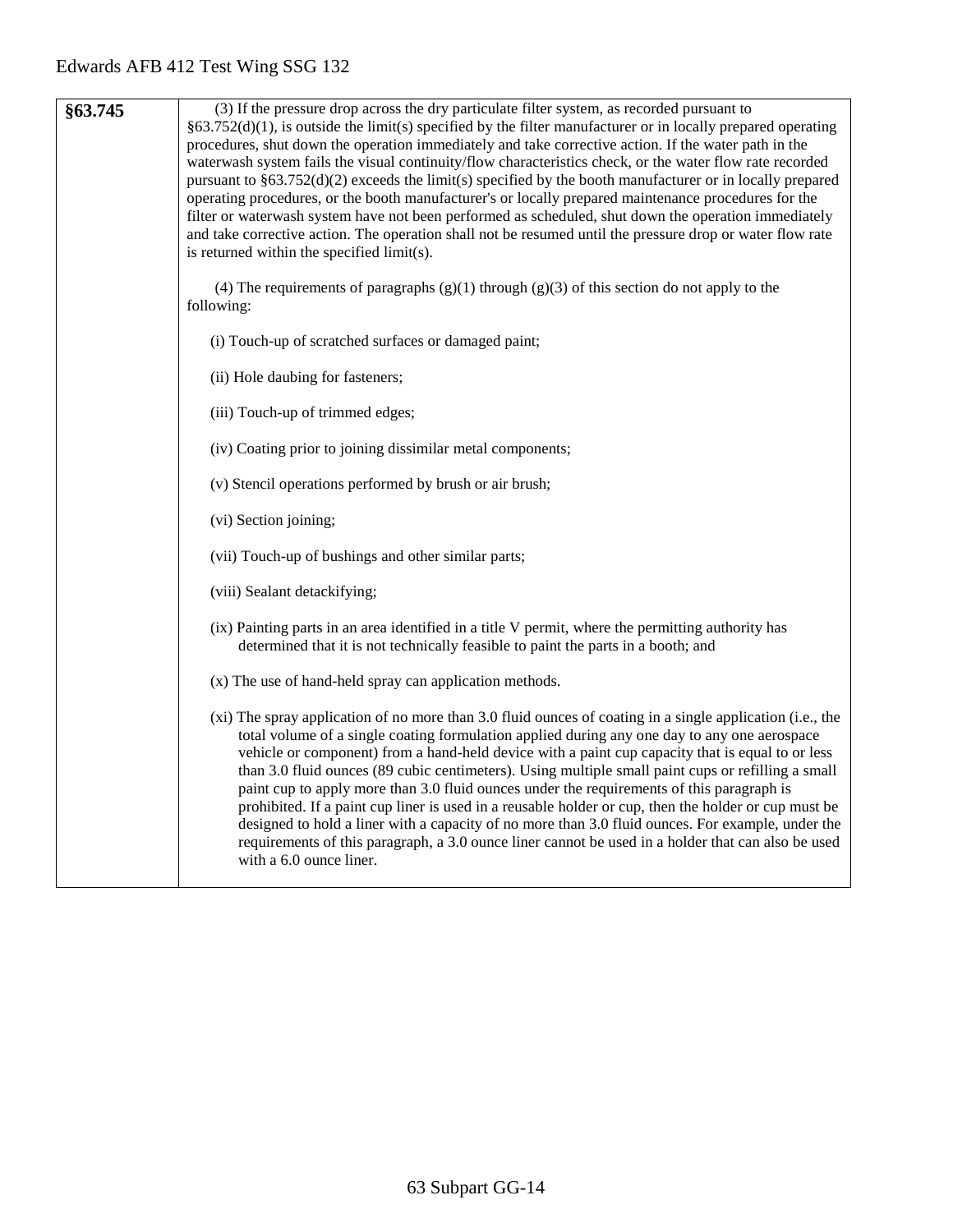## **Standards: Depainting Operations**

| §63.746 | (a) Applicability. Each owner or operator of a new or existing depainting operation subject to this<br>subpart shall comply with the requirements in paragraphs $(a)(1)$ through $(a)(3)$ of this section, and with the<br>requirements specified in paragraph (b) where there are no controls for organic HAP, or paragraph (c)<br>where organic HAP are controlled using a control system. This section does not apply to an aerospace<br>manufacturing or rework facility that depaints six or less completed aerospace vehicles in a calendar year.                                                                                                         |
|---------|-----------------------------------------------------------------------------------------------------------------------------------------------------------------------------------------------------------------------------------------------------------------------------------------------------------------------------------------------------------------------------------------------------------------------------------------------------------------------------------------------------------------------------------------------------------------------------------------------------------------------------------------------------------------|
|         | (1) The provisions of this section apply to the depainting of the outer surface areas of completed<br>aerospace vehicles, including the fuselage, wings, and vertical and horizontal stabilizers of the aircraft, and<br>the outer casing and stabilizers of missiles and rockets. These provisions do not apply to the depainting of<br>parts or units normally removed from the aerospace vehicle for depainting. However, depainting of wings<br>and stabilizers is always subject to the requirements of this section regardless of whether their removal is<br>considered by the owner or operator to be normal practice for depainting.                   |
|         | (2) Aerospace vehicles or components that are intended for public display, no longer operational, and<br>not easily capable of being moved are exempt from the requirements of this section.                                                                                                                                                                                                                                                                                                                                                                                                                                                                    |
|         | (3) The following depainting operations are exempt from the requirements of this section:                                                                                                                                                                                                                                                                                                                                                                                                                                                                                                                                                                       |
|         | (i) Depainting of radomes; and                                                                                                                                                                                                                                                                                                                                                                                                                                                                                                                                                                                                                                  |
|         | (ii) Depainting of parts, subassemblies, and assemblies normally removed from the primary aircraft<br>structure before depainting.                                                                                                                                                                                                                                                                                                                                                                                                                                                                                                                              |
|         | (b)(1) HAP emissions - non-HAP chemical strippers and technologies. Except as provided in<br>paragraphs $(b)(2)$ and $(b)(3)$ of this section, each owner or operator of a new or existing aerospace<br>depainting operation subject to this subpart shall emit no organic HAP from chemical stripping<br>formulations and agents or chemical paint softeners.                                                                                                                                                                                                                                                                                                  |
|         | (2) Where non-chemical based equipment is used to comply with paragraph $(b)(1)$ of this section,<br>either in total or in part, each owner or operator shall operate and maintain the equipment according to the<br>manufacturer's specifications or locally prepared operating procedures. During periods of malfunctions of<br>such equipment, each owner or operator may use substitute materials during the repair period provided the<br>substitute materials used are those available that minimize organic HAP emissions. In no event shall<br>substitute materials be used for more than 15 days annually, unless such materials are organic HAP-free. |
|         | (3) Each owner or operator of a new or existing depainting operation shall not, on an annual average<br>basis, use more than 26 gallons of organic HAP-containing chemical strippers or alternatively 190 pounds<br>of organic HAP per commercial aircraft depainted; or more than 50 gallons of organic HAP-containing<br>chemical strippers or alternatively 365 pounds of organic HAP per military aircraft depainted for spot<br>stripping and decal removal.                                                                                                                                                                                               |
|         | $(4)$ Each owner or operator of a new or existing depainting operation complying with paragraph $(b)(2)$ ,<br>that generates airborne inorganic HAP emissions from dry media blasting equipment, shall also comply<br>with the requirements specified in paragraphs $(b)(4)(i)$ through $(b)(4)(v)$ of this section.                                                                                                                                                                                                                                                                                                                                            |
|         | (i) Perform the depainting operation in an enclosed area, unless a closed-cycle depainting system is<br>used.                                                                                                                                                                                                                                                                                                                                                                                                                                                                                                                                                   |
|         | (ii)(A) For existing sources, pass any air stream removed from the enclosed area or closed-cycle<br>depainting system through a dry particulate filter system, certified using the method described in §<br>63.750(o) to meet or exceed the efficiency data points in Tables 2 and 3 of § 63.745, through a baghouse,<br>or through a waterwash system before exhausting it to the atmosphere.                                                                                                                                                                                                                                                                  |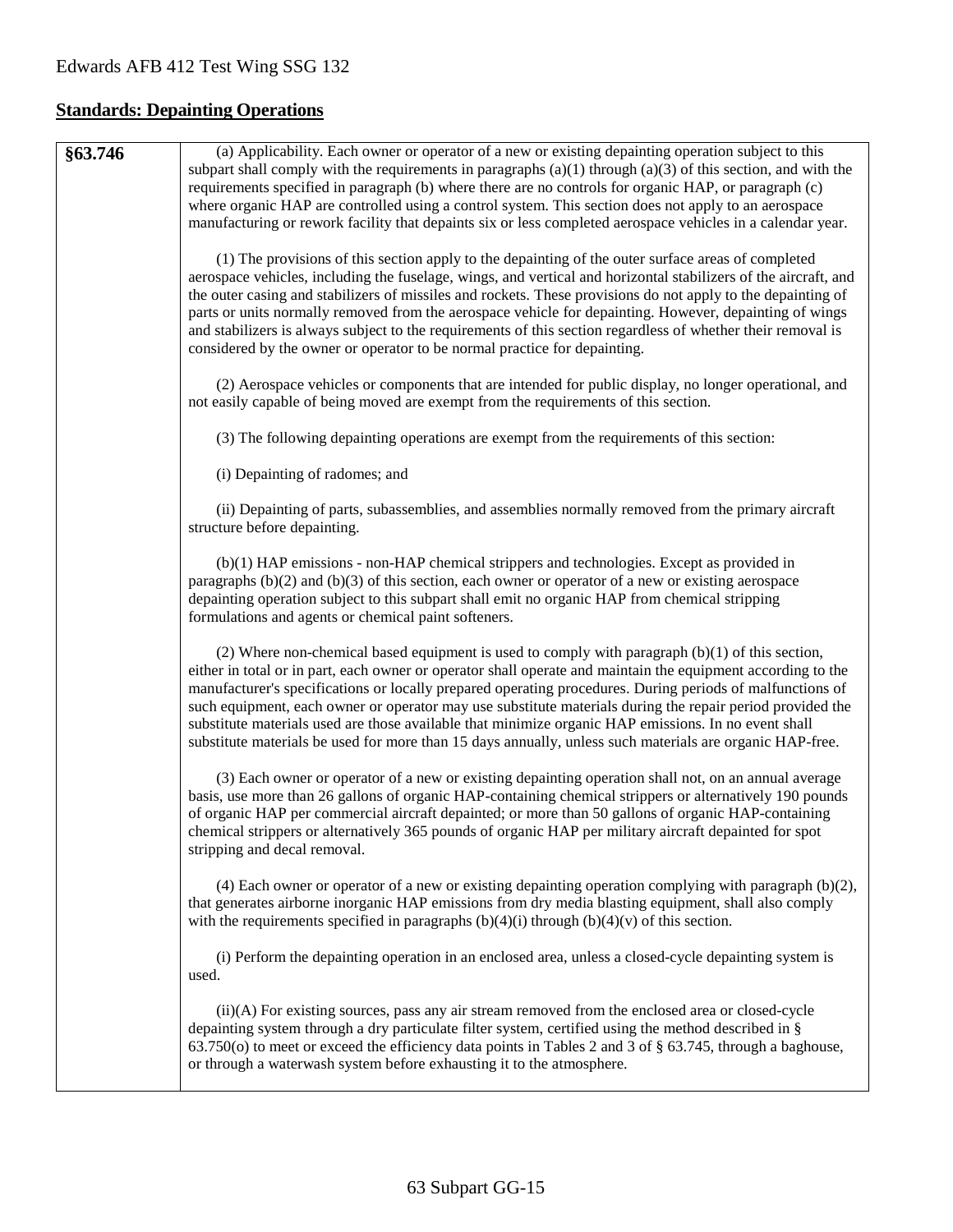| §63.746 | (B) For new sources, pass any air stream removed from the enclosed area or closed-cycle depainting<br>system through a dry particulate filter system certified using the method described in § 63.750(o) to meet or<br>exceed the efficiency data points in Tables 4 and 5 of $\S$ 63.745 or through a baghouse before exhausting it<br>to the atmosphere.                                                                                                                                                                                                                                                                                                                                                                                                                                                                                                                                                                                                       |
|---------|------------------------------------------------------------------------------------------------------------------------------------------------------------------------------------------------------------------------------------------------------------------------------------------------------------------------------------------------------------------------------------------------------------------------------------------------------------------------------------------------------------------------------------------------------------------------------------------------------------------------------------------------------------------------------------------------------------------------------------------------------------------------------------------------------------------------------------------------------------------------------------------------------------------------------------------------------------------|
|         | (c) Owners or operators of new sources that have commenced construction or reconstruction after June<br>6, 1994 but prior to October 29, 1996 may comply with the following requirements in lieu of the<br>requirements in paragraph $(b)(4)(ii)(B)$ of this section:                                                                                                                                                                                                                                                                                                                                                                                                                                                                                                                                                                                                                                                                                            |
|         | (1) Pass the air stream through either a two-stage dry particulate filter system or a waterwash system<br>before exhausting it to the atmosphere.                                                                                                                                                                                                                                                                                                                                                                                                                                                                                                                                                                                                                                                                                                                                                                                                                |
|         | (2) If the coating being removed contains chromium or cadmium, control shall consist of a HEPA filter<br>system, three-stage filter system, or other control system equivalent to the three-stage filter system as<br>approved by the permitting agency.                                                                                                                                                                                                                                                                                                                                                                                                                                                                                                                                                                                                                                                                                                         |
|         | (iii) If a dry particulate filter system is used, the following requirements shall be met:                                                                                                                                                                                                                                                                                                                                                                                                                                                                                                                                                                                                                                                                                                                                                                                                                                                                       |
|         | (A) Maintain the system in good working order;                                                                                                                                                                                                                                                                                                                                                                                                                                                                                                                                                                                                                                                                                                                                                                                                                                                                                                                   |
|         | (B) Install a differential pressure gauge across the filter banks;                                                                                                                                                                                                                                                                                                                                                                                                                                                                                                                                                                                                                                                                                                                                                                                                                                                                                               |
|         | (C) Continuously monitor the pressure drop across the filter, and read and record the pressure drop<br>once per shift; and                                                                                                                                                                                                                                                                                                                                                                                                                                                                                                                                                                                                                                                                                                                                                                                                                                       |
|         | (D) Take corrective action when the pressure drop exceeds or falls below the filter manufacturer's<br>recommended limits.                                                                                                                                                                                                                                                                                                                                                                                                                                                                                                                                                                                                                                                                                                                                                                                                                                        |
|         | (iv) If a waterwash system is used, continuously monitor the water flow rate, and read and record the<br>water flow rate once per shift.                                                                                                                                                                                                                                                                                                                                                                                                                                                                                                                                                                                                                                                                                                                                                                                                                         |
|         | (v) If the pressure drop, as recorded pursuant to $\S 63.752(e)(7)$ , is outside the limit(s) specified by the<br>filter manufacturer or in locally prepared operating procedures, whichever is more stringent, shut down the<br>operation immediately and take corrective action. If the water path in the waterwash system fails the visual<br>continuity/flow characteristics check, as recorded pursuant to § 63.752(e)(7), or the water flow rate, as<br>recorded pursuant to $\S$ 63.752(d)(2), exceeds the limit(s) specified by the booth manufacturer or in locally<br>prepared operating procedures, or the booth manufacturer's or locally prepared maintenance procedures for<br>the filter or waterwash system have not been performed as scheduled, shut down the operation immediately<br>and take corrective action. The operation shall not be resumed until the pressure drop or water flow rate is<br>returned within the specified limit(s). |
|         | $(5)$ Mechanical and hand sanding operations are exempt from the requirements in paragraph $(b)(4)$ of<br>this section.                                                                                                                                                                                                                                                                                                                                                                                                                                                                                                                                                                                                                                                                                                                                                                                                                                          |
|         | (c) Organic HAP emissions - organic HAP-containing chemical strippers. Each owner or operator of<br>a new or existing organic HAP-containing chemical stripper depainting operation subject to this subpart<br>shall comply with the requirements specified in this paragraph.                                                                                                                                                                                                                                                                                                                                                                                                                                                                                                                                                                                                                                                                                   |
|         | (1) All organic HAP emissions from the operation shall be reduced by the use of a control system.<br>Each control system that was installed before the effective date shall reduce the operations' organic HAP<br>emissions to the atmosphere by 81 percent or greater, taking into account capture and destruction or<br>removal efficiencies.                                                                                                                                                                                                                                                                                                                                                                                                                                                                                                                                                                                                                  |
|         |                                                                                                                                                                                                                                                                                                                                                                                                                                                                                                                                                                                                                                                                                                                                                                                                                                                                                                                                                                  |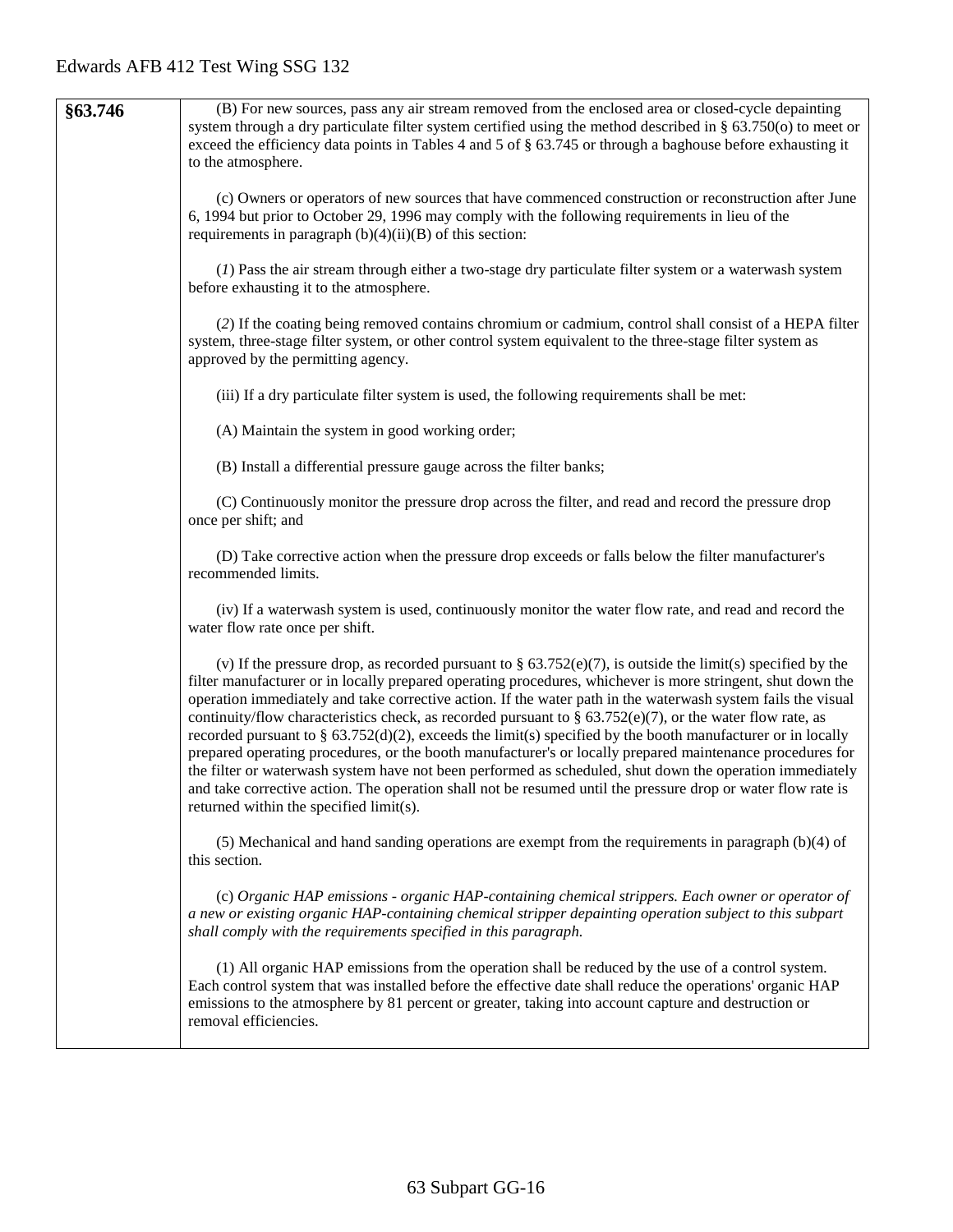| §63.746 | (2) Each control system installed on or after the effective date shall reduce organic HAP emissions to<br>the atmosphere by 95 percent or greater. Reduction shall take into account capture and destruction or<br>removal efficiencies, and may take into account the volume of chemical stripper used relative to baseline<br>levels (e.g., the 95 percent efficiency may be achieved by controlling emissions at 81 percent efficiency<br>with a control system and using 74 percent less stripper than in baseline applications). The baseline shall be<br>calculated using data from 1996 and 1997, which shall be on a usage per aircraft or usage per square foot of<br>surface basis. |
|---------|-----------------------------------------------------------------------------------------------------------------------------------------------------------------------------------------------------------------------------------------------------------------------------------------------------------------------------------------------------------------------------------------------------------------------------------------------------------------------------------------------------------------------------------------------------------------------------------------------------------------------------------------------------------------------------------------------|
|         | (3) The capture and destruction or removal efficiencies are to be determined using the procedures in $\S$<br>$63.750(g)$ when a carbon adsorber is used and those in § 63.750(h) when a control device other than a<br>carbon adsorber is used.                                                                                                                                                                                                                                                                                                                                                                                                                                               |

### **Standards: Chemical Milling Maskant Application Operations**

| §63.747 | (a) Each owner or operator of a new or existing chemical milling maskant operation subject to this<br>subpart shall comply with the requirements specified in paragraph (c) of this section for those chemical<br>milling maskants that are uncontrolled (no control device is used to reduce organic HAP emissions from<br>the operation) and in paragraph (d) of this section for those chemical milling maskants that are controlled<br>(organic HAP emissions from the operation are reduced by the use of a control device). |
|---------|-----------------------------------------------------------------------------------------------------------------------------------------------------------------------------------------------------------------------------------------------------------------------------------------------------------------------------------------------------------------------------------------------------------------------------------------------------------------------------------------------------------------------------------|
|         | (b) Each owner or operator shall conduct the handling and transfer of chemical milling maskants to or<br>from containers, tanks, vats, vessels, and piping systems in such a manner that minimizes spills.                                                                                                                                                                                                                                                                                                                        |
|         | (c) Uncontrolled maskants-organic HAP and VOC content levels. Each owner or operator shall<br>comply with the organic HAP and VOC content limits specified in paragraphs $(c)(1)$ and $(c)(2)$ of this<br>section for each chemical milling maskant that is uncontrolled.                                                                                                                                                                                                                                                         |
|         | (1) Organic HAP emissions from chemical milling maskants shall be limited to organic HAP content<br>levels of no more than 622 grams of organic HAP per liter (5.2 lb/gal) of Type I chemical milling maskant<br>(less water) as applied, and no more than 160 grams of organic HAP per liter (1.3 lb/gal) of Type II<br>chemical milling maskant (less water) as applied.                                                                                                                                                        |
|         | (2) VOC emissions from chemical milling maskants shall be limited to VOC content levels of no more<br>than 622 grams of VOC per liter (5.2 lb/gal) of Type I chemical milling maskant (less water and exempt<br>solvents) as applied, and no more than 160 grams of VOC per liter $(1.3 \text{ lb/gal})$ of Type II chemical milling<br>maskant (less water and exempt solvents) as applied.                                                                                                                                      |
|         | (3) The requirements of paragraphs $(c)(1)$ and $(c)(2)$ of this section do not apply to the following:<br>(i) Touch-up of scratched surfaces or damaged maskant; and<br>(ii) Touch-up of trimmed edges.                                                                                                                                                                                                                                                                                                                          |
|         | (d) Controlled maskants—control system requirements. Each control system shall reduce the<br>operation's organic HAP and VOC emissions to the atmosphere by 81% or greater, taking into account<br>capture and destruction or removal efficiencies, as determined using the procedures in $\S 63.750(g)$ when a<br>carbon adsorber is used and in $\S 63.750(h)$ when a control device other than a carbon adsorber is used.                                                                                                      |
|         | (e) Compliance methods. Compliance with the organic HAP and VOC content limits specified in<br>paragraphs $(c)(1)$ and $(c)(2)$ of this section may be accomplished by using the methods specified in<br>paragraphs $(e)(1)$ and $(e)(2)$ of this section either by themselves or in conjunction with one another.                                                                                                                                                                                                                |
|         | (1) Use chemical milling maskants with HAP and VOC content levels equal to or less than the limits<br>specified in paragraphs $(c)(1)$ and $(c)(2)$ of this section.                                                                                                                                                                                                                                                                                                                                                              |
|         | (2) Use the averaging provisions described in $§$ 63.743(d).                                                                                                                                                                                                                                                                                                                                                                                                                                                                      |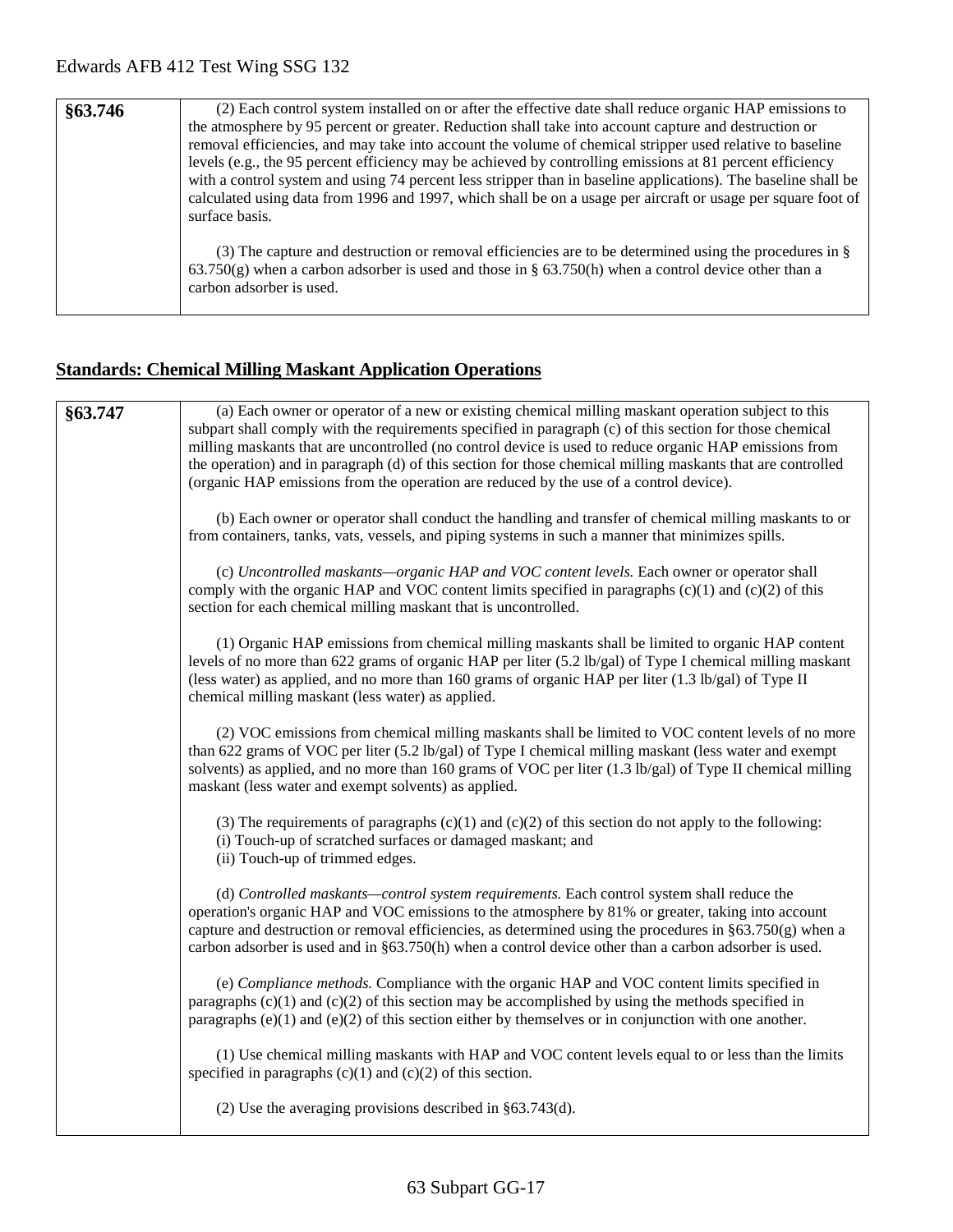### **Standards: Handling and Storage of Waste**

| §63.748 | (a) The owner or operator of each facility subject to this subpart that produces a waste that contains organic<br>HAP from aerospace primer, topcoat, specialty coating, chemical milling maskant, or chemical depainting<br>operations must be handled and stored as specified in paragraph (a)(1) or (a)(2) of this section. The<br>requirements of paragraphs $(a)(1)$ and $(a)(2)$ of this section do not apply to spent wastes that contain organic<br>HAP that are subject to and handled and stored in compliance with 40 CFR parts 262 through 268 (including<br>the air emission control requirements in 40 CFR part 265, subpart CC). |
|---------|-------------------------------------------------------------------------------------------------------------------------------------------------------------------------------------------------------------------------------------------------------------------------------------------------------------------------------------------------------------------------------------------------------------------------------------------------------------------------------------------------------------------------------------------------------------------------------------------------------------------------------------------------|
|         | (1) Conduct the handling and transfer of the waste to or from containers, tanks, vats, vessels, and piping<br>systems in such a manner that minimizes spills.<br>(2) Store all waste that contains organic HAP in closed containers.                                                                                                                                                                                                                                                                                                                                                                                                            |

### **Compliance dates and determinations**

| §63.749 | (a) Compliance dates. (1) Each owner or operator of an existing affected source subject to this subpart<br>shall comply with the requirements of this subpart by September 1, 1998, except as specified in paragraphs<br>$(a)(2)$ and $(3)$ of this section. Owners or operators of new affected sources subject to this subpart shall comply<br>on the effective date or upon startup, whichever is later. In addition, each owner or operator shall comply with<br>the compliance dates specified in $\S$ 63.6(b) and (c) as indicated in Table 1 to this subpart.        |
|---------|-----------------------------------------------------------------------------------------------------------------------------------------------------------------------------------------------------------------------------------------------------------------------------------------------------------------------------------------------------------------------------------------------------------------------------------------------------------------------------------------------------------------------------------------------------------------------------|
|         | (2) Owners or operators of existing primer, topcoat, or specialty coating application operations and<br>depainting operations who construct or reconstruct a spray booth or hangar must comply with the new source<br>requirements for inorganic HAP specified in §§ 63.745(g)(2)(ii) and 63.746(b)(4) for that new spray booth or<br>hangar upon startup. Such sources must still comply with all other existing source requirements by September<br>1, 1998.                                                                                                              |
|         | (3) Each owner or operator of a specialty coating application operation or handling and storage of waste<br>operation that begins construction or reconstruction after February 17, 2015, shall be in compliance with the<br>requirements of this subpart on December 7, 2015, or upon startup, whichever is later. Each owner or operator<br>of a specialty coating application operation or handling and storage of waste operation that is existing on<br>February 17, 2015, shall be in compliance with the requirements of this subpart on or before December 7, 2018. |
|         | (b) General. Each facility subject to this subpart shall be considered in noncompliance if the owner or<br>operator uses a control device, other than one specified in this subpart, that has not been approved by the<br>Administrator, as required by $\S$ 63.743(c).                                                                                                                                                                                                                                                                                                     |
|         | (c) Cleaning operations. Each cleaning operation subject to this subpart shall be considered in<br>noncompliance if the owner or operator fails to institute and carry out the housekeeping measures required<br>under § 63.744(a). Incidental emissions resulting from the activation of pressure release vents and valves on<br>enclosed cleaning systems are exempt from this paragraph.                                                                                                                                                                                 |
|         | (1) Hand-wipe cleaning. An affected hand-wipe cleaning operation shall be considered in compliance<br>when all hand-wipe cleaning solvents, excluding those used for hand cleaning of spray gun equipment under §<br>$63.744(c)(3)$ , meet either the composition requirements specified in § 63.744(b)(1) or the vapor pressure<br>requirement specified in $\S$ 63.744(b)(2).                                                                                                                                                                                             |
|         | (2) Spray gun cleaning. An affected spray gun cleaning operation shall be considered in compliance when<br>each of the following conditions is met:                                                                                                                                                                                                                                                                                                                                                                                                                         |
|         | (i) One of the four techniques specified in § 63.744 (c)(1) through (c)(4) is used;                                                                                                                                                                                                                                                                                                                                                                                                                                                                                         |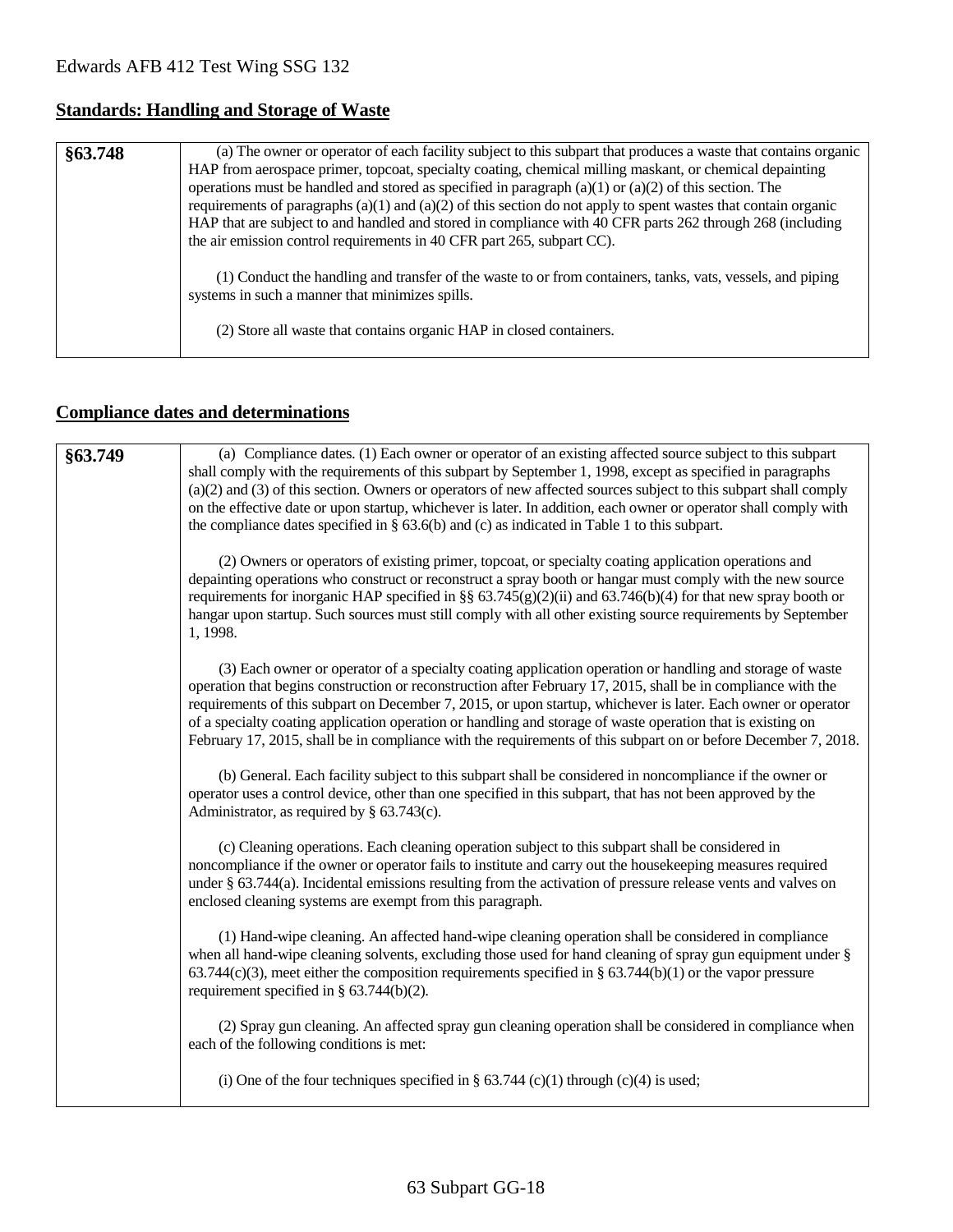| §63.749 | (ii) The technique selected is operated according to the procedures specified in § 63.744 (c)(1) through<br>$(c)(4)$ as appropriate; and                                                                                                                                                                                                                                                                                                                                                                                                                                                                                                                                                                                                                                                                                                                                                              |
|---------|-------------------------------------------------------------------------------------------------------------------------------------------------------------------------------------------------------------------------------------------------------------------------------------------------------------------------------------------------------------------------------------------------------------------------------------------------------------------------------------------------------------------------------------------------------------------------------------------------------------------------------------------------------------------------------------------------------------------------------------------------------------------------------------------------------------------------------------------------------------------------------------------------------|
|         | (iii) If an enclosed system is used, monthly visual inspections are conducted and any leak detected is<br>repaired within 15 days after detection. If the leak is not repaired by the 15th day after detection, the solvent<br>shall be removed and the enclosed cleaner shall be shut down until the cleaner is repaired or its use is<br>permanently discontinued.                                                                                                                                                                                                                                                                                                                                                                                                                                                                                                                                  |
|         | (3) Flush cleaning. An affected flush cleaning operation shall be considered in compliance if the operating<br>requirements specified in $\S$ 63.744(d) are implemented and carried out.                                                                                                                                                                                                                                                                                                                                                                                                                                                                                                                                                                                                                                                                                                              |
|         | (d) Organic HAP and VOC content levels - primer, topcoat, and specialty coating application operations.                                                                                                                                                                                                                                                                                                                                                                                                                                                                                                                                                                                                                                                                                                                                                                                               |
|         | (1) Performance test periods. For uncontrolled coatings that are not averaged, each 24 hours is considered<br>a performance test. For compliant and non-compliant coatings that are averaged together, each 30-day period is<br>considered a performance test, unless the permitting agency specifies a shorter averaging period as part of an<br>ambient ozone control program. When using a control device other than a carbon adsorber, three 1-hour runs<br>constitute the test period for the initial and any subsequent performance test. When using a carbon adsorber,<br>each rolling material balance period is considered a performance test.                                                                                                                                                                                                                                               |
|         | (2) Initial performance tests. If a control device is used, each owner or operator shall conduct an initial<br>performance test to demonstrate compliance with the overall reduction efficiency specified in paragraph §<br>63.745, unless a waiver is obtained under either § 63.7(e)(2)(iv) or § 63.7(h). The initial performance test shall<br>be conducted according to the procedures and test methods specified in §§ 63.7 and 63.750(g) for carbon<br>adsorbers and in § 63.750(h) for control devices other than carbon adsorbers. For carbon adsorbers, the initial<br>performance test shall be used to establish the appropriate rolling material balance period for determining<br>compliance. The procedures in paragraphs $(d)(2)(i)$ through $(d)(2)(vi)$ of this section shall be used in<br>determining initial compliance with the provisions of this subpart for carbon adsorbers. |
|         | (i)(A) When either EPA Method 18 or EPA Method 25A is to be used in the determination of the<br>efficiency of a fixed-bed carbon adsorption system with a common exhaust stack for all the individual carbon<br>adsorber vessels pursuant to § $63.750(g)$ (2) or (4), the test shall consist of three separate runs, each coinciding<br>with one or more complete sequences through the adsorption cycles of all of the individual carbon adsorber<br>vessels.                                                                                                                                                                                                                                                                                                                                                                                                                                       |
|         | (B) When either EPA Method 18 or EPA Method 25A is to be used in the determination of the efficiency<br>of a fixed-bed carbon adsorption system with individual exhaust stacks for each carbon adsorber vessel<br>pursuant to $\S$ 63.750(g) (3) or (4), each carbon adsorber vessel shall be tested individually. The test for each<br>carbon adsorber vessel shall consist of three separate runs. Each run shall coincide with one or more complete<br>adsorption cycles.                                                                                                                                                                                                                                                                                                                                                                                                                          |
|         | (ii) EPA Method 1 or 1A of appendix A of part 60 is used for sample and velocity traverses.                                                                                                                                                                                                                                                                                                                                                                                                                                                                                                                                                                                                                                                                                                                                                                                                           |
|         | (iii) EPA Method 2, 2A, 2C, or 2D of appendix A of part 60 is used for velocity and volumetric flow rates.                                                                                                                                                                                                                                                                                                                                                                                                                                                                                                                                                                                                                                                                                                                                                                                            |
|         | (iv) EPA Method 3 of appendix A of part 60 is used for gas analysis.                                                                                                                                                                                                                                                                                                                                                                                                                                                                                                                                                                                                                                                                                                                                                                                                                                  |
|         | (v) EPA Method 4 of appendix A of part 60 is used for stack gas moisture.                                                                                                                                                                                                                                                                                                                                                                                                                                                                                                                                                                                                                                                                                                                                                                                                                             |
|         | (vi) EPA Methods 2, 2A, 2C, 2D, 3, and 4 shall be performed, as applicable, at least twice during each test<br>period.                                                                                                                                                                                                                                                                                                                                                                                                                                                                                                                                                                                                                                                                                                                                                                                |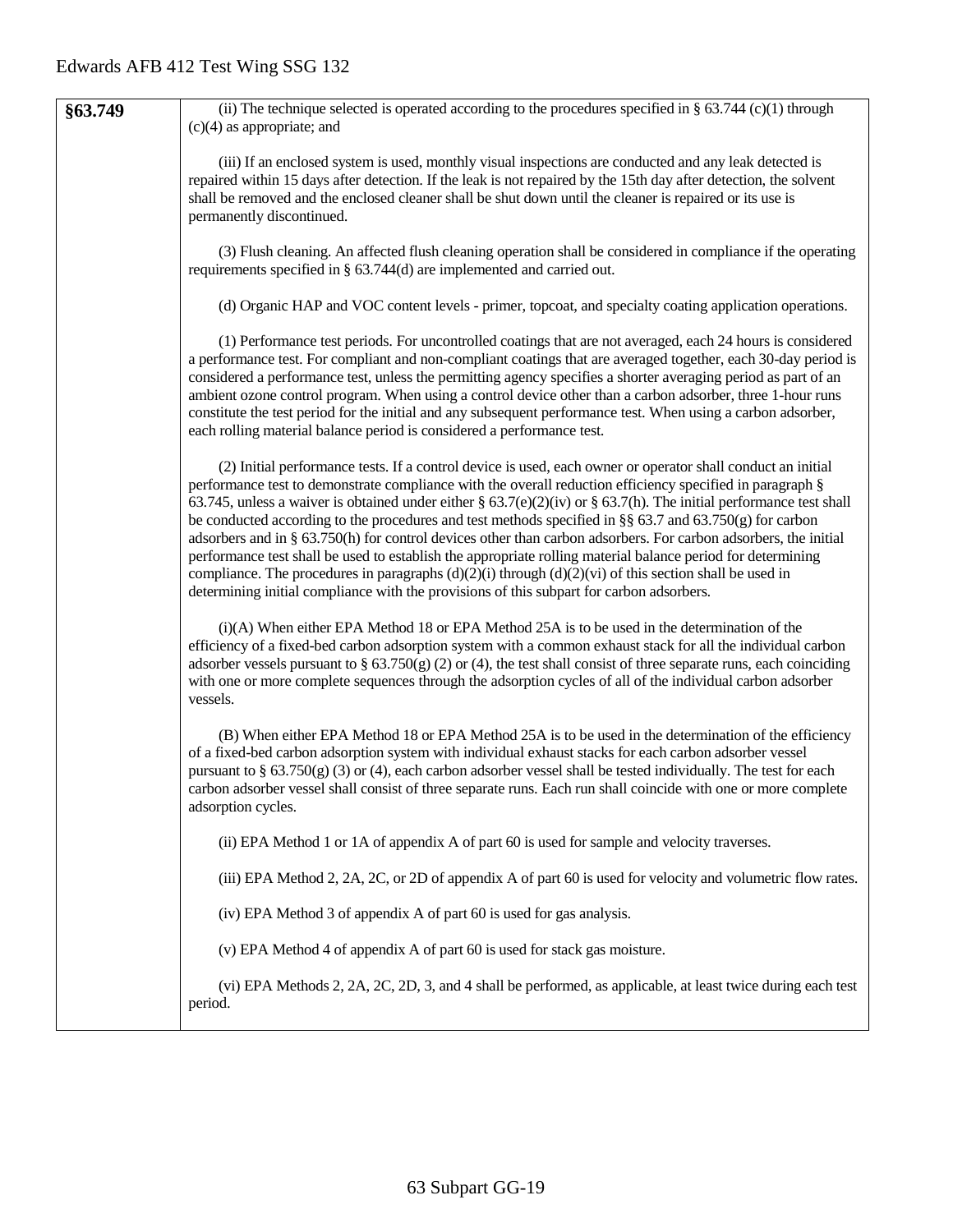| §63.749 | (3) The primer application operation is considered in compliance when the conditions specified in<br>paragraphs $(d)(3)(i)$ through $(d)(3)(iv)$ of this section, as applicable, and in paragraph (e) of this section are met.<br>Failure to meet any one of the conditions identified in these paragraphs shall constitute noncompliance. The<br>compliance demonstration for a primer may be based on the organic HAP content or the VOC content of the<br>primer; demonstrating compliance with both the HAP content limit and the VOC content limit is not required.<br>If a primer contains HAP solvents that are exempt from the definition of VOC in $\S$ 63.741 and 40 CFR 51.100,<br>then the HAP content must be used to demonstrate compliance.        |
|---------|-------------------------------------------------------------------------------------------------------------------------------------------------------------------------------------------------------------------------------------------------------------------------------------------------------------------------------------------------------------------------------------------------------------------------------------------------------------------------------------------------------------------------------------------------------------------------------------------------------------------------------------------------------------------------------------------------------------------------------------------------------------------|
|         | (i) For all uncontrolled primers, all values of Hi and Ha (as determined using the procedures specified in $\S$<br>63.750(c) and (d)) are less than or equal to the applicable HAP content limit in § 63.745(c)(1), and all values of<br>Gi and Ga (as determined using the procedures specified in $\S$ 63.750(e) and (f)) are less than or equal to the<br>applicable VOC content limit in $\S$ 63.745(c)(2).                                                                                                                                                                                                                                                                                                                                                   |
|         | (ii) If a control device is used:                                                                                                                                                                                                                                                                                                                                                                                                                                                                                                                                                                                                                                                                                                                                 |
|         | (A) The overall control system efficiency, Ek, as determined using the procedures specified in $\S$ 63.750(g)<br>for control systems containing carbon adsorbers and in $\S$ 63.750(h) for control systems with other control<br>devices, is equal to or greater than 81% during the initial performance test and any subsequent performance<br>test;                                                                                                                                                                                                                                                                                                                                                                                                             |
|         | (B) If an incinerator other than a catalytic incinerator is used, the average combustion temperature for all<br>3-hour periods is greater than or equal to the average combustion temperature established under $\S$<br>$63.751(b)(11)$ ; and                                                                                                                                                                                                                                                                                                                                                                                                                                                                                                                     |
|         | (C) If a catalytic incinerator is used, the average combustion temperatures for all 3-hour periods are greater<br>than or equal to the average combustion temperatures established under $\S$ 63.751(b)(12).                                                                                                                                                                                                                                                                                                                                                                                                                                                                                                                                                      |
|         | (iii)(A) Uses an application technique specified in § 63.745 (f)(1)(i) through (f)(1)(viii), or                                                                                                                                                                                                                                                                                                                                                                                                                                                                                                                                                                                                                                                                   |
|         | (B) Uses an alternative application technique, as allowed under $\S 63.745(f)(1)(ix)$ , such that the emissions<br>of both organic HAP and VOC for the implementation period of the alternative application method are less than<br>or equal to the emissions generated using HVLP or electrostatic spray application methods as determined using<br>the procedures specified in $\S$ 63.750(i).                                                                                                                                                                                                                                                                                                                                                                  |
|         | (iv) Operates all application techniques in accordance with the manufacturer's specifications or locally<br>prepared operating procedures, whichever is more stringent.                                                                                                                                                                                                                                                                                                                                                                                                                                                                                                                                                                                           |
|         | (4) The topcoat or specialty coating application operation is considered in compliance when the conditions<br>specified in paragraphs $(d)(4)(i)$ through $(d)(4)(iv)$ of this section, as applicable, and in paragraph (e) of this<br>section are met. Failure to meet any of the conditions identified in these paragraphs shall constitute<br>noncompliance.                                                                                                                                                                                                                                                                                                                                                                                                   |
|         | (i) The topcoat application operation is considered in compliance when the conditions specified in<br>paragraph $(d)(4)(i)(A)$ of this section are met. The specialty coating application operation is considered in<br>compliance when the conditions specified in paragraph $(d)(4)(i)(B)$ are met. The compliance demonstration for<br>a topcoat or a specialty coating may be based on the organic HAP content or the VOC content of the coating;<br>demonstrating compliance with both the HAP content limit and the VOC content limit is not required. If a<br>topcoat or specialty coating contains HAP solvents that are exempt from the definition of VOC in § 63.741 and<br>40 CFR 51.100, then the HAP content must be used to demonstrate compliance. |
|         | (A) For all uncontrolled topcoats, all values of Hi and Ha (as determined using the procedures specified in<br>§ 63.750(c) and (d)) are less than or equal to the applicable HAP content limit in § 63.745(c)(3), and all values<br>of Gi and Ga (as determined using the procedures specified in $\S$ 63.750(e) and (f)) are less than or equal to the<br>applicable VOC content limit in $\S$ 63.745(c)(4).                                                                                                                                                                                                                                                                                                                                                     |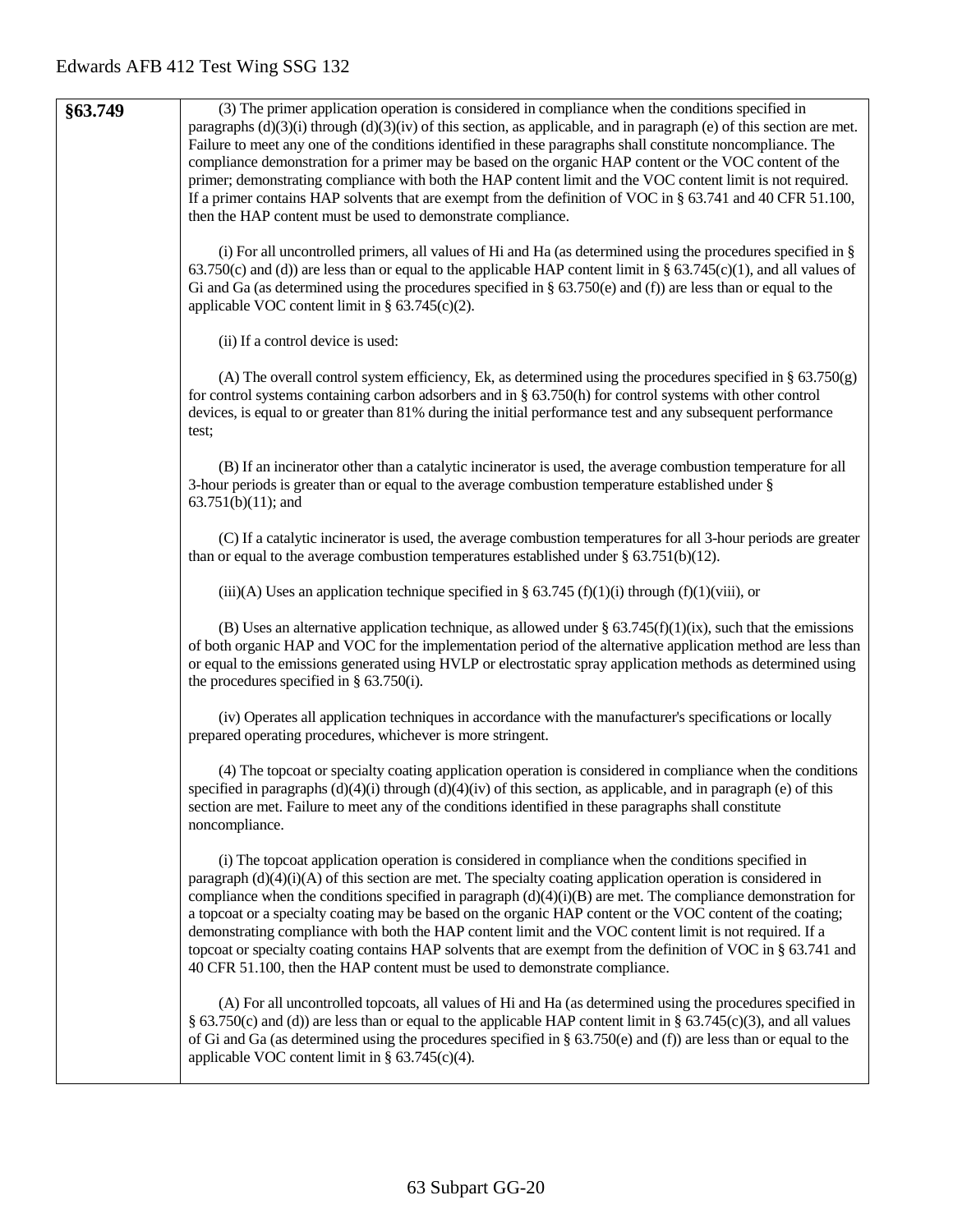| §63.749 | (B) For all uncontrolled specialty coatings, all values of Hi and Ha (as determined using the procedures                                                                                                                                                                                                                                                                                                                                                                                                                                                                                                                                                                                             |
|---------|------------------------------------------------------------------------------------------------------------------------------------------------------------------------------------------------------------------------------------------------------------------------------------------------------------------------------------------------------------------------------------------------------------------------------------------------------------------------------------------------------------------------------------------------------------------------------------------------------------------------------------------------------------------------------------------------------|
|         | specified in § 63.750(c) and (d)) are less than or equal to the HAP content limits specified in Table 1 to §                                                                                                                                                                                                                                                                                                                                                                                                                                                                                                                                                                                         |
|         | 63.745 for the applicable specialty coating types (less water) as applied, and all values of Gi and Ga (as                                                                                                                                                                                                                                                                                                                                                                                                                                                                                                                                                                                           |
|         | determined using the procedures specified in § 63.750(e) and (f)) are less than or equal to the VOC content                                                                                                                                                                                                                                                                                                                                                                                                                                                                                                                                                                                          |
|         | limits specified in Table 1 to § 63.745 for the applicable specialty coating types (less water and exempt                                                                                                                                                                                                                                                                                                                                                                                                                                                                                                                                                                                            |
|         | solvents) as applied.                                                                                                                                                                                                                                                                                                                                                                                                                                                                                                                                                                                                                                                                                |
|         |                                                                                                                                                                                                                                                                                                                                                                                                                                                                                                                                                                                                                                                                                                      |
|         | (ii) If a control device is used,                                                                                                                                                                                                                                                                                                                                                                                                                                                                                                                                                                                                                                                                    |
|         | (A) The overall control system efficiency, Ek, as determined using the procedures specified in $\S$ 63.750(g)<br>for control systems containing carbon adsorbers and in $\S$ 63.750(h) for control systems with other control<br>devices, is equal to or greater than 81% during the initial performance test and any subsequent performance<br>test;                                                                                                                                                                                                                                                                                                                                                |
|         | (B) If an incinerator other than a catalytic incinerator is used, the average combustion temperature for all<br>3-hour periods is greater than or equal to the average combustion temperature established under $\S$<br>$63.751(b)(11)$ ; and                                                                                                                                                                                                                                                                                                                                                                                                                                                        |
|         | (C) If a catalytic incinerator is used, the average combustion temperatures for all 3-hour periods are greater<br>than or equal to the average combustion temperatures established under $\S$ 63.751(b)(12).                                                                                                                                                                                                                                                                                                                                                                                                                                                                                         |
|         | (iii)(A) Uses an application technique specified in § 63.745(f)(1)(i) through (f)(1)(iv); or                                                                                                                                                                                                                                                                                                                                                                                                                                                                                                                                                                                                         |
|         | (B) Uses an alternative application technique, as allowed under § $63.745(f)(1)(v)$ , such that the emissions<br>of both organic HAP and VOC for the implementation period of the alternative application method are less than<br>or equal to the emissions generated using HVLP spray, electrostatic spray, airless spray, or air-assisted airless<br>spray application methods, as determined using the procedures specified in $\S$ 63.750(i)                                                                                                                                                                                                                                                     |
|         | (iv) Operates all application techniques in accordance with the manufacturer's specifications or locally<br>prepared operating procedures.                                                                                                                                                                                                                                                                                                                                                                                                                                                                                                                                                           |
|         | (e) Inorganic HAP emissions - primer, topcoat, and specialty coating application operations. For each<br>primer, topcoat, or specialty coating application operation that emits inorganic HAP, the operation is in<br>compliance when:                                                                                                                                                                                                                                                                                                                                                                                                                                                               |
|         | (1) It is operated according to the requirements specified in § 63.745(g)(1) through (g)(3); and                                                                                                                                                                                                                                                                                                                                                                                                                                                                                                                                                                                                     |
|         | (2) It is shut down immediately whenever the pressure drop or water flow rate is outside the limit(s)<br>established for them and is not restarted until the pressure drop or water flow rate is returned within these<br>limit(s), as required under $\S$ 63.745(g)(3).                                                                                                                                                                                                                                                                                                                                                                                                                             |
|         | (f) Organic HAP emissions - Depainting operations -                                                                                                                                                                                                                                                                                                                                                                                                                                                                                                                                                                                                                                                  |
|         | (1) Performance test periods. When using a control device other than a carbon adsorber, three 1-hour runs<br>constitute the test period for the initial and any subsequent performance test. When a carbon adsorber is used,<br>each rolling material balance period is considered a performance test. Each 24-hour period is considered a<br>performance test period for determining compliance with $\S 63.746(b)(1)$ . For uncontrolled organic emissions<br>from depainting operations, each calendar year is considered a performance test period for determining<br>compliance with the HAP limits for organic HAP-containing chemical strippers used for spot stripping and<br>decal removal. |
|         |                                                                                                                                                                                                                                                                                                                                                                                                                                                                                                                                                                                                                                                                                                      |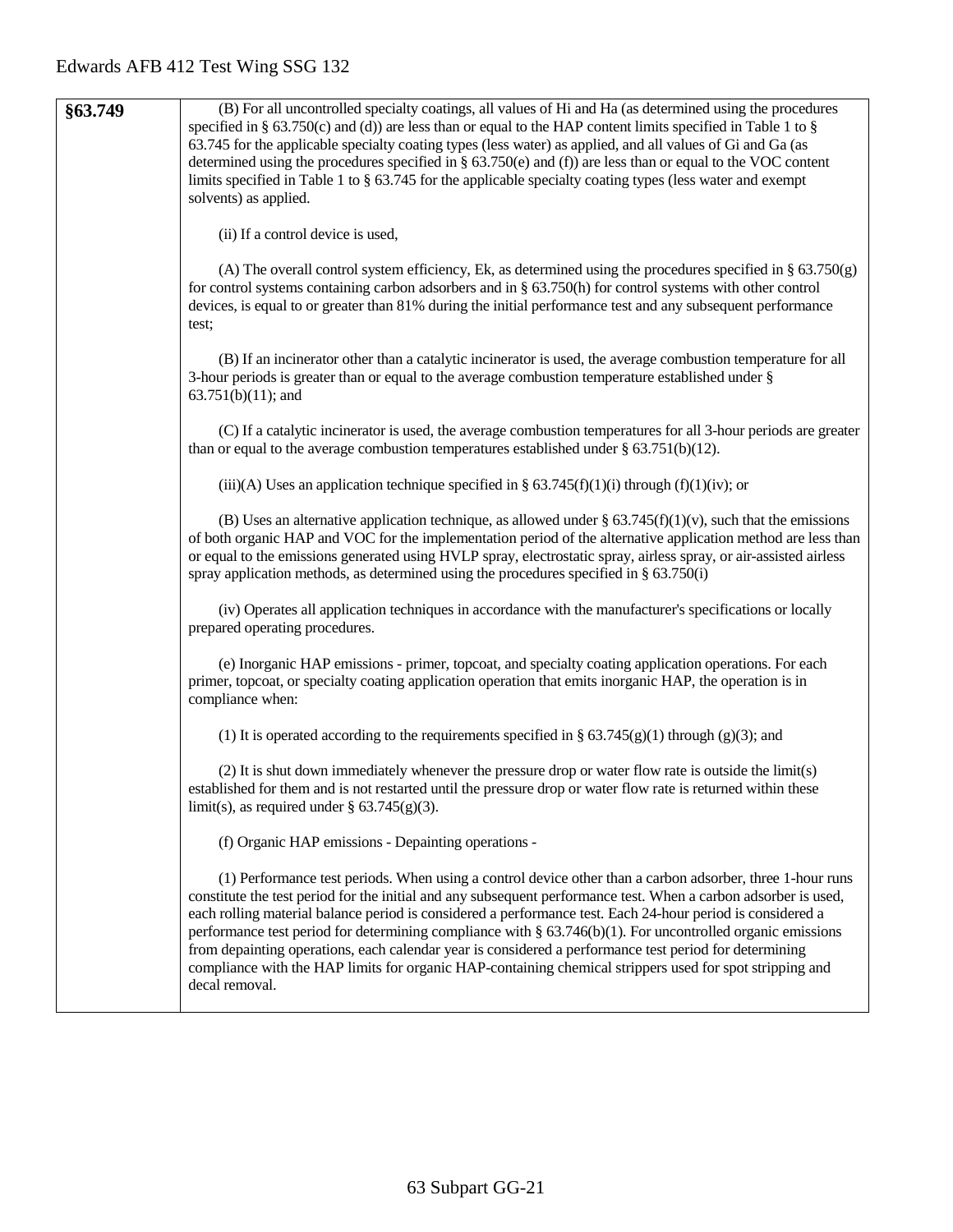| §63.749 | (2) Initial performance tests. If a control device is used, each owner or operator shall conduct an initial                                                                                                                                                                                                                                                                                                                                                                                                                                                                                      |
|---------|--------------------------------------------------------------------------------------------------------------------------------------------------------------------------------------------------------------------------------------------------------------------------------------------------------------------------------------------------------------------------------------------------------------------------------------------------------------------------------------------------------------------------------------------------------------------------------------------------|
|         | performance test to demonstrate compliance with the overall reduction efficiency specified in § 63.746(c),<br>unless a waiver is obtained under either § 63.7(e)(2)(iv) or § 63.7(h). The initial performance test shall be                                                                                                                                                                                                                                                                                                                                                                      |
|         | conducted according to the procedures and test methods specified in §§ 63.7 and 63.750(g) for carbon                                                                                                                                                                                                                                                                                                                                                                                                                                                                                             |
|         | adsorbers and in § 63.750(h) for control devices other than carbon adsorbers. For carbon adsorbers, the initial                                                                                                                                                                                                                                                                                                                                                                                                                                                                                  |
|         | performance test shall be used to establish the appropriate rolling material balance period for determining<br>compliance. The procedures in paragraphs $(2)(i)$ through $(2)(vi)$ of this section shall be used in determining                                                                                                                                                                                                                                                                                                                                                                  |
|         | initial compliance with the provisions of this subpart for carbon adsorbers.                                                                                                                                                                                                                                                                                                                                                                                                                                                                                                                     |
|         | (i)(A) When either EPA Method 18 or EPA Method 25A is to be used in the determination of the<br>efficiency of a fixed-bed carbon adsorption system with a common exhaust stack for all the individual carbon<br>adsorber vessels pursuant to § 63.750(g)(2) or (4), the test shall consist of three separate runs, each coinciding<br>with one or more complete sequences through the adsorption cycles of all of the individual carbon adsorber<br>vessels.                                                                                                                                     |
|         | (B) When either EPA Method 18 or EPA Method 25A is to be used in the determination of the efficiency<br>of a fixed-bed carbon adsorption system with individual exhaust stacks for each carbon adsorber vessel<br>pursuant to $\S$ 63.750(g) (3) or (4), each carbon adsorber vessel shall be tested individually. The test for each<br>carbon adsorber vessel shall consist of three separate runs. Each run shall coincide with one or more complete<br>adsorption cycles.                                                                                                                     |
|         | (ii) EPA Method 1 or 1A of appendix A of part 60 is used for sample and velocity traverses.                                                                                                                                                                                                                                                                                                                                                                                                                                                                                                      |
|         |                                                                                                                                                                                                                                                                                                                                                                                                                                                                                                                                                                                                  |
|         | (iii) EPA Method 2, 2A, 2C, or 2D of appendix A of part 60 is used for velocity and volumetric flow rates.                                                                                                                                                                                                                                                                                                                                                                                                                                                                                       |
|         | (iv) EPA Method 3 of appendix A of part 60 is used for gas analysis.                                                                                                                                                                                                                                                                                                                                                                                                                                                                                                                             |
|         | (v) EPA Method 4 of appendix A of part 60 is used for stack gas moisture.                                                                                                                                                                                                                                                                                                                                                                                                                                                                                                                        |
|         | (vi) EPA Methods 2, 2A, 2C, 2D, 3, and 4 shall be performed, as applicable, at least twice during each test<br>period.                                                                                                                                                                                                                                                                                                                                                                                                                                                                           |
|         | (3) An organic HAP-containing chemical stripper depainting operation is considered in compliance when<br>the conditions specified in paragraph $(g)(3)(i)$ of this section are met.                                                                                                                                                                                                                                                                                                                                                                                                              |
|         | (i) If a carbon adsorber (or other control device) is used, the overall control efficiency of the control<br>system, as determined using the procedures specified in $\S$ 63.750(g) (or other control device as determined<br>using the procedures specified in § $63.750(h)$ , is equal to or greater than 81% for control systems installed<br>before the effective date, or equal to or greater than 95% for control systems installed on or after the effective<br>date, during the initial performance test and all subsequent material balances (or performance tests, as<br>appropriate). |
|         | (ii) For non-HAP depainting operations complying with $\S$ 63.746(b)(1);                                                                                                                                                                                                                                                                                                                                                                                                                                                                                                                         |
|         | (A) For any spot stripping and decal removal, the value of C, as determined using the procedures specified<br>in § $63.750(j)$ , is less than or equal to 26 gallons of organic HAP-containing chemical stripper or 190 pounds of<br>organic HAP per commercial aircraft depainted calculated on a yearly average; and is less than or equal to 50<br>gallons of organic HAP-containing chemical stripper or 365 pounds of organic HAP per military aircraft<br>depainted calculated on a yearly average; and                                                                                    |
|         | (B) The requirements of $\S$ 63.746(b)(2) are carried out during malfunctions of non-chemical based<br>equipment.                                                                                                                                                                                                                                                                                                                                                                                                                                                                                |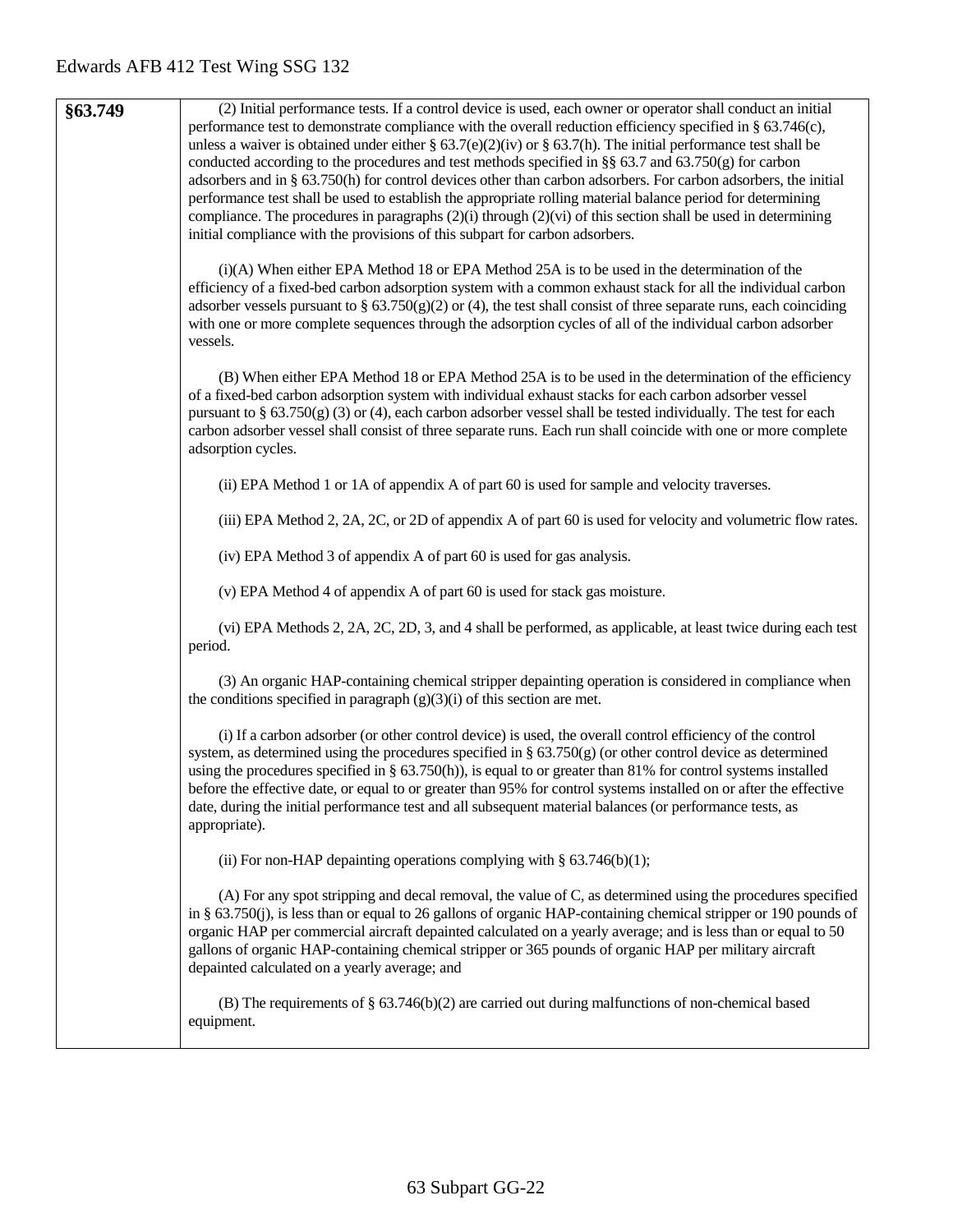| §63.749 | (g) Inorganic HAP emissions - depainting operations. Each depainting operation is in compliance when:                                                                                                                                                                                                                                                                                                                                                                                                                                                                                                                                                                                                                                                                                                                                                                                    |
|---------|------------------------------------------------------------------------------------------------------------------------------------------------------------------------------------------------------------------------------------------------------------------------------------------------------------------------------------------------------------------------------------------------------------------------------------------------------------------------------------------------------------------------------------------------------------------------------------------------------------------------------------------------------------------------------------------------------------------------------------------------------------------------------------------------------------------------------------------------------------------------------------------|
|         | (1) The operating requirements specified in $\S$ 63.746(b)(4) are followed; and                                                                                                                                                                                                                                                                                                                                                                                                                                                                                                                                                                                                                                                                                                                                                                                                          |
|         | (2) It is shut down immediately whenever the pressure drop or water flow rate is outside the limit(s)<br>established for them and is not restarted until the pressure drop or water flow rate is returned within these<br>limit(s), as required under $\S$ 63.746(b)(4)(v).                                                                                                                                                                                                                                                                                                                                                                                                                                                                                                                                                                                                              |
|         | (h) Chemical milling maskant application operations -                                                                                                                                                                                                                                                                                                                                                                                                                                                                                                                                                                                                                                                                                                                                                                                                                                    |
|         | (1) Performance test periods. For uncontrolled chemical milling maskants that are not averaged, each 24-<br>hour period is considered a performance test. For compliant and noncompliant chemical milling maskants that<br>are averaged together, each 30-day period is considered a performance test, unless the permitting agency<br>specifies a shorter period as part of an ambient ozone control program. When using a control device other than<br>a carbon adsorber, three 1-hour runs constitute the test period for the initial and any subsequent performance<br>test. When a carbon adsorber is used, each rolling material balance period is considered a performance test.                                                                                                                                                                                                  |
|         | (2) Initial performance tests. If a control device is used, each owner or operator shall conduct an initial<br>performance test to demonstrate compliance with the overall reduction efficiency specified in § 63.747(d),<br>unless a waiver is obtained under either § 63.7(e)(2)(iv) or § 63.7(h). The initial performance test shall be<br>conducted according to the procedures and test methods specified in § 63.7 and § 63.750(g) for carbon<br>adsorbers and in § 63.750(h) for control devices other than carbon adsorbers. For carbon adsorbers, the initial<br>performance test shall be used to establish the appropriate rolling material balance period for determining<br>compliance. The procedures in paragraphs $(h)(2)$ (i) through (vi) of this section shall be used in determining<br>initial compliance with the provisions of this subpart for carbon adsorbers. |
|         | (i)(A) When either EPA Method 18 or EPA Method 25A is to be used in the determination of the<br>efficiency of a fixed-bed carbon adsorption system with a common exhaust stack for all the individual carbon<br>adsorber vessels pursuant to § $63.750(g)$ (2) or (4), the test shall consist of three separate runs, each coinciding<br>with one or more complete sequences through the adsorption cycles of all of the individual carbon adsorber<br>vessels.                                                                                                                                                                                                                                                                                                                                                                                                                          |
|         | (B) When either EPA Method 18 or EPA Method 25A is to be used in the determination of the efficiency<br>of a fixed-bed carbon adsorption system with individual exhaust stacks for each carbon adsorber vessel<br>pursuant to $\S$ 63.750(g) (3) or (4), each carbon adsorber vessel shall be tested individually. The test for each<br>carbon adsorber vessel shall consist of three separate runs. Each run shall coincide with one or more complete<br>adsorption cycles.                                                                                                                                                                                                                                                                                                                                                                                                             |
|         | (ii) EPA Method 1 or 1A of appendix A of part 60 is used for sample and velocity traverses.                                                                                                                                                                                                                                                                                                                                                                                                                                                                                                                                                                                                                                                                                                                                                                                              |
|         | (iii) EPA Method 2, 2A, 2C, or 2D of appendix A of part 60 is used for velocity and volumetric flow rates.                                                                                                                                                                                                                                                                                                                                                                                                                                                                                                                                                                                                                                                                                                                                                                               |
|         | (iv) EPA Method 3 of appendix A of part 60 is used for gas analysis.                                                                                                                                                                                                                                                                                                                                                                                                                                                                                                                                                                                                                                                                                                                                                                                                                     |
|         | (v) EPA Method 4 of appendix A of part 60 is used for stack gas moisture.                                                                                                                                                                                                                                                                                                                                                                                                                                                                                                                                                                                                                                                                                                                                                                                                                |
|         | (vi) EPA Methods 2, 2A, 2C, 2D, 3, and 4 shall be performed, as applicable, at least twice during each test<br>period.                                                                                                                                                                                                                                                                                                                                                                                                                                                                                                                                                                                                                                                                                                                                                                   |
|         | (3) The chemical milling maskant application operation is considered in compliance when the conditions<br>specified in paragraphs $(i)(3)(i)$ and $(ii)$ of this section are met. The compliance demonstration for a chemical<br>milling maskant may be based on the organic HAP content or the VOC content of the chemical milling<br>maskant; demonstrating compliance with both the HAP content limit and the VOC content limit is not required.<br>If a chemical milling maskant contains HAP solvents that are exempt from the definition of VOC in § 63.741<br>and 40 CFR 51.100, then the HAP content must be used to demonstrate compliance.                                                                                                                                                                                                                                     |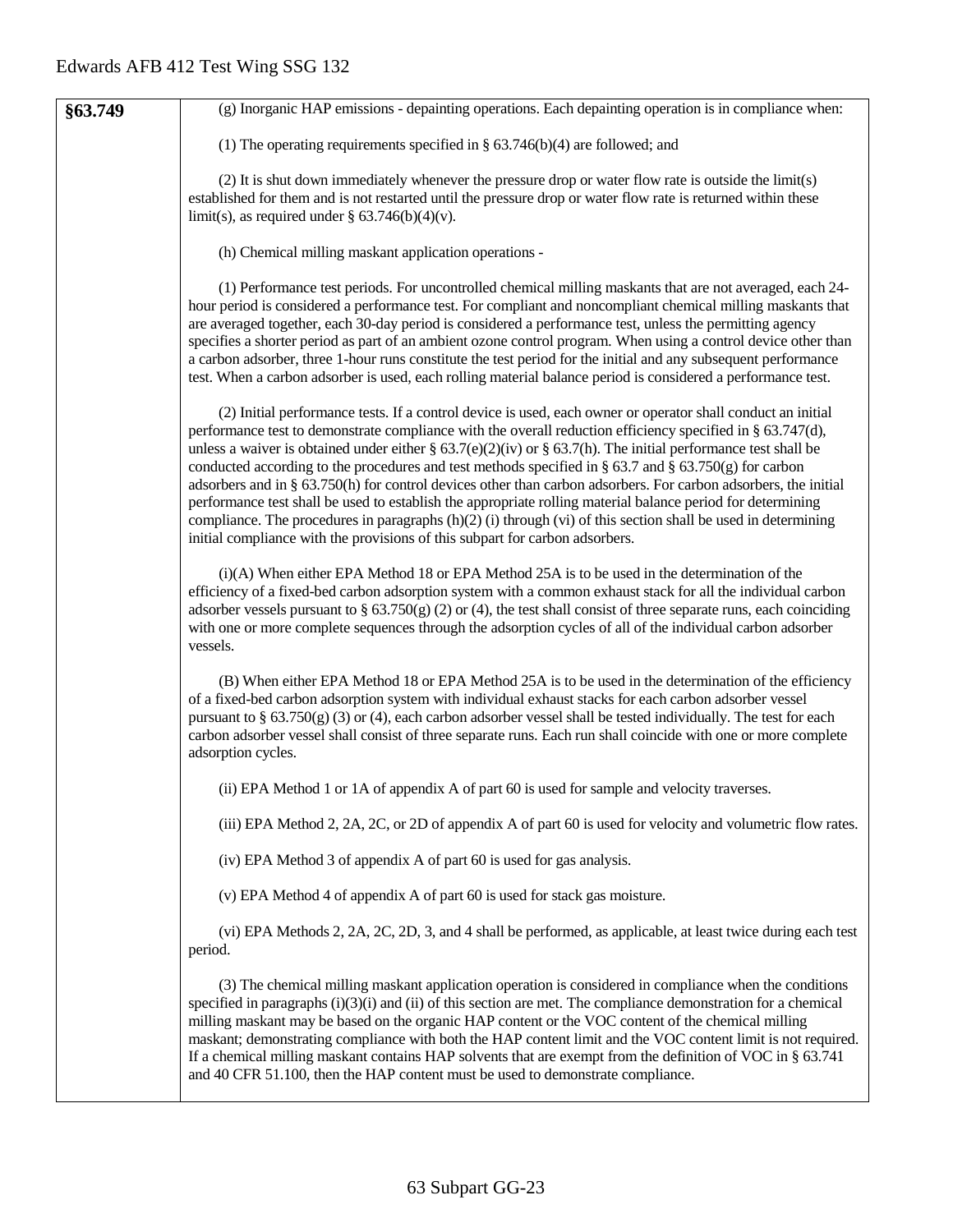| §63.749 | (i) For all uncontrolled chemical milling maskants, all values of Hi and Ha (as determined using the<br>procedures specified in § 63.750 (k) and (l)) are less than or equal to 622 grams of organic HAP per liter (5.2<br>lb/gal) of Type I chemical milling maskant as applied (less water), and 160 grams of organic HAP per liter<br>(1.3 lb/gal) of Type II chemical milling maskant as applied (less water). All values of Gi and Ga (as<br>determined using the procedures specified in $\S$ 63.750 (m) and (n)) are less than or equal to 622 grams of<br>VOC per liter (5.2 lb/gal) of Type I chemical milling maskant as applied (less water and exempt solvents),<br>and 160 grams of VOC per liter (1.3 lb/gal) of Type II chemical milling maskant (less water and exempt<br>solvents) as applied.                                                  |
|---------|------------------------------------------------------------------------------------------------------------------------------------------------------------------------------------------------------------------------------------------------------------------------------------------------------------------------------------------------------------------------------------------------------------------------------------------------------------------------------------------------------------------------------------------------------------------------------------------------------------------------------------------------------------------------------------------------------------------------------------------------------------------------------------------------------------------------------------------------------------------|
|         | (ii) If a carbon adsorber (or other control device) is used, the overall control efficiency of the control<br>system, as determined using the procedures specified in $\S$ 63.750(g) (or systems with other control devices as<br>determined using the procedures specified in § $63.750(h)$ , is equal to or greater than 81% during the initial<br>performance test period and all subsequent material balances (or performance tests, as appropriate).                                                                                                                                                                                                                                                                                                                                                                                                        |
|         | (i) Handling and storage of waste. For those wastes subject to this subpart, failure to comply with the<br>requirements specified in § 63.748 shall be considered a violation.                                                                                                                                                                                                                                                                                                                                                                                                                                                                                                                                                                                                                                                                                   |
|         | (j) Performance tests shall be conducted under such conditions as the Administrator specifies to the<br>owner or operator based on representative performance of the affected source for the period being tested.<br>Representative conditions exclude periods of startup and shutdown unless specified by the Administrator or<br>an applicable subpart. The owner or operator may not conduct performance tests during periods of<br>malfunction. The owner or operator must record the process information that is necessary to document<br>operating conditions during the test and include in such record an explanation to support that such conditions<br>represent normal operation. Upon request, the owner or operator shall make available to the Administrator<br>such records as may be necessary to determine the conditions of performance tests. |

# **Test methods and Procedures**

| §63.750 | (a) Composition determination. Compliance with the hand-wipe cleaning solvent approved<br>composition list specified in $\S 63.744(b)(1)$ for hand-wipe cleaning solvents shall be demonstrated using<br>data supplied by the manufacturer of the cleaning solvent. The data shall identify all components of the<br>cleaning solvent and shall demonstrate that one of the approved composition definitions is met.                                                                                                                                                                                                                                                                                         |
|---------|--------------------------------------------------------------------------------------------------------------------------------------------------------------------------------------------------------------------------------------------------------------------------------------------------------------------------------------------------------------------------------------------------------------------------------------------------------------------------------------------------------------------------------------------------------------------------------------------------------------------------------------------------------------------------------------------------------------|
|         | (b) Vapor pressure determination. The composite vapor pressure of hand-wipe cleaning solvents used<br>in a cleaning operation subject to this subpart shall be determined as follows:                                                                                                                                                                                                                                                                                                                                                                                                                                                                                                                        |
|         | (1) For single-component hand-wipe cleaning solvents, the vapor pressure shall be determined using<br>MSDS or other manufacturer's data, standard engineering reference texts, or other equivalent methods.                                                                                                                                                                                                                                                                                                                                                                                                                                                                                                  |
|         | (2) The composite vapor pressure of a blended hand-wipe solvent shall be determined by quantifying<br>the amount of each organic compound in the blend using manufacturer's supplied data or a gas<br>chromatographic analysis in accordance with ASTM E 260-91 or 96 (incorporated by reference—see<br>§63.14 of subpart A of this part) and by calculating the composite vapor pressure of the solvent by<br>summing the partial pressures of each component. The vapor pressure of each component shall be<br>determined using manufacturer's data, standard engineering reference texts, or other equivalent methods.<br>The following equation shall be used to determine the composite vapor pressure: |
|         | $PP_e = \sum_{i=1}^n \frac{\left(W_i\right)\left(VF_i\right)/MW_i}{W_W} + \sum_{i=1}^n \frac{W_e}{MW_i} + \sum_{i=1}^n \frac{W_i}{MW_i}$                                                                                                                                                                                                                                                                                                                                                                                                                                                                                                                                                                     |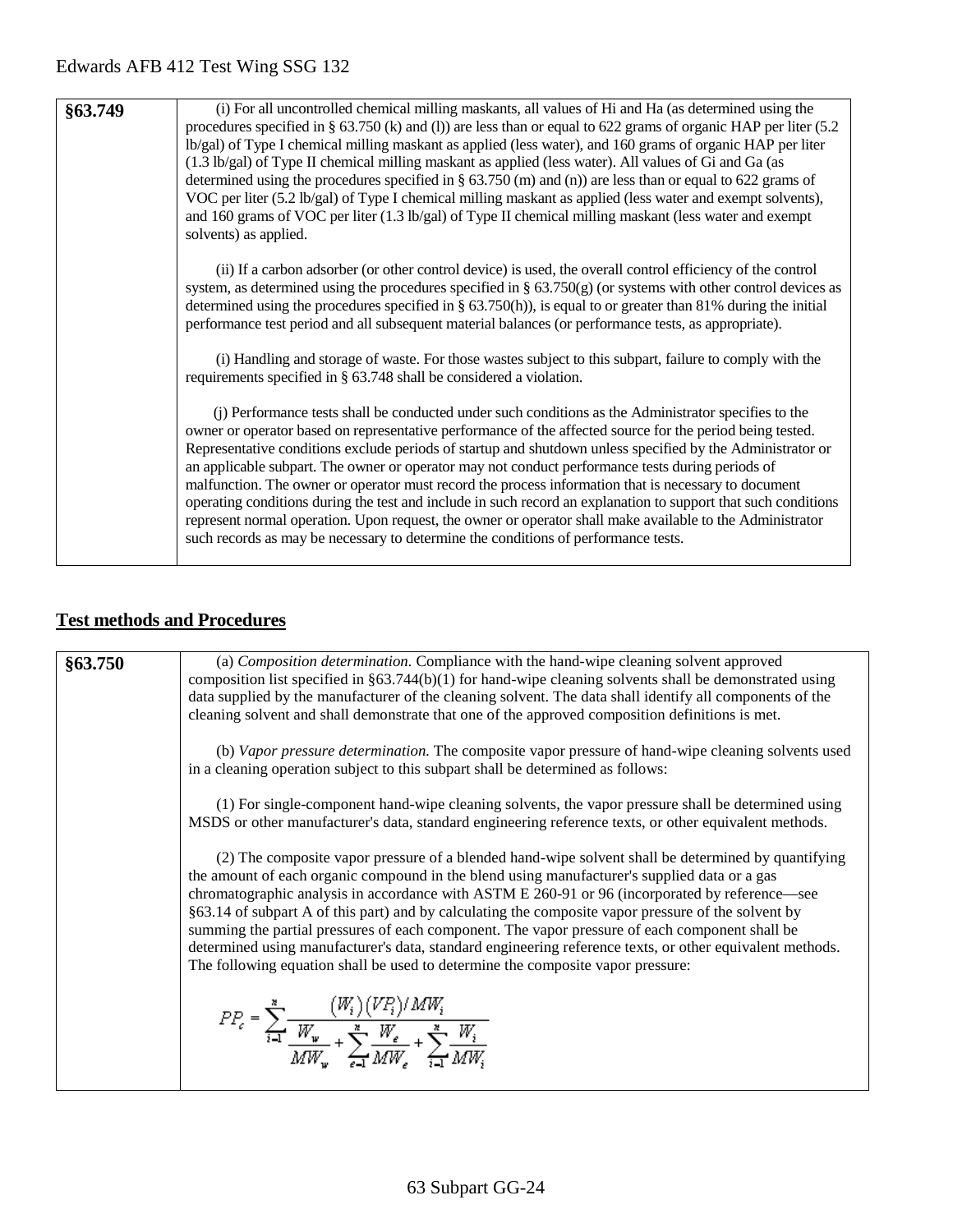| §63.750 | where:<br>$W_i$ = Weight of the "i" th VOC compound, grams.                                                                                                                                                                                                                                                                                                                                                                                                                                                                                                                                                                                                                                                                                                                                                                                                                                                                                                                                                                                                                                                                                                |
|---------|------------------------------------------------------------------------------------------------------------------------------------------------------------------------------------------------------------------------------------------------------------------------------------------------------------------------------------------------------------------------------------------------------------------------------------------------------------------------------------------------------------------------------------------------------------------------------------------------------------------------------------------------------------------------------------------------------------------------------------------------------------------------------------------------------------------------------------------------------------------------------------------------------------------------------------------------------------------------------------------------------------------------------------------------------------------------------------------------------------------------------------------------------------|
|         | $W_{w}$ = Weight of water, grams.                                                                                                                                                                                                                                                                                                                                                                                                                                                                                                                                                                                                                                                                                                                                                                                                                                                                                                                                                                                                                                                                                                                          |
|         | $W_e$ = Weight of non-HAP, nonVOC compound, grams.                                                                                                                                                                                                                                                                                                                                                                                                                                                                                                                                                                                                                                                                                                                                                                                                                                                                                                                                                                                                                                                                                                         |
|         | $MW_i = Molecular weight of the "i"th VOC compound, g/g-mole.$<br>$MWw = Molecular weight of water, g/g-mole.$                                                                                                                                                                                                                                                                                                                                                                                                                                                                                                                                                                                                                                                                                                                                                                                                                                                                                                                                                                                                                                             |
|         | $MW_{e}$ = Molecular weight of exempt compound, g/g-mole.                                                                                                                                                                                                                                                                                                                                                                                                                                                                                                                                                                                                                                                                                                                                                                                                                                                                                                                                                                                                                                                                                                  |
|         | $PP_c = VOC$ composite partial pressure at 20 °C, mm Hg.                                                                                                                                                                                                                                                                                                                                                                                                                                                                                                                                                                                                                                                                                                                                                                                                                                                                                                                                                                                                                                                                                                   |
|         | $VP_i$ = Vapor pressure of the "i"th VOC compound at 20 °C, mm Hg.                                                                                                                                                                                                                                                                                                                                                                                                                                                                                                                                                                                                                                                                                                                                                                                                                                                                                                                                                                                                                                                                                         |
|         | (c) Organic HAP content level determination - compliant primers, topcoats, and specialty coatings. For<br>those uncontrolled primers, topcoats, and specialty coatings complying with the primer, topcoat, or specialty<br>coating organic HAP content limits specified in $\S$ 63.745(c) without being averaged, the procedures in<br>paragraphs $(c)(1)$ through $(3)$ of this section shall be used to determine the mass of organic HAP emitted per<br>volume of coating (less water) as applied. As an alternative to the procedures in paragraphs (c)(1) through (3)<br>of this section, an owner or operator may use the coating manufacturer's supplied data to demonstrate that<br>organic HAP emitted per volume of coating (less water), as applied, is less than or equal to the applicable<br>organic HAP limit specified in § 63.745(c). Owners and operators that use the coating manufacturer's supplied<br>data to demonstrate compliance based on the HAP content of the coating may add non-HAP solvent to those<br>coatings provided that the owner or operator also maintains records of the non-HAP solvent added to the<br>coating. |
|         | (1) For coatings that contain no exempt solvents, determine the total organic HAP content using<br>manufacturer's supplied data or Method 24 of 40 CFR part 60, appendix A, to determine the VOC content.<br>The VOC content shall be used as a surrogate for total HAP content for coatings that contain no exempt<br>solvent. If there is a discrepancy between the manufacturer's formulation data and the results of the Method<br>24 analysis, compliance shall be based on the results from the Method 24 analysis.                                                                                                                                                                                                                                                                                                                                                                                                                                                                                                                                                                                                                                  |
|         | When Method 24 is used to determine the VOC content of water-reducible coatings, the precision<br>adjustment factors in Reference Method 24 shall be used. If the adjusted analytical VOC content is less<br>than the formulation solvent content, then the analytical VOC content should be set equal to the<br>formulation solvent content.                                                                                                                                                                                                                                                                                                                                                                                                                                                                                                                                                                                                                                                                                                                                                                                                              |
|         | (2) For each coating formulation as applied, determine the organic HAP weight fraction, water weight<br>fraction (if applicable), and density from manufacturer's data. If the value for organic HAP weight fraction<br>cannot be determined using the manufacturer's data, the owner or operator shall use Method 311 of 40 CFR<br>part 63, appendix A, or submit an alternative procedure for determining the value for approval by the<br>Administrator. If the values for water weight fraction (if applicable) and density cannot be determined<br>using the manufacturer's data, the owner or operator shall submit an alternative procedure for determining<br>their values for approval by the Administrator. Recalculation is required only when a change occurs in the<br>coating formulation. If there is a discrepancy between the manufacturer's formulation data and the results of<br>the Method 311 analysis, compliance shall be based on the results from the Method 311 analysis.                                                                                                                                                       |
|         | (3) For each coating as applied, calculate the mass of organic HAP emitted per volume of coating<br>$(lb/gal)$ less water as applied using equations 1, 2, and 3:                                                                                                                                                                                                                                                                                                                                                                                                                                                                                                                                                                                                                                                                                                                                                                                                                                                                                                                                                                                          |
|         | $V_{wi} = \frac{D_d W_{wi}}{D_w}$<br>Eq. 1                                                                                                                                                                                                                                                                                                                                                                                                                                                                                                                                                                                                                                                                                                                                                                                                                                                                                                                                                                                                                                                                                                                 |
|         | where:<br>$V_{wi}$ = volume (gal) of water in one gal of coating i.<br>$D_{\alpha}$ = density (lb of coating per gal of coating) of coating i.<br>$W_{wi}$ = weight fraction (expressed as a decimal) of water in coating i.<br>$D_w$ = density of water, 8.33 lb/gal.                                                                                                                                                                                                                                                                                                                                                                                                                                                                                                                                                                                                                                                                                                                                                                                                                                                                                     |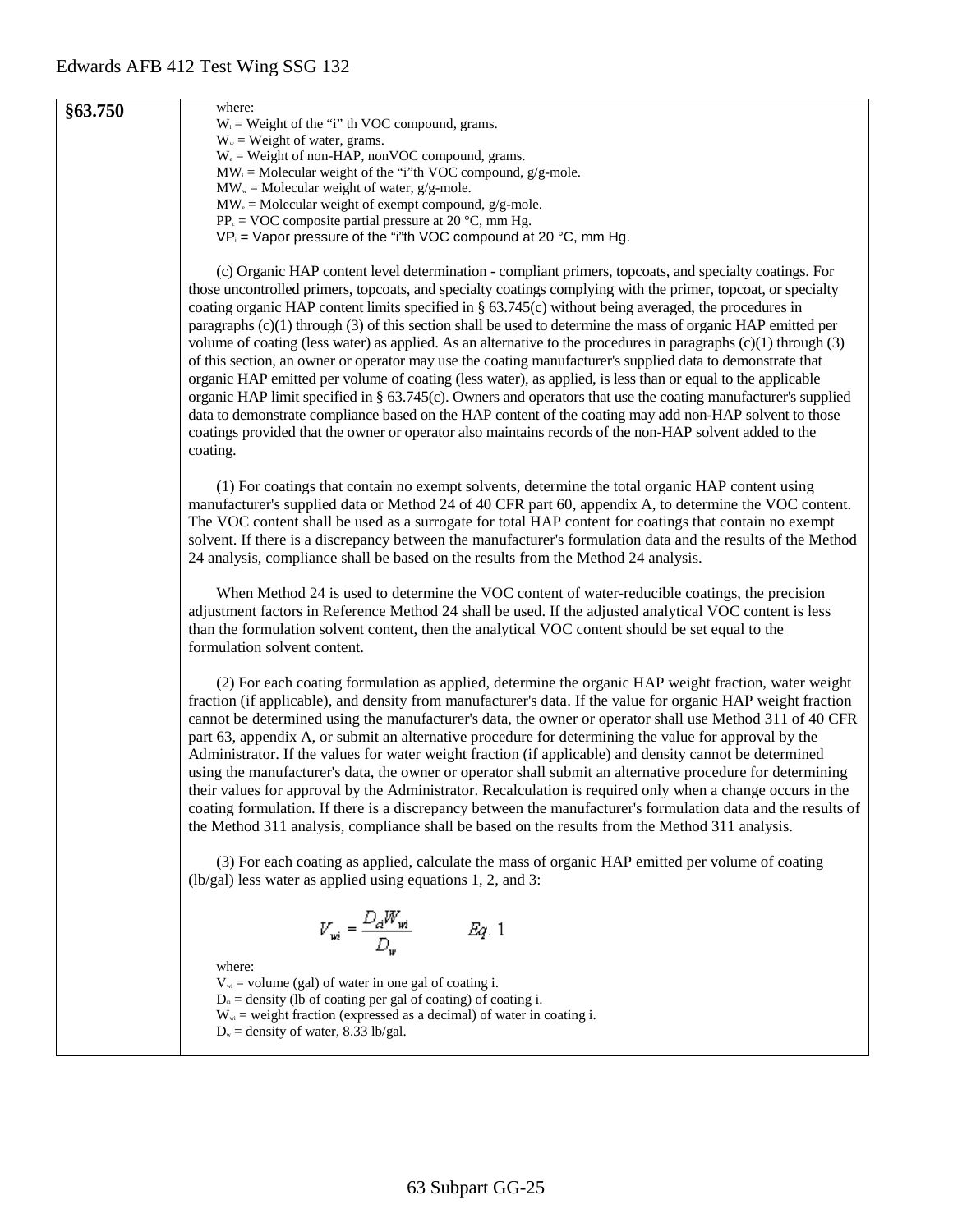#### **§63.750**

$$
M_H = D_a W_H \qquad Eq. 2
$$

where:

 $M_{Hi}$  = mass (lb) of organic HAP in one gal of coating i.  $D_{\alpha}$  = density (lb of coating per gal of coating) of coating i.

 $W_{Hi}$  = weight fraction (expressed as a decimal) of organic HAP in coating i.

$$
H_i = \frac{M_{H_i}}{(1 - V_{wi})}
$$
  $Eq. 3$ 

where:

 $H_i$  = mass of organic HAP emitted per volume of coating i (lb/gal) less water as applied.

 $M<sub>Hi</sub> = mass$  (lb) of organic HAP in one gal of coating i.

 $V_{\text{wi}}$  = volume (gal) of water in one gal of coating i.

(d) *Organic HAP content level determination—averaged primers and topcoats.* For those uncontrolled primers and topcoats that are averaged together in order to comply with the primer and topcoat organic HAP content limits specified in §63.745(c), the following procedure shall be used to determine the monthly volume-weighted average mass of organic HAP emitted per volume of coating (less water) as applied, unless the permitting agency specifies a shorter averaging period as part of an ambient ozone control program.

(1)(i) Determine the total organic HAP weight fraction as applied of each coating. If any ingredients, including diluent solvent, are added to a coating prior to its application, the organic HAP weight fraction of the coating shall be determined at a time and location in the process after all ingredients have been added.

(ii) Determine the total organic HAP weight fraction of each coating as applied each month.

(A) If no changes have been made to a coating, either as supplied or as applied, or if a change has been made that has a minimal effect on the organic HAP content of the coating, the value previously determined may continue to be used until a change in formulation has been made by either the manufacturer or the user.

(B) If a change in formulation or a change in the ingredients added to the coating takes place, including the ratio of coating to diluent solvent, prior to its application, either of which results in a more than minimal effect on the organic HAP content of the coating, the total organic HAP weight fraction of the coating shall be redetermined.

(iii) Manufacturer's formulation data may be used to determine the total organic HAP content of each coating and any ingredients added to the coating prior to its application. If the total organic HAP content cannot be determined using the manufacturer's data, the owner or operator shall use Method 311 of 40 CFR part 63, appendix A for determining the total organic HAP weight fraction, or shall submit an alternative procedure for determining the total organic HAP weight fraction for approval by the Administrator. If there is a discrepancy between the manufacturer's formulation data and the results of the Method 311 analysis, compliance shall be based on the results from the Method 311 analysis.

(2)(i) Determine the volume both in total gallons as applied and in total gallons (less water) as applied of each coating. If any ingredients, including diluent solvents, are added prior to its application, the volume of each coating shall be determined at a time and location in the process after all ingredients (including any diluent solvent) have been added.

(ii) Determine the volume of each coating (less water) as applied each month, unless the permitting agency specifies a shorter period as part of an ambient ozone control program.

(iii) The volume applied may be determined from company records.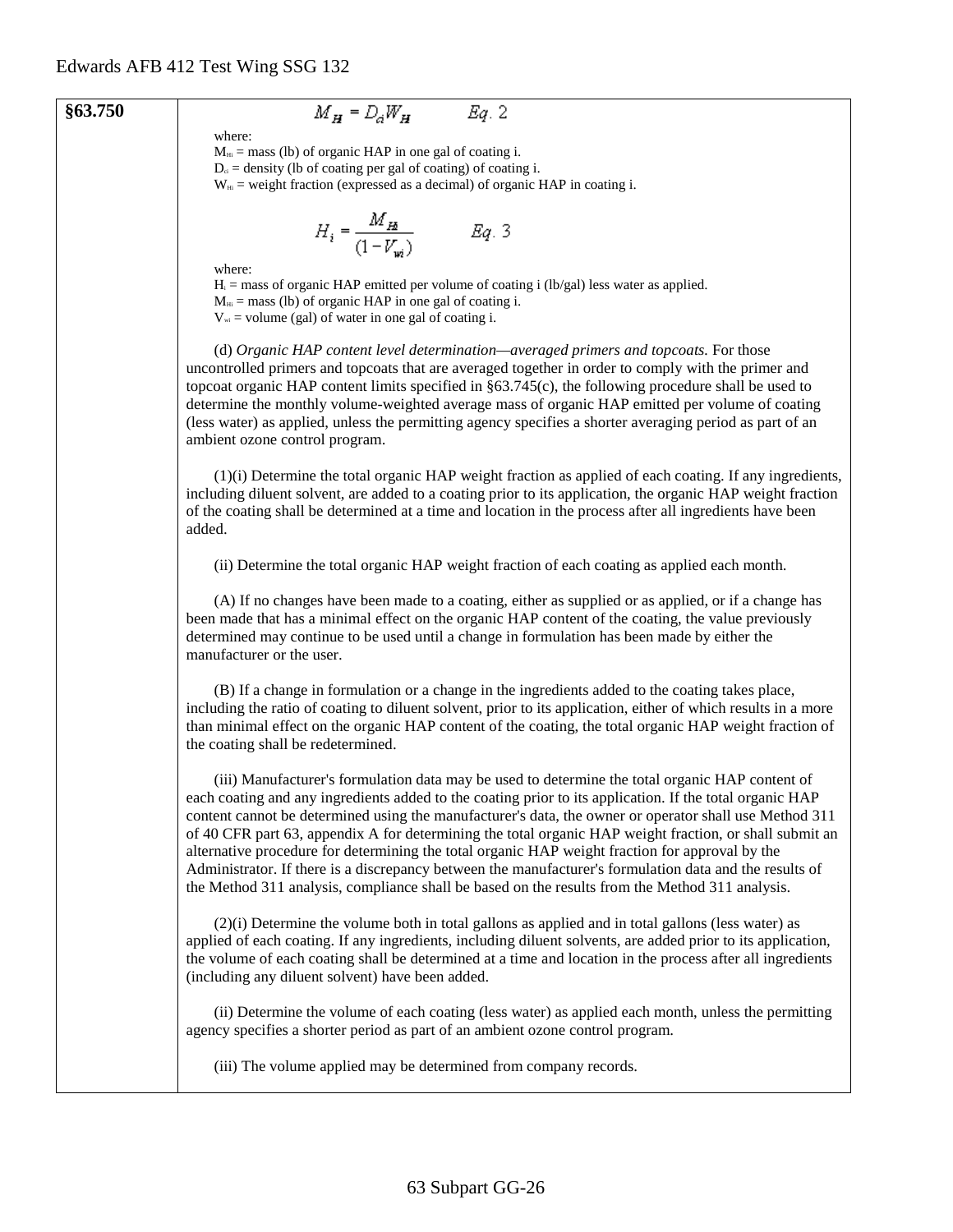**§63.750** (3)(i) Determine the density of each coating as applied. If any ingredients, including diluent solvent, are added to a coating prior to its application, the density of the coating shall be determined at a time and location in the process after all ingredients have been added. (ii) Determine the density of each coating as applied each month, unless the permitting agency specifies a shorter period as part of an ambient ozone control program. (A) If no changes have been made to a coating, either as supplied or as applied, or if a change has been made that has a minimal effect on the density of the coating, then the value previously determined may continue to be used until a change in formulation has been made by either the manufacturer or the user. (B) If a change in formulation or a change in the ingredients added to the coating takes place, including the ratio of coating to diluent solvent, prior to its application, either of which results in a more than minimal effect on the density of the coating, then the density of the coating shall be redetermined. (iii) The density may be determined from company records, including manufacturer's data sheets. If the density of the coating cannot be determined using the company's records, including the manufacturer's data, then the owner or operator shall submit an alternative procedure for determining the density for approval by the Administrator. (4) Calculate the total volume in gallons as applied (less water) by summing the individual volumes of each coating (less water) as applied, which were determined under paragraph  $(d)(2)$  of this section. (5) Calculate the volume-weighted average mass of organic HAP in coatings emitted per unit volume (lb/gal) of coating (less water) as applied during each 30-day period using equation 4:  $H_a = \frac{\sum_{i=1}^{n} W_{H_i} D_{ci} V_{ci}}{C_{in}}$  $Eq. 4$ where:  $H<sub>a</sub>$  = volume-weighted average mass of organic HAP emitted per unit volume of coating (lb/gal) (less water) as applied during each 30-day period for those coatings being averaged. n=number of coatings being averaged.  $W_{\text{Hi}}$  = weight fraction (expressed as a decimal) of organic HAP in coating i as applied that is being averaged during each 30-day period.  $D_{\alpha}$  = density (Ib of coating per gal of coating) of coating i as applied that is being averaged during each 30-day period.  $V_{ci}$  = volume (gal) of coating i as applied that is being averaged during the 30-day period.  $C_{\text{lw}}$  = total volume (gal) of all coatings (less water) as applied that are being averaged during each 30-day period. (e) *VOC content level determination - compliant primers, topcoats, and specialty coatings. For those uncontrolled primers, topcoats, and specialty coatings complying with the primer, topcoat, and specialty coating VOC content levels specified in § 63.745(c) without being averaged, the procedures in paragraphs (e)(1) through (3) of this section shall be used to determine the mass of VOC emitted per volume of coating (less water and exempt solvents) as applied. As an alternative to the procedures in paragraphs (e)(1) through (3) of this section, an owner or operator may use coating manufacturer's supplied data to demonstrate that VOC emitted per volume of coating (less water and exempt solvents), as applied, is less than or equal to the applicable VOC limit specified in § 63.745(c).* (1) Determine the VOC content of each formulation (less water and exempt solvents) as applied using manufacturer's supplied data or Method 24 of 40 CFR part 60, appendix A, to determine the VOC content. The VOC content shall be used as a surrogate for total HAP content for coatings that contain no exempt solvent. If there is a discrepancy between the manufacturer's formulation data and the results of the Method 24 analysis, compliance shall be based on the results from the Method 24 analysis. When Method 24 is used to determine the VOC content of water-reducible coatings, the precision adjustment factors in Reference Method 24 shall be used. If the adjusted analytical VOC content is less than the formulation solvent content, then the analytical VOC content should be set equal to the formulation solvent content.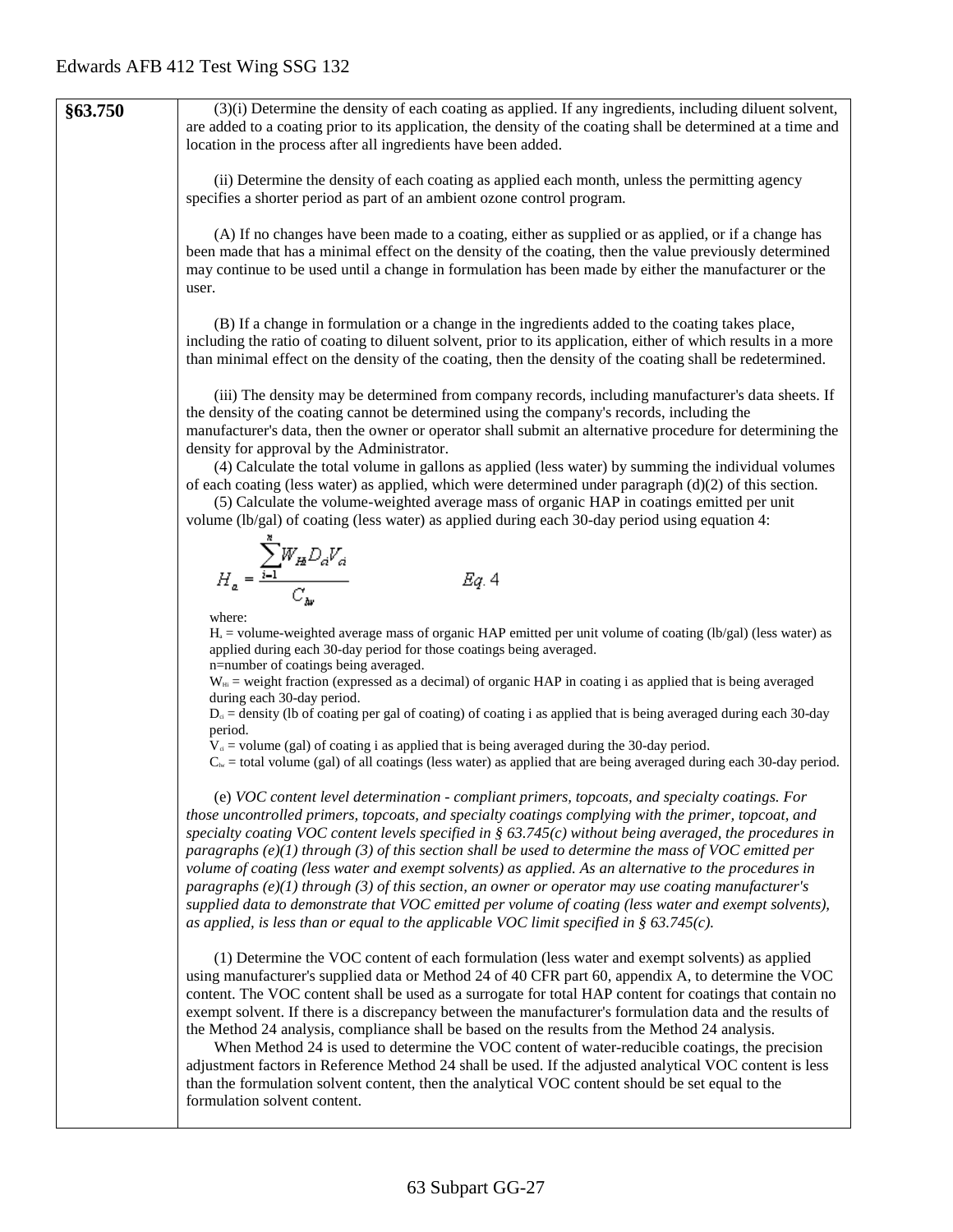**§63.750** (2) For each coating applied, calculate the mass of VOC emitted per volume of coating (lb/gal) (less water and exempt solvents) as applied using equations 5, 6, and 7:  $V_{wi} = \frac{D_d W_{wi}}{D_w}$ Eg. 5 where:  $V_{wi}$  = volume (gal) of water in one gal of coating i.  $D_{ci}$  = density (lb of coating per gal of coating) of coating i.  $W_{wi}$  = weight fraction (expressed as a decimal) of water in coating i.  $D_w$  = density of water, 8.33 lb/gal.  $M_{\nu} = D_{\alpha} W_{\nu}$ Eg. 6 where:  $M_{\text{Vi}}$  = mass (lb) of VOC in one gal of coating i.  $D_{ci}$  = density (lb of coating per gal of coating) of coating i.  $W_{\text{vi}}$  = weight fraction (expressed as a decimal) of VOC in coating i.  $G_i = \frac{M_{vi}}{(1 - V_{wi}) - V_{xi}}$  Eq. 7 where:  $G_i$  = mass of VOC emitted per volume of coating i (lb/gal) (less water and exempt solvents) as applied.  $M_{\rm vi}$  = mass (lb) of VOC in one gal of coating i.  $V_{w_i}$  = volume (gal) of water in one gal of coating i.  $V_{x}$  = volume (gal) of exempt solvents in one gal of coating i. (3)(i) If the VOC content is found to be different when EPA Method 24 is used during an enforcement inspection from that used by the owner or operator in calculating  $G_a$ , compliance shall be based, except as provided in paragraph  $(e)(3)(ii)$  of this section, upon the VOC content obtained using EPA Method 24. (ii) If the VOC content of a coating obtained using Method 24 would indicate noncompliance as determined under either §63.749 (d)(3)(i) or (d)(4)(i), an owner or operator may elect to average the coating with other uncontrolled coatings and (re)calculate Gi (using the procedure specified in paragraph (f) of this section), provided appropriate and sufficient records were maintained for all coatings included in the average (re)calculation. The (re)calculated value of  $G_i$  ( $G_i$  in paragraph (f)) for the averaged coatings shall then be used to determine compliance. (f) *VOC content level determination—averaged primers and topcoats.* For those uncontrolled primers and topcoats that are averaged within their respective coating category in order to comply with the primer and topcoat VOC content limits specified in  $\S 63.745$  (c)(2) and (c)(4), the following procedure shall be used to determine the monthly volume-weighted average mass of VOC emitted per volume of coating (less water and exempt solvents) as applied, unless the permitting agency specifies a shorter averaging period as part of an ambient ozone control program.  $(1)(i)$  Determine the VOC content  $(lb/gal)$  as applied of each coating. If any ingredients, including diluent solvent, are added to a coating prior to its application, the VOC content of the coating shall be determined at a time and location in the process after all ingredients have been added. (ii) Determine the VOC content of each coating as applied each month, unless the permitting agency specifies a shorter period as part of an ambient ozone control program.

> (A) If no changes have been made to a coating, either as supplied or as applied, or if a change has been made that has a minimal effect on the VOC content of the coating, the value previously determined may continue to be used until a change in formulation has been made by either the manufacturer or the user.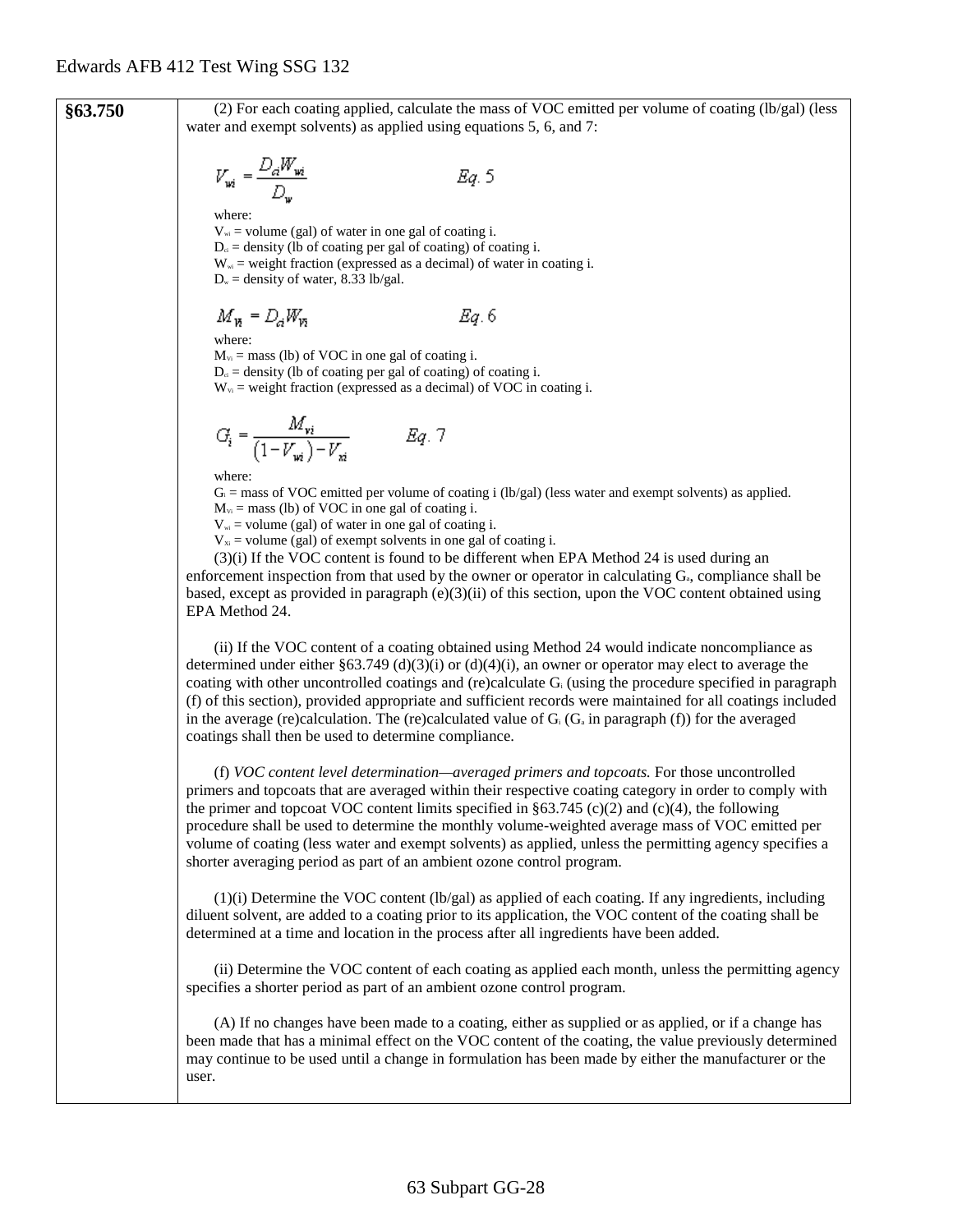| §63.750 | (B) If a change in formulation or a change in the ingredients added to the coating takes place,<br>including the ratio of coating to diluent solvent, prior to its application, either of which results in a more<br>than minimal effect on the VOC content of the coating, the VOC content of the coating shall be<br>redetermined.                                                                                                                                                                                                                                                                                                                                    |
|---------|-------------------------------------------------------------------------------------------------------------------------------------------------------------------------------------------------------------------------------------------------------------------------------------------------------------------------------------------------------------------------------------------------------------------------------------------------------------------------------------------------------------------------------------------------------------------------------------------------------------------------------------------------------------------------|
|         | (iii) Determine the VOC content of each primer and topcoat formulation (less water and exempt<br>solvents) as applied using EPA Method 24 or from manufacturer's data.                                                                                                                                                                                                                                                                                                                                                                                                                                                                                                  |
|         | $(2)(i)$ Determine the volume both in total gallons as applied and in total gallons (less water and<br>exempt solvents) as applied of each coating. If any ingredients, including diluent solvents, are added<br>prior to its application, the volume of each coating shall be determined at a time and location in the<br>process after all ingredients (including any diluent solvent) have been added.                                                                                                                                                                                                                                                               |
|         | (ii) Determine the volume of each coating (less water and exempt solvents) as applied each day.                                                                                                                                                                                                                                                                                                                                                                                                                                                                                                                                                                         |
|         | (iii) The volume applied may be determined from company records.                                                                                                                                                                                                                                                                                                                                                                                                                                                                                                                                                                                                        |
|         | (3) Calculate the total volume in gallons (less water and exempt solvents) as applied by summing the<br>individual volumes of each coating (less water and exempt solvents) as applied, which were determined<br>under paragraph $(f)(2)$ of this section.                                                                                                                                                                                                                                                                                                                                                                                                              |
|         | $(4)$ Calculate the volume-weighted average mass of VOC emitted per unit volume (lb/gal) of coating<br>(less water and exempt solvents) as applied for each coating category during each 30-day period using<br>equation 8:                                                                                                                                                                                                                                                                                                                                                                                                                                             |
|         |                                                                                                                                                                                                                                                                                                                                                                                                                                                                                                                                                                                                                                                                         |
|         | $G_a = \frac{\displaystyle\sum_{i=1}^n (VOC)_{ai} V_{ai}}{C}$<br>Eg. 8                                                                                                                                                                                                                                                                                                                                                                                                                                                                                                                                                                                                  |
|         | where:<br>$G_a$ = volume weighted average mass of VOC per unit volume of coating (lb/gal) (less water and exempt<br>solvents) as applied during each 30-day period for those coatings being averaged.<br>n=number of coatings being averaged.                                                                                                                                                                                                                                                                                                                                                                                                                           |
|         | $(VOC)_{\alpha} = VOC$ content (lb/gal) of coating i (less water and exempt solvents) as applied (as determined using the<br>procedures specified in paragraph $(f)(1)$ of this section) that is being averaged during the 30-day period.<br>$V_{d}$ = volume (gal) of coating i (less water and exempt solvents) as applied that is being averaged during the 30-<br>day period.                                                                                                                                                                                                                                                                                       |
|         | $C_{\text{loss}}$ = total volume (gal) of all coatings (less water and exempt solvents) as applied during each 30-day period<br>for those coatings being averaged.                                                                                                                                                                                                                                                                                                                                                                                                                                                                                                      |
|         | (5)(i) If the VOC content is found to be different when EPA Method 24 is used during an<br>enforcement inspection from that used by the owner or operator in calculating G <sub>a</sub> , recalculation<br>of $G_a$ is required using the new value. If more than one coating is involved, the recalculation<br>shall be made once using all of the new values.                                                                                                                                                                                                                                                                                                         |
|         | (ii) If recalculation is required, an owner or operator may elect to include in the recalculation of $G_a$<br>uncontrolled coatings that were not previously included provided appropriate and sufficient records were<br>maintained for these other coatings to allow daily recalculations.                                                                                                                                                                                                                                                                                                                                                                            |
|         | (iii) The recalculated value of $G_a$ under either paragraph $(f)(5)(i)$ or $(f)(5)(ii)$ of this section shall be<br>used to determine compliance.                                                                                                                                                                                                                                                                                                                                                                                                                                                                                                                      |
|         | (g) Overall VOC and/or organic HAP control efficiency—carbon adsorber. Each owner or operator<br>subject to the requirements of $\S63.745(d)$ , $\S63.746(c)$ , or $\S63.747(d)$ shall demonstrate initial compliance<br>with the requirements of this subpart by following the procedures of paragraph $(g)(1)$ , $(2)$ , $(3)$ , $(4)$ , or $(5)$<br>as applicable and paragraphs $(6)$ , $(7)$ , and $(8)$ of this section. When an initial compliance demonstration<br>is required by this subpart, the procedures in paragraphs $(g)(9)$ through $(g)(14)$ of this section shall be<br>used in determining initial compliance with the provisions of this subpart. |
|         |                                                                                                                                                                                                                                                                                                                                                                                                                                                                                                                                                                                                                                                                         |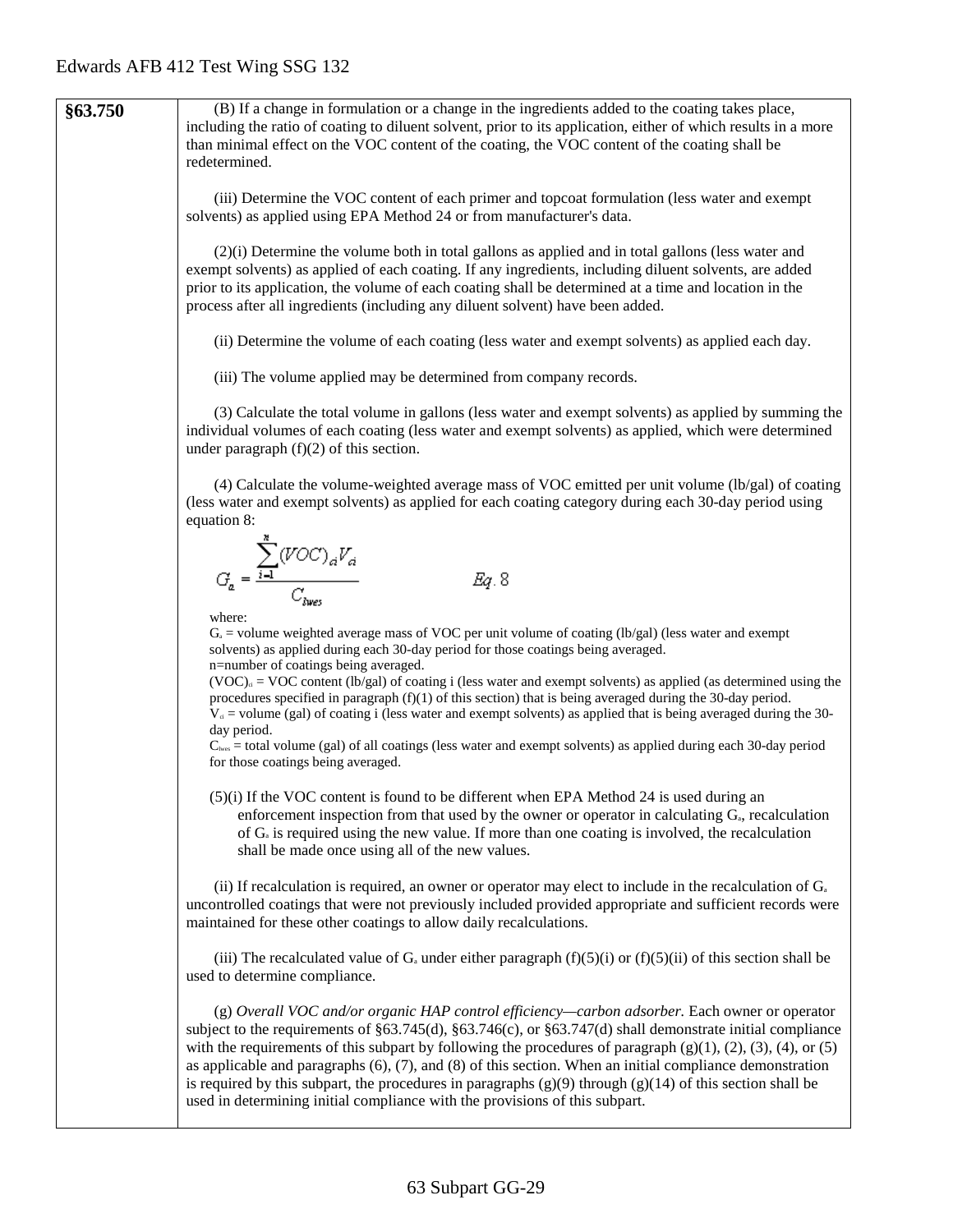**§63.750** (1) To demonstrate initial and continuous compliance with §63.745(d), §63.746(c), or §63.747(d) when emissions are controlled by a dedicated solvent recovery device, each owner or operator of the affected operation may perform a liquid-liquid HAP or VOC material balance over rolling 7- to 30-day periods in lieu of demonstrating compliance through the methods in paragraph  $(g)(2)$ ,  $(g)(3)$ , or  $(g)(4)$  of this section. Results of the material balance calculations performed to demonstrate initial compliance shall be submitted to the Administrator with the notification of compliance status required by §63.9(h) and by §63.753 (c)(1)(iv), (d)(3)(i), and (e)(3). When demonstrating compliance by this procedure, §63.7(e)(3) of subpart A does not apply. The amount of liquid HAP or VOC applied and recovered shall be determined as discussed in paragraph  $(g)(1)(iii)$  of this section. The overall HAP or VOC emission reduction  $(R)$  is calculated using equation 9:<br>  $R = \frac{M_r}{\sum_{i=1}^{N} [W_{oi} M_{ci} - RS_i]} \times 100$   $Eq. 9$ (i) The value of RSi is zero unless the owner or operator submits the following information to the Administrator for approval of a measured RS<sub>i</sub> value that is greater than zero: (A) Measurement techniques; and (B) Documentation that the measured value of RSi exceeds zero. (ii) The measurement techniques of paragraph  $(g)(1)(i)(A)$  of this section shall be submitted to the Administrator for approval with the notification of performance test required under §63.7(b). (iii) Each owner or operator demonstrating compliance by the test method described in paragraph  $(g)(1)$  of this section shall: (A) Measure the amount of coating or stripper as applied; (B) Determine the VOC or HAP content of all coating and stripper applied using the test method specified in  $§63.750(c)$  (1) through (3) or (e) (1) and (2) of this section; (C) Install, calibrate, maintain, and operate, according to the manufacturer's specifications, a device that indicates the amount of HAP or VOC recovered by the solvent recovery device over rolling 7- to 30 day periods; the device shall be certified by the manufacturer to be accurate to within  $\pm 2.0$  percent, and this certification shall be kept on record; (D) Measure the amount of HAP or VOC recovered; and (E) Calculate the overall HAP or VOC emission reduction (R) for rolling 7- to 30-day periods using equation 9. (F) Compliance is demonstrated if the value of R is equal to or greater than the overall HAP control efficiencies required by §63.745(d), §63.746(c), or §63.747(d). (2) To demonstrate initial compliance with  $\S 63.745(d)$ ,  $\S 63.746(c)$ , or  $\S 63.747(d)$  when affected HAP emission points are controlled by an emission control device other than a fixed-bed carbon adsorption system with individual exhaust stacks for each carbon adsorber vessel, each owner or operator of an affected source shall perform a gaseous emission test using the following procedures. (i) Construct the overall HAP emission reduction system so that all volumetric flow rates and total HAP or VOC emissions can be accurately determined by the applicable test methods and procedures specified in  $§63.750(g)$  (9) through (14).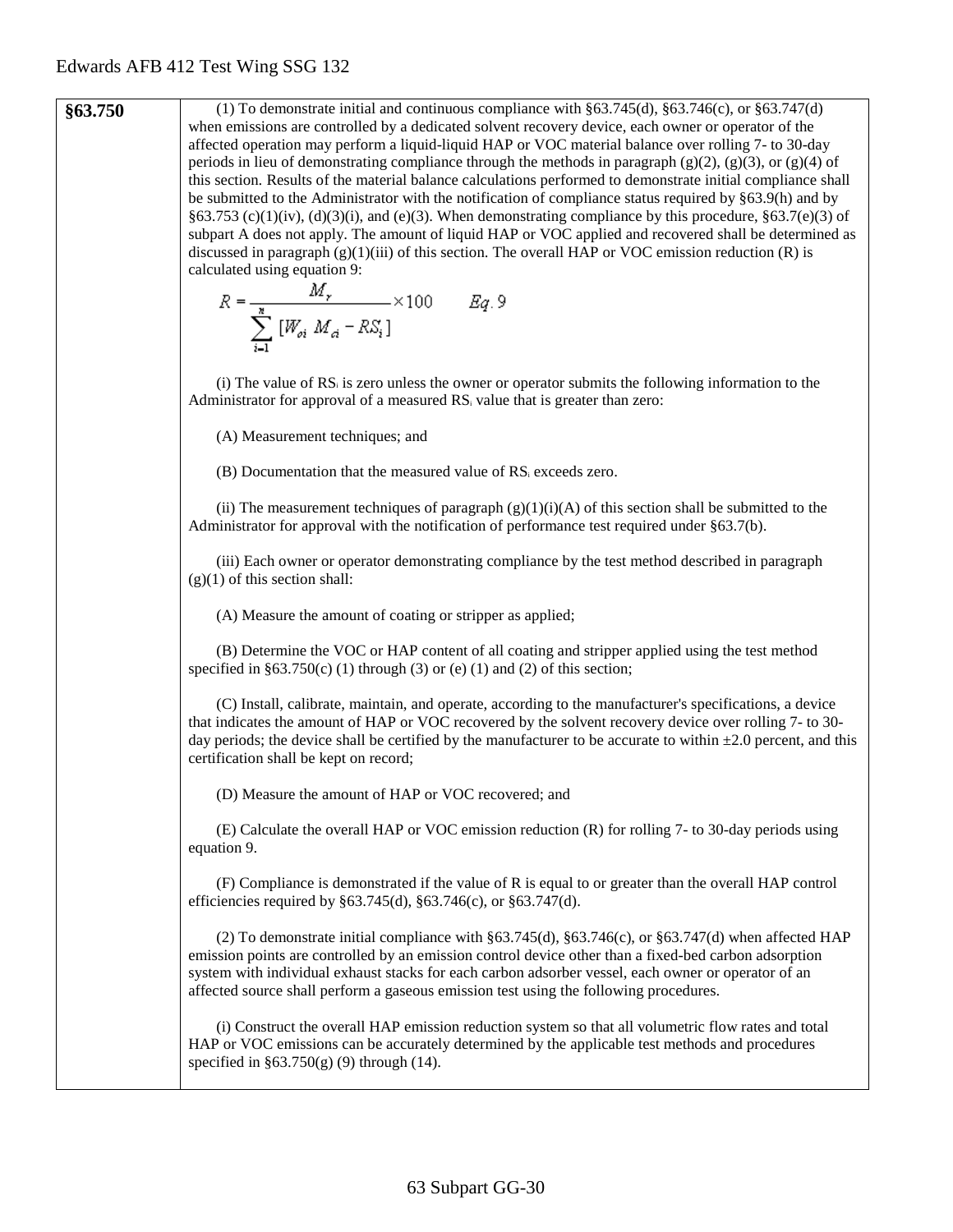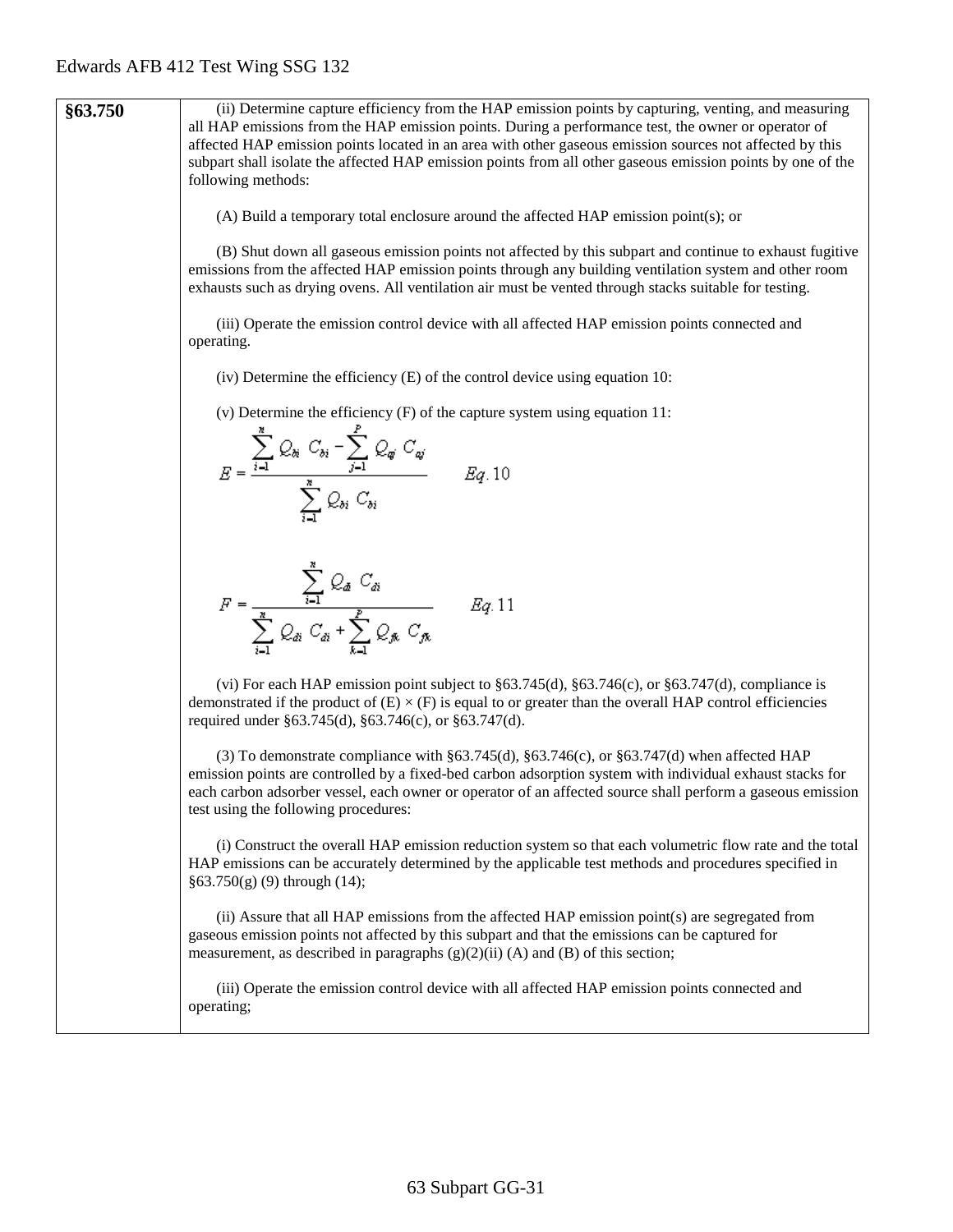**§63.750** (iv) Determine the efficiency (H<sub>v</sub>) of each individual carbon adsorber vessel (v) using equation 12:

$$
H_v = \frac{\sum_{\mathbf{g}v} \sum_{\mathbf{g}v} \sum_{kv} \sum_{kv}}{\mathcal{Q}_{\mathbf{g}v} \mathcal{C}_{\mathbf{g}v}} \qquad \qquad Eq. 12
$$

(v) Determine the efficiency of the carbon adsorption system  $(H_{ss})$  by computing the average efficiency of the individual carbon adsorber vessels as weighted by the volumetric flow rate  $(Q_w)$  of each individual carbon adsorber vessel (v) using equation 13: a

$$
H_{\rm sys} = \frac{\sum_{\mathbf{v} = 1} H_{\mathbf{v}} Q_{\rm sky}}{\sum_{\mathbf{v} = 1}^{q} Q_{\rm sky}} \qquad \qquad Eq. 13
$$

(vi) Determine the efficiency (F) of the capture system using equation 11.

(vii) For each HAP emission point subject to §63.745(d), §63.746(c), or §63.747(d), compliance is demonstrated if the product of  $(H_{sys}) \times (F)$  is equal to or greater than the overall HAP control efficiency required by §63.745(d), §63.746(c), or §63.747(d).

(4) An alternative method of demonstrating compliance with  $\S 63.745(d)$ ,  $\S 63.746(c)$ , or  $\S 63.747(d)$  is the installation of a total enclosure around the affected HAP emission point(s) and the ventilation of all HAP emissions from the total enclosure to a control device with the efficiency specified in paragraph  $(g)(4)(iii)$  of this section. If this method is selected, the compliance test methods described in paragraphs  $(g)(1)$ ,  $(g)(2)$ , and  $(g)(3)$  of this section are not required. Instead, each owner or operator of an affected source shall:

(i) Demonstrate that a total enclosure is installed. An enclosure that meets the requirements in paragraphs  $(g)(4)(i)$  (A) through (D) of this section shall be considered a total enclosure. The owner or operator of an enclosure that does not meet these requirements may apply to the Administrator for approval of the enclosure as a total enclosure on a case-by-case basis. The enclosure shall be considered a total enclosure if it is demonstrated to the satisfaction of the Administrator that all HAP emissions from the affected HAP emission point(s) are contained and vented to the control device. The requirements for automatic approval are as follows:

(A) The total area of all natural draft openings shall not exceed 5% of the total surface area of the total enclosure's walls, floor, and ceiling;

(B) All sources of emissions within the enclosure shall be a minimum of four equivalent diameters away from each natural draft opening;

(C) The average inward face velocity (FV) across all natural draft openings shall be a minimum of 3,600 meters per hour as determined by the following procedures:

(*1*) All forced makeup air ducts and all exhaust ducts are constructed so that the volumetric flow rate in each can be accurately determined by the test methods and procedures specified in  $\S63.750(g)$  (10) and (11); volumetric flow rates shall be calculated without the adjustment normally made for moisture content; and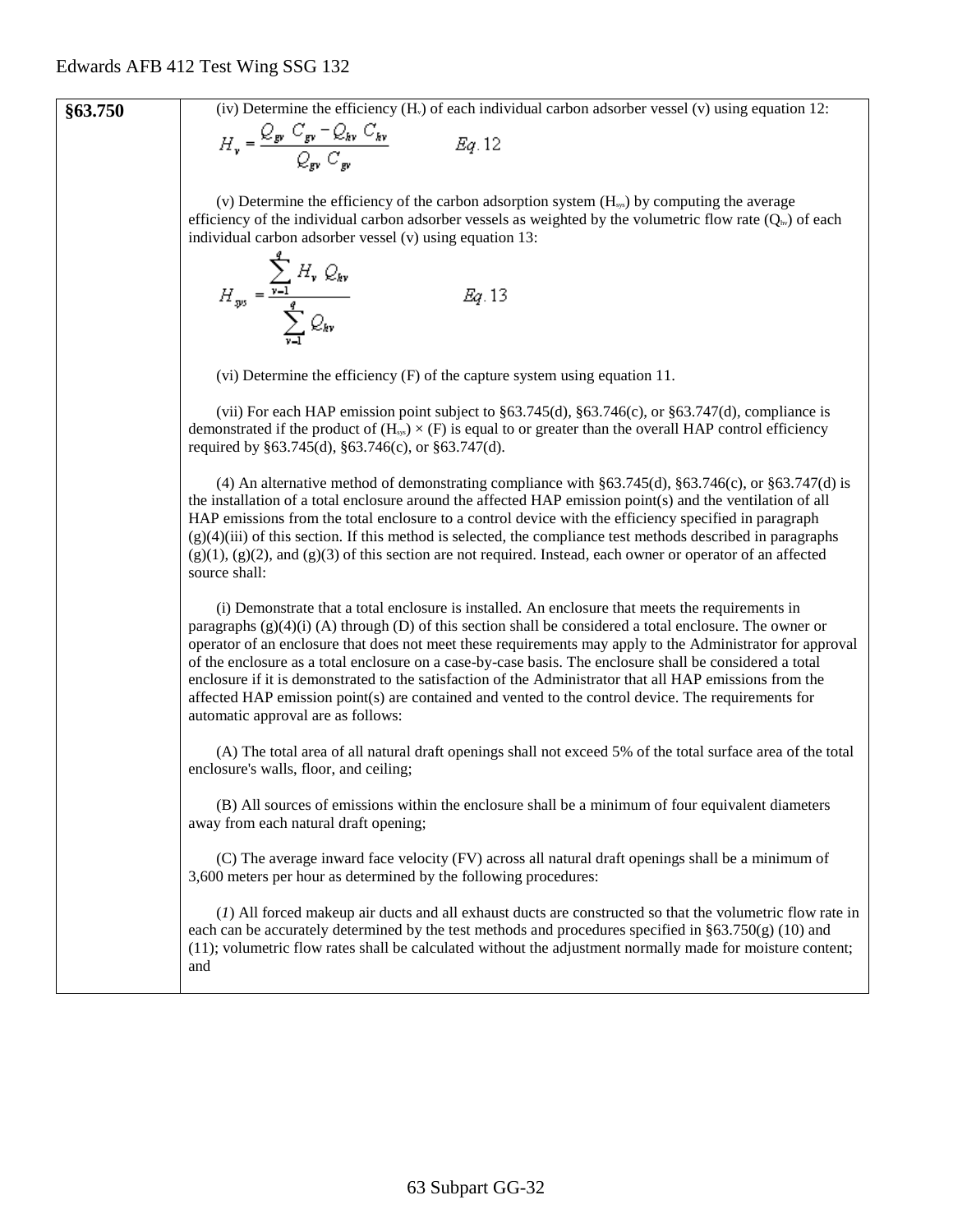

**§63.750** (2) Determine FV by equation 14:<br> $FV = \frac{\sum_{j=1}^{n} Q_{outj} - \sum_{i=1}^{p} Q_{ini}}{\sum_{i=1}^{q} A_{k}}$ 

Eq. 14

(D) The air passing through all natural draft openings shall flow into the enclosure continuously. If FV is less than or equal to 9,000 meters per hour, the continuous inward flow of air shall be verified by continuous observation using smoke tubes, streamers, tracer gases, or other means approved by the Administrator over the period that the volumetric flow rate tests required to determine FV are carried out. If FV is greater than 9,000 meters per hour, the direction of airflow through the natural draft openings shall be presumed to be inward at all times without verification.

(ii) Determine the control device efficiency using equation 10 or equations 12 and 13, as applicable, and the test methods and procedures specified in  $\S 63.750(g)$  (9) through (14).

(iii) Compliance shall be achieved if the installation of a total enclosure is demonstrated and the value of E determined from equation 10 (or the value of  $H_{\text{ss}}$  determined from equations 12 and 13, as applicable) is equal to or greater than the overall HAP control efficiencies required under §63.745(d), §63.746(c), or  $§63.747(d).$ 

(5) When nonregenerative carbon absorbers are used to comply with §63.745(d), §63.746(c), or §63.747(d), the owner or operator may conduct a design evaluation to demonstrate initial compliance in lieu of following the compliance test procedures of paragraphs (g)(1), (2), (3), and (4) of this section. The design evaluation shall consider the vent stream composition, component concentrations, flow rate, relative humidity, and temperature, and shall establish the design exhaust vent stream organic compound concentration level, capacity of the carbon bed, type and working capacity of activated carbon used for the carbon bed, and design carbon replacement interval based on the total carbon working capacity of the control device and the emission point operating schedule.

 $(6)(i)$  To demonstrate initial compliance with §63.745(d), §63.746(c), or §63.747(d) when hard piping or ductwork is used to direct VOC and HAP emissions from a VOC and HAP source to the control device, each owner or operator shall demonstrate upon inspection that the criteria of paragraph  $(g)(6)(i)$ (A) and paragraph  $(g)(6)(i)$  (B) or (C) of this section VR/FD are met.

(A) The equipment shall be vented to a control device.

(B) The control device efficiency (E or  $H<sub>sys</sub>$ , as applicable) determined using equation 10 or equations 12 and 13, respectively, and the test methods and procedures specified in §63.750(g) (9) through (14), shall be equal to or greater than the overall HAP control efficiency required by §63.745(d), §63.746(c), or §63.747(d).

(C) When a nonregenerative carbon adsorber is used, the ductwork from the affected emission point(s) shall be vented to the control device and the carbon adsorber shall be demonstrated, through the procedures of §63.750(g) (1), (2), (3), (4), or (5), to meet the requirements of §63.745(d), §63.746(c), or §63.747(d).

(7) Startups and shutdowns are normal operation for this source category. Emissions from these activities are to be included when determining if the standards specified in §63.745(d), §63.746(c), or §63.747(d) are being attained.

(8) An owner or operator who uses compliance techniques other than those specified in this subpart shall submit a description of those compliance procedures, subject to the Administrator's approval, in accordance with §63.7(f) of subpart A.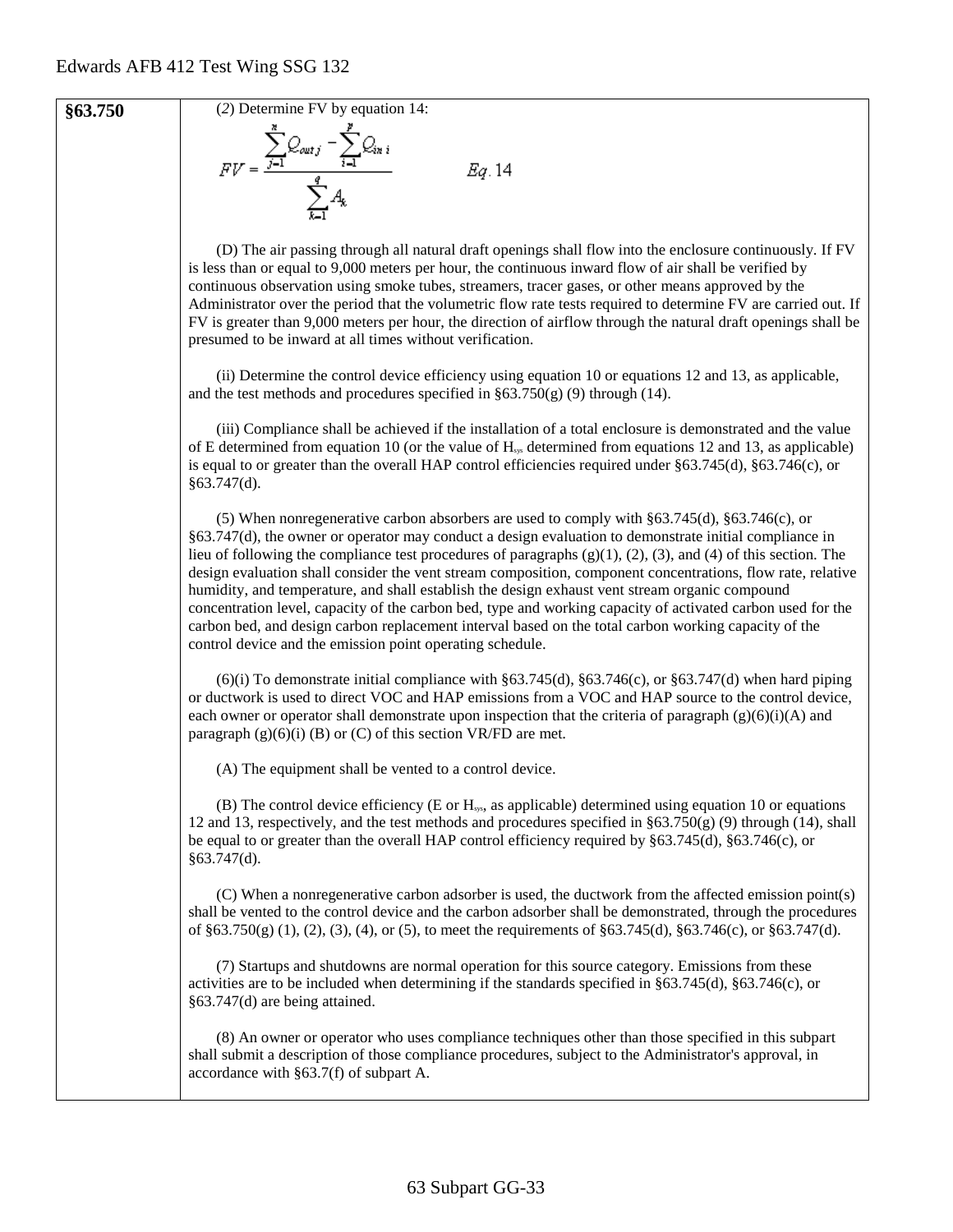| §63.750 | (9) Either EPA Method 18 or EPA Method 25A of appendix A of part 60, as appropriate to the<br>conditions at the site, shall be used to determine VOC and HAP concentration of air exhaust streams as                                                                                                                                                                                                                                                                           |
|---------|--------------------------------------------------------------------------------------------------------------------------------------------------------------------------------------------------------------------------------------------------------------------------------------------------------------------------------------------------------------------------------------------------------------------------------------------------------------------------------|
|         | required by $\S63.750(g)$ (1) through (6). The owner or operator shall submit notice of the intended test                                                                                                                                                                                                                                                                                                                                                                      |
|         | method to the Administrator for approval along with the notification of the performance test required under<br>§63.7(b). Method selection shall be based on consideration of the diversity of organic species present and                                                                                                                                                                                                                                                      |
|         | their total concentration and on consideration of the potential presence of interfering gases. Except as                                                                                                                                                                                                                                                                                                                                                                       |
|         | indicated in paragraphs $(g)(9)$ (i) and (ii) of this section, the test shall consist of three separate runs, each                                                                                                                                                                                                                                                                                                                                                             |
|         | lasting a minimum of 30 minutes.                                                                                                                                                                                                                                                                                                                                                                                                                                               |
|         | (i) When either EPA Method 18 or EPA Method 25A is to be used in the determination of the<br>efficiency of a fixed-bed carbon adsorption system with a common exhaust stack for all the individual<br>carbon adsorber vessels pursuant to paragraph $(g)$ (2) or (4) of this section, the test shall consist of three<br>separate runs, each coinciding with one or more complete sequences through the adsorption cycles of all of<br>the individual carbon adsorber vessels. |
|         | (ii) When either EPA Method 18 or EPA Method 25A is to be used in the determination of the                                                                                                                                                                                                                                                                                                                                                                                     |
|         | efficiency of a fixed-bed carbon adsorption system with individual exhaust stacks for each carbon adsorber                                                                                                                                                                                                                                                                                                                                                                     |
|         | vessel pursuant to $\S 63.750(g)$ (3) or (4), each carbon adsorber vessel shall be tested individually. The test<br>for each carbon adsorber vessel shall consist of three separate runs. Each run shall coincide with one or                                                                                                                                                                                                                                                  |
|         | more complete adsorption cycles.                                                                                                                                                                                                                                                                                                                                                                                                                                               |
|         | (10) EPA Method 1 or 1A of appendix A of part 60 is used for sample and velocity traverses.                                                                                                                                                                                                                                                                                                                                                                                    |
|         | (11) EPA Method 2, 2A, 2C, or 2D of appendix A of part 60 is used for velocity and volumetric flow<br>rates.                                                                                                                                                                                                                                                                                                                                                                   |
|         | (12) EPA Method 3 of appendix A of part 60 is used for gas analysis.                                                                                                                                                                                                                                                                                                                                                                                                           |
|         | (13) EPA Method 4 of appendix A of part 60 is used for stack gas moisture.                                                                                                                                                                                                                                                                                                                                                                                                     |
|         | (14) EPA Methods 2, 2A, 2C, 2D, 3, and 4 shall be performed, as applicable, at least twice during each<br>test period.                                                                                                                                                                                                                                                                                                                                                         |
|         | (h) Overall VOC and/or organic HAP control efficiency—control devices other than carbon absorbers.<br>Calculate the overall control efficiency of a control system with a control device other than a carbon<br>adsorber using the following procedure.                                                                                                                                                                                                                        |
|         | (1) Calculate the overall control efficiency using equation 15:                                                                                                                                                                                                                                                                                                                                                                                                                |
|         | $E_k = R_k F_k$<br>Eg. 15                                                                                                                                                                                                                                                                                                                                                                                                                                                      |
|         | where:<br>$Ek$ = overall VOC and/or organic HAP control efficiency (expressed as a decimal) of control system k.<br>$Rk$ = destruction or removal efficiency (expressed as a decimal) of total organic compounds or total organic HAP<br>for control device $k$ as determined under paragraph $(h)(2)$ of this section.<br>$F_k$ = capture efficiency (expressed as a decimal) of capture system k as determined under paragraph (h)(3) of this<br>section.                    |
|         | (2) The organic HAP destruction or removal efficiency $R_k$ of a control device other than a carbon<br>adsorber shall be determined using the procedures described below. The destruction efficiency may be<br>measured as either total organic HAP or as TOC minus methane and ethane according to these procedures.                                                                                                                                                          |

(i) Use Method 1 or 1A of 40 CFR part 60, appendix A, as appropriate, to select the sampling sites.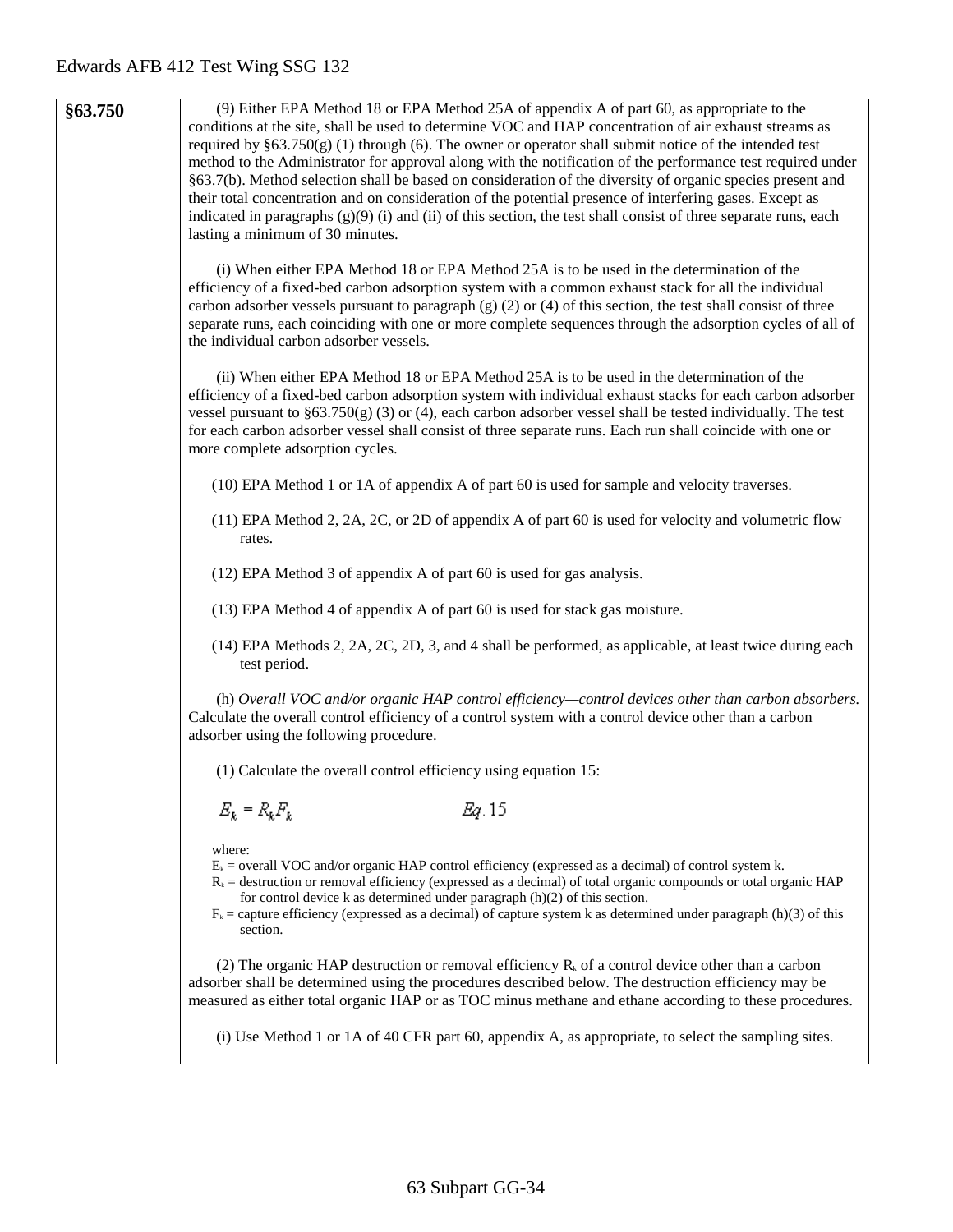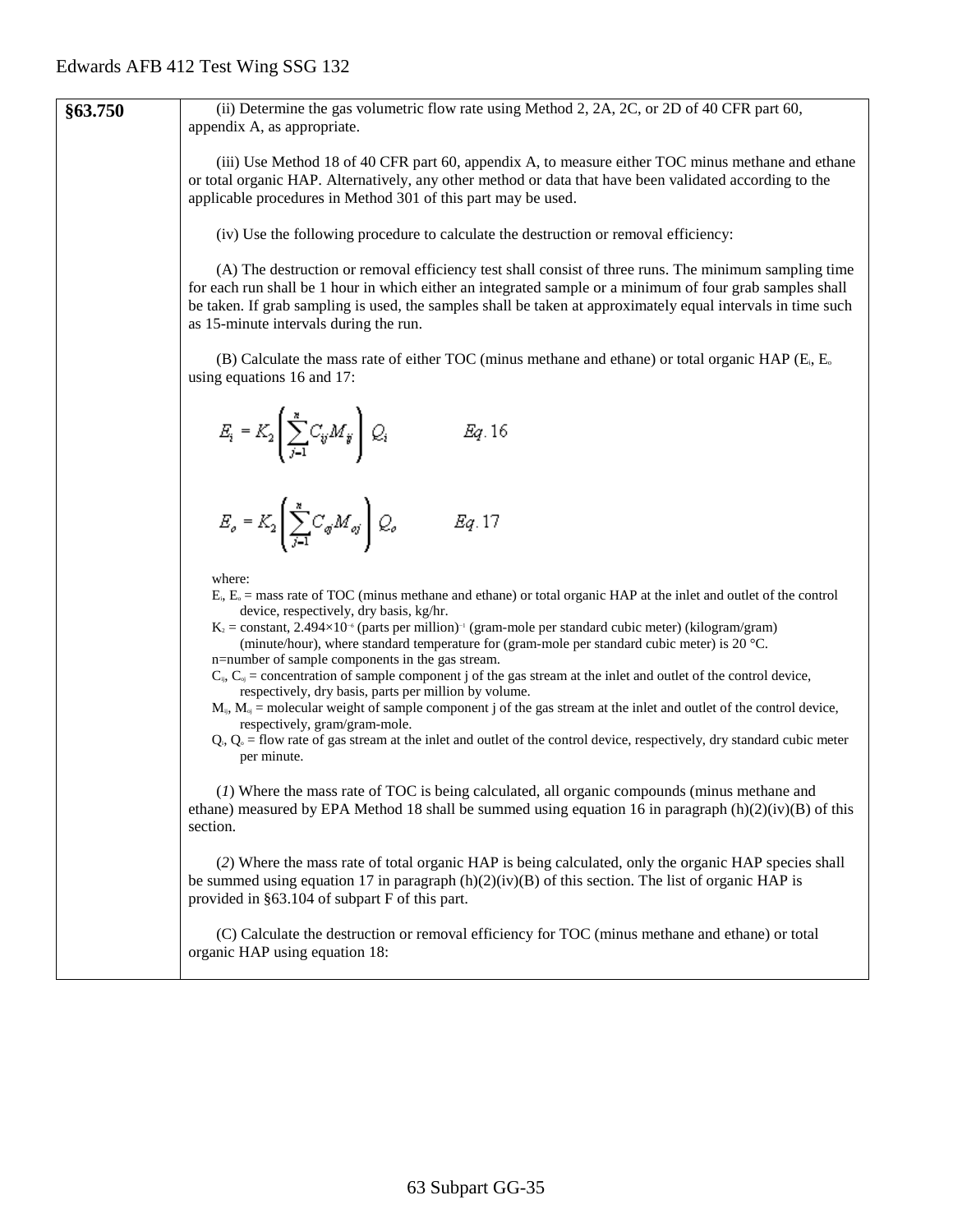#### **§63.750**

$$
Eq.
$$

where:

 $R = \frac{E_i - E_o}{E_i} \times 100$ 

R=destruction or removal efficiency of control device, percent.

- $E_i$  = mass rate of TOC (minus methane and ethane) or total organic HAP at the inlet to the control device as
- calculated under paragraph  $(h)(2)(iv)(B)$  of this section, kg TOC per hour or kg organic HAP per hour.

18

 $E<sub>o</sub>$  = mass rate of TOC (minus methane and ethane) or total organic HAP at the outlet of the control device, as calculated under paragraph  $(h)(2)(iv)(B)$  of this section, kg TOC per hour or kg organic HAP per hour.

(3) Determine the capture efficiency  $F_k$  of each capture system to which organic HAP and VOC emissions from coating operations are vented. The capture efficiency value shall be determined using Procedure T—Criteria for and Verification of a Permanent or Temporary Total Enclosure as found in appendix B to §52.741 of part 52 of this chapter for total enclosures, and the capture efficiency protocol specified in §52.741(a)(4)(iii) of part 52 of this chapter for all other enclosures.

(i)(1) *Alternative application method—primers and topcoats.* Each owner or operator seeking to use an alternative application method (as allowed in  $\S63.745(f)(1)(ix)$ ) in complying with the standards for primers and topcoats shall use the procedures specified in paragraphs  $(i)(2)(i)$  and  $(i)(2)(ii)$  or  $(i)(2)(iii)$  of this section to determine the organic HAP and VOC emission levels of the alternative application technique as compared to either HVLP or electrostatic spray application methods.

(2)(i) For the process or processes for which the alternative application method is to be used, the total organic HAP and VOC emissions shall be determined for an initial 30-day period, the period of time required to apply coating to five completely assembled aircraft, or a time period approved by the permitting agency. During this initial period, only HVLP or electrostatic spray application methods shall be used. The emissions shall be determined based on the volumes, organic HAP contents (less water), and VOC contents (less water and exempt solvents) of the coatings as applied.

(ii) Upon implementation of the alternative application method, use the alternative application method in production on actual production parts or assemblies for a period of time sufficient to coat an equivalent amount of parts and assemblies with coatings identical to those used in the initial 30-day period. The actual organic HAP and VOC emissions shall be calculated for this post-implementation period.

(iii) Test the proposed application method against either HVLP or electrostatic spray application methods in a laboratory or pilot production area, using parts and coatings representative of the process(es) where the alternative method is to be used. The laboratory test will use the same part configuration(s) and the same number of parts for both the proposed method and the HVLP or electrostatic spray application methods.

(iv) Whenever the approach in either paragraph  $(i)(2)(ii)$  or  $(i)(2)(iii)$  of this section is used, the owner or operator shall calculate both the organic HAP and VOC emission reduction using equation:

$$
P = \frac{E_b - E_a}{E_b} \times 100 \hspace{1cm} Eq. 19
$$

where:

P=organic HAP or VOC emission reduction, percent.

- $E<sub>b</sub>$  = organic HAP or VOC emissions, in pounds, before the alternative application technique was implemented, as determined under paragraph  $(i)(2)(i)$  of this section.
- $E_a$  = organic HAP of VOC emissions, in pounds, after the alternative application technique was implemented, as determined under paragraph (i)(2)(ii) of this section.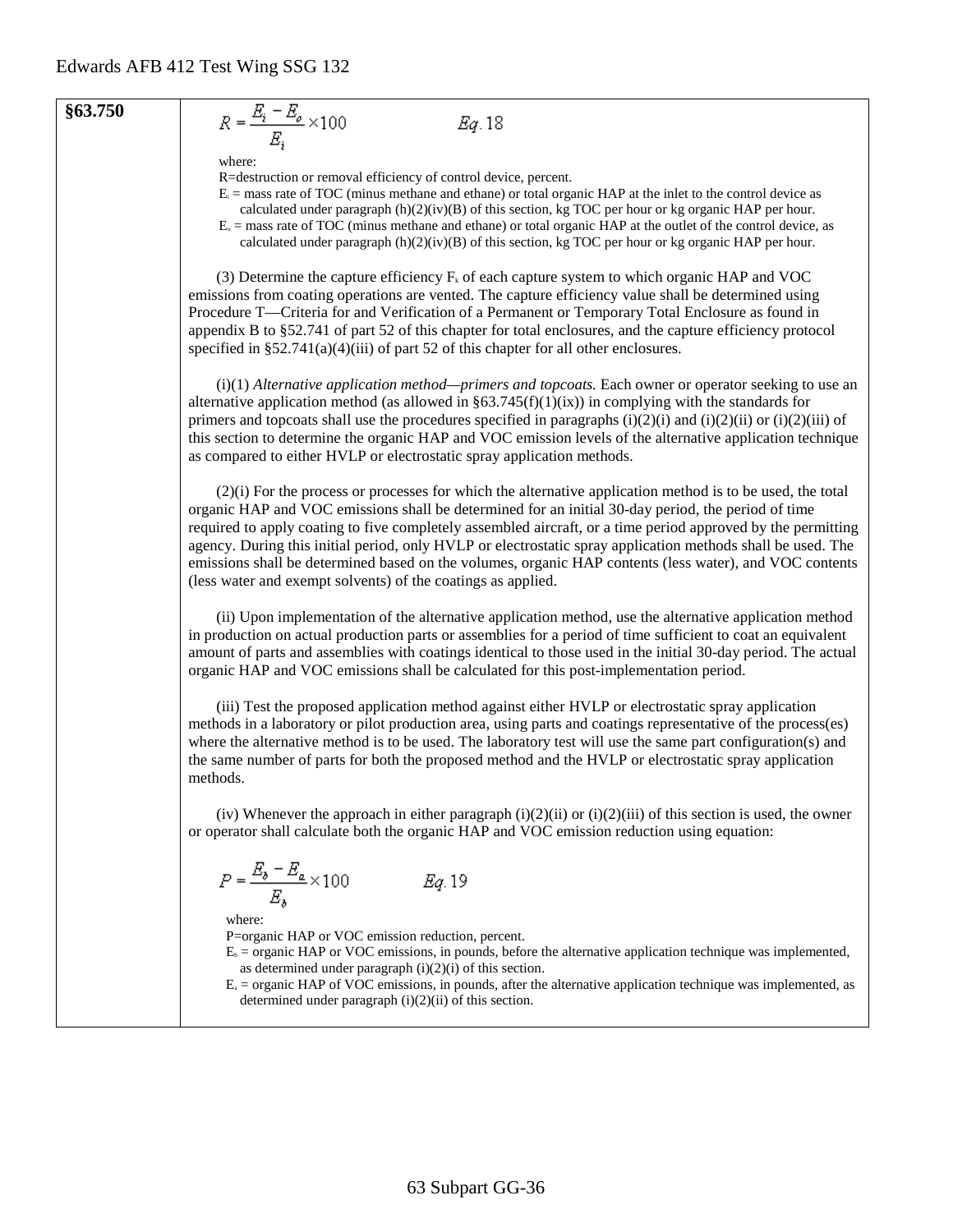| §63.750 | (3) Each owner or operator seeking to demonstrate that an alternative application method achieves<br>emission reductions equivalent to HVLP or electrostatic spray application methods shall comply with the<br>following:                                                                                                                 |
|---------|--------------------------------------------------------------------------------------------------------------------------------------------------------------------------------------------------------------------------------------------------------------------------------------------------------------------------------------------|
|         | (i) Each coating shall be applied such that the dried film thickness is within the range specified by the<br>applicable specification(s) for the aerospace vehicle or component being coated.                                                                                                                                              |
|         | (ii) If no such dried film thickness specification(s) exists, the owner or operator shall ensure that the<br>dried film thickness applied during the initial 30-day period is equivalent to the dried film thickness applied<br>during the alternative application method test period for similar aerospace vehicles or components.        |
|         | (iii) Failure to comply with these dried film thickness requirements shall invalidate the test results<br>obtained under paragraph $(i)(2)(i)$ of this section.                                                                                                                                                                            |
|         | (j) Spot stripping and decal removal. Each owner or operator seeking to comply with $\S 63.746(b)(3)$<br>shall determine the volume of organic HAP-containing chemical strippers or alternatively the weight of<br>organic HAP used per aircraft using the procedure specified in paragraphs $(j)(1)$ through $(j)(3)$ of this<br>section. |
|         | (1) For each chemical stripper used for spot stripping and decal removal, determine for each annual<br>period the total volume as applied or the total weight of organic HAP using the procedure specified in<br>paragraph $(d)(2)$ of this section.                                                                                       |
|         | (2) Determine the total number of aircraft for which depainting operations began during the annual<br>period as determined from company records.                                                                                                                                                                                           |
|         | (3) Calculate the annual average volume of organic HAP-containing chemical stripper or weight of<br>organic HAP used for spot stripping and decal removal per aircraft using equation 20 (volume) or equation<br>$21$ (weight):                                                                                                            |
|         | $C = \frac{\sum_{i=1}^{n} V_{si}}{A}$ $Eq. 20$<br>where:                                                                                                                                                                                                                                                                                   |
|         | C=annual average volume (gal per aircraft) of organic HAP-containing chemical stripper used for spot stripping<br>and decal removal.                                                                                                                                                                                                       |
|         | n=number of organic HAP-containing chemical strippers used in the annual period.<br>$Vs$ = volume (gal) of organic HAP-containing chemical stripper (i) used during the annual period.<br>A=number of aircraft for which depainting operations began during the annual period.                                                             |
|         | $V_s D_{ki} \sum_{i=1}^{N} W_i$<br>Eg. 21                                                                                                                                                                                                                                                                                                  |
|         | where:<br>$C =$ annual average weight (lb per aircraft) of organic HAP (chemical stripper) used for spot stripping and decal<br>removal.                                                                                                                                                                                                   |
|         | m = number of organic HAP contained in each chemical stripper, as applied.<br>$n =$ number of organic HAP-containing chemical strippers used in the annual period.                                                                                                                                                                         |
|         | $W_{hi}$ = weight fraction (expressed as a decimal) of each organic HAP (i) contained in the chemical stripper, as<br>applied, for each aircraft depainted.                                                                                                                                                                                |
|         | $D_{\rm ii}$ = density (lb/gal) of each organic HAP-containing chemical stripper (i), used in the annual period.<br>$Vs$ = volume (gal) of organic HAP-containing chemical stripper (i) used during the annual period.<br>$A =$ number of aircraft for which depainting operations began during the annual period.                         |
|         |                                                                                                                                                                                                                                                                                                                                            |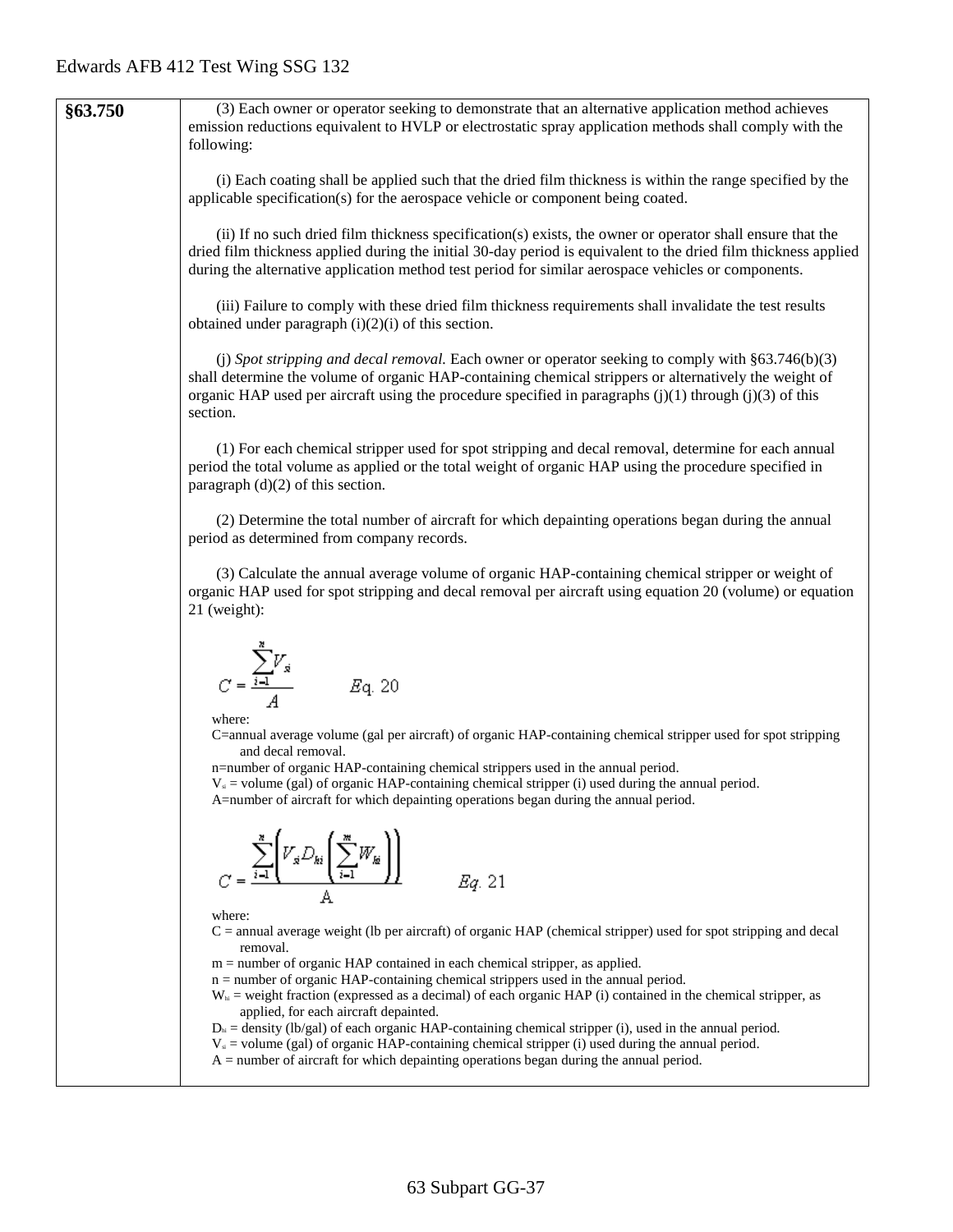| §63.750 | (k) Organic HAP content level determination - compliant chemical milling maskants. For those<br>uncontrolled chemical milling maskants complying with the chemical milling maskant organic HAP<br>content limit specified in § 63.747(c)(1) without being averaged, the procedure in paragraph (k)(1) of this<br>section shall be used to determine the mass of organic HAP emitted per unit volume of coating (chemical<br>milling maskant) i as applied (less water), Hi (lb/gal). As an alternative to the procedures in paragraph<br>$(k)(1)$ of this section, an owner or operator may use coating manufacturer's supplied data to demonstrate<br>that organic HAP emitted per volume of coating (less water), as applied, is less than or equal to the<br>applicable organic HAP limit specified in $\S$ 63.747(c). Owners and operators that use the coating<br>manufacturer's supplied data to demonstrate compliance based on the HAP content of the coating may add<br>non-HAP solvent to those coatings provided that the owner or operator also maintains records of the non-<br>HAP solvent added to the coating. |
|---------|--------------------------------------------------------------------------------------------------------------------------------------------------------------------------------------------------------------------------------------------------------------------------------------------------------------------------------------------------------------------------------------------------------------------------------------------------------------------------------------------------------------------------------------------------------------------------------------------------------------------------------------------------------------------------------------------------------------------------------------------------------------------------------------------------------------------------------------------------------------------------------------------------------------------------------------------------------------------------------------------------------------------------------------------------------------------------------------------------------------------------------|
|         | (1) For coatings that contain no exempt solvents, determine the total organic HAP content using<br>manufacturer's supplied data or Method 24 of 40 CFR part 60, appendix A to determine the VOC content.<br>The VOC content shall be used as a surrogate for total HAP content for coatings that contain no exempt<br>solvent. If there is a discrepancy between the manufacturer's formulation data and the results of the Method<br>24 analysis, compliance shall be based on the results from the Method 24 analysis.                                                                                                                                                                                                                                                                                                                                                                                                                                                                                                                                                                                                       |
|         | When Method 24 is used to determine the VOC content of water-reducible coatings, the precision<br>adjustment factors in Reference Method 24 shall be used. If the adjusted analytical VOC content is less<br>than the formulation solvent content, then the analytical VOC content should be set equal to the<br>formulation solvent content.                                                                                                                                                                                                                                                                                                                                                                                                                                                                                                                                                                                                                                                                                                                                                                                  |
|         | (1) Organic HAP content level determination—averaged chemical milling maskants. For those<br>uncontrolled chemical milling maskants that are averaged together in order to comply with the chemical<br>milling maskant organic HAP content level specified in $\S 63.747(c)(1)$ , the procedure specified in<br>paragraphs (1)(1) through (1)(4) of this section shall be used to determine the monthly volume-weighted<br>average mass of organic HAP emitted per volume of chemical milling maskant (less water) as applied,<br>unless the permitting agency specifies a shorter averaging period as part of an ambient ozone control<br>program.                                                                                                                                                                                                                                                                                                                                                                                                                                                                            |
|         | (1) Determine the total organic HAP weight fraction as applied of each chemical milling maskant used<br>during each 30-day period using the procedure specified in paragraph $(d)(1)$ of this section.                                                                                                                                                                                                                                                                                                                                                                                                                                                                                                                                                                                                                                                                                                                                                                                                                                                                                                                         |
|         | (2) Determine for each 30-day period:                                                                                                                                                                                                                                                                                                                                                                                                                                                                                                                                                                                                                                                                                                                                                                                                                                                                                                                                                                                                                                                                                          |
|         | (i) The individual volume of each chemical milling maskant applied in terms of total gallons (less<br>water) (using the procedure specified in paragraph $(d)(2)$ of this section), and                                                                                                                                                                                                                                                                                                                                                                                                                                                                                                                                                                                                                                                                                                                                                                                                                                                                                                                                        |
|         | (ii) The total volume in gallons of all chemical milling maskants (less water) as applied by summing<br>the individual volumes of each chemical milling maskant as applied (less water).                                                                                                                                                                                                                                                                                                                                                                                                                                                                                                                                                                                                                                                                                                                                                                                                                                                                                                                                       |
|         | (3) Determine the density of each chemical milling maskant as applied used during each 30-day period<br>using the procedure specified in paragraph $(d)(3)$ of this section.                                                                                                                                                                                                                                                                                                                                                                                                                                                                                                                                                                                                                                                                                                                                                                                                                                                                                                                                                   |
|         | (4) Calculate the volume-weighted average mass of organic HAP emitted per unit volume (lb/gal) of<br>chemical milling maskant (less water) as applied for all chemical milling maskants during each 30-day<br>period using equation 22:                                                                                                                                                                                                                                                                                                                                                                                                                                                                                                                                                                                                                                                                                                                                                                                                                                                                                        |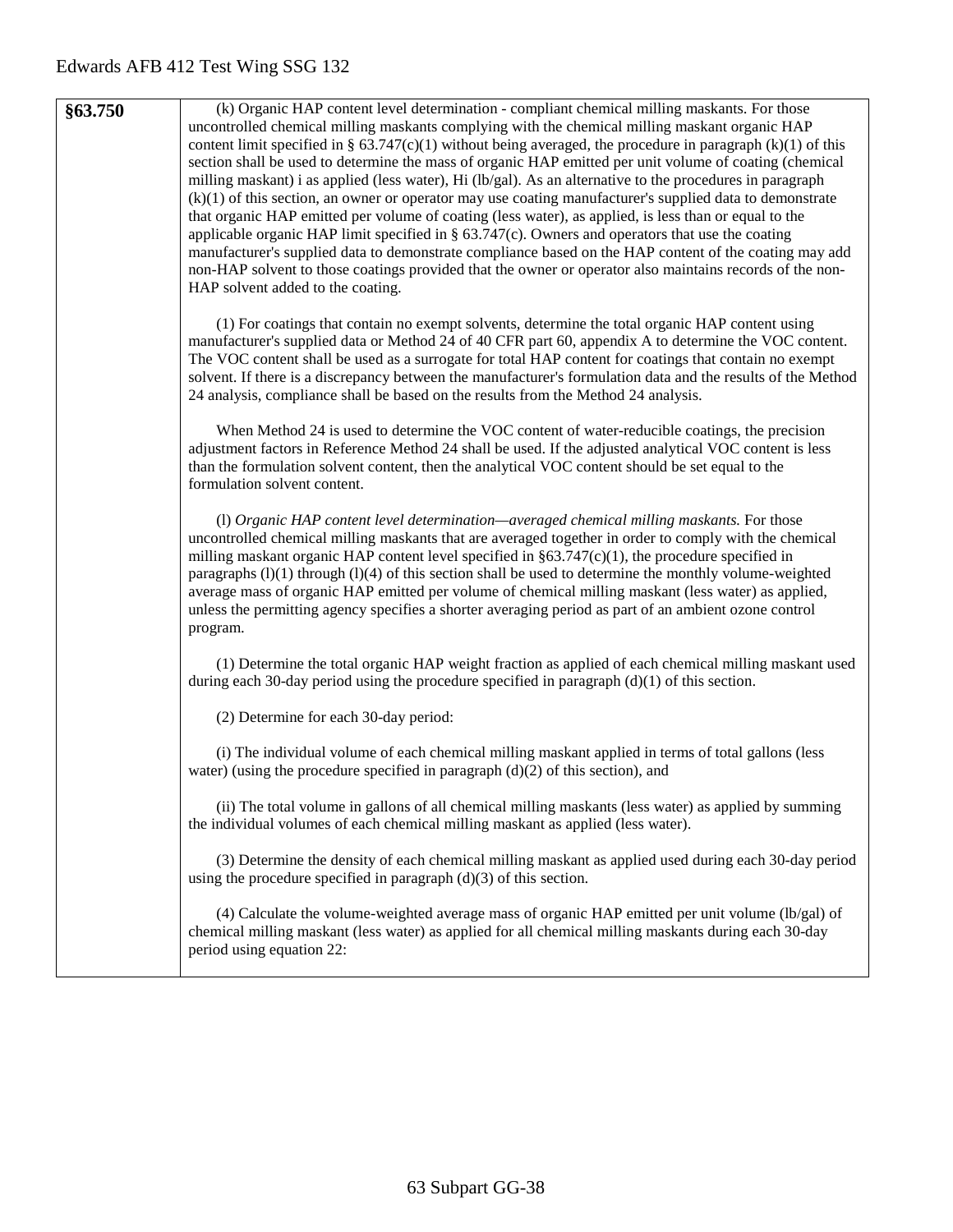**§63.750**  

$$
H_a = \frac{\sum_{i=1}^{n} W_{Hi} D_{mi} V_{mi}}{M_{av}}
$$
 Eq. 22

averaged.

where:

Ha = volume-weighted mass of organic HAP emitted per unit volume of chemical milling maskants (lb/gal) (less water) as applied during each 30-day period for those chemical milling maskants being averaged. n=number of chemical milling maskants being averaged.

 $W_{\text{Hi}}$  = weight fraction (expressed as a decimal) of organic HAP in chemical milling maskant i (less water) as applied during each 30-day period that is averaged.

 $D<sub>mi</sub> =$  density (Ib chemical milling maskant per gal coating) of chemical milling maskant i as applied during each 30-day period that is averaged.

 $V_m$  = volume (gal) of chemical milling maskant i (less water) as applied during the 30-day period that is averaged.  $M_{\text{lw}}$  = total volume (gal) of all chemical milling maskants (less water) as applied during each 30-day period that is

(m) VOC content level determination - compliant chemical milling maskants. For those uncontrolled chemical milling maskants complying with the chemical milling maskant VOC content limit specified in §  $63.747(c)(2)$  without being averaged, the procedure specified in paragraphs (m)(1) and (2) of this section shall be used to determine the mass of VOC emitted per volume of chemical milling maskant (less water and exempt solvents) as applied. As an alternative to the procedures in paragraphs  $(m)(1)$  and (2) of this section, an owner or operator may use coating manufacturer's supplied data to demonstrate that VOC emitted per volume of coating (less water and exempt solvents), as applied, is less than or equal to the applicable VOC limit specified in § 63.747(c).

(1) Determine the mass of VOC emitted per unit volume of chemical milling maskant (lb/gal) (less water and exempt solvents) as applied, G<sub>i</sub>, for each chemical milling maskant using the procedures specified in paragraphs  $(e)(1)$  and  $(e)(2)$  of this section.

(2)(i) If the VOC content is found to be different when EPA Method 24 is used during an enforcement inspection from that used by the owner or operator in calculating Gi, compliance shall be based, except as provided in paragraph (m)(2)(ii) of this section, upon the VOC content obtained using EPA Method 24.

(ii) If the VOC content of a chemical milling maskant obtained using EPA Method 24 would indicate noncompliance as determined under  $\S 63.749(h)(3)(i)$ , an owner or operator may elect to average the chemical milling maskant with other uncontrolled chemical milling maskants and (re)calculate  $G_a$  (using the procedure specified in paragraph (n) of this section), provided appropriate and sufficient records were maintained for all chemical milling maskants included in the average recalculation. The (re)calculated value of G<sub>a</sub> for the averaged chemical milling maskants shall then be used to determine compliance.

(n) *VOC content level determination—averaged chemical milling maskants.* For those uncontrolled chemical milling maskants that are averaged together in order to comply with the chemical milling maskant VOC content limit specified in §63.747(c)(2), the procedure specified in paragraphs  $(n)(1)$  through  $(n)(4)$ of this section shall be used to determine the monthly volume-weighted average mass of VOC emitted per volume of chemical milling maskant (less water and exempt solvents) as applied, unless the permitting agency specifies a shorter averaging period as part of an ambient ozone control program.

(1) Determine the VOC content of each chemical milling maskant (less water and exempt solvents) as applied used during each 30-day period using the procedure specified in paragraph  $(f)(1)$  of this section.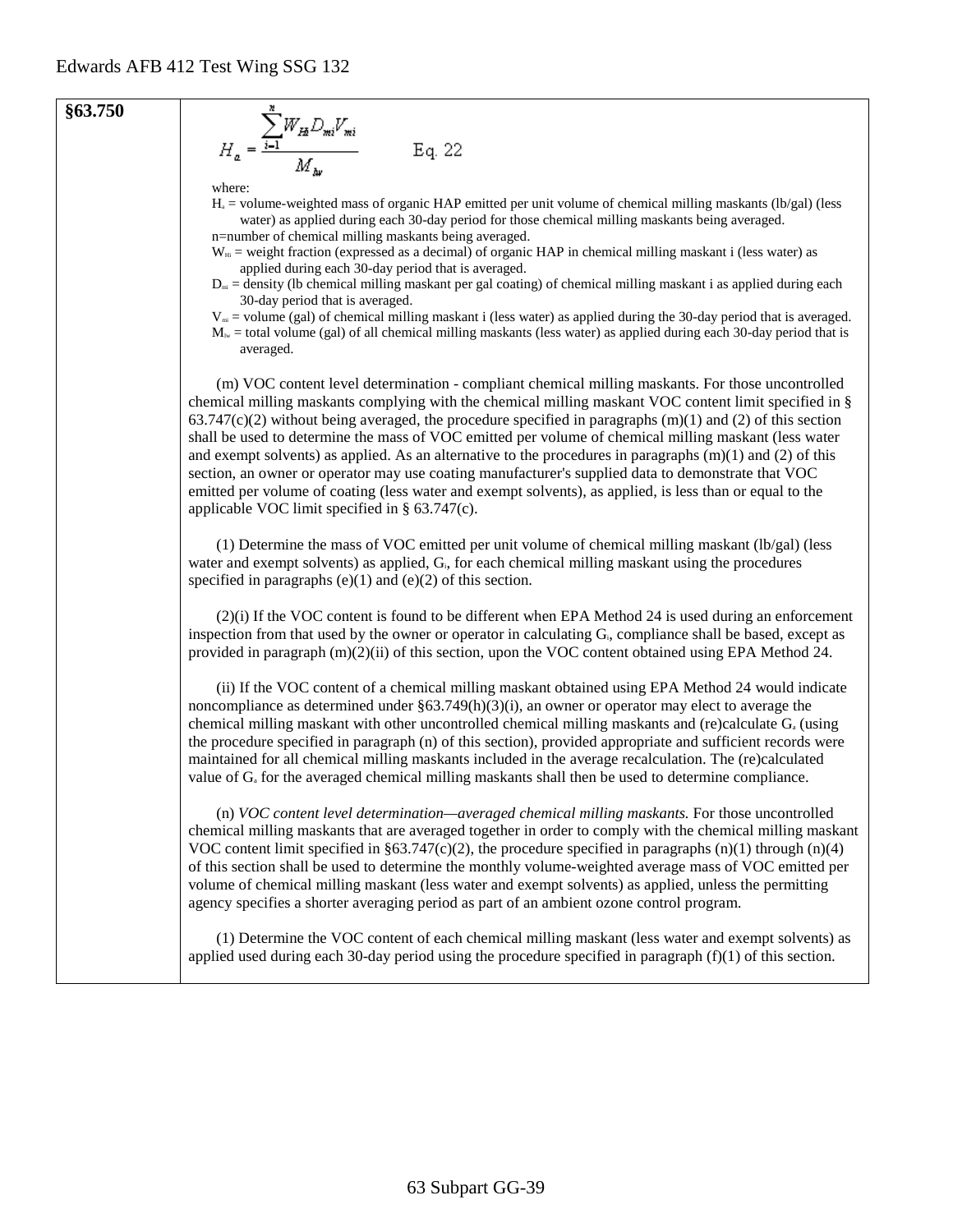| §63.750 | (2)(i) Determine the individual volume of each chemical milling maskant applied in terms of total<br>gallons (less water and exempt solvents) using the procedure specified in paragraph $(f)(2)$ of this section,<br>and                                                                                                                                                                                                                                                                                                                                                                 |
|---------|-------------------------------------------------------------------------------------------------------------------------------------------------------------------------------------------------------------------------------------------------------------------------------------------------------------------------------------------------------------------------------------------------------------------------------------------------------------------------------------------------------------------------------------------------------------------------------------------|
|         | (ii) Calculate the total volume in gallons of all chemical milling maskants (less water and exempt<br>solvents) as applied by summing the individual volumes of each chemical milling maskant (less water and<br>exempt solvents) as applied.                                                                                                                                                                                                                                                                                                                                             |
|         | (3) Calculate the volume-weighted average mass of VOC emitted per unit volume (lb/gal) of chemical<br>milling maskant (less water and exempt solvents) as applied during each 30-day period using equation 23:                                                                                                                                                                                                                                                                                                                                                                            |
|         | $G_{a} = \frac{\displaystyle\sum_{i=1}^{a}(VOC)_{mi}V_{mi}}{M_{\text{hues}}}$<br>Eq. 23                                                                                                                                                                                                                                                                                                                                                                                                                                                                                                   |
|         | where:<br>$G_a$ = volume-weighted average mass of VOC per unit volume of chemical milling maskant (lb/gal) (less water and<br>exempt solvents) as applied during each 30-day period for those chemical milling maskants that are averaged.<br>n=number of chemical milling maskants being averaged.<br>$(VOC)_{mi} = VOC$ content (lb/gal) of chemical milling maskant i (less water and exempt solvents) as applied during<br>the 30-day period that is averaged.<br>$V_{mi}$ = volume (gal) of chemical milling maskant i (less water and exempt solvents) as applied during the 30-day |
|         | period that is averaged.<br>$M_{\text{lws}}$ = total volume (gal) of all chemical milling maskants (less water and exempt solvents) as applied during each<br>30-day period that is averaged.                                                                                                                                                                                                                                                                                                                                                                                             |
|         | $(4)(i)$ If the VOC content is found to be different when EPA Method 24 is used during an enforcement<br>inspection from that used by the owner or operator in calculating $G_a$ , recalculation of $G_a$ is required using<br>the new value. If more than one chemical milling maskant is involved, the recalculation shall be made once<br>using all of the new values.                                                                                                                                                                                                                 |
|         | (ii) If recalculation is required, an owner or operator may elect to include in the recalculation of $G_a$<br>uncontrolled chemical milling maskants that were not previously included provided appropriate and<br>sufficient records were maintained for these other chemical milling maskants to allow daily recalculations.                                                                                                                                                                                                                                                            |
|         | (iii) The recalculated value of $G_a$ under either paragraph (n)(4)(i) or (n)(4)(ii) of this section shall be<br>used to determine compliance.                                                                                                                                                                                                                                                                                                                                                                                                                                            |
|         | (o) Inorganic HAP emissions—dry particulate filter certification requirements. Dry particulate filters<br>used to comply with $\S 63.745(g)(2)$ or $\S 63.746(b)(4)$ must be certified by the filter manufacturer or<br>distributor, paint/depainting booth supplier, and/or the facility owner or operator using method 319<br>in appendix A of this part, to meet or exceed the efficiency data points found in Tables 1 and 2, or<br>3 and 4 of §63.745 for existing or new sources respectively.                                                                                      |

# **Monitoring Requirements**

| §63.751 | (a) <i>Enclosed spray gun cleaners</i> . Each owner or operator using an enclosed spray gun cleaner under        |
|---------|------------------------------------------------------------------------------------------------------------------|
|         | $\S$ 63.744(c)(1) shall visually inspect the seals and all other potential sources of leaks associated with each |
|         | enclosed gun spray cleaner system at least once per month. Each inspection shall occur while the system is       |
|         | in operation.                                                                                                    |
|         |                                                                                                                  |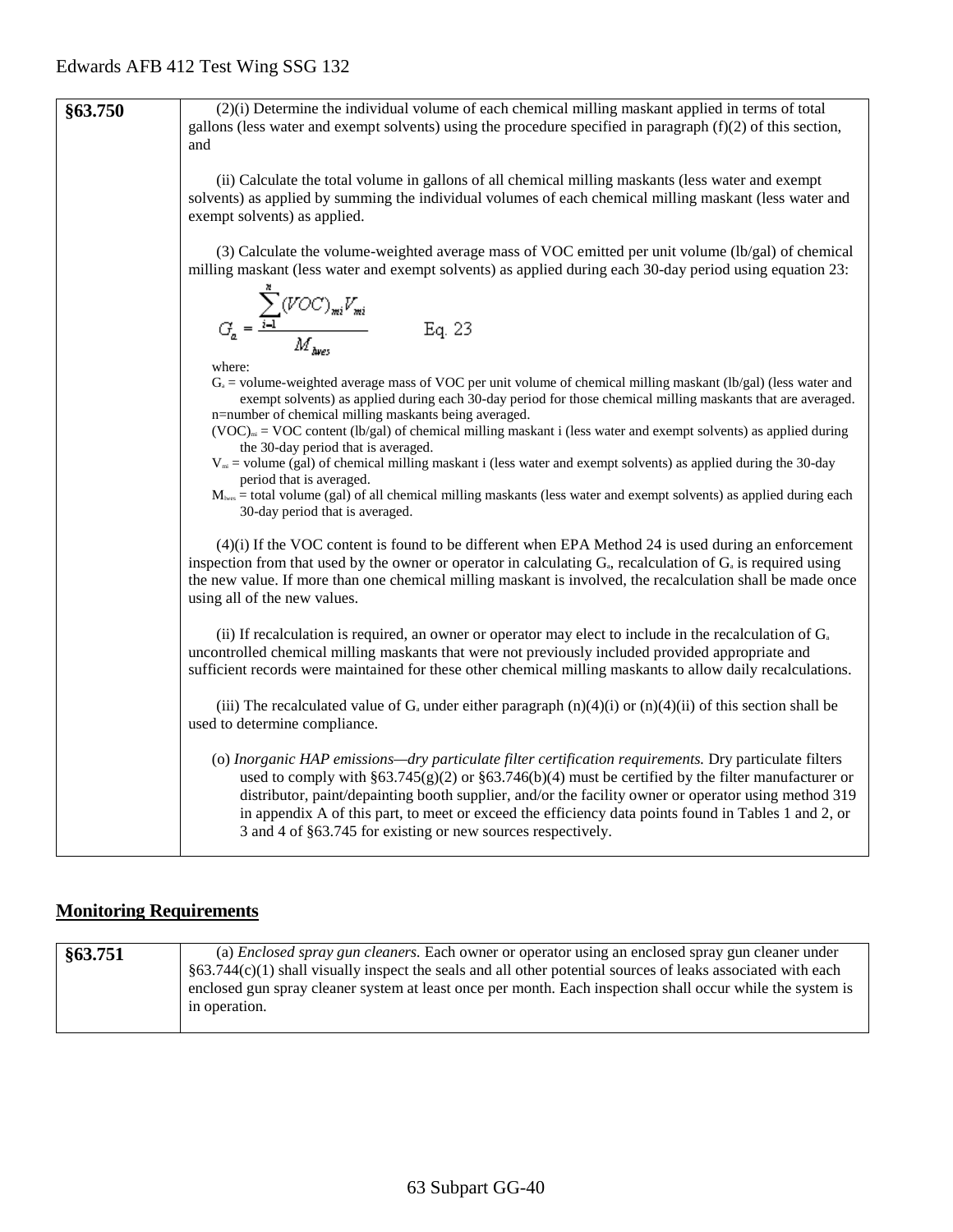**§63.751** (b) *Incinerators and carbon absorbers—initial compliance demonstrations.* Each owner or operator subject to the requirements in this subpart must demonstrate initial compliance with the requirements of §§63.745(d), 63.746(c), and 63.747(d) of this subpart. Each owner or operator using a carbon adsorber to comply with the requirements in this subpart shall comply with the requirements specified in paragraphs (b)(1) through (7) of this section. Each owner or operator using an incinerator to comply with the requirements in this subpart shall comply with the requirements specified in paragraphs (b)(8) through (12) of this section. (1) Except as allowed by paragraph (b)(2) or (b)(5) of this section, for each control device used to control organic HAP or VOC emissions, the owner or operator shall fulfill the requirements of paragraph  $(b)(1)$  (i) or (ii) of this section. (i) The owner or operator shall establish as a site-specific operating parameter the outlet total HAP or VOC concentration that demonstrates compliance with §63.745(d), §63.746(c), or §63.747(d) as appropriate; or (ii) The owner or operator shall establish as the site-specific operating parameter the control device efficiency that demonstrates compliance with §63.745(d), §63.746(c), or §63.747(d). (iii) When a nonregenerative carbon adsorber is used to comply with §63.745(d), §63.746(c), or §63.747(d), the site-specific operating parameter value may be established as part of the design evaluation used to demonstrate initial compliance. Otherwise, the site-specific operating parameter value shall be established during the initial performance test conducted according to the procedures of §63.750(g). (2) For each nonregenerative carbon adsorber, in lieu of meeting the requirements of  $§63.751(b)(1)$ , the owner or operator may establish as the site-specific operating parameter the carbon replacement time interval, as determined by the maximum design flow rate and organic concentration in the gas stream vented to the carbon adsorption system. The carbon replacement time interval shall be established either as part of the design evaluation to demonstrate initial compliance or during the initial performance test conducted according to the procedures in  $\S 63.750(g)$  (1), (2), (3), or (4). (3) Each owner or operator venting solvent HAP emissions from a source through a room, enclosure, or hood, to a control device to comply with §63.745(d), §63.746(c), or §63.747(d) shall: (i) Submit to the Administrator with the compliance status report required by §63.9(h) of the General Provisions a plan that: (A) Identifies the operating parameter to be monitored to ensure that the capture efficiency measured during the initial compliance test is maintained; (B) Discusses why this parameter is appropriate for demonstrating ongoing compliance; and (C) Identifies the specific monitoring procedures; (ii) Set the operating parameter value, or range of values, that demonstrate compliance with §63.745(d), §63.746(c), or §63.747(d), as appropriate; and (iii) Conduct monitoring in accordance with the plan submitted to the Administrator unless comments received from the Administrator require an alternate monitoring scheme. (4) Owners or operators subject to §63.751(b) (1), (2), or (3) shall calculate the site-specific operating parameter value, or range of values, as the arithmetic average of the maximum and/or minimum operating parameter values, as appropriate, that demonstrate compliance with §63.745(d), §63.746(c), or §63.747(d) during the multiple test runs required by  $\S 63.750 (g)(2)$  and  $(g)(1)$ .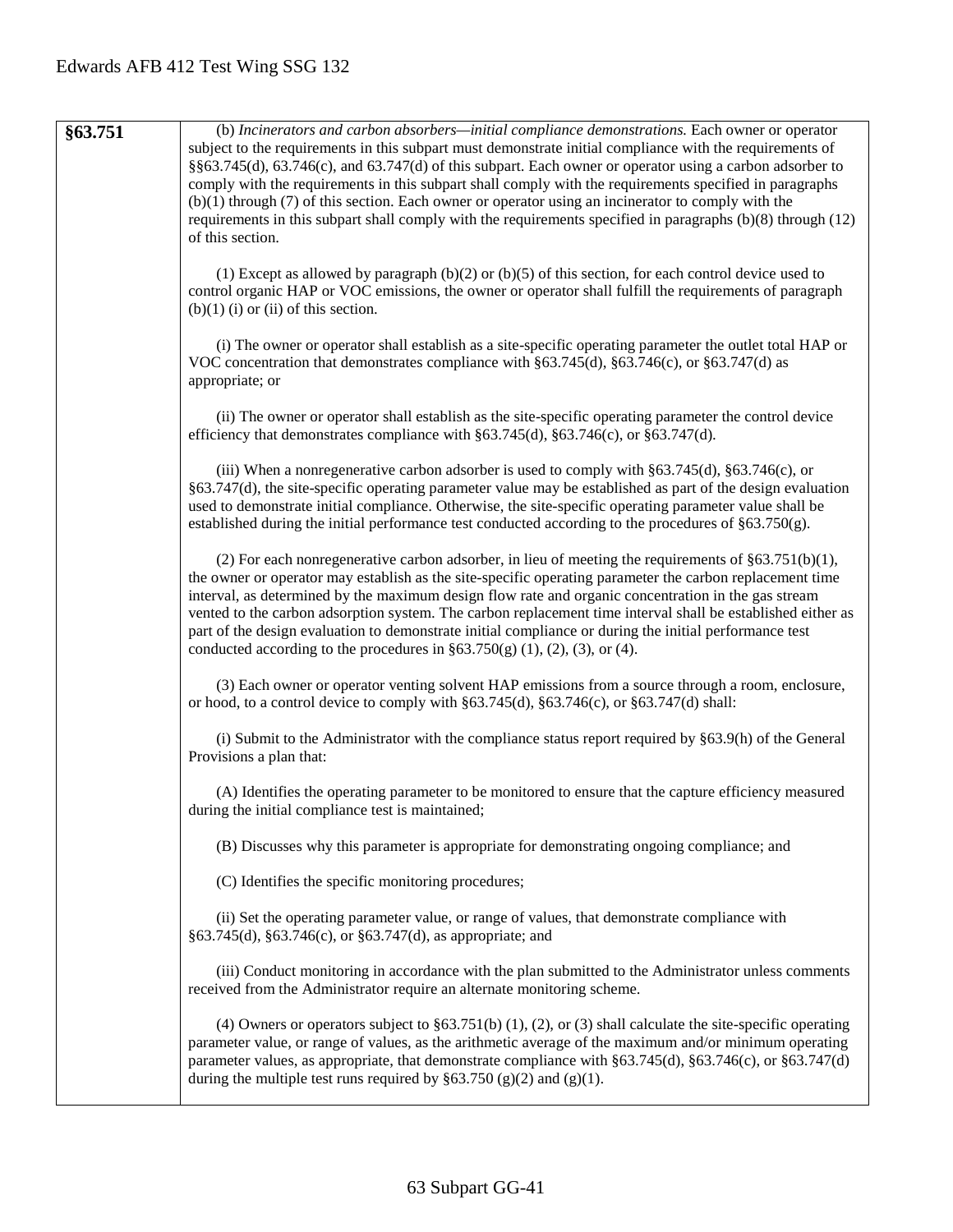| §63.751 | (5) For each solvent recovery device used to comply with $\S 63.745(d)$ , $\S 63.746(c)$ , or $\S 63.747(d)$ , in<br>lieu of meeting the requirements of paragraph $(b)(1)$ of this section, the results of the material balance<br>calculation conducted in accordance with $\S 63.750(g)(1)$ may serve as the site-specific operating parameter<br>that demonstrates compliance with $\S 63.745(d)$ , $\S 63.746(c)$ , or $\S 63.747(d)$ .                                                                                                                       |
|---------|--------------------------------------------------------------------------------------------------------------------------------------------------------------------------------------------------------------------------------------------------------------------------------------------------------------------------------------------------------------------------------------------------------------------------------------------------------------------------------------------------------------------------------------------------------------------|
|         | (6) Continuous compliance monitoring. Following the date on which the initial compliance<br>demonstration is completed, continuous compliance with §63.745(d), §63.746(c), or §63.747(d) of this<br>subpart shall be demonstrated as outlined in this paragraph.                                                                                                                                                                                                                                                                                                   |
|         | (i) Each owner or operator of an affected source subject to $\S 63.745(d)$ , $\S 63.746(c)$ , or $\S 63.747(d)$ of<br>this subpart shall monitor the applicable parameters specified in paragraph $(b)(6)(ii)$ , $(b)(6)(iii)$ , or<br>$(b)(6)(iv)$ of this section depending on the type of control technique used.                                                                                                                                                                                                                                               |
|         | (ii) Compliance monitoring shall be subject to the following provisions:                                                                                                                                                                                                                                                                                                                                                                                                                                                                                           |
|         | (A) Except as allowed by paragraph $(b)(6)(iii)(A)(2)$ of this section, all continuous emission monitors<br>shall comply with performance specification (PS) 8 or 9 in 40 CFR part 60, appendix B, as appropriate<br>depending on whether VOC or HAP concentration is being measured. The requirements in appendix F of<br>40 CFR part 60 shall also be followed. In conducting the quarterly audits required by appendix F, owners<br>or operators shall challenge the monitors with compounds representative of the gaseous emission stream<br>being controlled. |
|         | (B) If the effluent from multiple emission points are combined prior to being channeled to a common<br>control device, the owner or operator is required only to monitor the common control device, not each<br>emission point.                                                                                                                                                                                                                                                                                                                                    |
|         | (iii) Owners or operators complying with $\S 63.745(d)$ , $\S 63.746(c)$ , or $\S 63.747(d)$ through the use of a<br>control device and establishing a site-specific operating parameter in accordance with paragraph $(b)(1)$ of<br>this section shall fulfill the requirements of paragraph $(b)(6)(iii)(A)$ of this section and paragraph<br>$(b)(6)(iii)(B)$ or $(C)$ of this section, as appropriate.                                                                                                                                                         |
|         | (A) The owner or operator shall install, calibrate, operate, and maintain a continuous emission monitor.                                                                                                                                                                                                                                                                                                                                                                                                                                                           |
|         | (1) The continuous emission monitor shall be used to measure continuously the total HAP or VOC<br>concentration at both the inlet and the outlet whenever HAP from coating and paint stripping operations are<br>vented to the control device, or when continuous compliance is demonstrated through a percent efficiency<br>calculation; or                                                                                                                                                                                                                       |
|         | (2) For owners or operators using a nonregenerative carbon adsorber, in lieu of using continuous<br>emission monitors as specified in paragraph $(b)(6)(iii)(A)(I)$ of this section, the owner or operator may use<br>a portable monitoring device to monitor total HAP or VOC concentration at the inlet and outlet or the outlet<br>of the carbon adsorber as appropriate.                                                                                                                                                                                       |
|         | (a) The monitoring device shall be calibrated, operated, and maintained in accordance with the<br>manufacturer's specifications.                                                                                                                                                                                                                                                                                                                                                                                                                                   |
|         | (b) The monitoring device shall meet the requirements of part 60, appendix A, Method 21, sections 2,<br>3, 4.1, 4.2, and 4.4. The calibration gas shall either be representative of the compounds to be measured or<br>shall be methane, and shall be at a concentration associated with 125% of the expected organic compound<br>concentration level for the carbon adsorber outlet vent.                                                                                                                                                                         |
|         | (c) The probe inlet of the monitoring device shall be placed at approximately the center of the carbon<br>adsorber outlet vent. The probe shall be held there for at least 5 minutes during which flow into the carbon<br>adsorber is expected to occur. The maximum reading during that period shall be used as the measurement.                                                                                                                                                                                                                                  |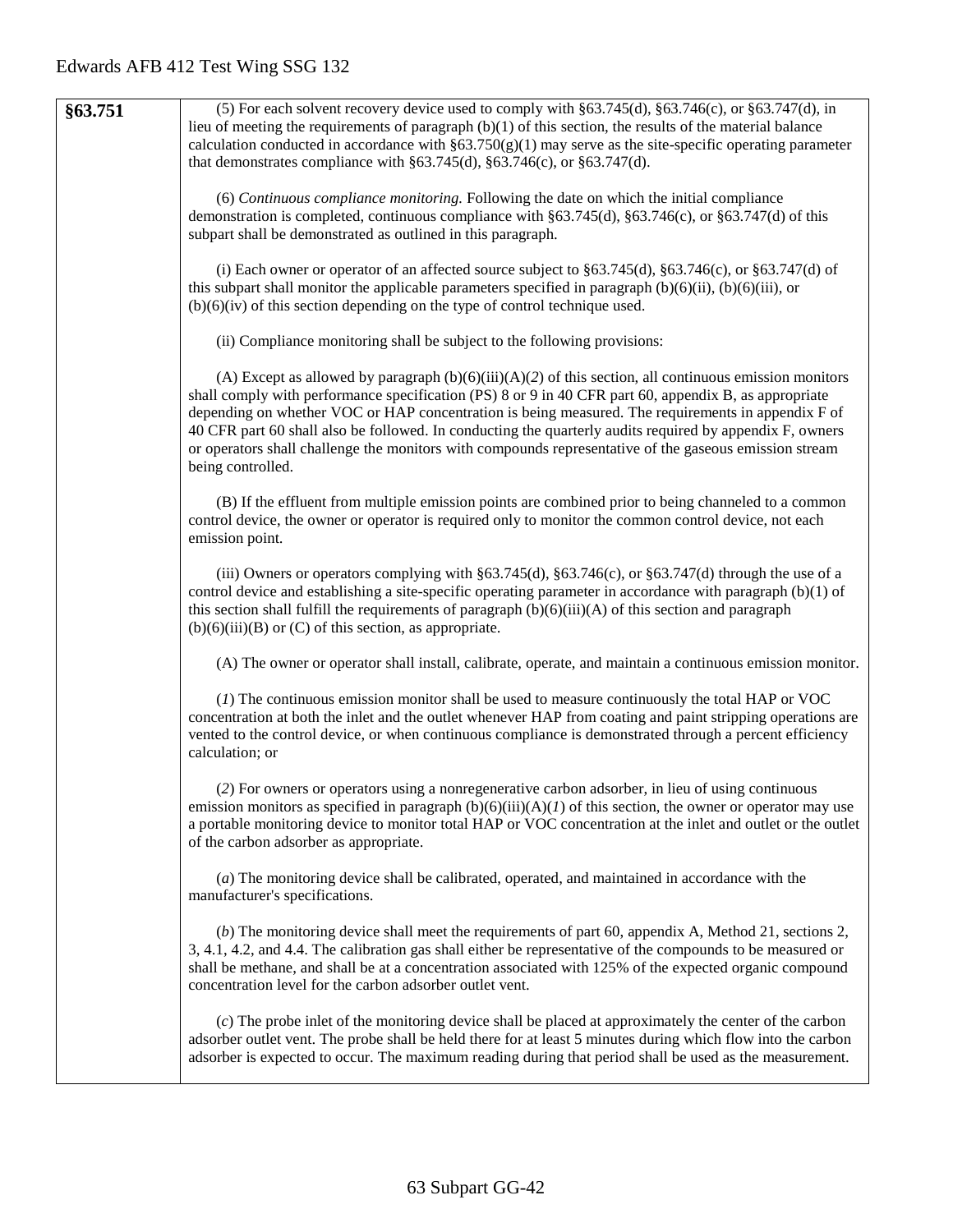| §63.751 | (B) If complying with $\S63.745(d)$ , $\S63.746(c)$ , or $\S63.747(d)$ through the use of a carbon adsorption<br>system with a common exhaust stack for all of the carbon vessels, the owner or operator shall not operate<br>the control device at an average control efficiency less than that required by $\S 63.745(d)$ , $\S 63.746(c)$ , or<br>§63.747(d) for three consecutive adsorption cycles.                                                                                                                                                                                                                                                                                                         |
|---------|------------------------------------------------------------------------------------------------------------------------------------------------------------------------------------------------------------------------------------------------------------------------------------------------------------------------------------------------------------------------------------------------------------------------------------------------------------------------------------------------------------------------------------------------------------------------------------------------------------------------------------------------------------------------------------------------------------------|
|         | (C) If complying with $\S63.745(d)$ , $\S63.746(c)$ , or $\S63.747(d)$ through the use of a carbon adsorption<br>system with individual exhaust stacks for each of the multiple carbon adsorber vessels, the owner or<br>operator shall not operate any carbon adsorber vessel at an average control efficiency less than that required<br>by $§63.745(d)$ , $§63.746(c)$ , or $§63.747(d)$ as calculated daily using a 7 to 30-day rolling average.                                                                                                                                                                                                                                                             |
|         | (D) If complying with $\S 63.745(d)$ , $\S 63.746(c)$ , or $\S 63.747(d)$ through the use of a nonregenerative<br>carbon adsorber, in lieu of the requirements of paragraph $(b)(6)(iii)$ (B) or (C) of this section, the owner or<br>operator may monitor the VOC or HAP concentration of the adsorber exhaust daily, at intervals no greater<br>than 20 percent of the design carbon replacement interval, whichever is greater, or at a frequency as<br>determined by the owner or operator and approved by the Administrator.                                                                                                                                                                                |
|         | (iv) Owners or operators complying with $\S 63.745(d)$ , $\S 63.746(c)$ , or $\S 63.747(d)$ through the use of a<br>nonregenerative carbon adsorber and establishing a site-specific operating parameter for the carbon<br>replacement time interval in accordance with paragraph $(b)(2)$ shall replace the carbon in the carbon<br>adsorber system with fresh carbon at the predetermined time interval as determined in the design<br>evaluation.                                                                                                                                                                                                                                                             |
|         | (v) Owners or operators complying with $\S 63.745(d)$ , $\S 63.746(c)$ , or $\S 63.747(d)$ by capturing emissions<br>through a room, enclosure, or hood shall install, calibrate, operate, and maintain the instrumentation<br>necessary to measure continuously the site-specific operating parameter established in accordance with<br>paragraph (b)(3) of this section whenever VOC and HAP from coating and stripper operations are vented<br>through the capture device. The capture device shall not be operated at an average value greater than or less<br>than (as appropriate) the operating parameter value established in accordance with paragraph (b)(3) of this<br>section for any 3-hour period. |
|         | (7) Owners or operators complying with paragraph $(b)(4)$ or $(b)(5)$ of this section shall calculate the<br>site-specific operating parameter value as the arithmetic average of the minimum operating parameter<br>values that demonstrate compliance with $\S 63.745(d)$ and $\S 63.747(d)$ during the three test runs required by<br>§63.750(h)(2)(iv).                                                                                                                                                                                                                                                                                                                                                      |
|         | (8) All temperature monitoring equipment shall be installed, calibrated, maintained, and operated<br>according to manufacturer's specifications. Every 3 months, facilities shall replace the temperature sensors<br>or have the temperature sensors recalibrated. As an alternative, a facility may use a continuous emission<br>monitoring system (CEMS) to verify that there has been no change in the destruction efficiency and<br>effluent composition of the incinerator.                                                                                                                                                                                                                                 |
|         | (9) Where an incinerator other than a catalytic incinerator is used, a thermocouple equipped with a<br>continuous recorder shall be installed and continuously operated in the firebox or in the ductwork<br>immediately downstream of the firebox in a position before any substantial heat exchange occurs.                                                                                                                                                                                                                                                                                                                                                                                                    |
|         | (10) Where a catalytic incinerator is used, thermocouples, each equipped with a continuous recorder,<br>shall be installed and continuously operated in the gas stream immediately before and after the catalyst bed.                                                                                                                                                                                                                                                                                                                                                                                                                                                                                            |
|         | (11) For each incinerator other than a catalytic incinerator, each owner or operator shall establish<br>during each performance test during which compliance is demonstrated, including the initial performance<br>test, the minimum combustion temperature as a site-specific operating parameter. This minimum<br>combustion temperature shall be the operating parameter value that demonstrates compliance with<br>$§63.745(d)$ and $§63.747(d)$ .                                                                                                                                                                                                                                                           |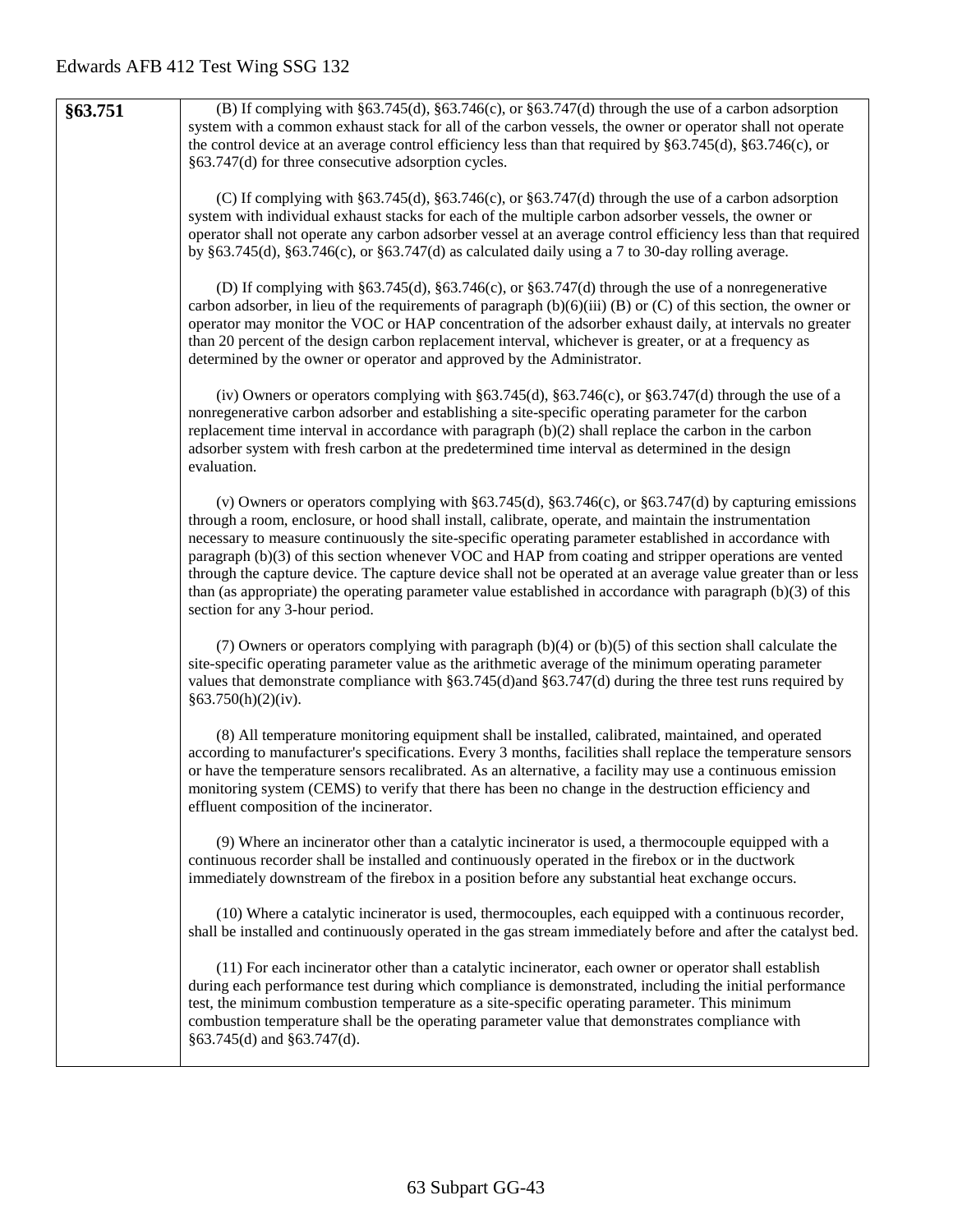| §63.751 | (12) For each catalytic incinerator, each owner or operator shall establish during each performance test<br>during which compliance is demonstrated, including the initial performance test, the minimum gas<br>temperature upstream of the catalyst bed and the minimum gas temperature difference across the catalyst<br>bed as site-specific operating parameters. These minimum temperatures shall be the operating parameter<br>values that demonstrate compliance with §63.745(d) and §63.747(d).                                                                                                                                                                                                                                                                                                                                                                                                         |
|---------|-----------------------------------------------------------------------------------------------------------------------------------------------------------------------------------------------------------------------------------------------------------------------------------------------------------------------------------------------------------------------------------------------------------------------------------------------------------------------------------------------------------------------------------------------------------------------------------------------------------------------------------------------------------------------------------------------------------------------------------------------------------------------------------------------------------------------------------------------------------------------------------------------------------------|
|         | (c) Dry particulate filter, HEPA filter, and waterwash systems—primer and topcoat application<br>operations. (1) Each owner or operator using a dry particulate filter system to meet the requirements of<br>$§63.745(g)(2)$ shall, while primer or topcoat application operations are occurring, continuously monitor the<br>pressure drop across the system and read and record the pressure drop once per shift following the<br>recordkeeping requirements of §63.752(d).                                                                                                                                                                                                                                                                                                                                                                                                                                   |
|         | (2) Each owner or operator using a conventional waterwash system to meet the requirements of<br>$§63.745(g)(2)$ shall, while primer or topcoat application operations are occurring, continuously monitor the<br>water flow rate through the system and read and record the water flow rate once per shift following the<br>recordkeeping requirements of §63.752(d). Each owner or operator using a pumpless waterwash system to<br>meet the requirements of $\S63.745(g)(2)$ shall, while primer and topcoat application operations are<br>occurring, measure and record the parameter(s) recommended by the booth manufacturer that indicate<br>booth performance once per shift, following the recordkeeping requirements of §63.752(d).                                                                                                                                                                    |
|         | (d) Particulate filters and waterwash booths—depainting operations. Each owner or operator using a<br>dry particulate filter or a conventional waterwash system in accordance with the requirements of<br>§63.746(b)(4) shall, while depainting operations are occurring, continuously monitor the pressure drop<br>across the particulate filters or the water flow rate through the conventional waterwash system and read and<br>record the pressure drop or the water flow rate once per shift following the recordkeeping requirements of<br>§63.752(e). Each owner or operator using a pumpless waterwash system to meet the requirements of<br>$§63.746(b)(4)$ shall, while depainting operations are occurring, measure and record the parameter(s)<br>recommended by the booth manufacturer that indicate booth performance once per shift, following the<br>recordkeeping requirements of §63.752(e). |
|         | (e) $(1)$ <i>Use of an alternative monitoring method</i> — $(1)$ <i>General.</i> Until permission to use an alternative<br>monitoring method has been granted by the Administrator under this paragraph, the owner or operator of an<br>affected source shall remain subject to the requirements of this section.                                                                                                                                                                                                                                                                                                                                                                                                                                                                                                                                                                                               |
|         | (2) After receipt and consideration of written application, the Administrator may approve alternatives<br>to any monitoring methods or procedures of this section including, but not limited to, the following:                                                                                                                                                                                                                                                                                                                                                                                                                                                                                                                                                                                                                                                                                                 |
|         | (i) Alternative monitoring requirements when the affected source is infrequently operated; or                                                                                                                                                                                                                                                                                                                                                                                                                                                                                                                                                                                                                                                                                                                                                                                                                   |
|         | (ii) Alternative locations for installing continuous monitoring systems when the owner or operator can<br>demonstrate that installation at alternate locations will enable accurate and representative measurements; or                                                                                                                                                                                                                                                                                                                                                                                                                                                                                                                                                                                                                                                                                         |
|         | (iii) Alternatives to the American Society for Testing and Materials (ASTM) test methods or sampling<br>procedures specified in this section.                                                                                                                                                                                                                                                                                                                                                                                                                                                                                                                                                                                                                                                                                                                                                                   |
|         | (3) If the Administrator finds reasonable grounds to dispute the results obtained by an alternative<br>monitoring method, requirement, or procedure, the Administrator may require the use of a method,<br>requirement, or procedure specified in this section. If the results of the specified and the alternative method,<br>requirement, or procedure do not agree, the results obtained by the specified method, requirement, or<br>procedure shall prevail.                                                                                                                                                                                                                                                                                                                                                                                                                                                |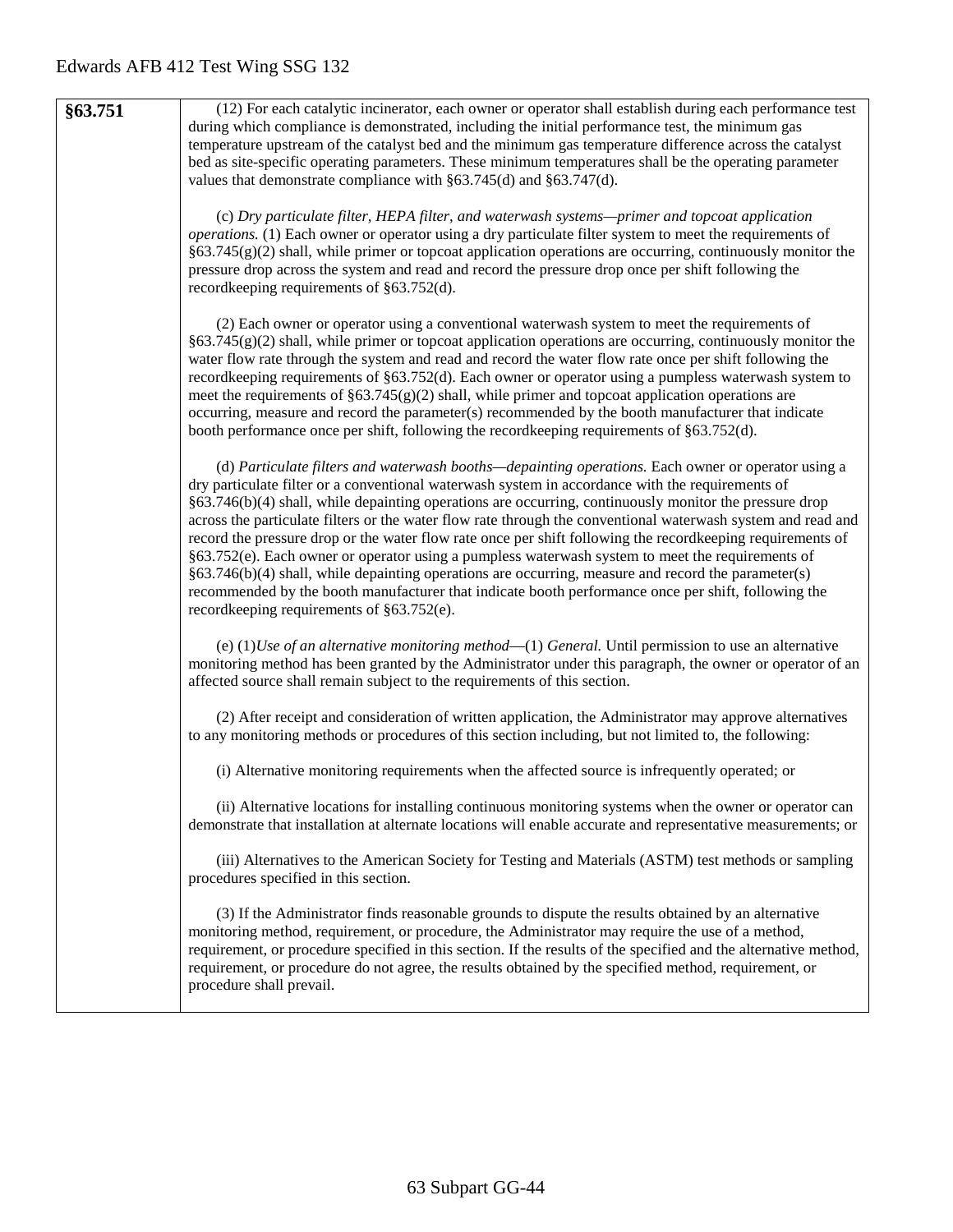| \$63.751 | $(4)(i)$ Request to use alternative monitoring method. An owner or operator who wishes to use an                 |
|----------|------------------------------------------------------------------------------------------------------------------|
|          | alternative monitoring method shall submit an application to the Administrator as described in paragraph         |
|          | $(e)(4)(ii)$ of this section. The application may be submitted at any time provided that the monitoring method   |
|          | is not used to demonstrate compliance with a relevant standard or other requirement. If the alternative          |
|          | monitoring method is to be used to demonstrate compliance with a relevant standard, the application shall        |
|          | be submitted not later than with the site-specific test plan required in $\S 63.7(c)$ (if requested) or with the |
|          | site-specific performance evaluation plan (if requested), or at least 60 days before the performance             |
|          | evaluation is scheduled to begin.                                                                                |
|          |                                                                                                                  |

(ii) The application shall contain a description of the proposed alternative monitoring system and information justifying the owner's or operator's request for an alternative monitoring method, such as the technical or economic infeasibility, or the impracticality, of the affected source using the required method.

(iii) The owner or operator may submit the information required in this paragraph well in advance of the submittal dates specified in paragraph  $(e)(4)(i)$  of this section to ensure a timely review by the Administrator in order to meet the compliance demonstration date specified in this subpart.

(5) *Approval of request to use alternative monitoring method.* (i) The Administrator will notify the owner or operator of his/her intention to deny approval of the request to use an alternative monitoring method within 60 calendar days after receipt of the original request and within 60 calendar days after receipt of any supplementary information that is submitted. If notification of intent to deny approval is not received within 60 calendar days, the alternative monitoring method is to be considered approved. Before disapproving any request to use an alternative monitoring method, the Administrator will notify the applicant of the Administrator's intent to disapprove the request together with:

(A) Notice of the information and findings on which the intended disapproval is based; and

(B) Notice of opportunity for the owner or operator to present additional information to the Administrator before final action on the request. At the time the Administrator notifies the applicant of his or her intention to disapprove the request, the Administrator will specify how much time the owner or operator will have after being notified of the intended disapproval to submit the additional information.

(ii) If the Administrator approves the use of an alternative monitoring method for an affected source under paragraph  $(e)(5)(i)$  of this section, the owner or operator of such source shall continue to use the alternative monitoring method until approval is received from the Administrator to use another monitoring method as allowed by paragraph (e) of this section.

(f) *Reduction of monitoring data.* (1) The data may be recorded in reduced or nonreduced form (e.g., parts per million (ppm) pollutant and  $%$  O<sub>2</sub> or nanograms per Joule (ng/J) of pollutant).

(2) All emission data shall be converted into units specified in this subpart for reporting purposes. After conversion into units specified in this subpart, the data may be rounded to the same number of significant digits as used in this subpart to specify the emission limit (e.g., rounded to the nearest 1%) overall reduction efficiency).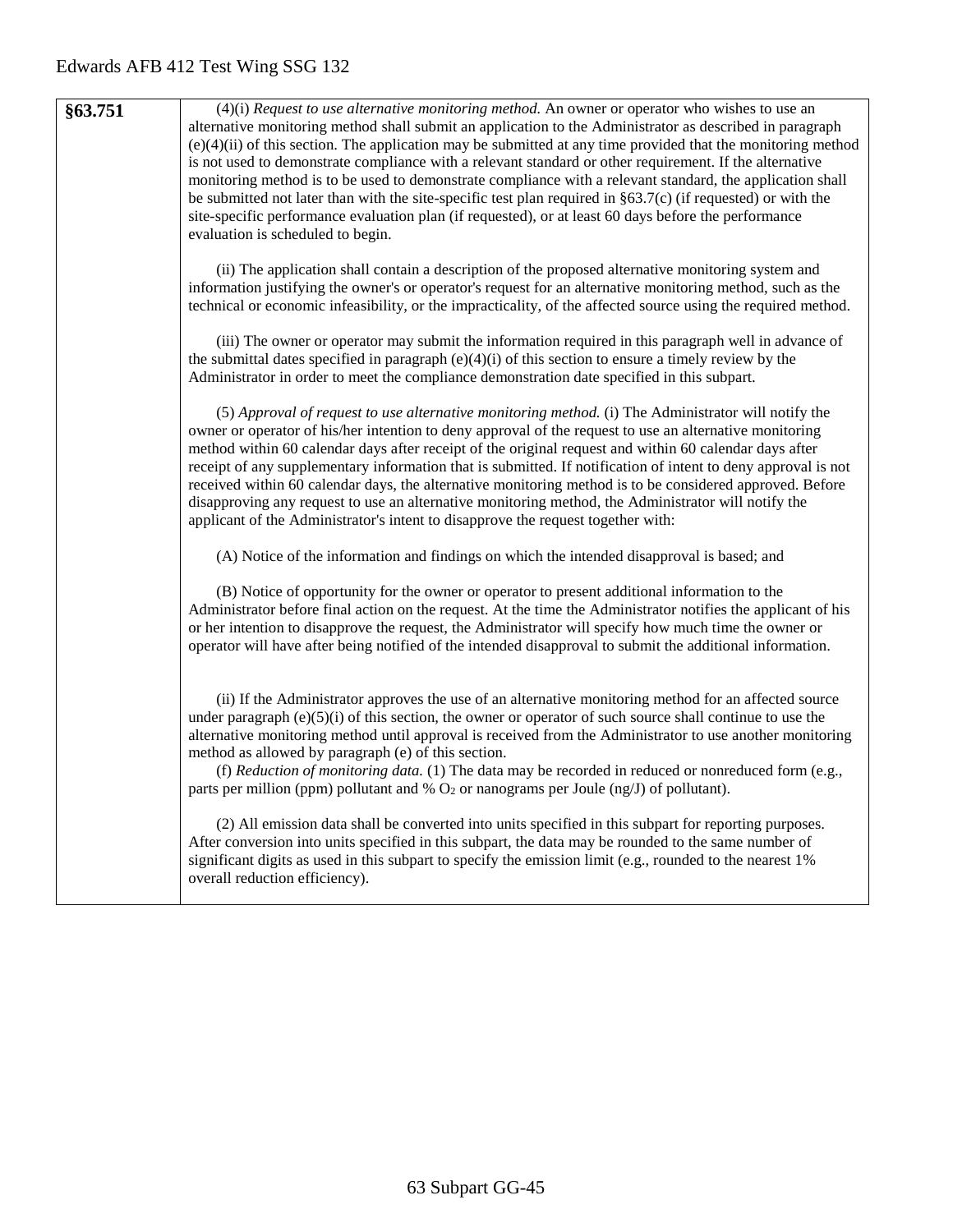# **Recordkeeping Requirements**

| §63.752 | (a) General. Il fulfill all record keeping requirements specified in § 63.10(a), (b), (d), and (f), except §<br>$63.10(b)(2)(i)$ , (iv) and (v). Each owner or operator must also record and maintain according to §                                                              |
|---------|-----------------------------------------------------------------------------------------------------------------------------------------------------------------------------------------------------------------------------------------------------------------------------------|
|         | $63.10(b)(1)$ the information specified in paragraph $(a)(1)$ through $(3)$ of this section.                                                                                                                                                                                      |
|         | (1) In the event that an affected unit fails to meet an applicable standard, record the number of failures.<br>For each failure record the date, time, and duration of each failure.                                                                                              |
|         | (2) For each failure to meet an applicable standard, record and retain a list of the affected sources or<br>equipment, an estimate of the quantity of each regulated pollutant emitted over any emission limit and a<br>description of the method used to estimate the emissions. |
|         | (3) Record actions taken to minimize emissions in accordance with $\S$ 63.743(e), and any corrective<br>actions taken to return the affected unit to its normal or usual manner of operation.                                                                                     |
|         | (b) Cleaning operation. Each owner or operator of a new or existing cleaning operation subject to this<br>subpart shall record the information specified in paragraphs $(b)(1)$ through $(b)(5)$ of this section, as<br>appropriate.                                              |
|         | (1) The name, vapor pressure, and documentation showing the organic HAP constituents of each<br>cleaning solvent used for affected cleaning operations at the facility.                                                                                                           |
|         | (2) For each cleaning solvent used in hand-wipe cleaning operations that complies with the<br>composition requirements specified in $\S 63.744(b)(1)$ or for semi-aqueous cleaning solvents used for flush<br>cleaning operations:                                                |
|         | (i) The name of each cleaning solvent used;                                                                                                                                                                                                                                       |
|         | (ii) All data and calculations that demonstrate that the cleaning solvent complies with one of the<br>composition requirements; and                                                                                                                                               |
|         | (iii) Annual records of the volume of each solvent used, as determined from facility purchase records<br>or usage records.                                                                                                                                                        |
|         | (3) For each cleaning solvent used in hand-wipe cleaning operations that does not comply with the<br>composition requirements in $\S63.744(b)(1)$ , but does comply with the vapor pressure requirement in<br>§63.744(b)(2):                                                      |
|         | (i) The name of each cleaning solvent used;                                                                                                                                                                                                                                       |
|         | (ii) The composite vapor pressure of each cleaning solvent used;                                                                                                                                                                                                                  |
|         | (iii) All vapor pressure test results, if appropriate, data, and calculations used to determine the<br>composite vapor pressure of each cleaning solvent; and                                                                                                                     |
|         | (iv) The amount (in gallons) of each cleaning solvent used each month at each operation.                                                                                                                                                                                          |
|         | (4) For each cleaning solvent used for the exempt hand-wipe cleaning operations specified in<br>$§63.744(e)$ that does not conform to the vapor pressure or composition requirements of $§63.744(b)$ :                                                                            |
|         | (i) The identity and amount (in gallons) of each cleaning solvent used each month at each operation;<br>and                                                                                                                                                                       |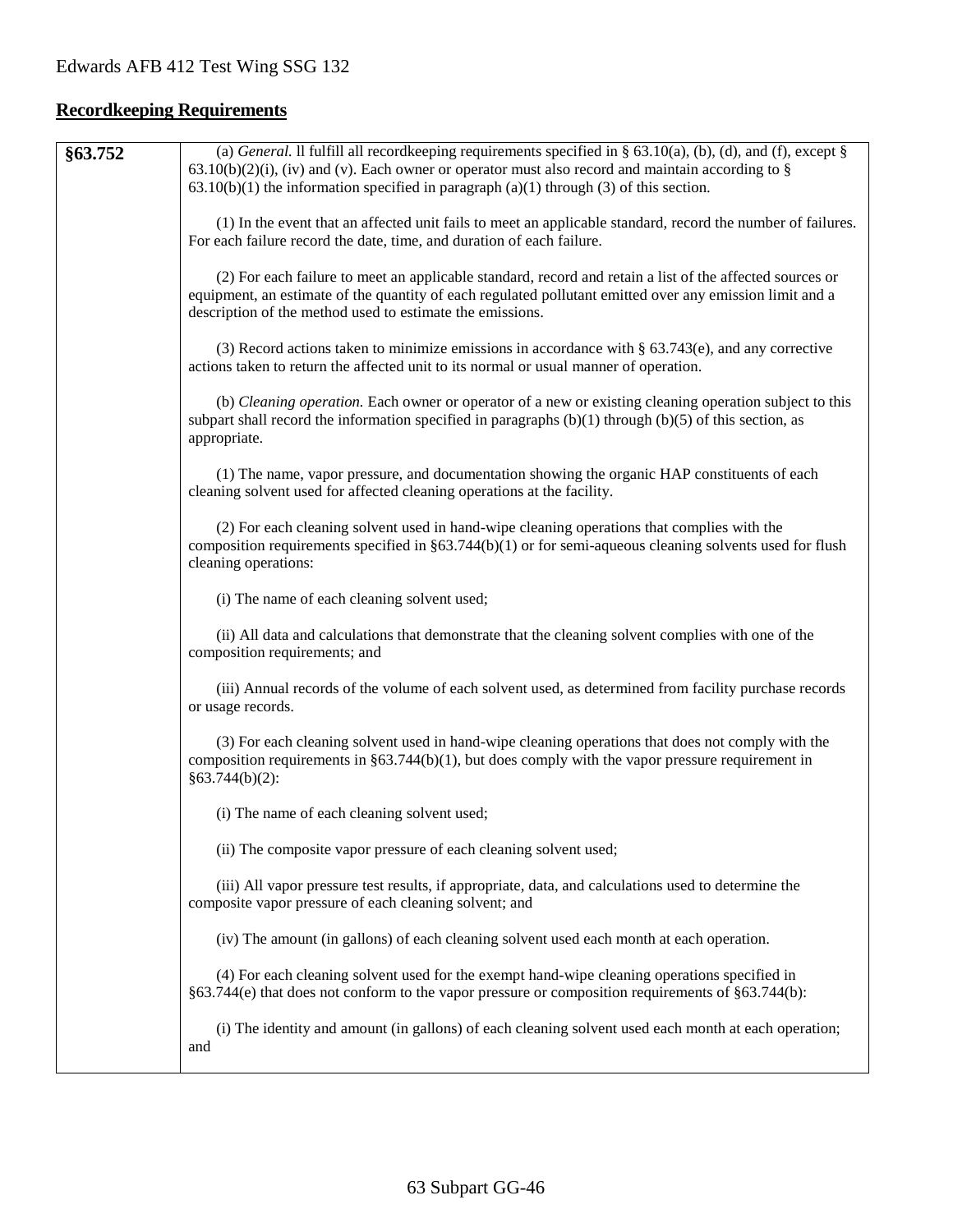| §63.752 | (ii) A list of the processes set forth in $\S63.744(e)$ to which the cleaning operation applies.                                                                                                                                                                                                                                                                                                                                                                                                                                                                                                                                                                                                                                                                                                                                                                                                                                            |
|---------|---------------------------------------------------------------------------------------------------------------------------------------------------------------------------------------------------------------------------------------------------------------------------------------------------------------------------------------------------------------------------------------------------------------------------------------------------------------------------------------------------------------------------------------------------------------------------------------------------------------------------------------------------------------------------------------------------------------------------------------------------------------------------------------------------------------------------------------------------------------------------------------------------------------------------------------------|
|         | (5) A record of all leaks from enclosed spray gun cleaners identified pursuant to §63.751(a) that<br>includes for each leak found:                                                                                                                                                                                                                                                                                                                                                                                                                                                                                                                                                                                                                                                                                                                                                                                                          |
|         | (i) Source identification;                                                                                                                                                                                                                                                                                                                                                                                                                                                                                                                                                                                                                                                                                                                                                                                                                                                                                                                  |
|         | (ii) Date leak was discovered; and                                                                                                                                                                                                                                                                                                                                                                                                                                                                                                                                                                                                                                                                                                                                                                                                                                                                                                          |
|         | (iii) Date leak was repaired.                                                                                                                                                                                                                                                                                                                                                                                                                                                                                                                                                                                                                                                                                                                                                                                                                                                                                                               |
|         | (c) Primer, topcoat, and specialty coating application operations - organic HAP and VOC. Each owner<br>or operator required to comply with the organic HAP and VOC content limits specified in § 63.745(c) shall<br>record the information specified in paragraphs $(c)(1)$ through $(6)$ of this section, as appropriate. Each owner<br>and operator using coating manufacturer's supplied data to demonstrate compliance with the applicable<br>organic HAP or VOC limit specified in $\S$ 63.745(c) may retain the manufacturer's documentation and<br>annual purchase records in place of the records specified in paragraphs $(c)(2)$ and $(3)$ of this section.<br>Owners and operators using the coating manufacturer's supplied data to demonstrate compliance based on<br>the HAP content of the coating, and adding non-HAP solvent to those coatings, must also maintain records<br>of the non-HAP solvent added to the coating. |
|         | (1) The name and VOC content as received and as applied of each primer and topcoat used at the<br>facility.                                                                                                                                                                                                                                                                                                                                                                                                                                                                                                                                                                                                                                                                                                                                                                                                                                 |
|         | (2) For uncontrolled primers and topcoats that meet the organic HAP and VOC content limits in<br>§63.745(c)(1) through (c)(4) without averaging:                                                                                                                                                                                                                                                                                                                                                                                                                                                                                                                                                                                                                                                                                                                                                                                            |
|         | (i) The mass of organic HAP emitted per unit volume of coating as applied (less water) $(Hi)$ and the<br>mass of VOC emitted per unit volume of coating as applied (less water and exempt solvents) (G <sub>i</sub> ) for each<br>coating formulation within each coating category used each month (as calculated using the procedures<br>specified in $§63.750(c)$ and (e));                                                                                                                                                                                                                                                                                                                                                                                                                                                                                                                                                               |
|         | (ii) All data, calculations, and test results (including EPA Method 24 results) used in determining the<br>values of H <sub>i</sub> and G <sub>i</sub> ; and                                                                                                                                                                                                                                                                                                                                                                                                                                                                                                                                                                                                                                                                                                                                                                                |
|         | (iii) The volume (gal) of each coating formulation within each coating category used each month.                                                                                                                                                                                                                                                                                                                                                                                                                                                                                                                                                                                                                                                                                                                                                                                                                                            |
|         | (3) For "low HAP content" uncontrolled primers with organic HAP content less than or equal to 250<br>g/l (2.1 lb/gal) less water as applied and VOC content less than or equal to 250 g/l (2.1 lb/gal) less water<br>and exempt solvents as applied:                                                                                                                                                                                                                                                                                                                                                                                                                                                                                                                                                                                                                                                                                        |
|         | (i) Annual purchase records of the total volume of each primer purchased; and                                                                                                                                                                                                                                                                                                                                                                                                                                                                                                                                                                                                                                                                                                                                                                                                                                                               |
|         | (ii) All data, calculations, and test results (including EPA Method 24 results) used in determining the<br>organic HAP and VOC content as applied. These records shall consist of the manufacturer's certification<br>when the primer is applied as received, or the data and calculations used to determine $H_i$ if not applied as<br>received.                                                                                                                                                                                                                                                                                                                                                                                                                                                                                                                                                                                           |
|         | (4) For primers and topcoats complying with the organic HAP or VOC content level by averaging:                                                                                                                                                                                                                                                                                                                                                                                                                                                                                                                                                                                                                                                                                                                                                                                                                                              |
|         | (i) The monthly volume-weighted average masses of organic HAP emitted per unit volume of coating<br>as applied (less water) $(H_a)$ and of VOC emitted per unit volume of coating as applied (less water and<br>exempt solvents) (G <sub>a</sub> ) for all coatings (as determined by the procedures specified in §63.750(d) and (f));<br>and                                                                                                                                                                                                                                                                                                                                                                                                                                                                                                                                                                                               |
|         |                                                                                                                                                                                                                                                                                                                                                                                                                                                                                                                                                                                                                                                                                                                                                                                                                                                                                                                                             |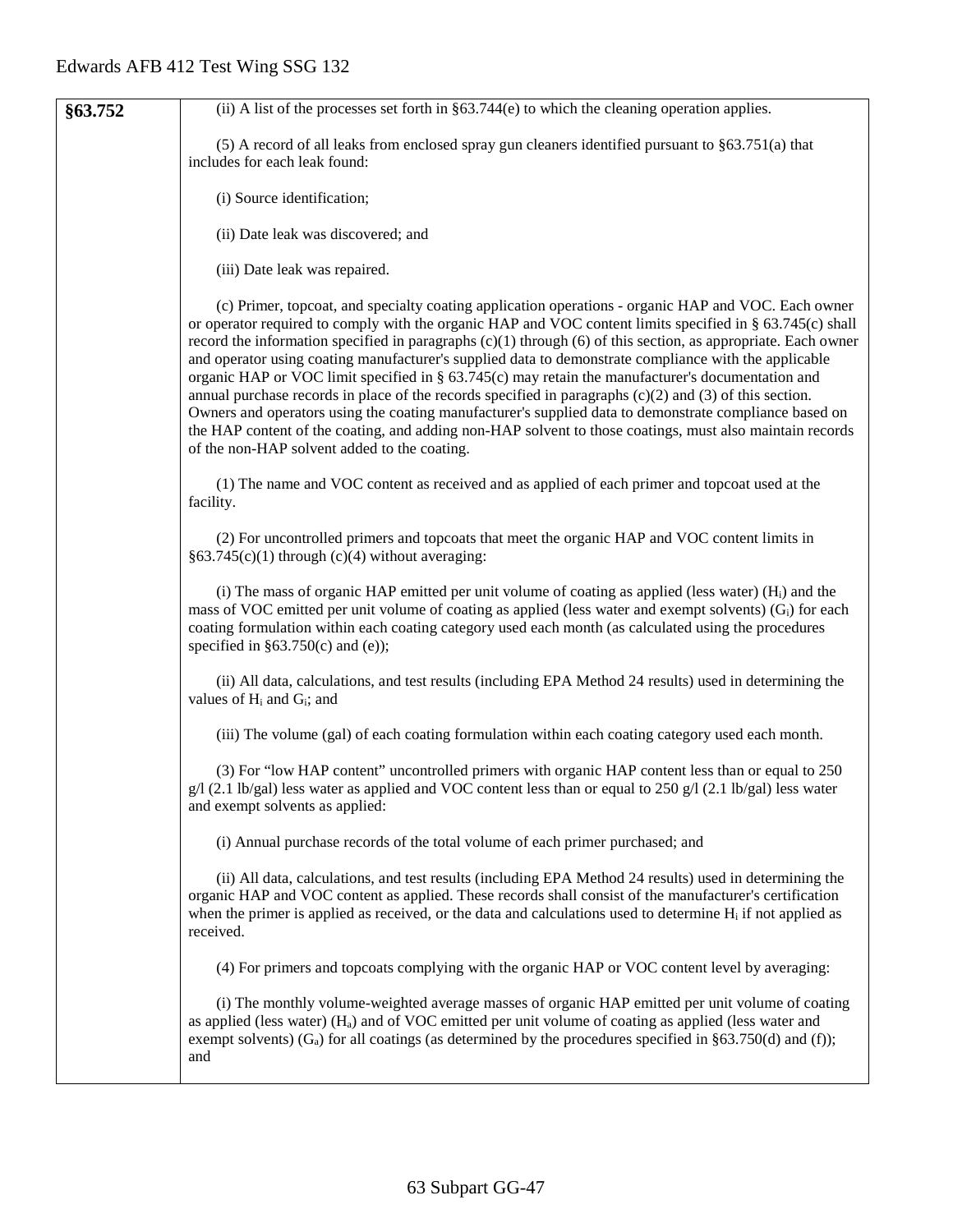| §63.752 | (ii) All data, calculations, and test results (including EPA Method 24 results) used to determine the<br>values of H <sub>a</sub> and G <sub>a</sub> .                                                                                                                                                                                                                                                                                                                                                            |
|---------|-------------------------------------------------------------------------------------------------------------------------------------------------------------------------------------------------------------------------------------------------------------------------------------------------------------------------------------------------------------------------------------------------------------------------------------------------------------------------------------------------------------------|
|         | (5) For primers and topcoats that are controlled by a control device other than a carbon adsorber:                                                                                                                                                                                                                                                                                                                                                                                                                |
|         | (i) The overall control efficiency of the control system (as determined using the procedures specified in<br>§63.750(h)) and all test results, data, and calculations used in determining the overall control efficiency;                                                                                                                                                                                                                                                                                         |
|         | (ii) If an incinerator other than a catalytic incinerator is used, continuous records of the firebox<br>temperature recorded under $\S 63.751(b)(9)$ and all calculated 3-hour averages of the firebox temperature;<br>and                                                                                                                                                                                                                                                                                        |
|         | (iii) If a catalytic incinerator is used, continuous records of the temperature recorded under<br>§63.751(b)(10) and all calculated 3-hour averages of the recorded temperatures.                                                                                                                                                                                                                                                                                                                                 |
|         | (6) For primer and topcoats that are controlled by a carbon adsorber:                                                                                                                                                                                                                                                                                                                                                                                                                                             |
|         | (i) The overall control efficiency of the control system (as determined using the procedures specified in<br>$§$ 63.750 $(g)$ ) and all test results, data, and calculations used in determining the overall control efficiency.<br>The length of the rolling material balance period and all data and calculations used for determining this<br>rolling period. The record of the certification of the accuracy of the device that measures the amount of<br>HAP or VOC recovered; or                            |
|         | (ii) For nonregenerative carbon absorbers, the overall control efficiency of the control system (as<br>determined using the procedures specified in $\S 63.750(g)$ and all test results, data, and calculations used in<br>determining the overall control efficiency. The record of the carbon replacement time established as the<br>site-specific operating parameter to demonstrate compliance.                                                                                                               |
|         | (d) Primer and topcoat application operations—inorganic HAP emissions. (1) Each owner or operator<br>complying with §63.745(g) for the control of inorganic HAP emissions from primer and topcoat<br>application operations through the use of a dry particulate filter system or a HEPA filter system shall record<br>the pressure drop across the operating system once each shift during which coating operations occur.                                                                                       |
|         | (2) Each owner or operator complying with $\S63.745(g)$ through the use of a conventional waterwash<br>system shall record the water flow rate through the operating system once each shift during which coating<br>operations occur. Each owner or operator complying with §63.745(g) through the use of a pumpless<br>waterwash system shall record the parameter(s) recommended by the booth manufacturer that indicate the<br>performance of the booth once each shift during which coating operations occur. |
|         | (3) This log shall include the acceptable limit(s) of pressure drop, water flow rate, or for the pumpless<br>waterwash booth, the booth manufacturer recommended parameter(s) that indicate the booth performance,<br>as applicable, as specified by the filter or booth manufacturer or in locally prepared operating procedures.                                                                                                                                                                                |
|         | (e) Depainting operations. Each owner or operator subject to the depainting standards specified in<br>§63.746 shall record the information specified in paragraphs (e)(1) through (e)(7) of this section, as<br>appropriate.                                                                                                                                                                                                                                                                                      |
|         | (1) General. For all chemical strippers used in the depainting operation:                                                                                                                                                                                                                                                                                                                                                                                                                                         |
|         | (i) The name of each chemical stripper; and                                                                                                                                                                                                                                                                                                                                                                                                                                                                       |
|         | (ii) Monthly volumes of each organic HAP containing chemical stripper used or monthly weight of<br>organic HAP-material used for spot stripping and decal removal.                                                                                                                                                                                                                                                                                                                                                |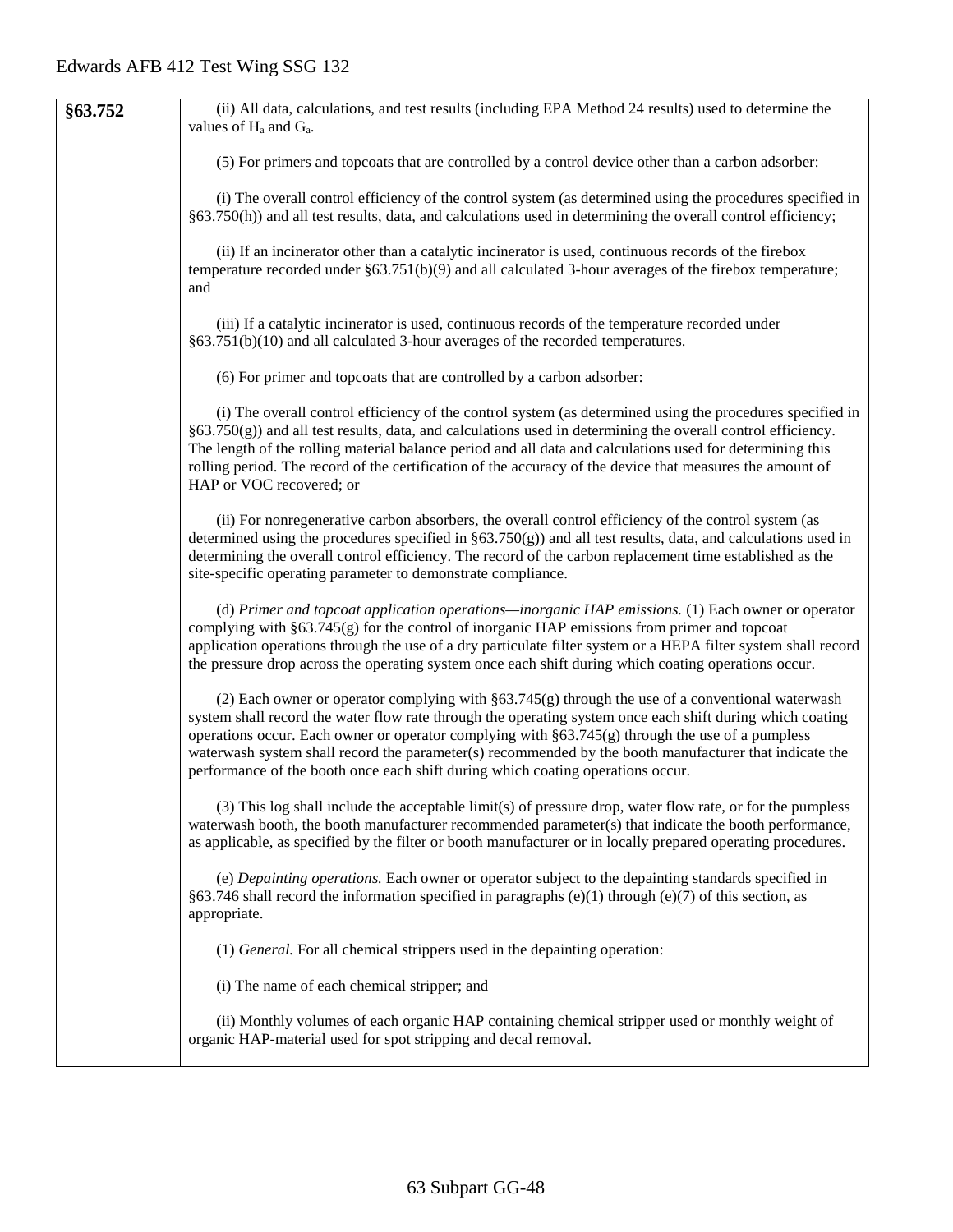| §63.752 | (2) For HAP-containing chemical strippers that are controlled by a carbon adsorber:                                                                                                                                                                                                                                                                                                                                                                                              |
|---------|----------------------------------------------------------------------------------------------------------------------------------------------------------------------------------------------------------------------------------------------------------------------------------------------------------------------------------------------------------------------------------------------------------------------------------------------------------------------------------|
|         | (i) The overall control efficiency of the control system (as determined using the procedures specified in<br>$§63.750(g)$ and all test results, data, and calculations used in determining the overall control efficiency.<br>The length of the rolling material balance period and all data and calculations used for determining this<br>rolling period. The record of the certification of the accuracy of the device that measures the amount of<br>HAP or VOC recovered; or |
|         | (ii) For nonregenerative carbon absorbers, the overall control efficiency of the control system (as<br>determined using the procedures specified in $\S 63.750(g)$ and all test results, data, and calculations used in<br>determining the overall control efficiency. The record of the carbon replacement time established as the<br>site-specific operating parameter to demonstrate compliance.                                                                              |
|         | (3) For HAP-containing chemical strippers that are controlled by a control device other than a carbon<br>adsorber:                                                                                                                                                                                                                                                                                                                                                               |
|         | (i) The overall control efficiency of the control system (as determined using the procedures specified in<br>§63.750(h)) and all test results, data, and calculations used in determining the overall control efficiency;                                                                                                                                                                                                                                                        |
|         | (4) For each type of aircraft depainted at the facility, a listing of the parts, subassemblies, and<br>assemblies normally removed from the aircraft before depainting. Prototype, test model or aircraft that exist<br>in low numbers (i.e., less than 25 aircraft of any one type) are exempt from this requirement.                                                                                                                                                           |
|         | (5) Non-chemical based equipment. If dry media blasting equipment is used to comply with the organic<br>HAP emission limit specified in $\S 63.746(b)(1)$ :                                                                                                                                                                                                                                                                                                                      |
|         | (i) The names and types of non-chemical based equipment; and                                                                                                                                                                                                                                                                                                                                                                                                                     |
|         | (ii) For periods of malfunction,                                                                                                                                                                                                                                                                                                                                                                                                                                                 |
|         | (A) The non-chemical method or technique that malfunctioned;                                                                                                                                                                                                                                                                                                                                                                                                                     |
|         | (B) The date that the malfunction occurred;                                                                                                                                                                                                                                                                                                                                                                                                                                      |
|         | (C) A description of the malfunction;                                                                                                                                                                                                                                                                                                                                                                                                                                            |
|         | (D) The methods used to depaint aerospace vehicles during the malfunction period;                                                                                                                                                                                                                                                                                                                                                                                                |
|         | (E) The dates that these methods were begun and discontinued; and                                                                                                                                                                                                                                                                                                                                                                                                                |
|         | (F) The date that the malfunction was corrected.                                                                                                                                                                                                                                                                                                                                                                                                                                 |
|         | (6) Spot stripping and decal removal. For spot stripping and decal removal, the volume of organic<br>HAP-containing chemical stripper or weight of organic HAP used, the annual average volume of organic<br>HAP-containing chemical stripper or weight of organic HAP used per aircraft, the annual number of<br>aircraft stripped, and all data and calculations used.                                                                                                         |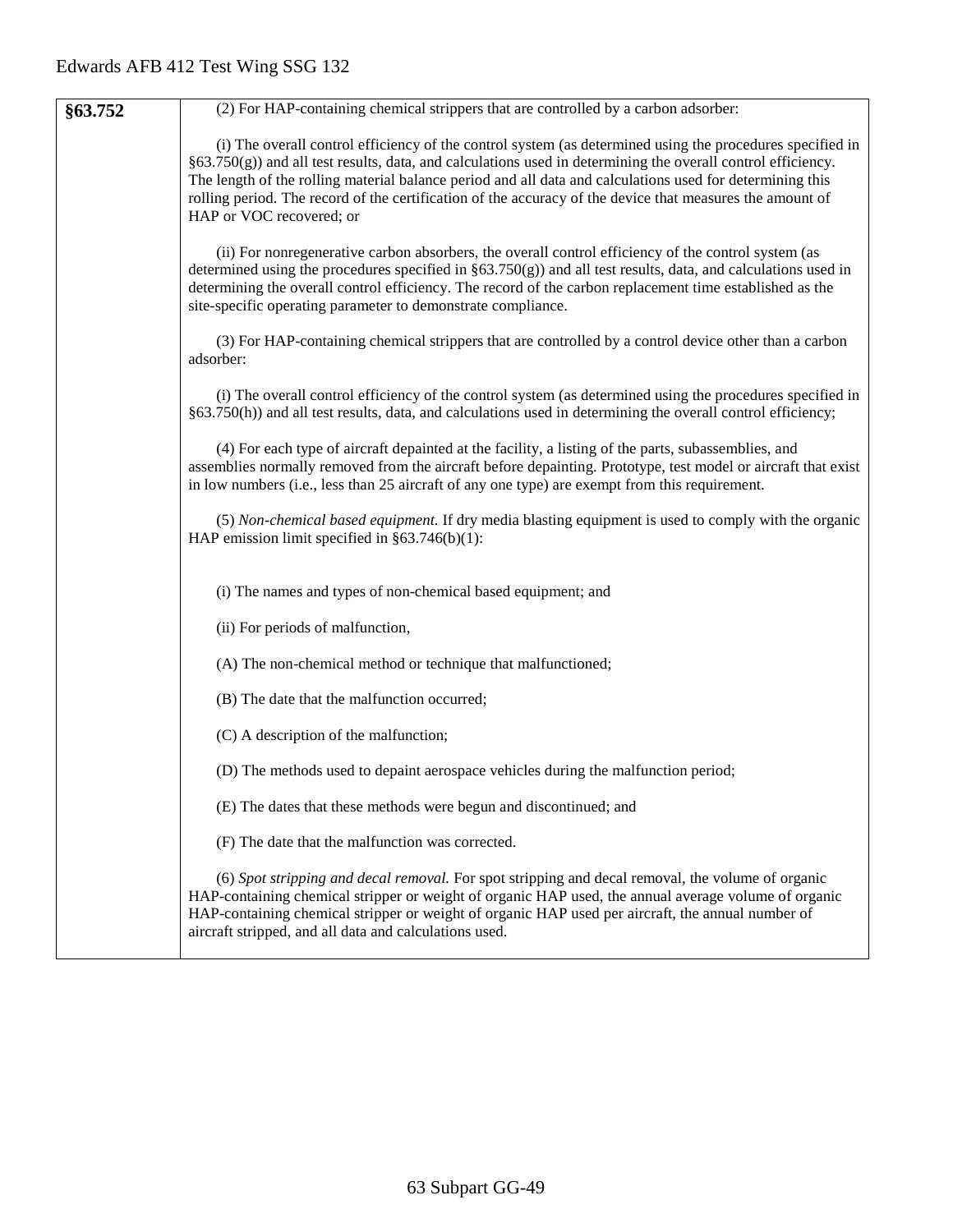**§63.752** (7) *Inorganic HAP emissions.* Each owner or operator shall record the actual pressure drop across the particulate filters or the visual continuity of the water curtain and water flow rate for conventional waterwash systems once each shift in which the depainting process is in operation. For pumpless waterwash systems, the owner or operator shall record the parameter(s) recommended by the booth manufacturer that indicate the performance of the booth once per shift in which the depainting process is in operation. This log shall include the acceptable limit(s) of the pressure drop as specified by the filter manufacturer, the visual continuity of the water curtain and the water flow rate for conventional waterwash systems, or the recommended parameter(s) that indicate the booth performance for pumpless systems as specified by the booth manufacturer or in locally prepared operating procedures.

> (f) Chemical milling maskant application operations. Each owner or operator seeking to comply with the organic HAP and VOC content limits for the chemical milling maskant application operation, as specified in § 63.747(c), or the control system requirements specified in § 63.747(d), shall record the information specified in paragraphs  $(f)(1)$  through  $(4)$  of this section, as appropriate. Each owner and operator using coating manufacturer's supplied data to demonstrate compliance with the applicable organic HAP or VOC limit specified in § 63.747(c) may retain the manufacturer's documentation and annual purchase records in place of the records specified in paragraph  $(f)(1)$  of this section. Owners and operators using the coating manufacturer's supplied data to demonstrate compliance based on the HAP content of the coating, and adding non-HAP solvent to those coatings, must also maintain records of the non-HAP solvent added to the coating.

(1) For uncontrolled chemical milling maskants that meet the organic HAP or VOC content limit without averaging:

(i) The mass of organic HAP emitted per unit volume of chemical milling maskant as applied (less water) (Hi) and the mass of VOC emitted per unit volume of chemical milling maskant as applied (less water and exempt solvents)  $(G_i)$  for each chemical milling maskant formulation used each month (as determined by the procedures specified in §63.750 (k) and (m));

(ii) All data, calculations, and test results (including EPA Method 24 results) used in determining the values of  $H_i$  and  $G_i$ ; and

(iii) The volume (gal) of each chemical milling maskant formulation used each month.

(2) For chemical milling maskants complying with the organic HAP or VOC content level by averaging:

(i) The monthly volume-weighted average masses of organic HAP emitted per unit volume of chemical milling maskant as applied (less water)  $(H_a)$  and of VOC emitted per unit volume of chemical milling maskant as applied (less water and exempt solvents)  $(G_a)$  for all chemical milling maskants (as determined by the procedures specified in §63.750 (l) and (n)); and

(ii) All data, calculations, and test results (including EPA Method 24 results) used to determine the values of  $H_a$  and  $G_a$ .

(3) For chemical milling maskants that are controlled by a carbon adsorber:

(i) The overall control efficiency of the control system (as determined using the procedures specified in §63.750(g)) and all test results, data, and calculations used in determining the overall control efficiency. The length of the rolling material balance period and all data and calculations used for determining this rolling period. The record of the certification of the accuracy of the device that measures the amount of HAP or VOC recovered; or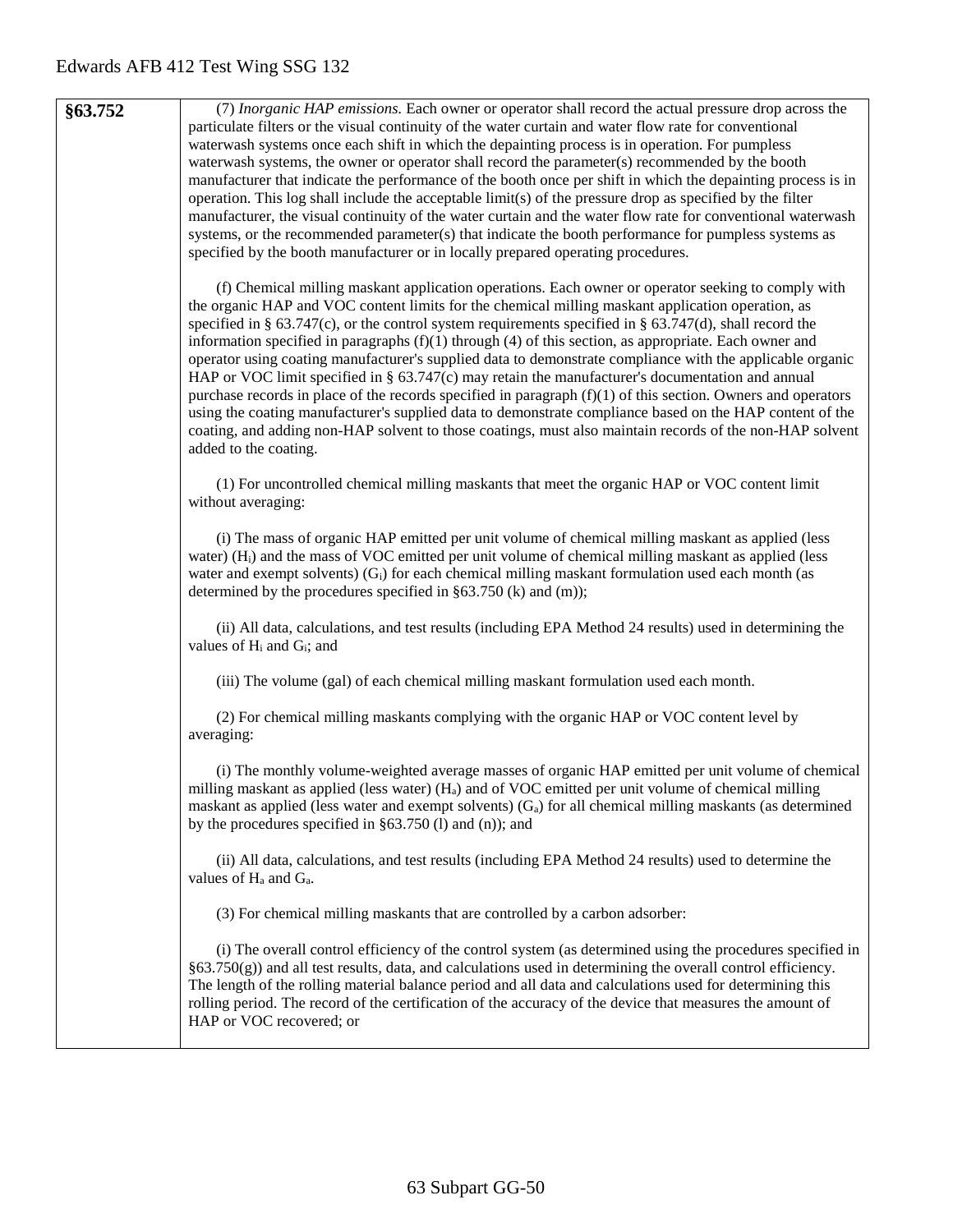| §63.752 | (ii) For nonregenerative carbon absorbers, the overall control efficiency of the control system (as<br>determined using the procedures specified in $\S 63.750(g)$ and all test results, data, and calculations used in<br>determining the overall control efficiency. The record of the carbon replacement time established as the<br>site-specific operating parameter to demonstrate compliance. |
|---------|-----------------------------------------------------------------------------------------------------------------------------------------------------------------------------------------------------------------------------------------------------------------------------------------------------------------------------------------------------------------------------------------------------|
|         | (4) For chemical milling maskants that are controlled by a control device other than a carbon adsorber:                                                                                                                                                                                                                                                                                             |
|         | (i) The overall control efficiency of the control system (as determined using the procedures specified in<br>$§63.750(h)$ and all test results, data, and calculations used in determining the overall control efficiency;                                                                                                                                                                          |
|         | (ii) If an incinerator other than a catalytic incinerator is used, continuous records of the firebox<br>temperature recorded under $\S 63.751(b)(9)$ and all calculated 3-hour averages of the firebox temperature;<br>and                                                                                                                                                                          |
|         | (iii) If a catalytic incinerator is used, continuous records of the temperature recorded under<br>$§63.751(b)(10)$ and all calculated 3-hour averages of the recorded temperatures.                                                                                                                                                                                                                 |

# **Reporting Requirements**

| §63.753 | $(a)(1)$ Except as provided in paragraphs $(a)(2)$ and $(a)(3)$ of this section, each owner or operator subject<br>to this subpart shall fulfill the requirements contained in $\S 63.9(a)$ through (e) and (h) through (j),<br>Notification requirements, and §63.10(a), (b), (d), and (f), Recordkeeping and reporting requirements, of<br>the General Provisions, 40 CFR part 63, subpart A, and that the initial notification for existing sources<br>required in $\S 63.9(b)(2)$ shall be submitted not later than September 1, 1997. In addition to the requirements<br>of §63.9(h), the notification of compliance status shall include:                                                                                     |
|---------|-------------------------------------------------------------------------------------------------------------------------------------------------------------------------------------------------------------------------------------------------------------------------------------------------------------------------------------------------------------------------------------------------------------------------------------------------------------------------------------------------------------------------------------------------------------------------------------------------------------------------------------------------------------------------------------------------------------------------------------|
|         | (i) Information detailing whether the source has operated within the specified ranges of its designated<br>operating parameters.                                                                                                                                                                                                                                                                                                                                                                                                                                                                                                                                                                                                    |
|         | (ii) For each coating line, where averaging will be used along with the types of quantities of coatings<br>the facility expects to use in the first year of operation. Averaging scheme shall be approved by the<br>Administrator or delegated State authority and shall be included as part of the facility's title V or part 70<br>permit.                                                                                                                                                                                                                                                                                                                                                                                        |
|         | (2) The initial notification for existing sources, required in $\S 63.9(b)(2)$ shall be submitted no later than<br>September 1, 1997. For the purposes of this subpart, a title V or part 70 permit application may be used in<br>lieu of the initial notification required under $\S 63.9(b)(2)$ , provided the same information is contained in the<br>permit application as required by $\S 63.9(b)(2)$ , and the State to which the permit application has been<br>submitted has an approved operating permit program under part 70 of this chapter and has received<br>delegation of authority from the EPA. Permit applications shall be submitted by the same due dates as those<br>specified for the initial notifications. |
|         | (3) For the purposes of this subpart, the Administrator will notify the owner or operator in writing of<br>approval or disapproval of the request for an adjustment to a particular time period or postmark deadline<br>submitted under §63.9(i) within 30 calendar days of receiving sufficient information to evaluate the<br>request, rather than 15 calendar days as provided for in $\S 63.9(i)(3)$ .                                                                                                                                                                                                                                                                                                                          |
|         | (4) Each owner or operator subject to this subpart is not required to comply with § $63.10(b)(2)(i)$ ,<br>$(b)(2)(iv)$ , $(b)(2)(v)$ , and $(d)(5)$ .                                                                                                                                                                                                                                                                                                                                                                                                                                                                                                                                                                               |
|         | (5) If a source fails to meet an applicable standard specified in §§ 63.744 through 63.748, report such<br>events in the semiannual report:                                                                                                                                                                                                                                                                                                                                                                                                                                                                                                                                                                                         |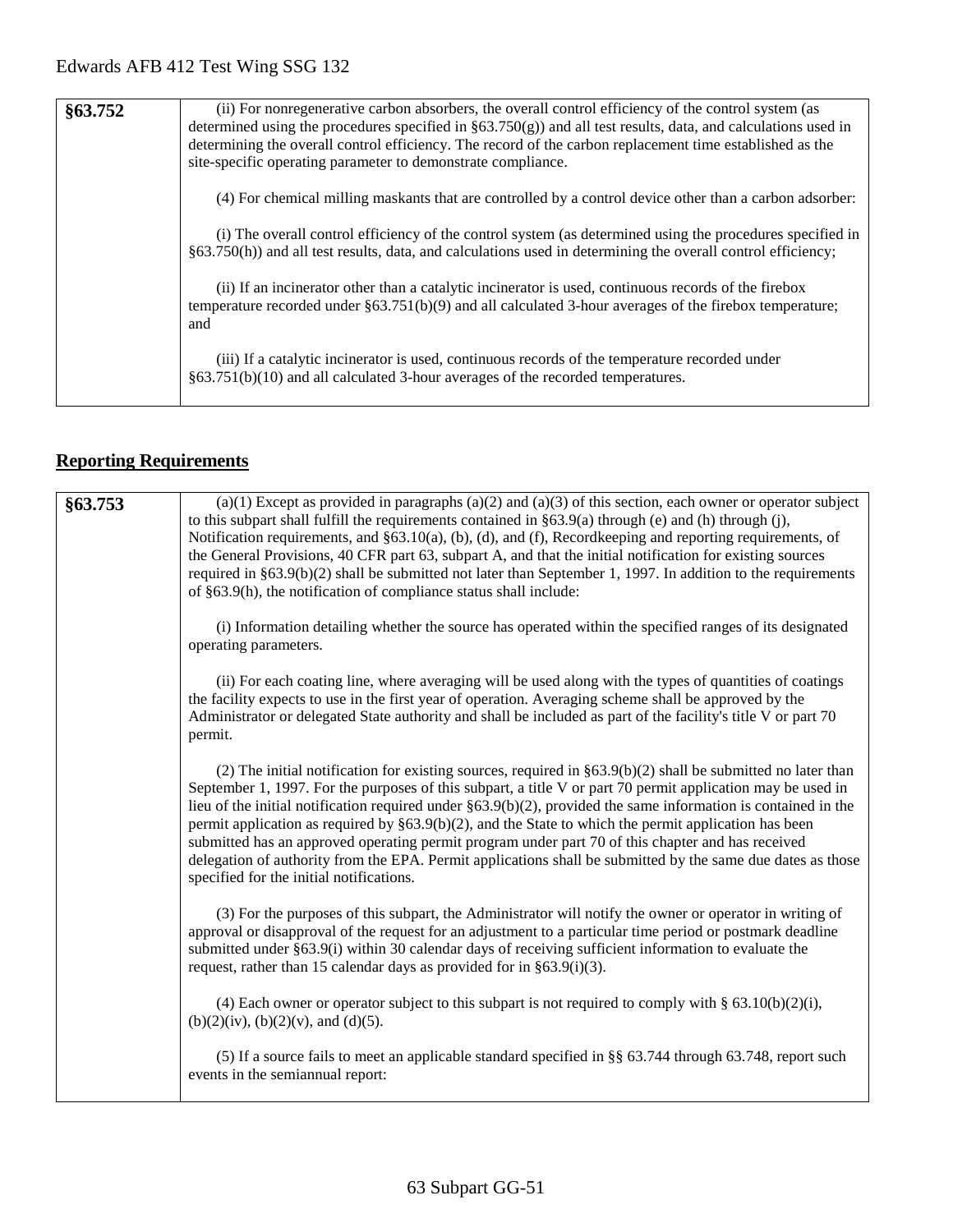| §63.753 | (i) The number of failures to meet an applicable standard.                                                                                                                                                                                                                                                                                                     |
|---------|----------------------------------------------------------------------------------------------------------------------------------------------------------------------------------------------------------------------------------------------------------------------------------------------------------------------------------------------------------------|
|         | (ii) For each instance, report the date, time, and duration of each failure.                                                                                                                                                                                                                                                                                   |
|         | (iii) For each failure the report must include a list of the affected sources or equipment, an estimate of<br>the quantity of each regulated pollutant emitted over any emission limit, and a description of the method<br>used to estimate the emissions.                                                                                                     |
|         | (b) Cleaning operation. Each owner or operator of a cleaning operation subject to this subpart shall<br>submit the following information:                                                                                                                                                                                                                      |
|         | (1) Semiannual reports occurring every 6 months from the date of the notification of compliance status<br>that identify:                                                                                                                                                                                                                                       |
|         | (i) Any instance where a noncompliant cleaning solvent is used for a non-exempt hand-wipe cleaning<br>operation;                                                                                                                                                                                                                                               |
|         | (ii) A list of any new cleaning solvents used for hand-wipe cleaning in the previous 6 months and, as<br>appropriate, their composite vapor pressure or notification that they comply with the composition<br>requirements specified in $\S 63.744(b)(1)$ ;                                                                                                    |
|         | (iii) Any instance where a noncompliant spray gun cleaning method is used;                                                                                                                                                                                                                                                                                     |
|         | (iv) Any instance where a leaking enclosed spray gun cleaner remains unrepaired and in use for more<br>than 15 days; and                                                                                                                                                                                                                                       |
|         | (v) If the operations have been in compliance for the semiannual period, a statement that the cleaning<br>operations have been in compliance with the applicable standards. Sources shall also submit a statement of<br>compliance signed by a responsible company official certifying that the facility is in compliance with all<br>applicable requirements. |
|         | (c) Primer and topcoat application operations. Each owner or operator of a primer or topcoat<br>application operation subject to this subpart shall submit the following information:                                                                                                                                                                          |
|         | (1) Semiannual reports occurring every 6 months from the date of the notification of compliance status<br>that identify:                                                                                                                                                                                                                                       |
|         | (i) For primers and topcoats where compliance is not being achieved through the use of averaging or a<br>control device, each value of $H_i$ and $G_i$ , as recorded under §63.752(c)(2)(i), that exceeds the applicable<br>organic HAP or VOC content limit specified in §63.745(c);                                                                          |
|         | (ii) For primers and topcoats where compliance is being achieved through the use of averaging, each<br>value of $H_a$ and $G_a$ , as recorded under §63.752(c)(4)(i), that exceeds the applicable organic HAP or VOC<br>content limit specified in $§63.745(c)$ ;                                                                                              |
|         | (iii) If incinerators are used to comply with the standards, all periods when the 3-hour average<br>combustion temperature(s) is (are) less than the average combustion temperature(s) established under<br>$§63.751(b)$ (11) or (12) during the most recent performance test during which compliance was<br>demonstrated;                                     |
|         | (iv) If a carbon adsorber is used;                                                                                                                                                                                                                                                                                                                             |
|         | (A) each rolling period when the overall control efficiency of the control system is calculated to be less<br>than 81%, the initial material balance calculation, and any exceedances as demonstrated through the<br>calculation; or,                                                                                                                          |
|         |                                                                                                                                                                                                                                                                                                                                                                |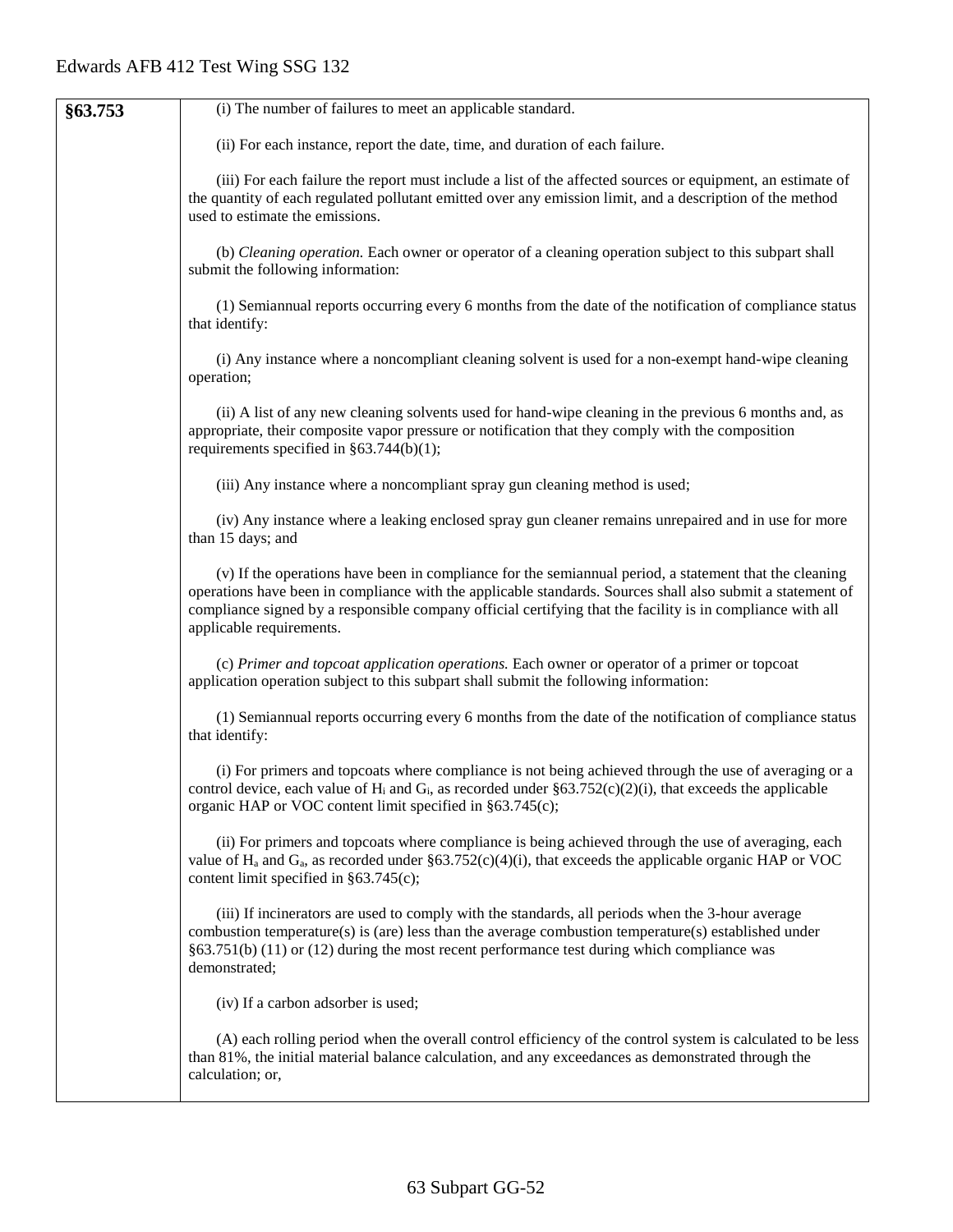| §63.753 | (B) for nonregenerative carbon absorbers, submit the design evaluation, the continuous monitoring<br>system performance report, and any excess emissions as demonstrated through deviations of monitored<br>values.                                                                                                                                                                                                                                                              |
|---------|----------------------------------------------------------------------------------------------------------------------------------------------------------------------------------------------------------------------------------------------------------------------------------------------------------------------------------------------------------------------------------------------------------------------------------------------------------------------------------|
|         | (v) For control devices other than an incinerator or carbon adsorber, each exceedance of the operating<br>parameter(s) established for the control device under the initial performance test during which compliance<br>was demonstrated;                                                                                                                                                                                                                                        |
|         | (vi) All times when a primer or topcoat application operation was not immediately shut down when the<br>pressure drop across a dry particulate filter or HEPA filter system, the water flow rate through a<br>conventional waterwash system, or the recommended parameter(s) that indicate the booth performance for<br>pumpless systems, as appropriate, was outside the limit(s) specified by the filter or booth manufacturer or<br>in locally prepared operating procedures; |
|         | (vii) If the operations have been in compliance for the semiannual period, a statement that the<br>operations have been in compliance with the applicable standards; and,                                                                                                                                                                                                                                                                                                        |
|         | (2) Annual reports beginning 12 months after the date of the notification of compliance status listing<br>the number of times the pressure drop or water flow rate for each dry filter or waterwash system, as<br>applicable, was outside the limit(s) specified by the filter or booth manufacturer or in locally prepared<br>operating procedures.                                                                                                                             |
|         | (d) Depainting operation. Each owner or operator of a depainting operation subject to this subpart shall<br>submit the following information:                                                                                                                                                                                                                                                                                                                                    |
|         | (1) Semiannual reports occurring every 6 months from the date of the notification of compliance status<br>that identify:                                                                                                                                                                                                                                                                                                                                                         |
|         | (i) Any 24-hour period where organic HAP were emitted from the depainting of aerospace vehicles,<br>other than from the exempt operations listed in $\S 63.746$ (a), (b)(3), and (b)(5).                                                                                                                                                                                                                                                                                         |
|         | (ii) Any new chemical strippers used at the facility during the reporting period;                                                                                                                                                                                                                                                                                                                                                                                                |
|         | (iii) The organic HAP content of these new chemical strippers;                                                                                                                                                                                                                                                                                                                                                                                                                   |
|         | (iv) For each chemical stripper that undergoes reformulation, its organic HAP content;                                                                                                                                                                                                                                                                                                                                                                                           |
|         | (v) Any new non-chemical depainting technique in use at the facility since the notification of<br>compliance status or any subsequent semiannual report was filed;                                                                                                                                                                                                                                                                                                               |
|         | (vi) For periods of malfunctions:                                                                                                                                                                                                                                                                                                                                                                                                                                                |
|         | (A) The non-chemical method or technique that malfunctioned;                                                                                                                                                                                                                                                                                                                                                                                                                     |
|         | (B) The date that the malfunction occurred;                                                                                                                                                                                                                                                                                                                                                                                                                                      |
|         | (C) A description of the malfunction;                                                                                                                                                                                                                                                                                                                                                                                                                                            |
|         | (D) The methods used to depaint aerospace vehicles during the malfunction period;                                                                                                                                                                                                                                                                                                                                                                                                |
|         | (E) The dates that these methods were begun and discontinued; and                                                                                                                                                                                                                                                                                                                                                                                                                |
|         | (F) The date that the malfunction was corrected;                                                                                                                                                                                                                                                                                                                                                                                                                                 |
|         |                                                                                                                                                                                                                                                                                                                                                                                                                                                                                  |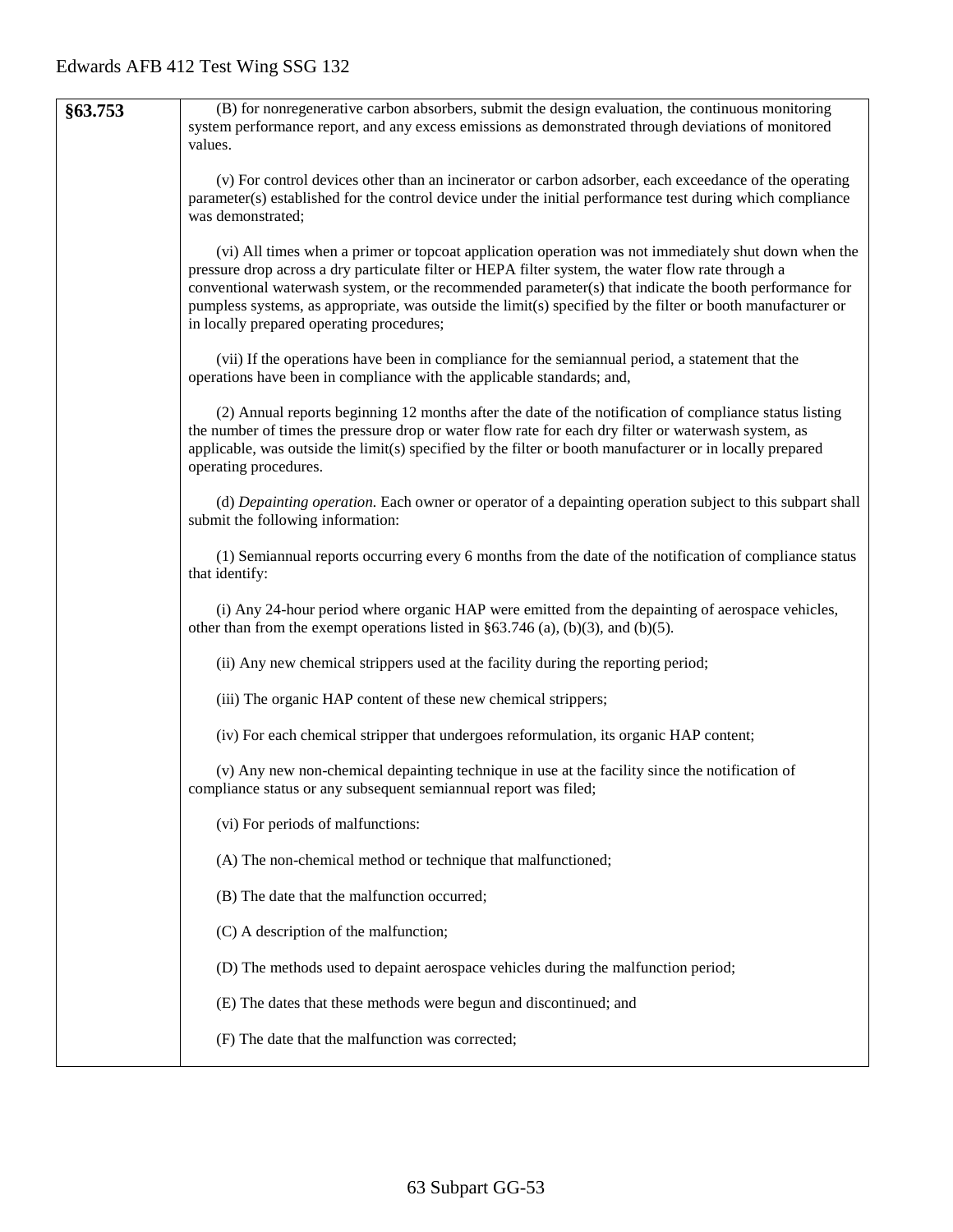| §63.753 | (vii) All periods where a nonchemical depainting operation subject to $\S 63.746(b)(2)$ and (b)(4) for the<br>control of inorganic HAP emissions was not immediately shut down when the pressure drop, water flow<br>rate, or recommended booth parameter(s) was outside the limit(s) specified by the filter or booth<br>manufacturer or in locally prepared operational procedures; |
|---------|---------------------------------------------------------------------------------------------------------------------------------------------------------------------------------------------------------------------------------------------------------------------------------------------------------------------------------------------------------------------------------------|
|         | (viii) A list of new and discontinued aircraft models depainted at the facility over the last 6 months and<br>a list of the parts normally removed for depainting for each new aircraft model being depainted; and                                                                                                                                                                    |
|         | (ix) If the depainting operation has been in compliance for the semiannual period, a statement signed<br>by a responsible company official that the operation was in compliance with the applicable standards.                                                                                                                                                                        |
|         | (2) Annual reports occurring every 12 months from the date of the notification of compliance status<br>that identify:                                                                                                                                                                                                                                                                 |
|         | (i) The average volume per aircraft of organic HAP-containing chemical strippers or weight of organic<br>HAP used for spot stripping and decal removal operations if it exceeds the limits specified in<br>$§63.746(b)(3);$ and                                                                                                                                                       |
|         | (ii) The number of times the pressure drop limit(s) for each filter system or the number of times the<br>water flow rate limit(s) for each waterwash system were outside the limit(s) specified by the filter or booth<br>manufacturer or in locally prepared operating procedures.                                                                                                   |
|         | (3) Where a control device is used to control organic HAP emissions, semiannual reports that identify:                                                                                                                                                                                                                                                                                |
|         | (i) If a carbon adsorber is used,                                                                                                                                                                                                                                                                                                                                                     |
|         | (A) each rolling period when the overall control efficiency of the control system is calculated to be less<br>than 81% for existing systems or less than 95% for new systems, the initial material balance calculation,<br>and any exceedances as demonstrated through the calculation; or,                                                                                           |
|         | (B) for nonregenerative carbon absorbers, submit the design evaluation, the continuous monitoring<br>system performance report, and any excess emissions as demonstrated through deviations of monitored<br>values.                                                                                                                                                                   |
|         | (ii) For control devices other than a carbon adsorber, each exceedance of the operating parameter(s)<br>established for the control device under the initial performance test during which compliance was<br>demonstrated;                                                                                                                                                            |
|         | (iii) Descriptions of any control devices currently in use that were not listed in the notification of<br>compliance status or any subsequent report.                                                                                                                                                                                                                                 |
|         | (e) Chemical milling maskant application operation. Each owner or operator of a chemical milling<br>maskant application operation subject to this subpart shall submit semiannual reports occurring every 6<br>months from the date of the notification of compliance status that identify:                                                                                           |
|         | (1) For chemical milling maskants where compliance is not being achieved through the use of<br>averaging or a control device, each value of $H_i$ and $G_i$ , as recorded under §63.752(f)(1)(i), that exceeds the<br>applicable organic HAP or VOC content limit specified in §63.747(c);                                                                                            |
|         | (2) For chemical milling maskants where compliance is being achieved through the use of averaging,<br>each value of $H_a$ and $G_a$ , as recorded under §63.752(f)(2)(i), that exceeds the applicable organic HAP or<br>VOC content limit specified in $§63.747(c)$ ;                                                                                                                 |
|         | (3) Where a control device is used,                                                                                                                                                                                                                                                                                                                                                   |
|         |                                                                                                                                                                                                                                                                                                                                                                                       |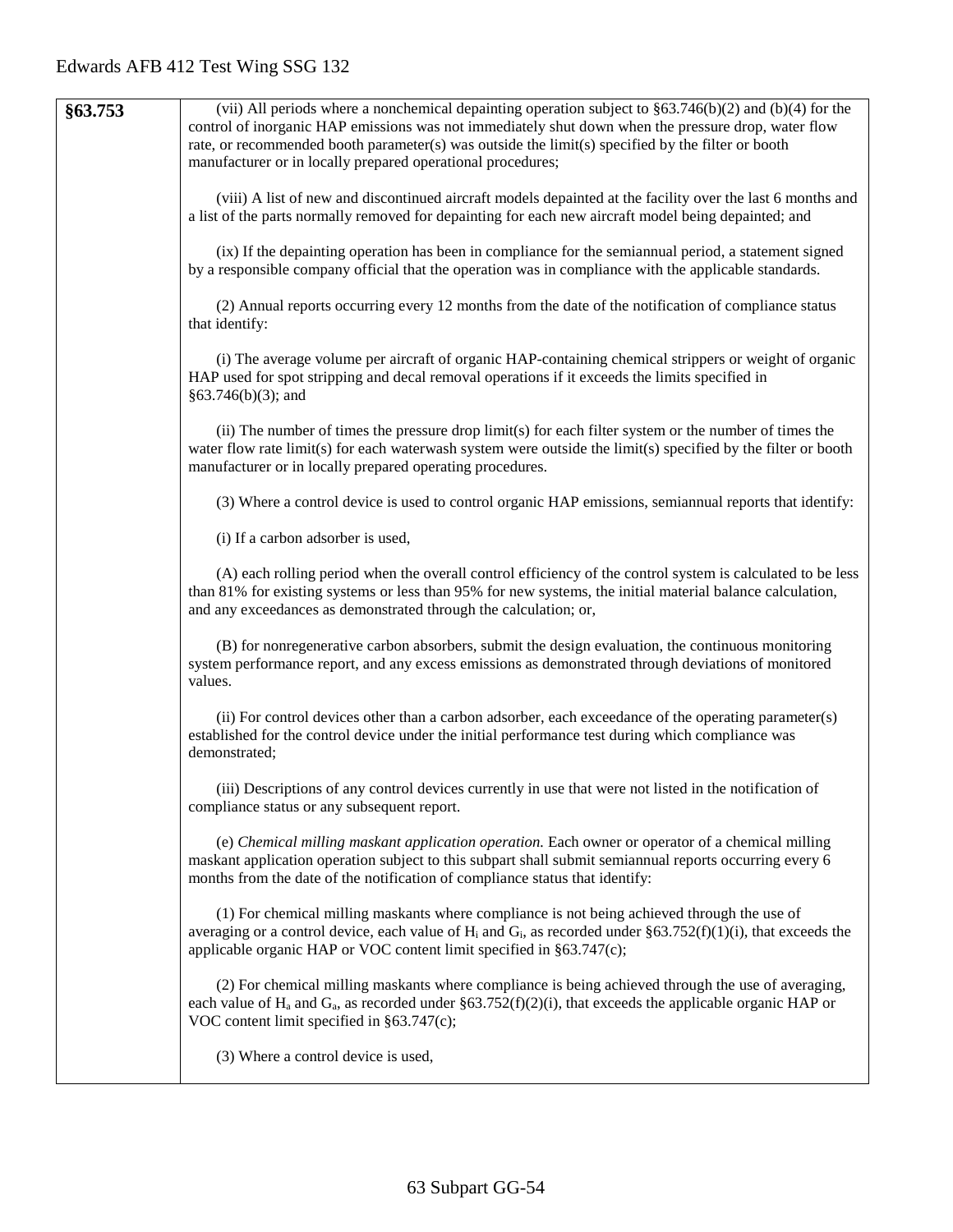| §63.753 | (i) If incinerators are used to comply with the standards, all periods when the 3-hour average<br>combustion temperature(s) is (are) less than the average combustion temperature(s) established under<br>$§63.751(b)$ (11) or (12) during the most recent performance test during which compliance was                                                                                                                                                                                                                                                                                                                                                                                                                                                                                                                                                                                                                                                                                                                                                                                                                                                                                                                                                                                                                                                                                                                                                                                                                |
|---------|------------------------------------------------------------------------------------------------------------------------------------------------------------------------------------------------------------------------------------------------------------------------------------------------------------------------------------------------------------------------------------------------------------------------------------------------------------------------------------------------------------------------------------------------------------------------------------------------------------------------------------------------------------------------------------------------------------------------------------------------------------------------------------------------------------------------------------------------------------------------------------------------------------------------------------------------------------------------------------------------------------------------------------------------------------------------------------------------------------------------------------------------------------------------------------------------------------------------------------------------------------------------------------------------------------------------------------------------------------------------------------------------------------------------------------------------------------------------------------------------------------------------|
|         | demonstrated;                                                                                                                                                                                                                                                                                                                                                                                                                                                                                                                                                                                                                                                                                                                                                                                                                                                                                                                                                                                                                                                                                                                                                                                                                                                                                                                                                                                                                                                                                                          |
|         | (ii) If a carbon adsorber is used,                                                                                                                                                                                                                                                                                                                                                                                                                                                                                                                                                                                                                                                                                                                                                                                                                                                                                                                                                                                                                                                                                                                                                                                                                                                                                                                                                                                                                                                                                     |
|         | (A) Each rolling period when the overall control efficiency of the control system is calculated to be<br>less than 81%, the initial material balance calculation, and any exceedances as demonstrated through the<br>calculation; or,                                                                                                                                                                                                                                                                                                                                                                                                                                                                                                                                                                                                                                                                                                                                                                                                                                                                                                                                                                                                                                                                                                                                                                                                                                                                                  |
|         | (B) For nonregenerative carbon absorbers, submit the design evaluation, the continuous monitoring<br>system performance report, and any excess emissions as demonstrated through deviations of monitored<br>values.                                                                                                                                                                                                                                                                                                                                                                                                                                                                                                                                                                                                                                                                                                                                                                                                                                                                                                                                                                                                                                                                                                                                                                                                                                                                                                    |
|         | (iii) For control devices other than an incinerator or carbon adsorber, each exceedance of the operating<br>parameter(s) established for the control device under the initial performance test during which compliance<br>was demonstrated;                                                                                                                                                                                                                                                                                                                                                                                                                                                                                                                                                                                                                                                                                                                                                                                                                                                                                                                                                                                                                                                                                                                                                                                                                                                                            |
|         | (4) All chemical milling maskants currently in use that were not listed in the notification of compliance<br>status or any other subsequent semiannual report;                                                                                                                                                                                                                                                                                                                                                                                                                                                                                                                                                                                                                                                                                                                                                                                                                                                                                                                                                                                                                                                                                                                                                                                                                                                                                                                                                         |
|         | (5) Descriptions of any control devices currently in use that were not listed in the notification of<br>compliance status or any subsequent report; and                                                                                                                                                                                                                                                                                                                                                                                                                                                                                                                                                                                                                                                                                                                                                                                                                                                                                                                                                                                                                                                                                                                                                                                                                                                                                                                                                                |
|         | (6) If the operations have been in compliance for the semiannual period, a statement that the chemical<br>milling maskant application operation has been in compliance with the applicable standards.                                                                                                                                                                                                                                                                                                                                                                                                                                                                                                                                                                                                                                                                                                                                                                                                                                                                                                                                                                                                                                                                                                                                                                                                                                                                                                                  |
|         | (f) Within 60 days after the date of completing each performance test (as defined in $\S$ 63.2) required by<br>this subpart, you must submit the results of the performance tests following the procedure specified in<br>either paragraph $(f)(1)$ or $(2)$ of this section.                                                                                                                                                                                                                                                                                                                                                                                                                                                                                                                                                                                                                                                                                                                                                                                                                                                                                                                                                                                                                                                                                                                                                                                                                                          |
|         | (1) For data collected using test methods supported by the EPA's Electronic Reporting Tool (ERT) as<br>listed on the EPA's ERT Web site (http://www.epa.gov/ttn/chief/ert/index.html) at the time of the test, you<br>must submit the results of the performance test to the EPA via the Compliance and Emissions Data<br>Reporting Interface (CEDRI). (CEDRI can be accessed through the EPA's Central Data Exchange (CDX)<br>(http://cdx.epa.gov/)). Performance test data must be submitted in a file format generated through the use of<br>the EPA's ERT or an alternate electronic file format consistent with the extensible markup language (XML)<br>schema listed on the EPA's ERT Web site. If you claim that some of the performance test information<br>being submitted is confidential business information (CBI), you must submit a complete file generated<br>through the use of the EPA's ERT or an alternate electronic file consistent with the XML schema listed on<br>the EPA's ERT Web site, including information claimed to be CBI, on a compact disc, flash drive, or other<br>commonly used electronic storage media to the EPA. The electronic media must be clearly marked as CBI<br>and mailed to U.S. EPA/OAPQS/CORE CBI Office, Attention: Group Leader, Measurement Policy Group,<br>MD C404-02, 4930 Old Page Rd., Durham, NC 27703. The same ERT or alternate file with the CBI<br>omitted must be submitted to the EPA via the EPA's CDX as described earlier in this paragraph (f). |
|         | (2) For data collected using test methods that are not supported by the EPA's ERT as listed on the<br>EPA's ERT Web site at the time of the test, you must submit the results of the performance test to the<br>Administrator at the appropriate address listed in § 63.13.                                                                                                                                                                                                                                                                                                                                                                                                                                                                                                                                                                                                                                                                                                                                                                                                                                                                                                                                                                                                                                                                                                                                                                                                                                            |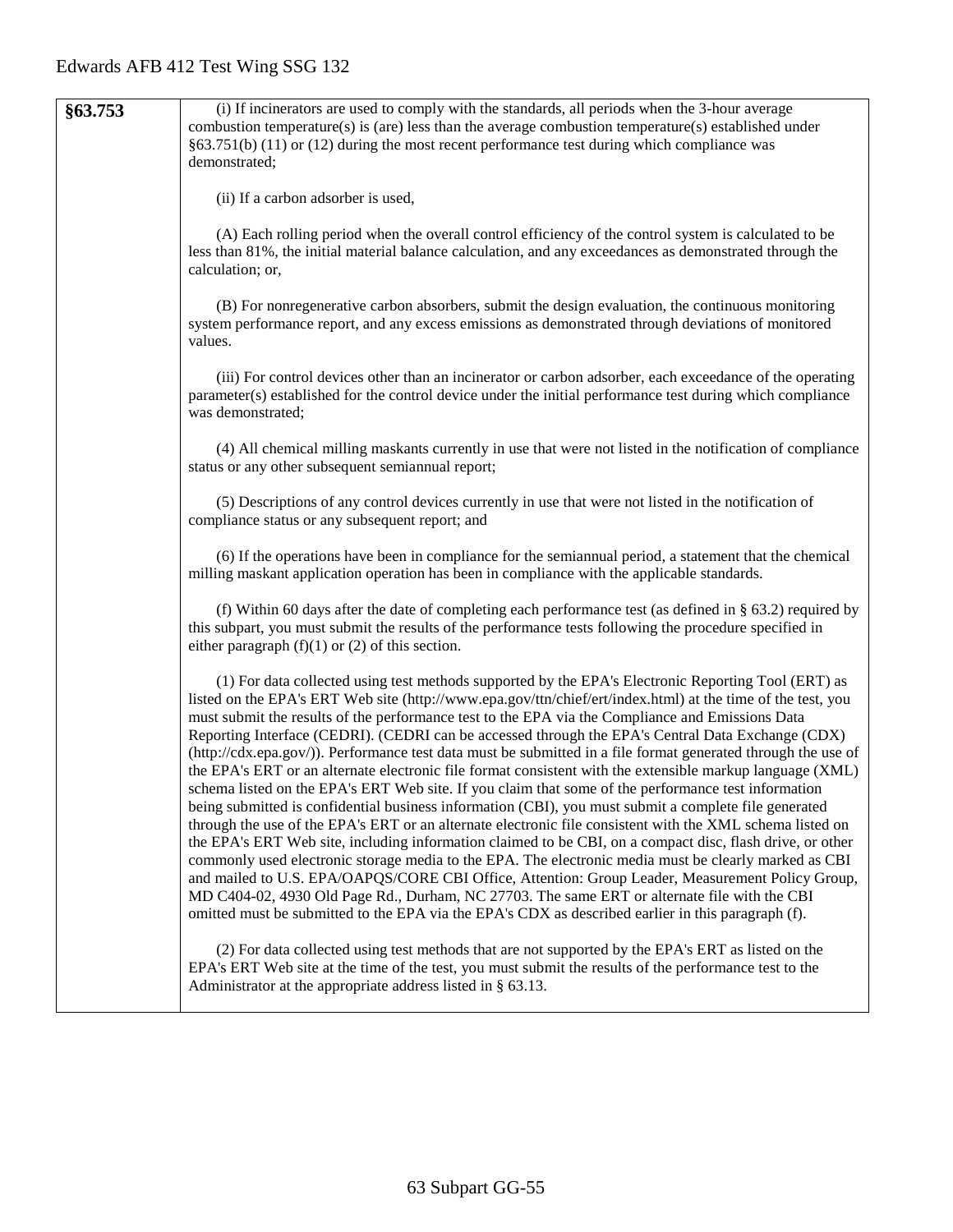### **FEDERAL REGULATIONS 40 CFR 63 SUBPART ZZZZ National Emissions Standards for Hazardous Air Pollutants for Stationary Reciprocating Internal Combustion Engines**

#### **Requirements for Existing Emergency RICE Rated Greater than 500 HP at a Major Source of HAP – 40 CFR 63 Subpart ZZZZ – Commenced Construction before June 12, 2006**

**Applicable provisions of 40 CFR 63 Subpart ZZZZ shall apply.**

#### **[73 FR 3603, Jan. 18, 2008, as amended at 75 FR 9678, Mar 3 2010]**

#### **General Requirements**

| §63.6559 | Your emergency compression ignition (CI) RICE must comply with 40 CFR 63 Subpart ZZZZ by May<br>3, 2013, and your emergency spark ignition (SI) RICE must comply by October 13, 2013. [40 CFR<br>63.6595(a)                                                                                                                                                                                                                                                                                                                                                                                                                                                                                                                                                                                                                                                                                                                                                                                                           |
|----------|-----------------------------------------------------------------------------------------------------------------------------------------------------------------------------------------------------------------------------------------------------------------------------------------------------------------------------------------------------------------------------------------------------------------------------------------------------------------------------------------------------------------------------------------------------------------------------------------------------------------------------------------------------------------------------------------------------------------------------------------------------------------------------------------------------------------------------------------------------------------------------------------------------------------------------------------------------------------------------------------------------------------------|
| §63.6590 | 1. Existing emergency RICE (commence construction before December 19, 2002) greater than 500 HP,<br>that is not contractually obligated to operate for more than 15 hours as specified in 40 CFR 63.6640(f)(2)(ii)<br>and (iii), do not have to meet the requirements of this subpart and subpart A of the part, including initial<br>notification requirements. [40 CFR 63.6590(b)(3)(iii)]                                                                                                                                                                                                                                                                                                                                                                                                                                                                                                                                                                                                                          |
|          | 2. Any new emergency RICE (commence construction on or after December 19, 2002) greater than 500<br>HP, that is not contractually obligated to operate for more than 15 hours as specified in 40 CFR 63.6640(f),<br>must submit an Initial Notification but is otherwise not affected by the requirements of 40 CFR 63 Subpart<br>ZZZZ. Your notification should include the information in 40 CFR $63.9(b)(2)(i)$ through (v), and a<br>statement that your stationary RICE has no additional requirements and explain the basis of the exclusion<br>(for example, that it operates exclusively as an emergency stationary RICE if it has a site rating of more than<br>500 brake HP located at a major source of HAP emissions). [40 CFR 6590(b)(1)(i), 40 CFR 63.6645(f)]                                                                                                                                                                                                                                          |
| §63.6665 | Table 8 to Subpart ZZZZ of 40 CFR part 63 shows which parts of the General Provisions in 40 CFR<br>63.1 through 63.15 apply to you. [40 CFR 63.6665]                                                                                                                                                                                                                                                                                                                                                                                                                                                                                                                                                                                                                                                                                                                                                                                                                                                                  |
| §63.6605 | 1. You must be in compliance with the emission limitations, operating limitations, and other<br>requirements in this subpart that apply to you at all times. $[40 \text{ CFR } 63.6605(a)]$<br>2. At all times you must operate and maintain any affected source, including associated air pollution<br>control equipment and monitoring equipment, in a manner consistent with safety and good air pollution<br>control practices for minimizing emissions. The general duty to minimize emissions does not require you to<br>make any further efforts to reduce emissions if levels required by this standard have been achieved.<br>Determination of whether such operation and maintenance procedures are being used will be based on<br>information available to the Administrator which may include, but is not limited to, monitoring results,<br>review of operation and maintenance procedures, review of operation and maintenance records, and<br>inspection of the source. $[40 \text{ CFR } 63.6605(b)]$ |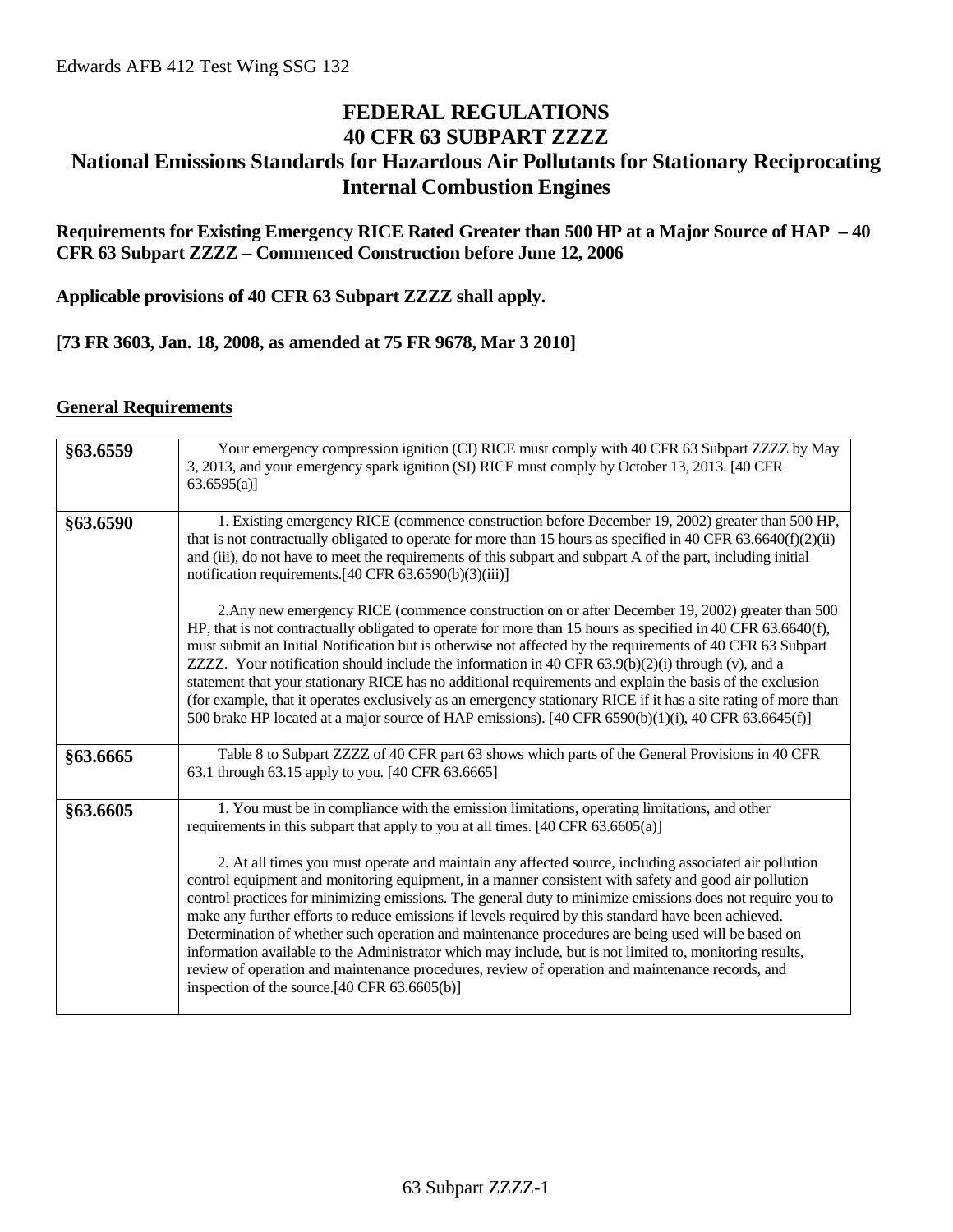### **Work Practice Standards**

| §63.6600 | Each existing emergency RICE (commenced construction before June 12, 2006) with a site rating of<br>greater than 500 brake HP located at a major source of HAP emissions, do not need to comply with the<br>emission limitations in Tables 1a, 2a, 2c, and 2d to this subpart or operating limitations in Tables 1b and 2b<br>to this subpart $[40 \text{ CFR } 63.6600(c)]$                                                                                                                                                                                                                                                                                                                                                                                     |
|----------|------------------------------------------------------------------------------------------------------------------------------------------------------------------------------------------------------------------------------------------------------------------------------------------------------------------------------------------------------------------------------------------------------------------------------------------------------------------------------------------------------------------------------------------------------------------------------------------------------------------------------------------------------------------------------------------------------------------------------------------------------------------|
| §63.6602 | Each existing emergency RICE (commenced construction before June 12, 2006) with a site rating of<br>equal to or less than 500 brake HP located at a major source of HAP emissions, must comply with the<br>applicable requirements in Table 2c to Subpart ZZZZ of 40 CFR part 63. [40 CFR 63.6602]<br>Compression ignition engines must [Table 2c, Item 1 to Subpart ZZZZ of 40 CFR part 63]:<br>a.<br>Change oil and filter every 500 hours of operation or annually, whichever comes first.<br>1.<br>ii. Inspect air cleaner every 1,000 hours of operation or annually, whichever comes first, and replace<br>as necessary;<br>iii. Inspect all hoses and belts every 500 hours of operation or annually, whichever comes first, and<br>replace as necessary. |

## **Monitoring and Recordkeeping Requirements**

| §63.6604 | Existing diesel fueled stationary CI RICE with displacement less than 30 liters per cylinder and one of<br>the following categories must use diesel fuel meeting requirements in 40 CFR 80.510(b) for non-road diesel<br>fuel; non-emergency CI RICE with a site rating of more than 300 HP, existing emergency CI RICE with a<br>site rating of more than 100 hp, and new emergency CI RICE with site rating more than 500 HP. [40 CFR<br>63.6604]                                                                                                                                                                                                                                                                                                                                                                                                                                                                                                                                                                                                                                                                                                                                                                                                                                                                                                                                                                                                                                                                                                                                       |
|----------|-------------------------------------------------------------------------------------------------------------------------------------------------------------------------------------------------------------------------------------------------------------------------------------------------------------------------------------------------------------------------------------------------------------------------------------------------------------------------------------------------------------------------------------------------------------------------------------------------------------------------------------------------------------------------------------------------------------------------------------------------------------------------------------------------------------------------------------------------------------------------------------------------------------------------------------------------------------------------------------------------------------------------------------------------------------------------------------------------------------------------------------------------------------------------------------------------------------------------------------------------------------------------------------------------------------------------------------------------------------------------------------------------------------------------------------------------------------------------------------------------------------------------------------------------------------------------------------------|
| §63.6625 | 1. You must operate and maintain the existing emergency RICE and after-treatment control device (if<br>any) according to the manufacturer's emission-related written instructions or develop your own maintenance<br>plan which must provide to the extent practicable for the maintenance and operation of the engine in a<br>manner consistent with good air pollution control practice for minimizing emissions. [40 CFR<br>63.6625(e)(2)<br>2. You must install a non-resettable hour meter on existing emergency RICE if one is not already<br>installed. [40 CFR 63.6625(d), 40 CFR 63.6625(f)]]<br>3. You must minimize the engine's time spent at idle during startup and minimize the engine's startup<br>time to a period needed for appropriate and safe loading of the engine, not to exceed 30 minutes. [40 CFR<br>$63.6625(h)$ ]<br>4. You have the option of utilizing an oil analysis program in order to extend the specified oil change<br>requirement in Tables 2c to Subpart ZZZZ of 40 CFR part 63. The oil analysis must be performed at the<br>same frequency specified for changing the oil in Table 2c. The analysis program must be conducted and<br>implemented according to 40 CFR 63.6625(i) for CI engines and according to 40 CFR 63.6625(i) for SI<br>RICE. The owner or operator must keep records of the parameters that are analyzed as part of the program,<br>the results of the analysis, and the oil changes for the engine. The analysis program must be part of the<br>maintenance plan for the engine. $[40 \text{ CFR } 63.6625(i)$ and $(i)]$ |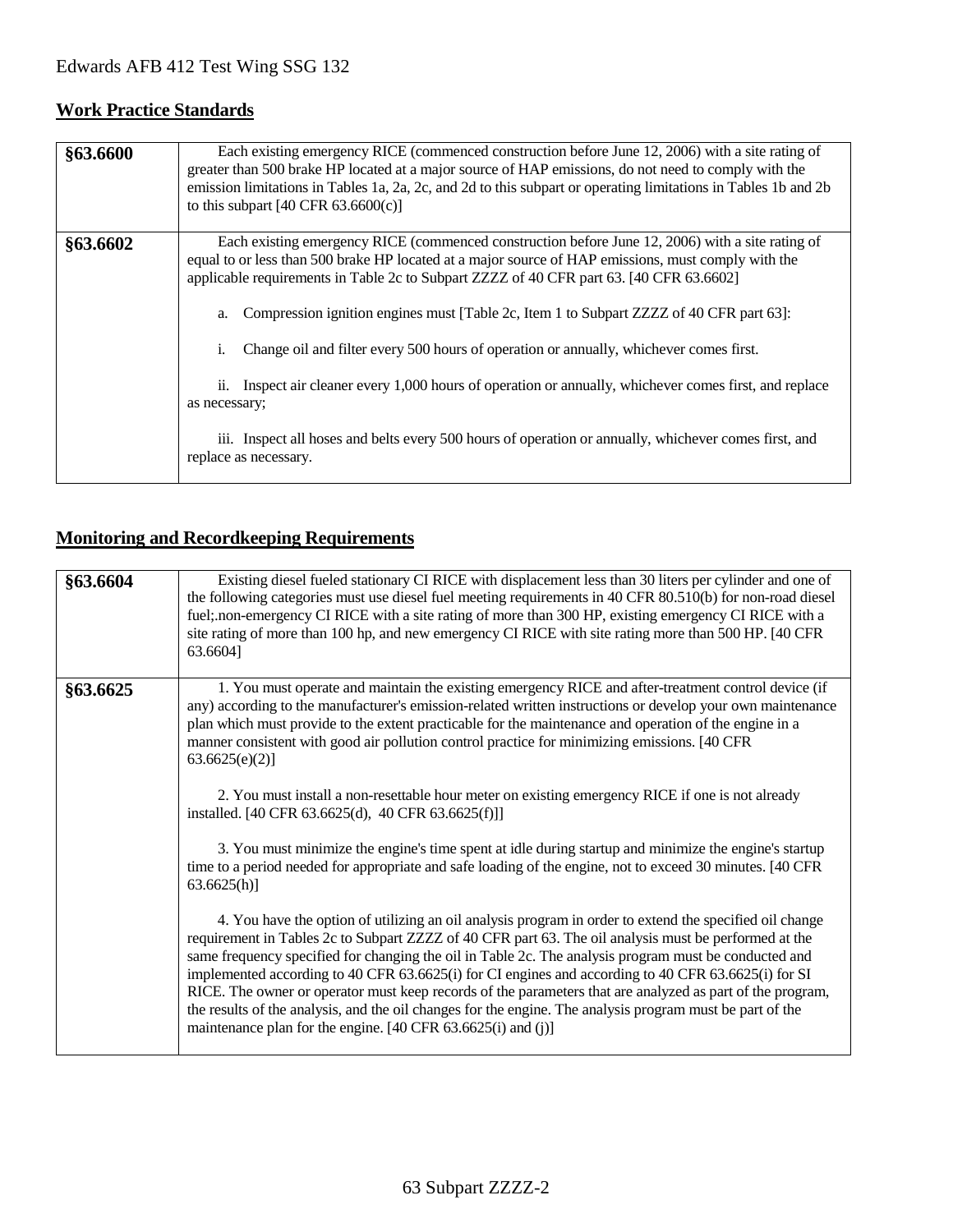| §63.6640 | In order for the engine to be considered an emergency stationary RICE, you must operate the<br>emergency RICE according to the requirements in 40 CFR $63.6640(f)(1)$ through (4). If you do not operate<br>the engine according to the requirements in 40 CFR $63.6640(f)(1)$ through (4), the engine will not be<br>considered an emergency engine under Subpart ZZZZ and must meet all requirements for non-emergency<br>engines. [40 CFR 63.6640(f)]                                                                                                                                                                                                                                                                                                                                                                                                                                                                                                 |
|----------|----------------------------------------------------------------------------------------------------------------------------------------------------------------------------------------------------------------------------------------------------------------------------------------------------------------------------------------------------------------------------------------------------------------------------------------------------------------------------------------------------------------------------------------------------------------------------------------------------------------------------------------------------------------------------------------------------------------------------------------------------------------------------------------------------------------------------------------------------------------------------------------------------------------------------------------------------------|
| §63.6655 | 1. You must keep records of the maintenance conducted on the existing emergency RICE in order to<br>demonstrate that you operated and maintained the RICE and after-treatment control device (if any) according<br>to your own maintenance plan. [40 CFR $63.6655(e)$ ]<br>2. You must keep records of the hours of operation of the existing emergency RICE that is recorded<br>through the non-resettable hour meter. The owner or operator must document how many hours are spent for<br>emergency operation, including what classified the operation as emergency and how many hours are spent<br>for non-emergency operation. If the engine is used for the purposes specified in 40 CFR 63.6640(f)(2)(ii) or<br>(iii) or 40 CFR 63.6640(f)(4)(ii), the owner or operator must keep records of the notification of the<br>emergency situation, and the date, start time, and end time of engine operation for these purposes. [40 CFR<br>63.6655(f) |
| §63.6660 | You must maintain records consistent with 40 CFR 63.10(b): Your records must be in a form suitable<br>and readily available for expeditious review. You must keep each record for 5 years following the date of<br>each occurrence, measurement, maintenance, corrective action, report, or record. You must keep each record<br>readily accessible in hard copy or electronic form. [40 CFR 63.6660, 40 CFR 63.10(b)]                                                                                                                                                                                                                                                                                                                                                                                                                                                                                                                                   |

### **Reports and Notifications**

| §63.6650 | 1. You must report each instance in which you did not meet each applicable operating limitation in<br>Table 2c to Subpart ZZZZ of 40 CFR part 63. These instances are deviations from the emission and<br>operating limitations in this subpart. These deviations must be reported according to the requirements in 40<br>CFR 63.6650. [40 CFR 63.6640(b)] |
|----------|------------------------------------------------------------------------------------------------------------------------------------------------------------------------------------------------------------------------------------------------------------------------------------------------------------------------------------------------------------|
|          | 2. You must submit the reports in Table 7, Item 3 to Subpart ZZZZ of 40 CFR part 63, if applicable:                                                                                                                                                                                                                                                        |
|          | a. Emergency stationary RICE that operate or are contractually obligated to be available for more than<br>15 hours per year for the purposes specified in 40 CFR 63.6640(f)(2)(ii) and (iii) or that operate for the<br>purposes specified in 40 CFR $63.6640(f)(4)(ii)$                                                                                   |
|          | The report must contain The information in 40 CFR $63.6650(h)(1)$ .<br>1.                                                                                                                                                                                                                                                                                  |
|          | You must submit the report annually according to the requirements in 40 CFR $63.6650(h)(2)-(3)$ .<br>11.<br>[40 CFR 63.6650]                                                                                                                                                                                                                               |

*Remainder of Page Intentionally Left Blank*